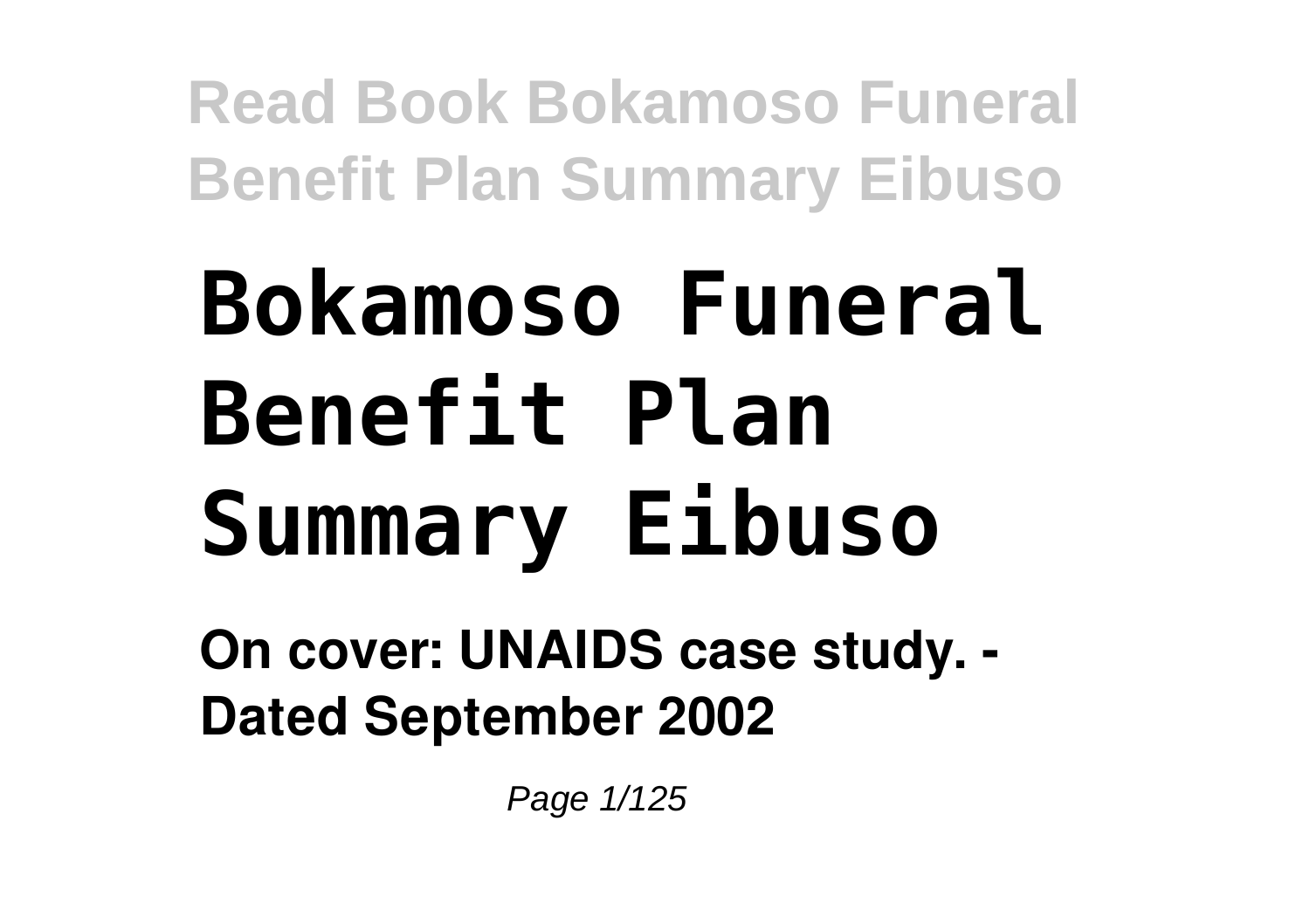**Focused on Botswana's only dedicated oncology ward, Improvising Medicine renders the experiences of patients, their relatives, and clinical staff during a cancer epidemic. The third edition of Traumatic Dental Injuries: A Manual builds on** Page 2/125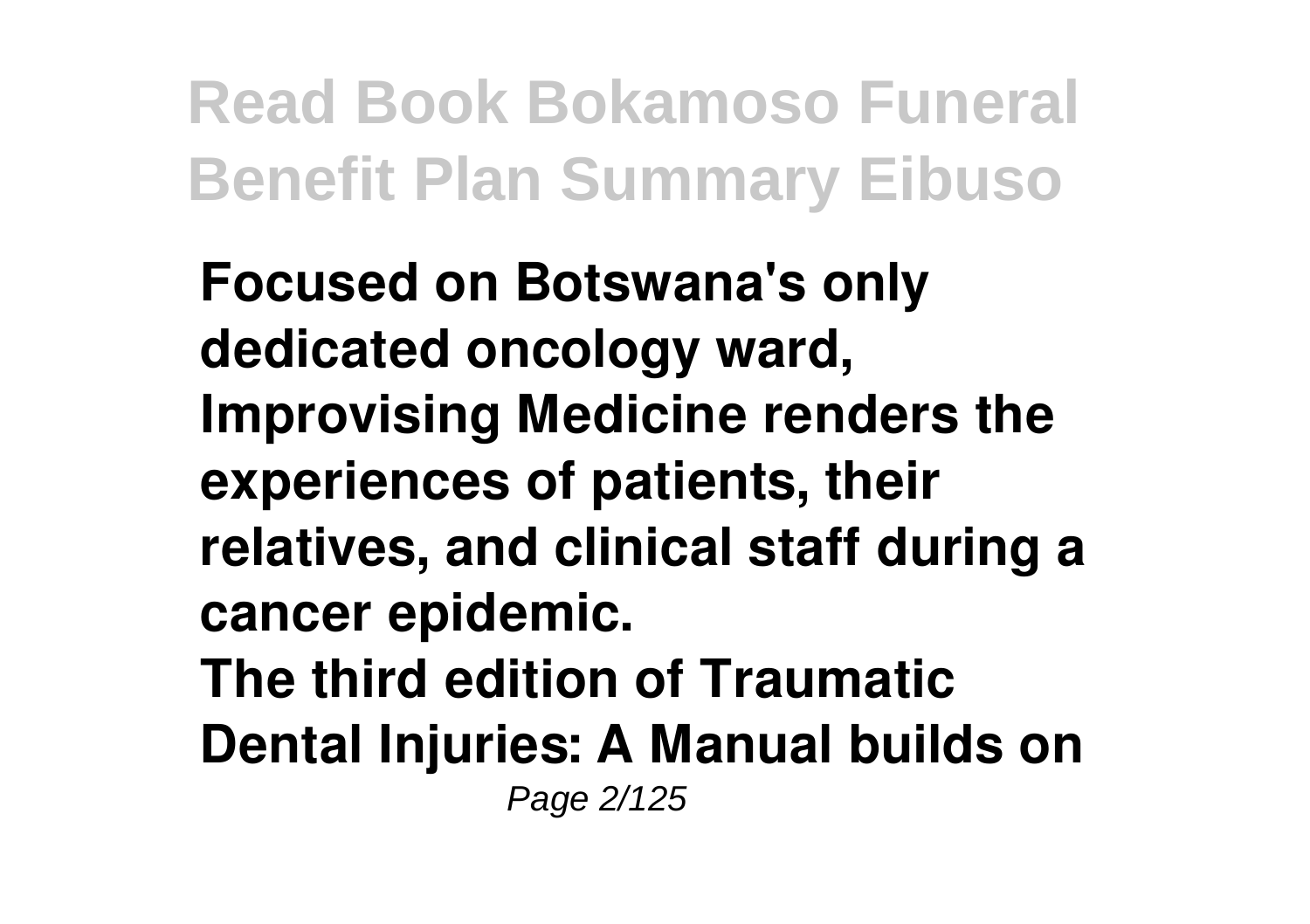**the widespread success of the previous two editions. The ultimate guide to dental trauma, the manual preserves its uniquely usable and reader-friendly format, demonstrating step-by-step treatment protocols for commonly occurring traumatic injuries.** Page 3/125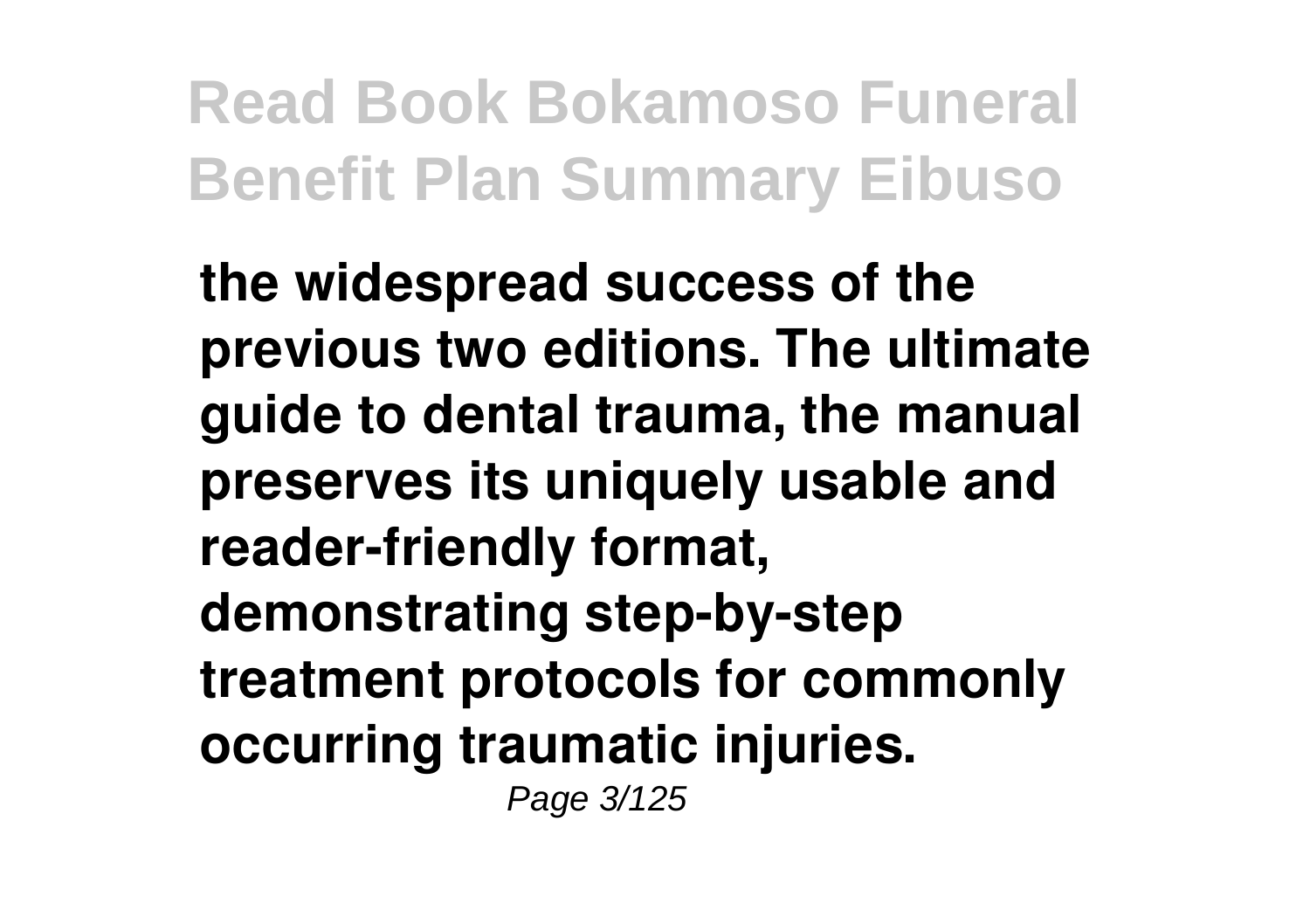**Several new sections have been added to expand the number of clinical scenarios, describing soft tissue injuries associated with dental trauma, showing how decoronation of ankylosed anterior teeth in adolescents can preserve the alveolar process for later** Page 4/125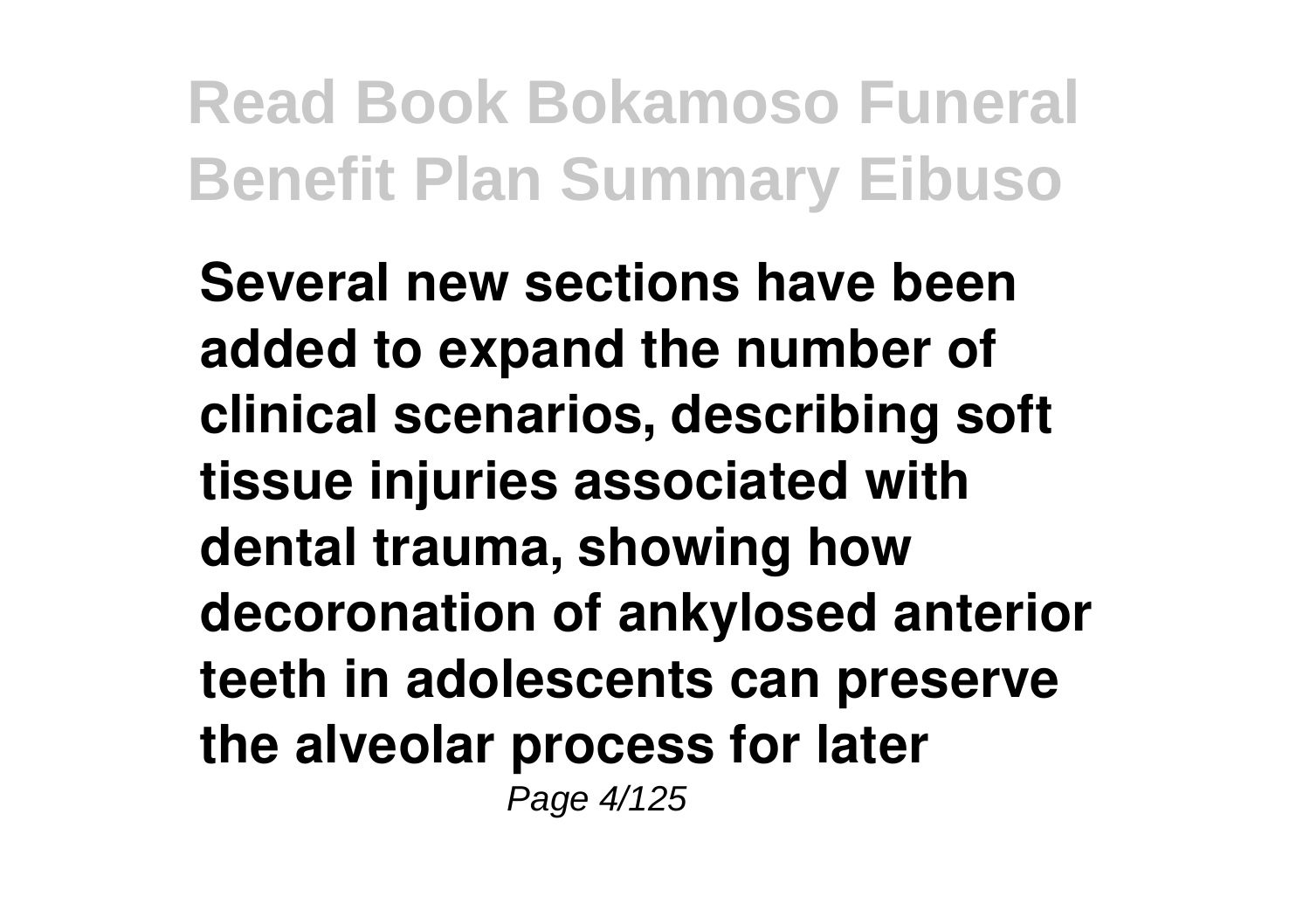**implant placement, and identifying predictors for pulpal and periodontal ligament healing complications as well as for tooth loss. A unique feature of the new edition is the accompanying DVD which presents computer animations of all trauma scenarios,** Page 5/125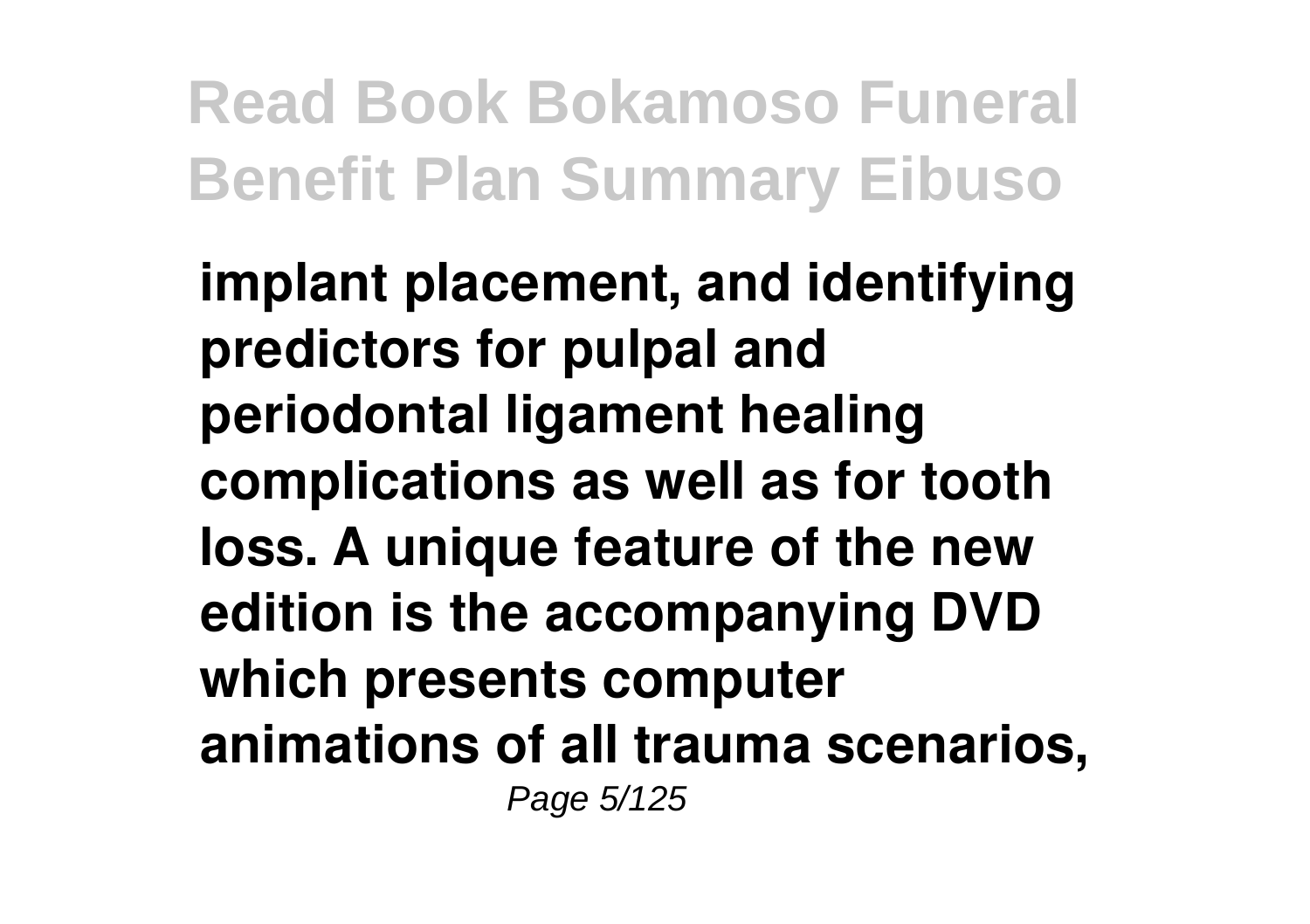**as well as links to the internetbased interactive Dental Trauma Guide to predict healing complication for individual trauma scenarios. This title is also available as a mobile App from MedHand Mobile Libraries. Buy it now from Google Play or the** Page 6/125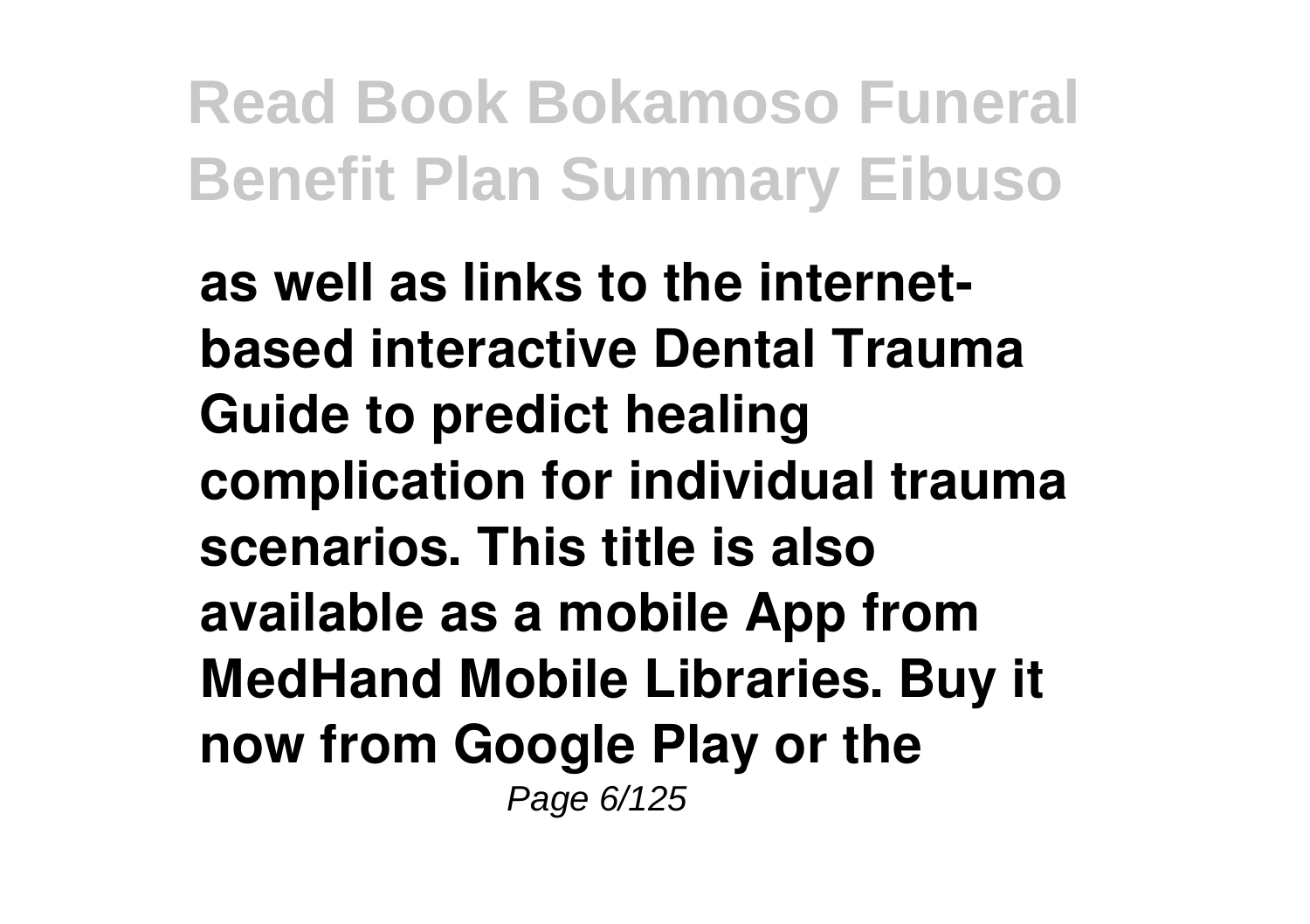**MedHand Store. Please note The DVD no longer accompanies the book but all of the DVD's content can be accessed via the following link: https://wiley.mpstechnologies. com/wiley/BOBContent/searchLPB obContent.do Once here, please enter the ISBN and click 'search'.** Page 7/125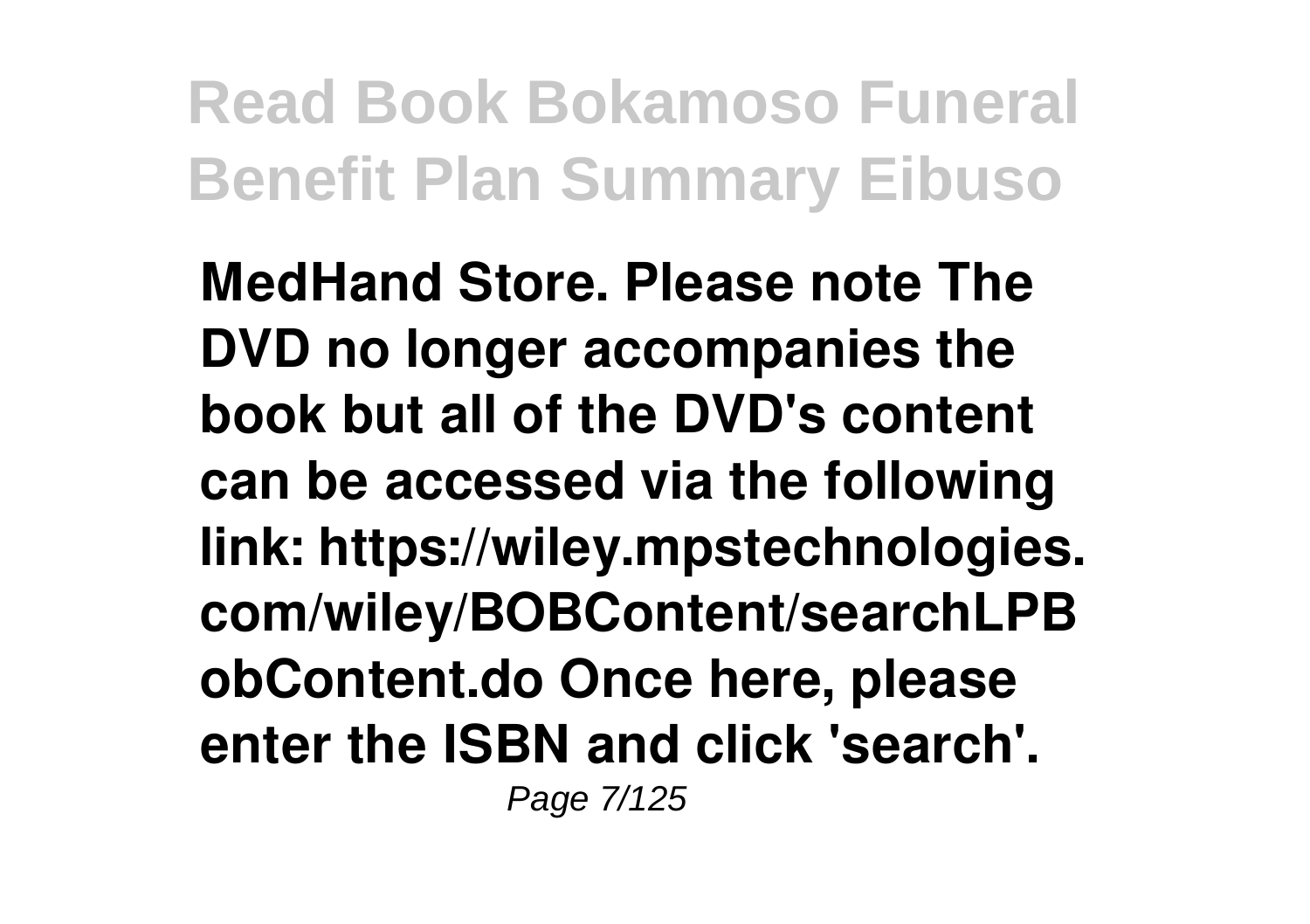- **The content will then be available to download.**
- **Traumatic Dental Injuries ILO Convention on Indigenous and Tribal Peoples, 1989 (No. 169) Contributing to Development Mhudi**
- **Recording the History, Moments** Page 8/125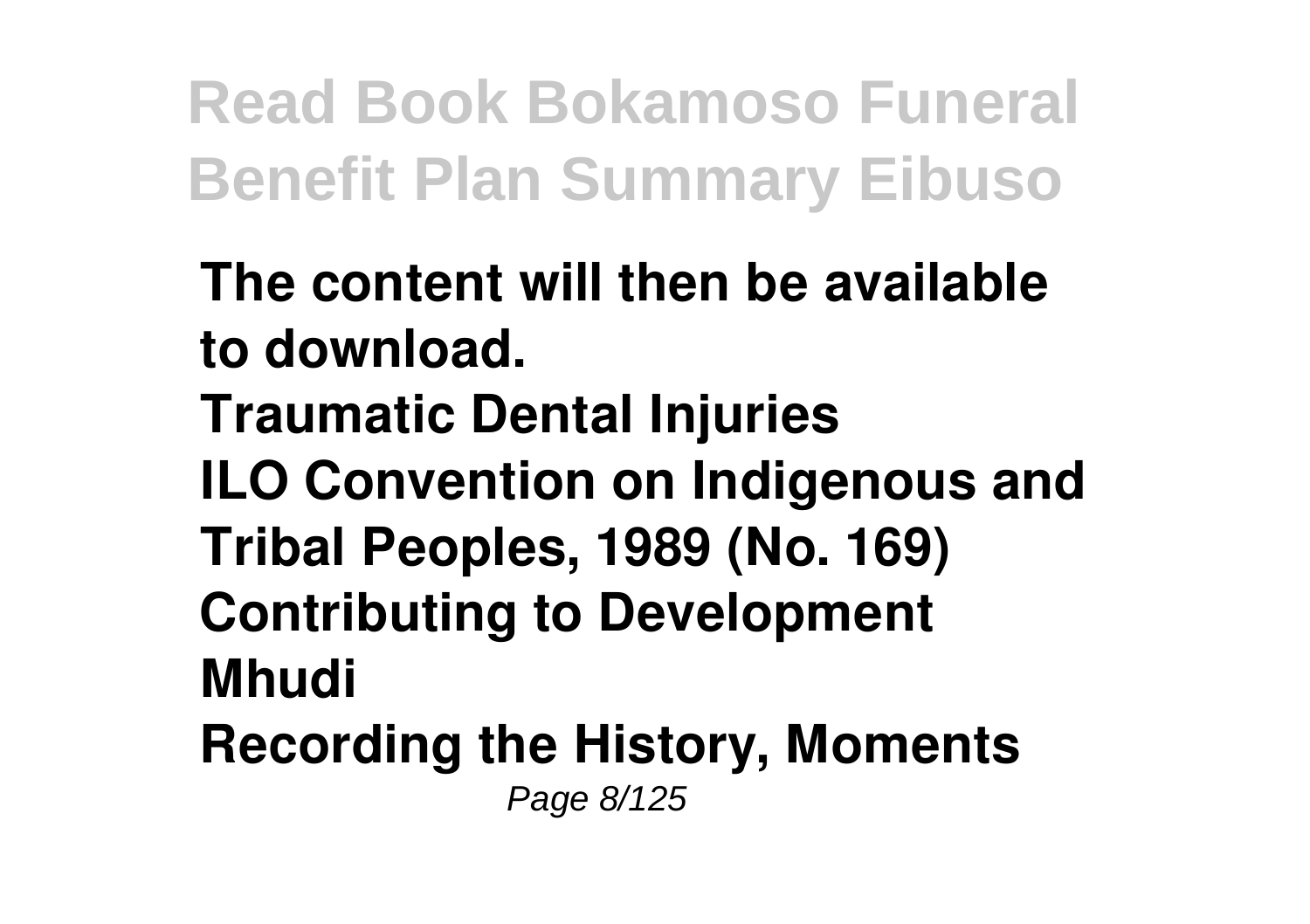**and Memories of South African Music G.K. Hall Interdisciplinary Bibliographic Guide to Black Studies The Global Situation of Young People "What is "Indian education" today?**

Page 9/125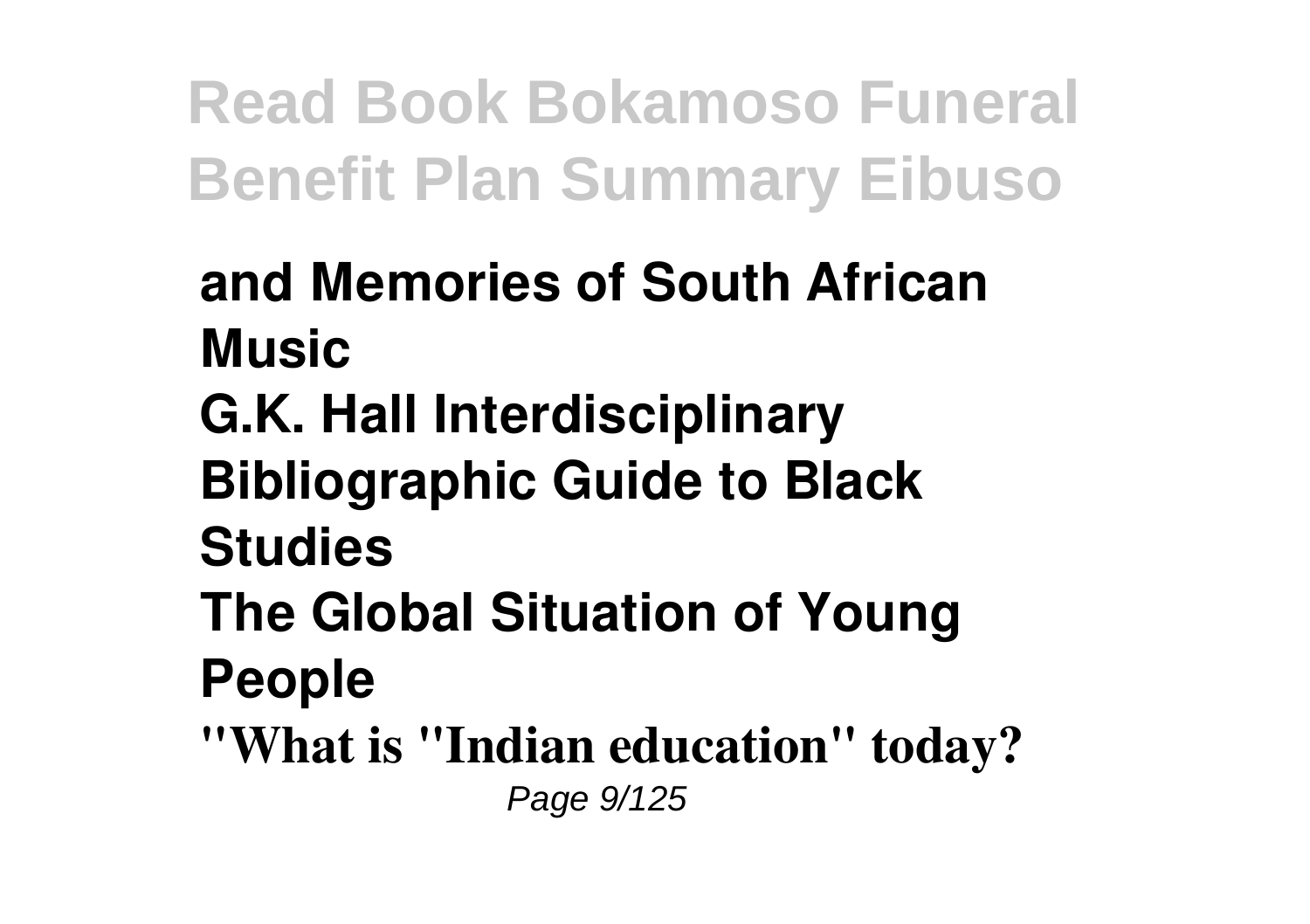**What will it look like in the future? These were the questions Karen Gayton Swisher and John W. Tippeconnic III posed to a dozen leading American Indian scholars and practitioners. They responded with the essays in Next Steps: Research and Practice to Advance Indian Education, which explore two** Page 10/125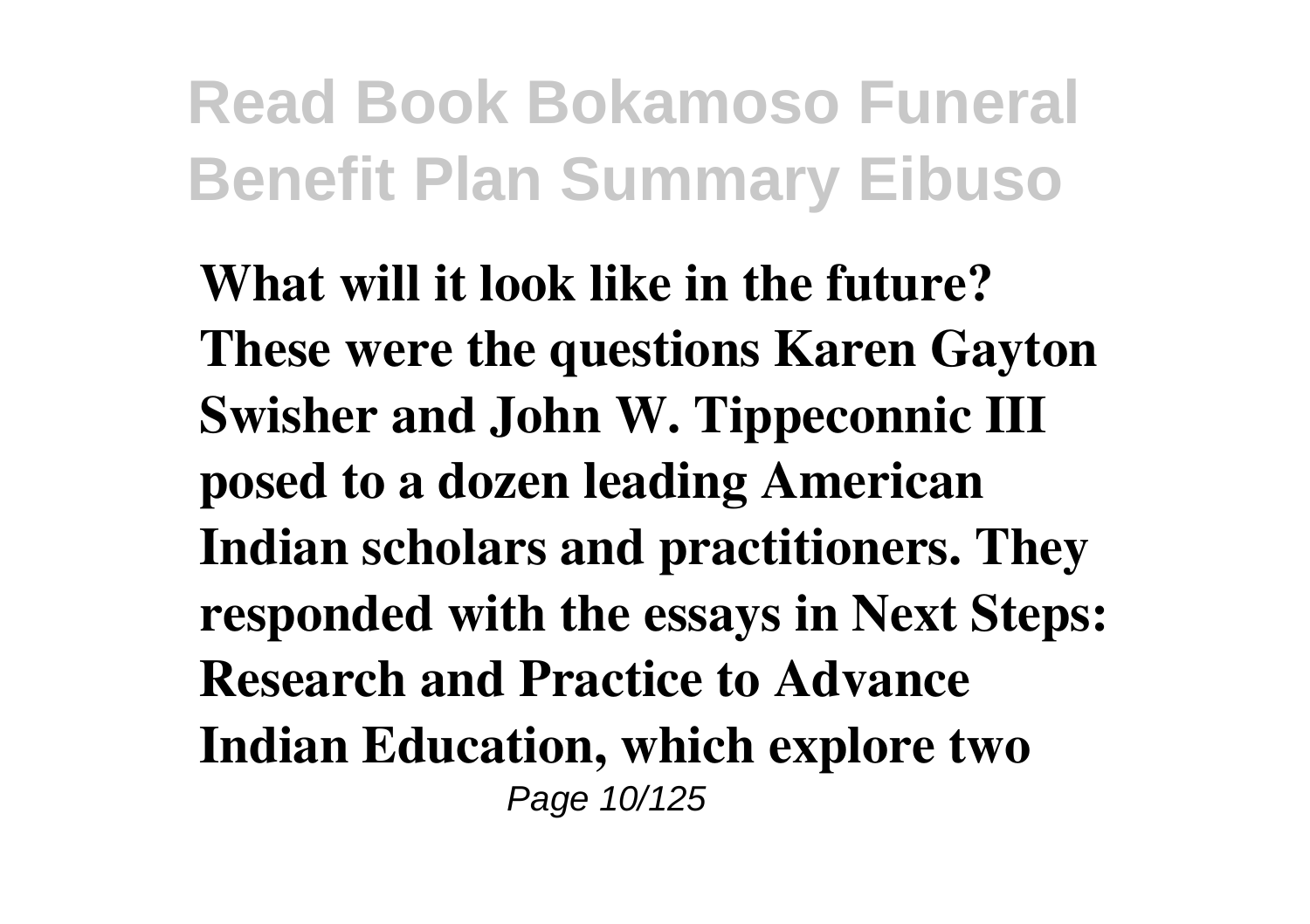**important themes. The first is education for tribal self-determination. Tribes are now in a position to exercise full control of education on their lands. They have the authority to establish and enforce policies that define the nature of education for their constituents, just as states do for their school districts. The** Page 11/125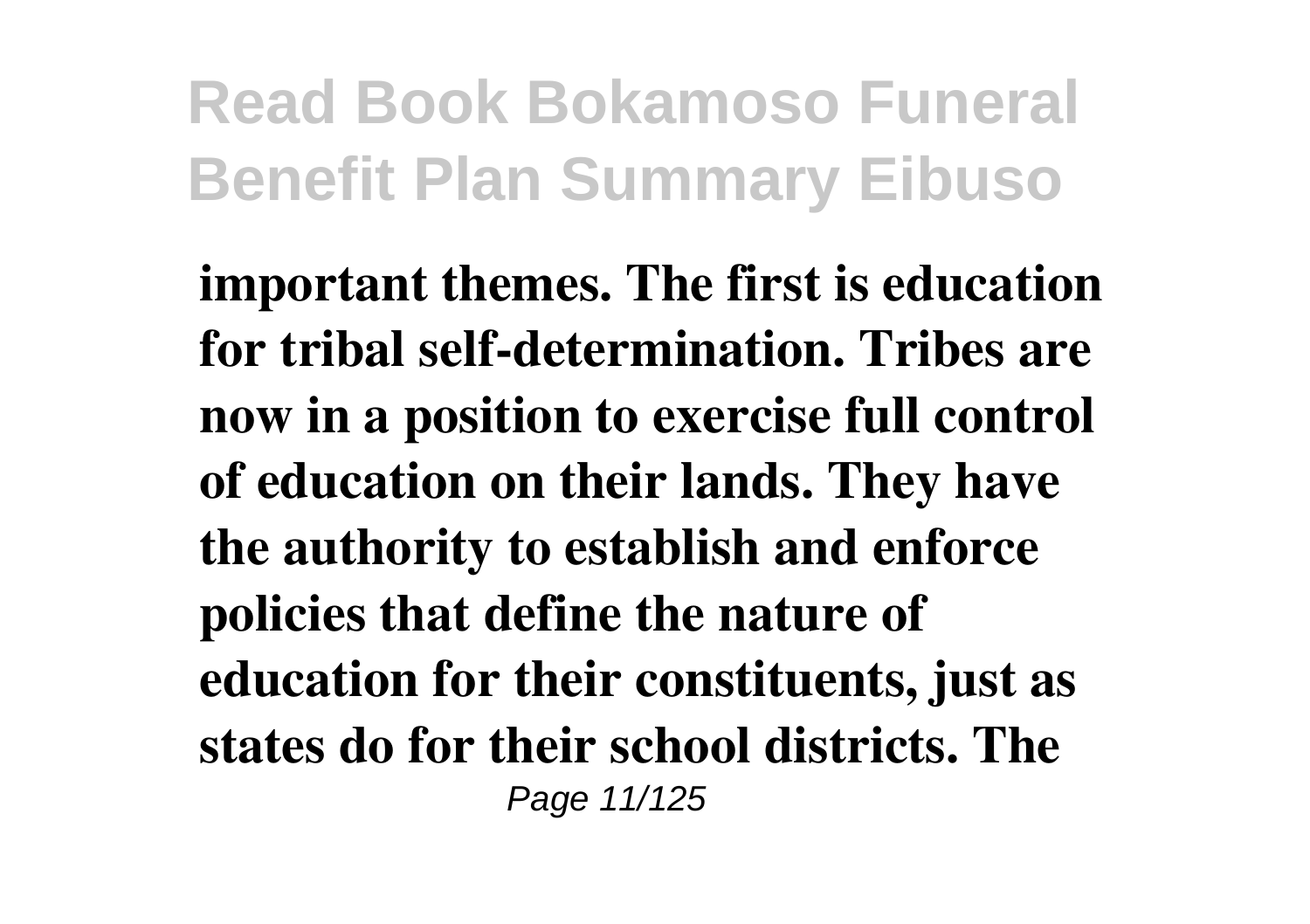**second theme is the need to turn away from discredited deficit theories of education, and turn instead to an approach that builds on the strengths of Native languages and culture and the basic resilience of Indigenous peoples. This second theme could be especially important for the 90 percent of Indian** Page 12/125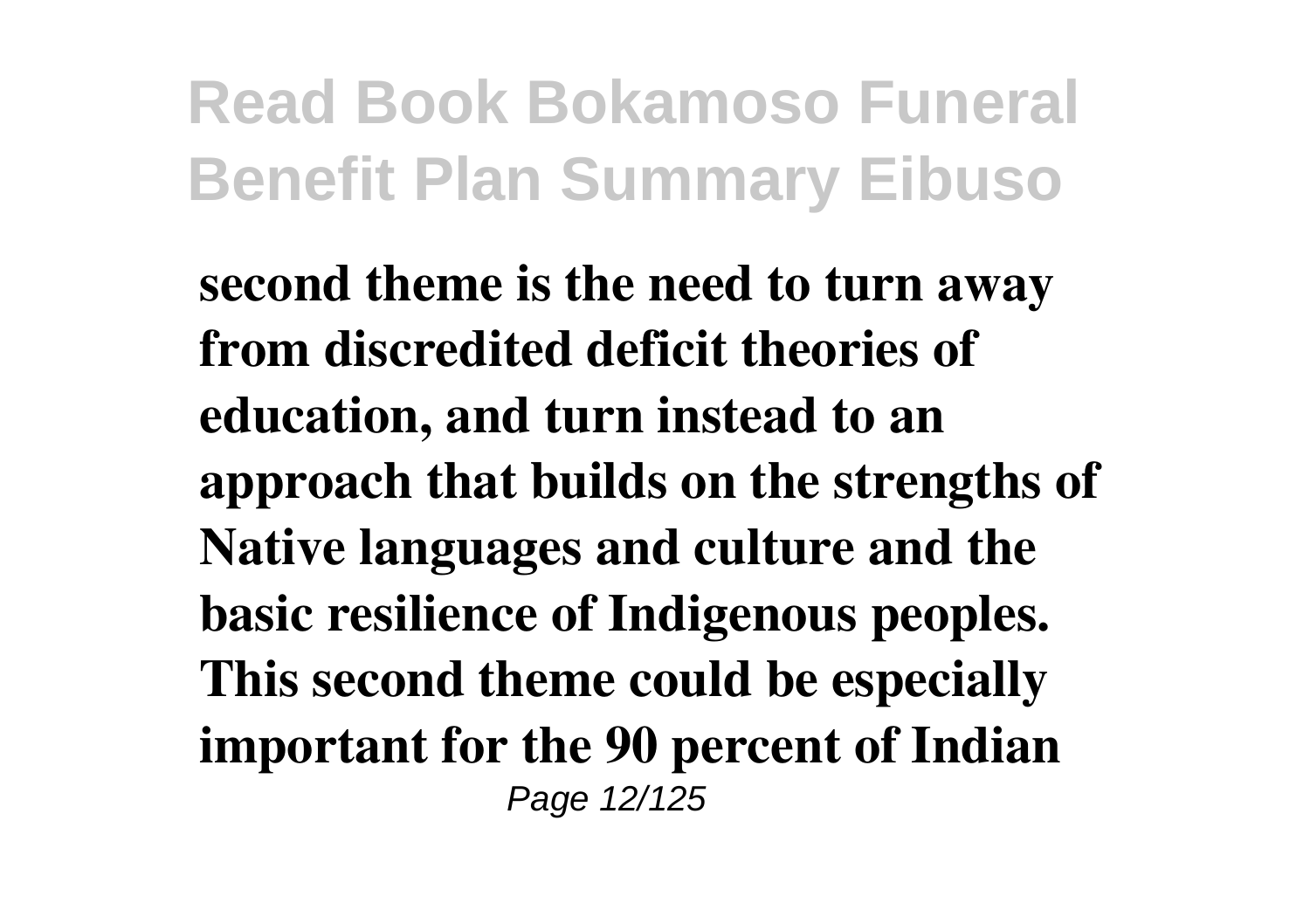**students who attend public schools. Next Steps is appropriate for multicultural and teacher education programs. It addresses facets of K-12 and post-secondary Native American education programs, including their history, legal aspects, curriculum, access, and achievement"--Back cover.** Page 13/125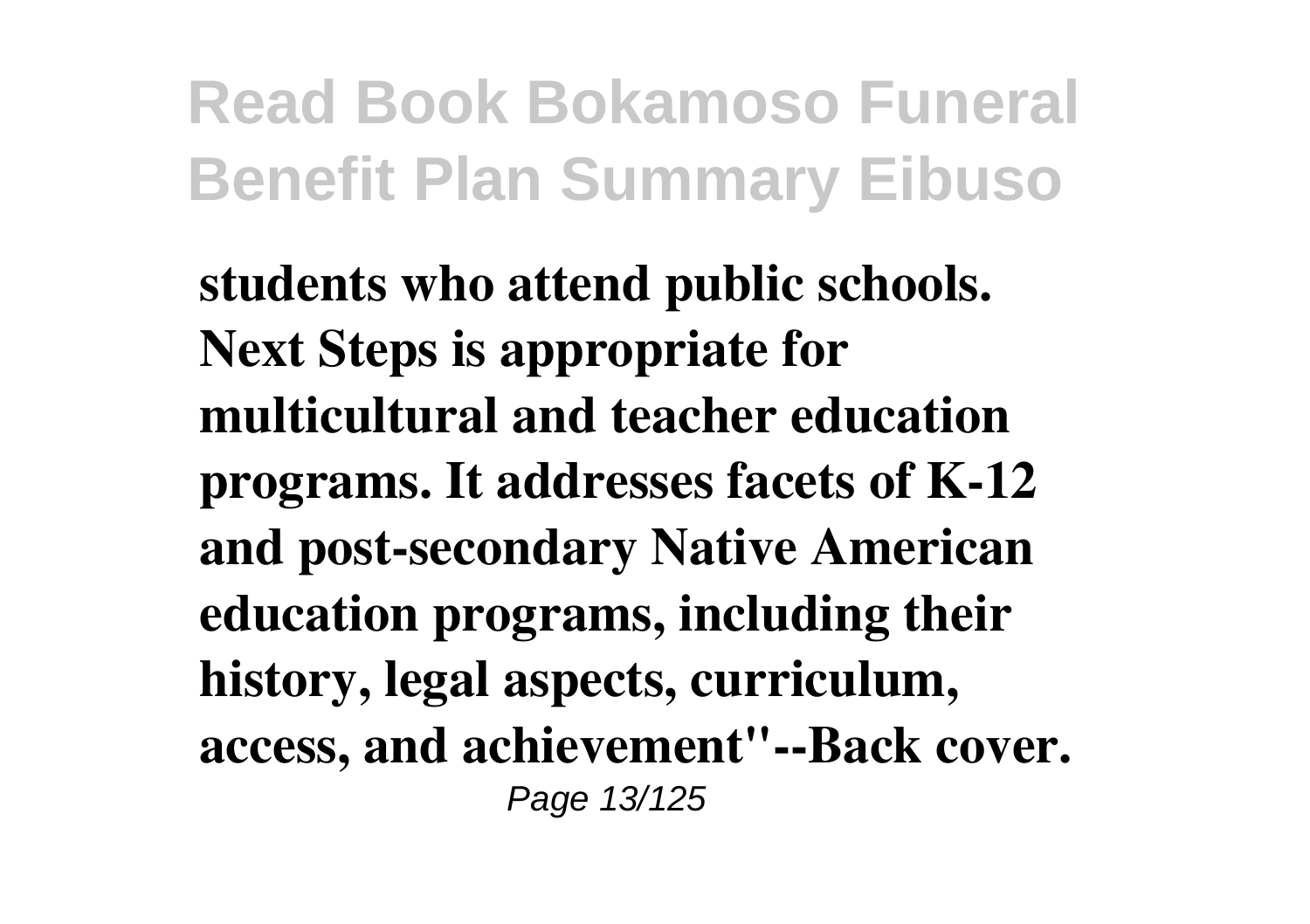**This is a fully revised new edition of this acclaimed practical manual.Indispensable for fieldworkers on projects or programs aiming to reduce the incidence of water-andsanitation-related diseases, this book will also be useful for other relief and development workers, particularly** Page 14/125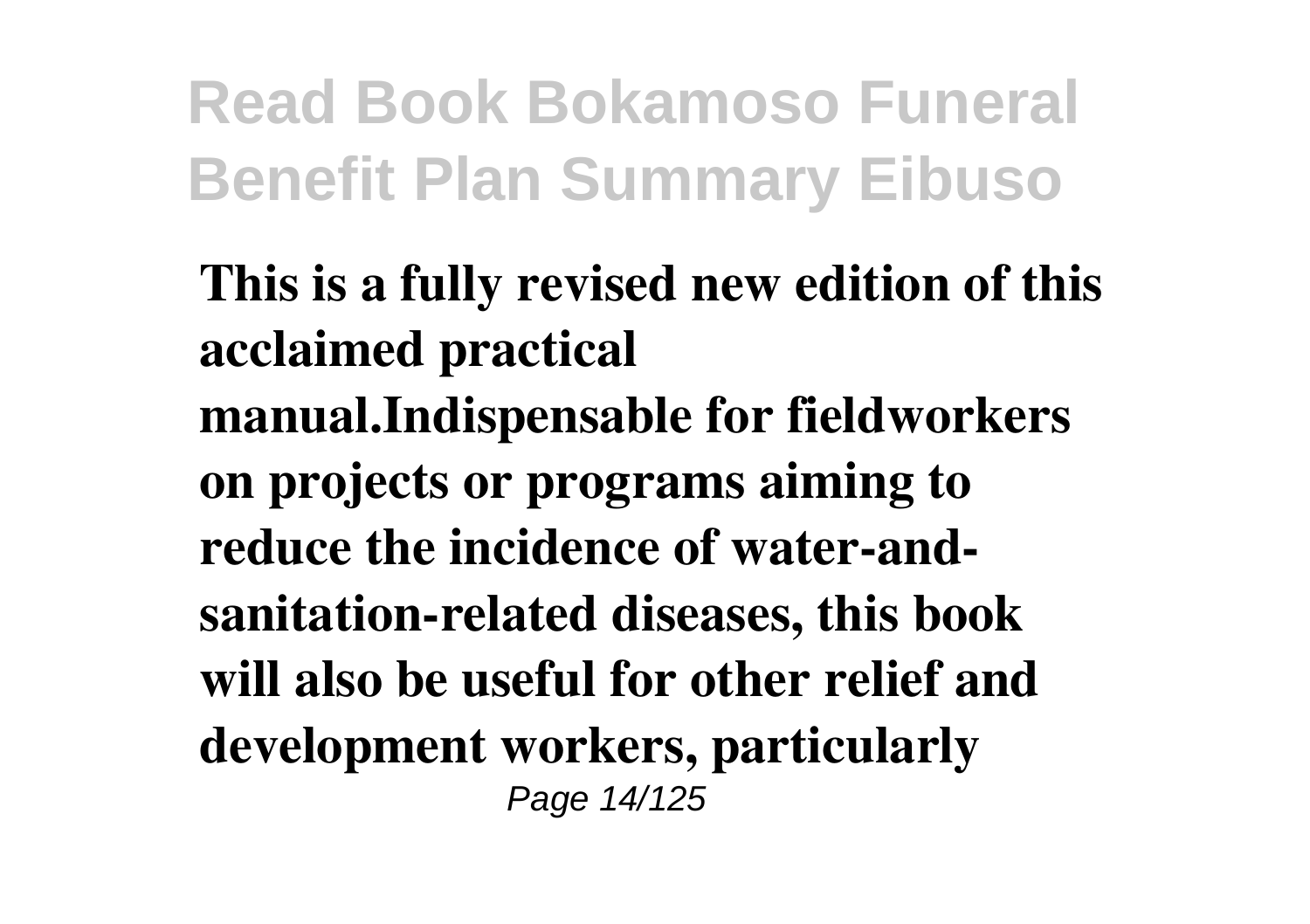**those working in the fields of community development, health, and engineering.The authors describe a wide range of approaches to hygiene promotion that can be used in different settings. Central to these approaches is a commitment to working in collaboration with people and** Page 15/125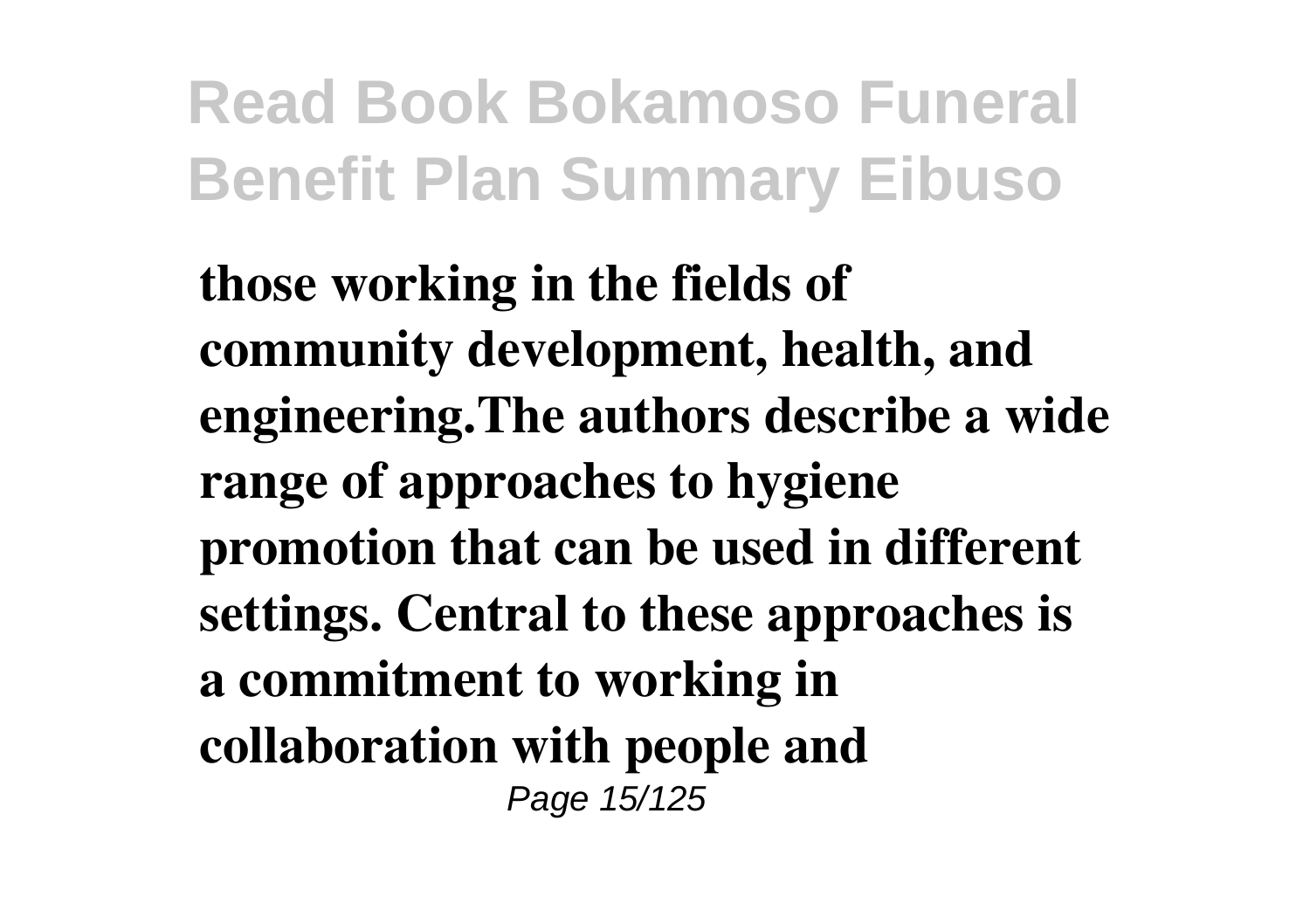**encouraging them to take more control over the factors that influence their lives. The authors stress the need for a form of hygiene promotion that fosters capacity-building rather than the provision of information alone.The opening chapter of the manual introduces the reader to the context of** Page 16/125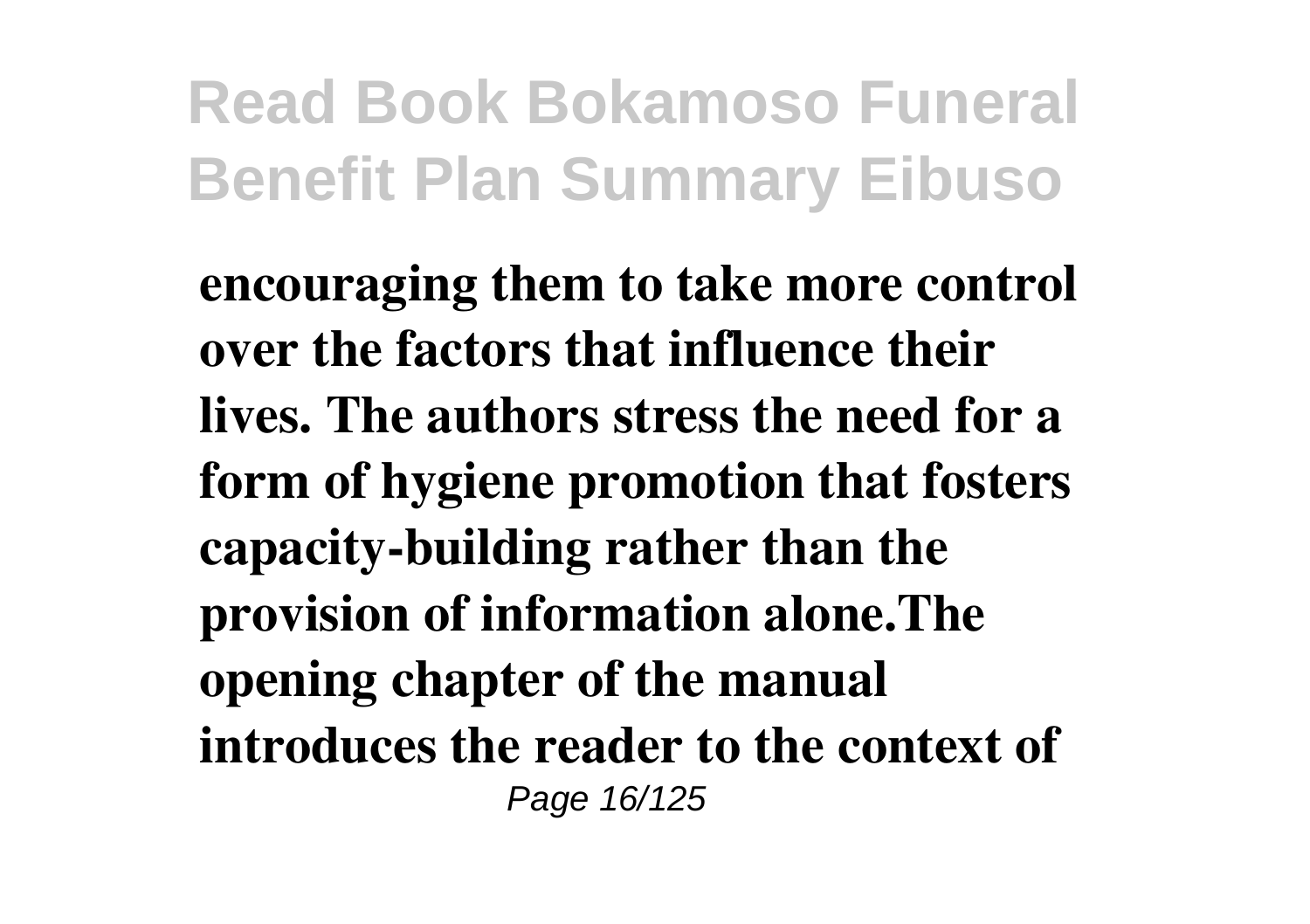**emergency relief and development projects and provides insights into current hygiene promotion theory. The main body of the text then goes on to consider the four phases of the project cycle--assessment, planning, implementation, and monitoring and evaluation--each of which is assigned a** Page 17/125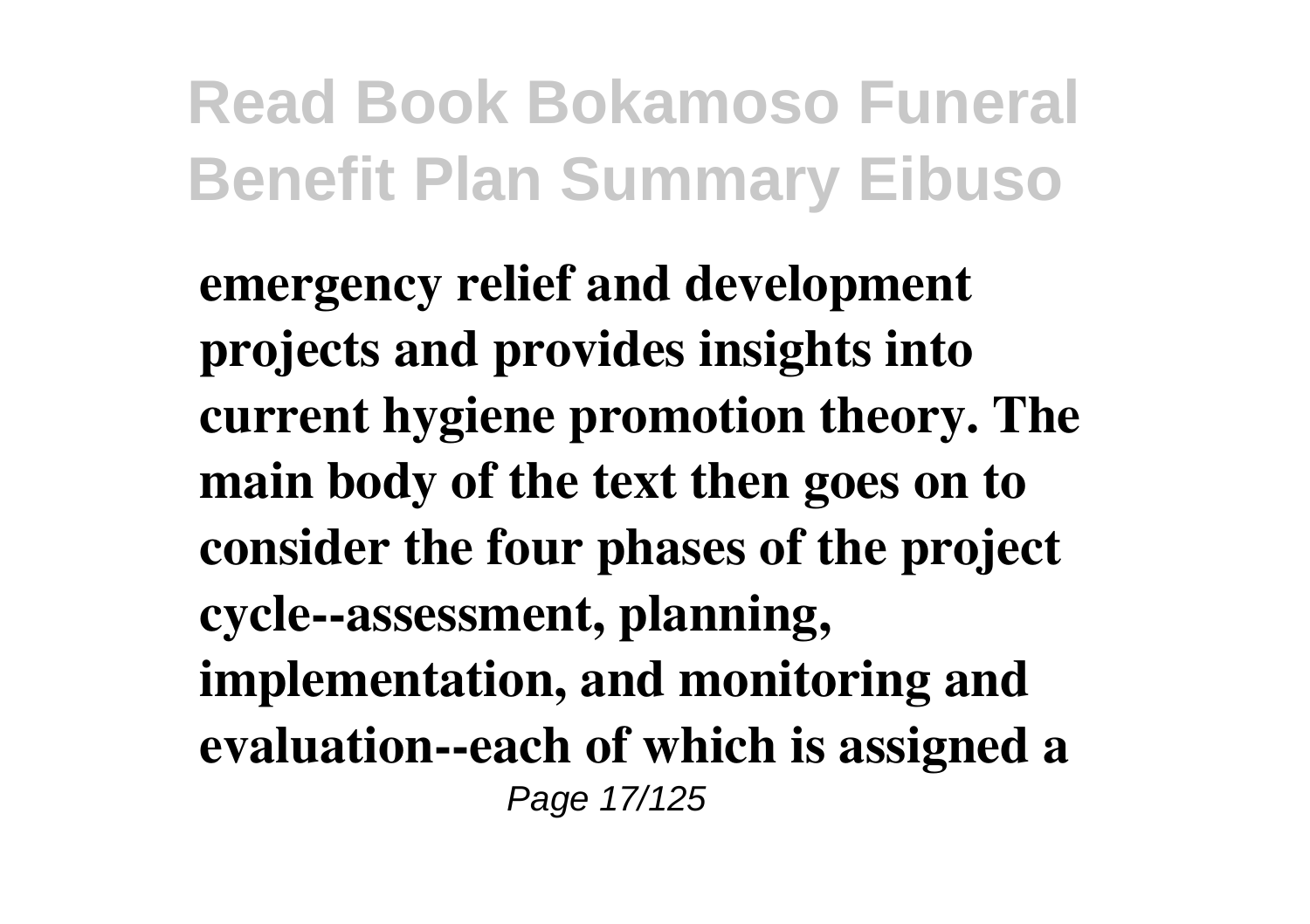**chapter for discussion. These chapters draw together the experience of hygiene promotion fieldworkers in many emergency and rehabilitation, water, sanitation, and hygiene program undertaken by CARE and other agencies. The annex comprises other useful material including a series of** Page 18/125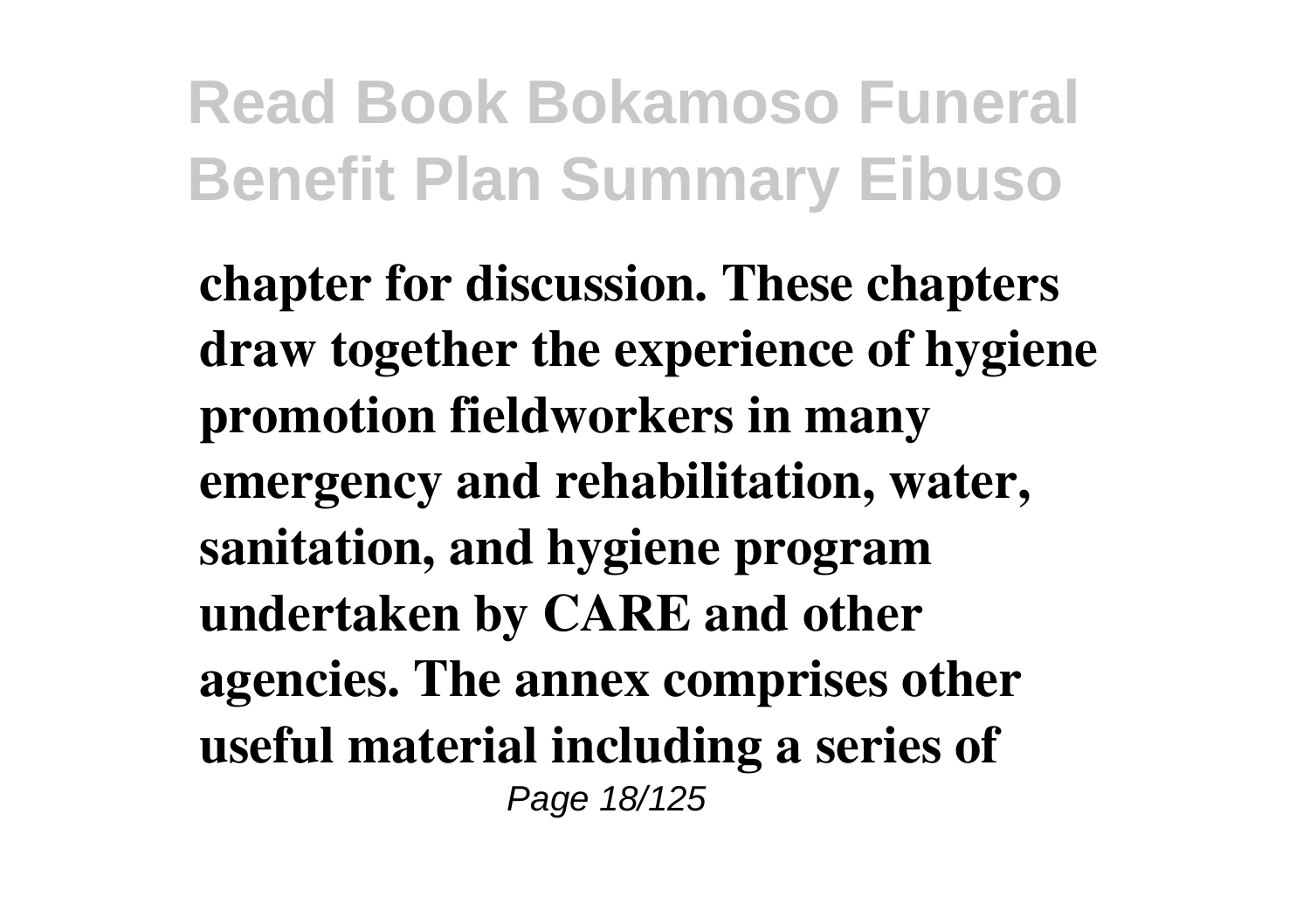**concise "how-to" guides, pictures for use or adaptation in the field, information about hygiene-related diseases and how to prevent them, and an annotated bibliography. "The purpose of this publication is to make it easier to understand and use ILO Convention No.169. This** Page 19/125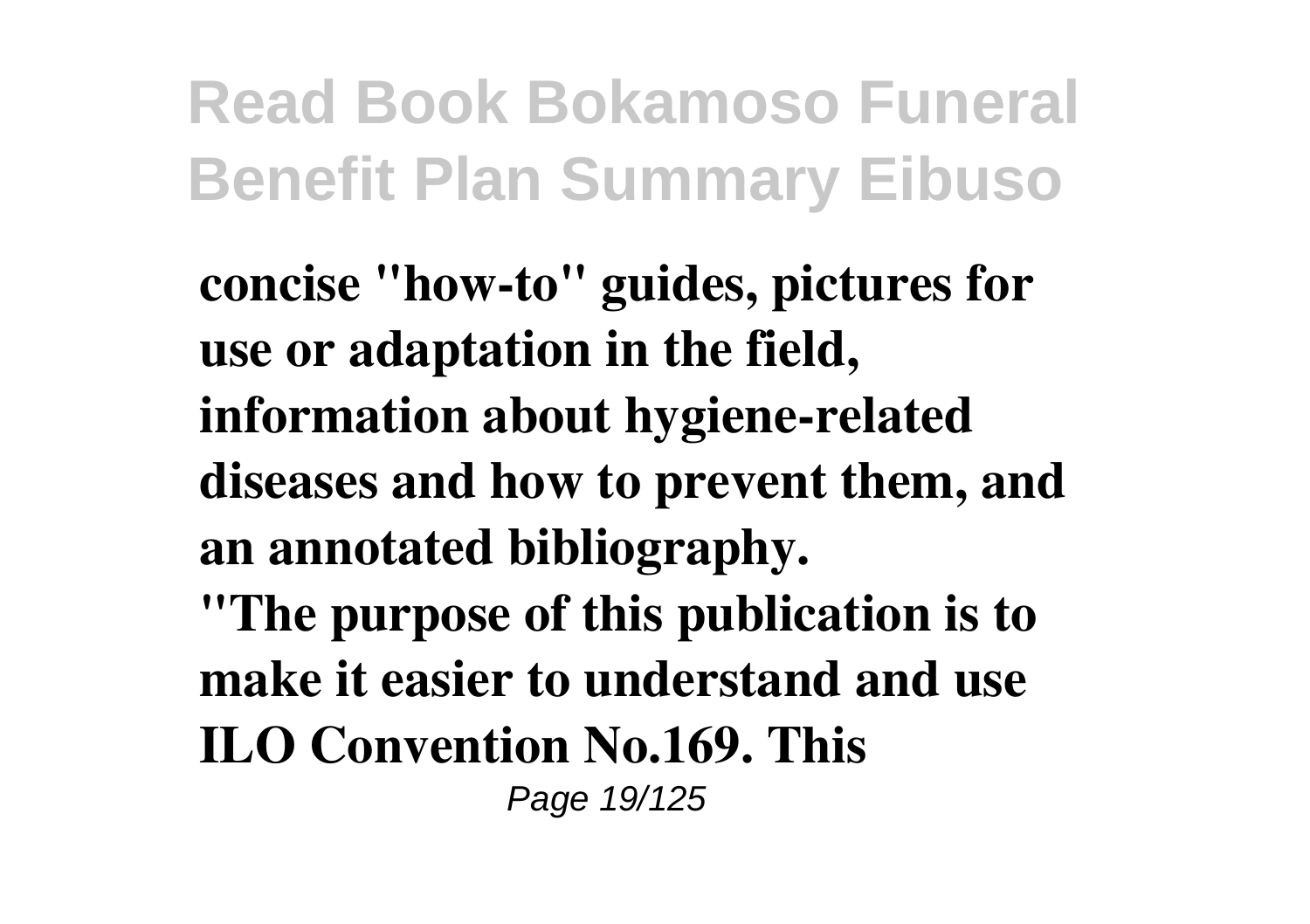**convention is the foremost international legal instrument which deals specificially with the rights of indigenous and tribal peoples". (text taken from introduction) Reasonable Radicals and Citizenship in Botswana**

**A History**

Page 20/125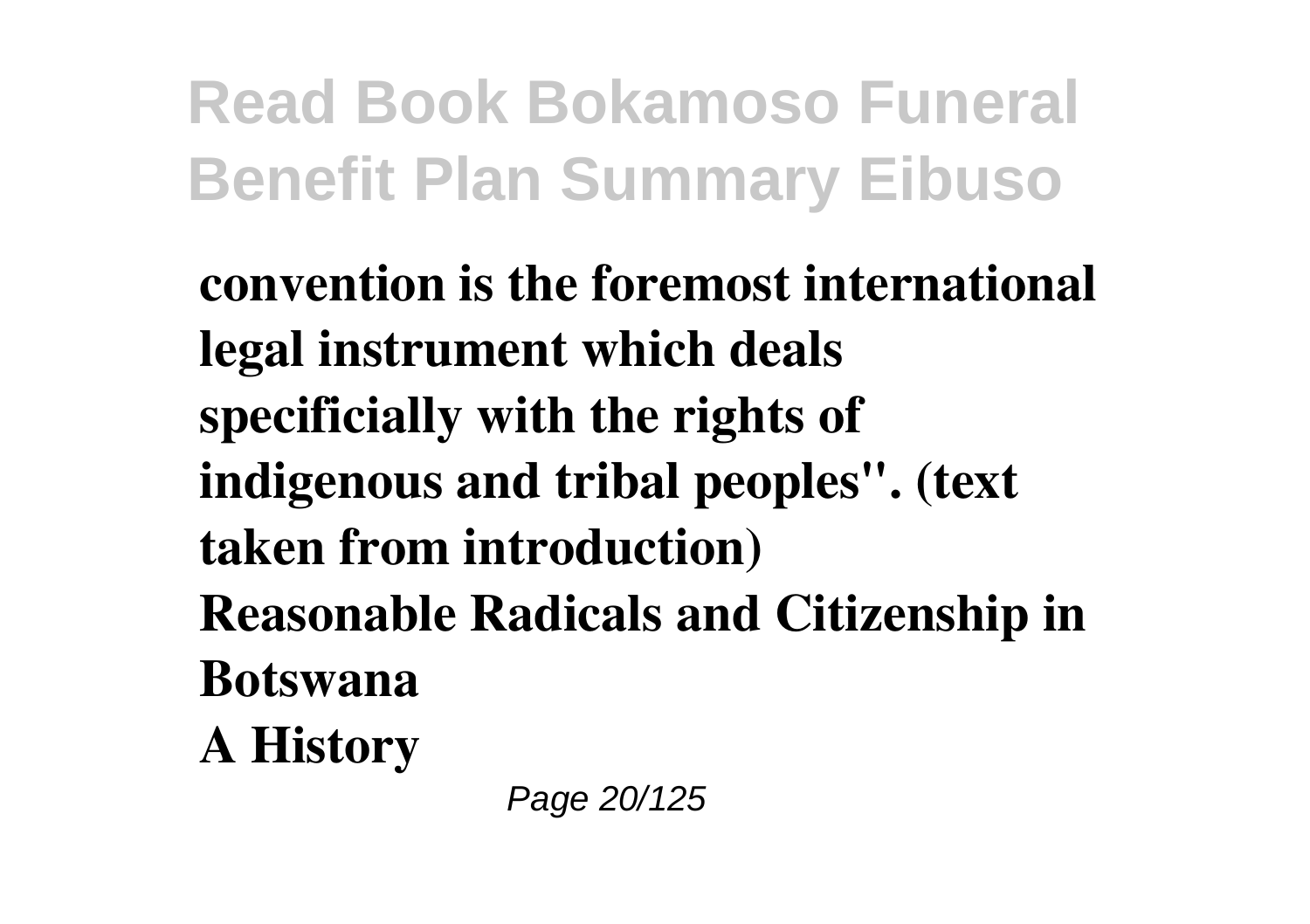**Improving Quality of Care in Low- and Middle-Income Countries Research and Practice to Advance Indian Education EMS Agenda for the Future White Paper on South African Land Policy**

**A Practical Manual for Relief and** Page 21/125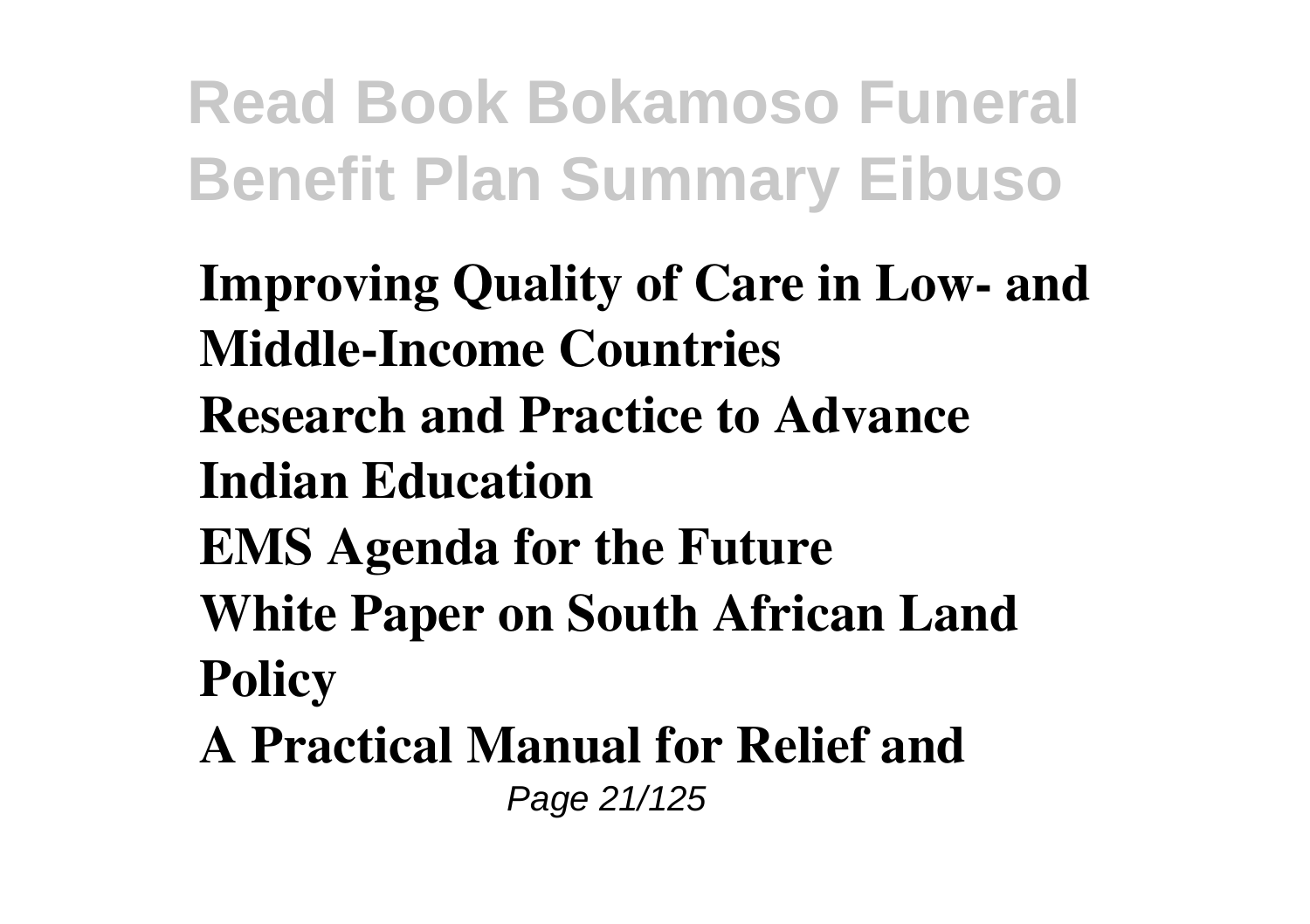#### **Development**

This deeply insightful ethnography explores the healing power of caring and intimacy in a small, closely bonded Apostolic congregation during Botswana's HIV/AIDS pandemic. Death in a Church of Life paints a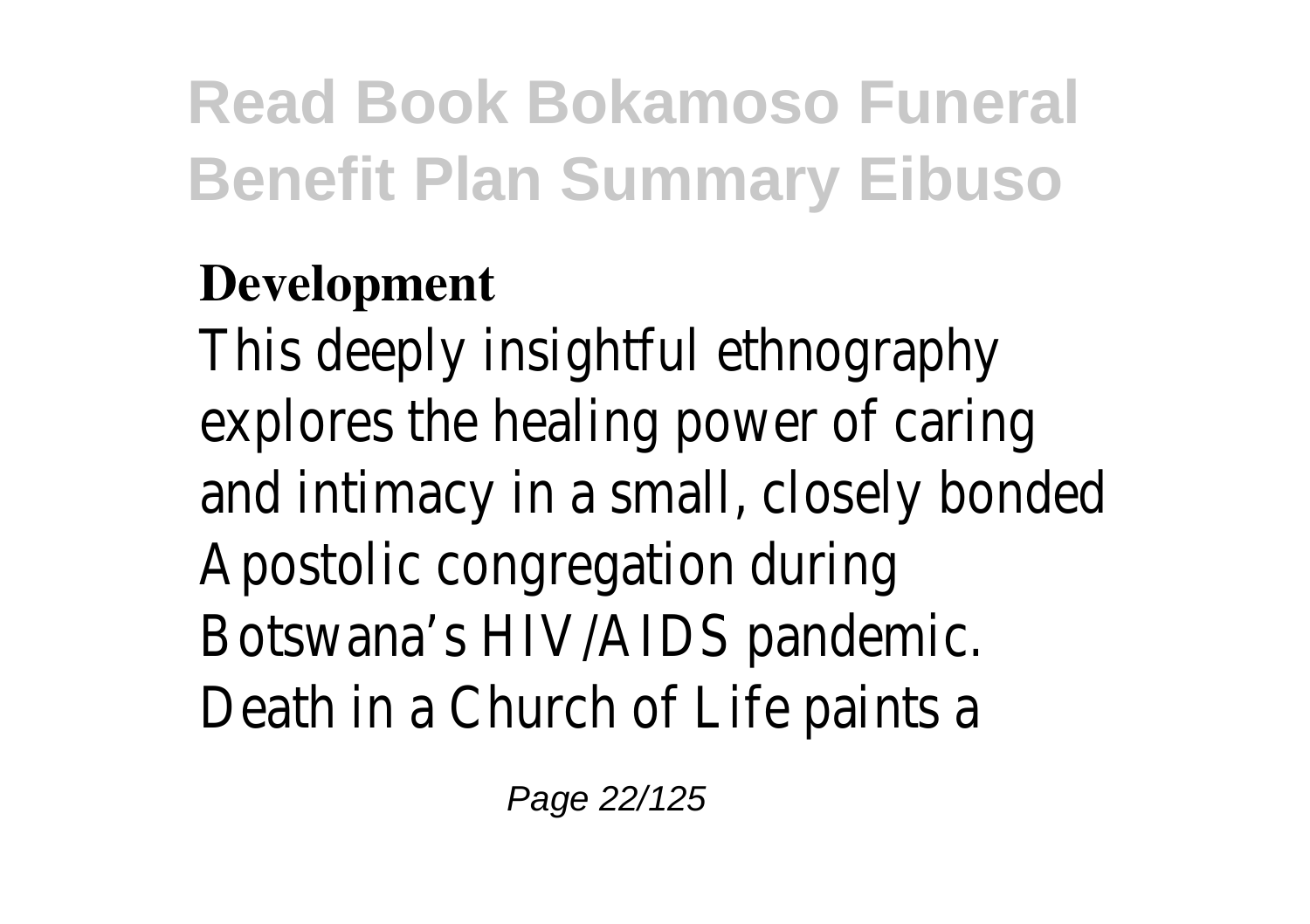vivid picture of how members of the Baitshepi Church make strenuous efforts to sustain loving relationships amid widespread illness and death. Over the course of long-term fieldwork, Frederick Klaits discovered Baitshepi's distinctly maternal ethos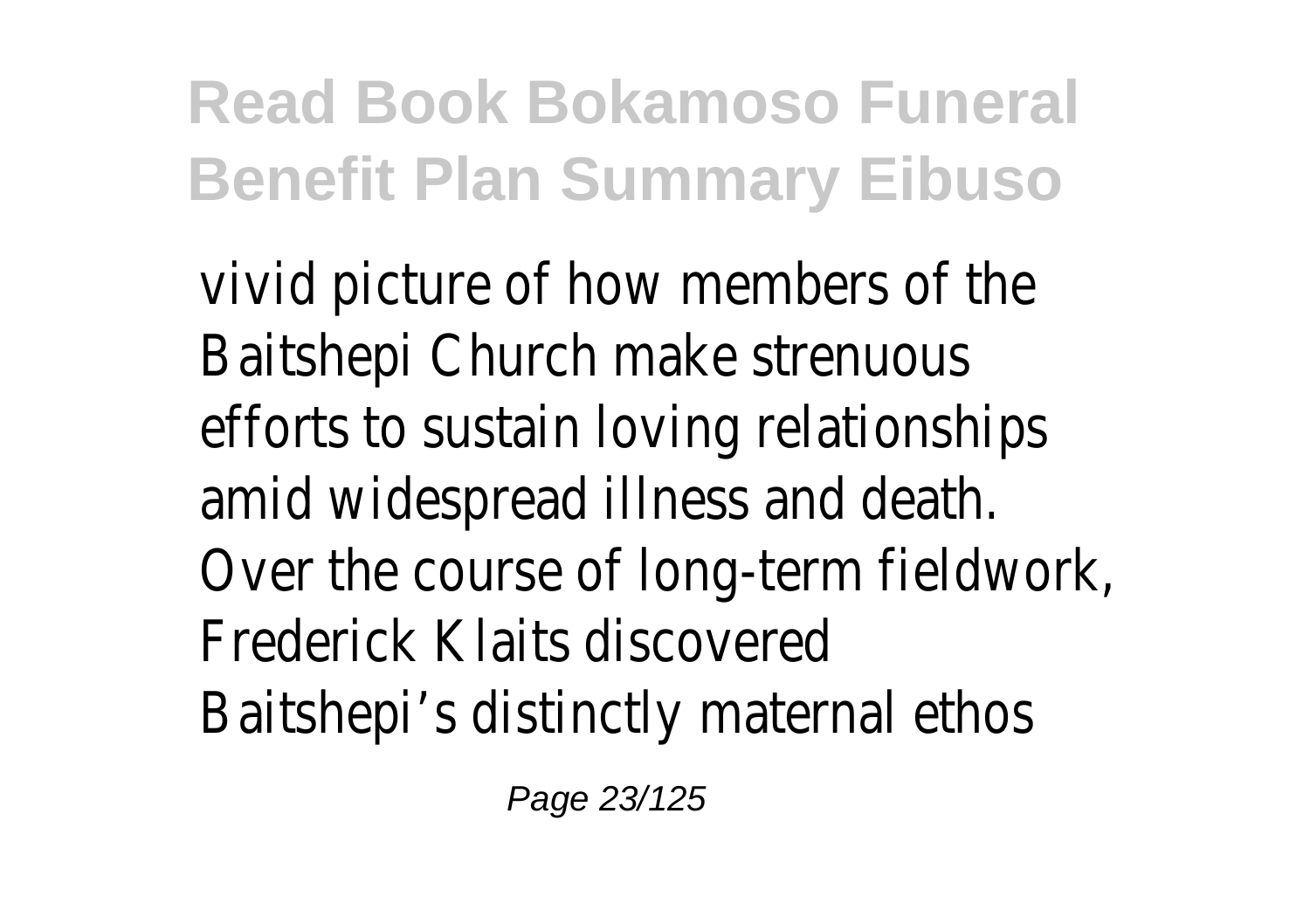and the "spiritual" kinship embodied in the church's nurturing fellowship practice. Klaits shows that for Baitshepi members, Christian faith is a form of moral passion that counters practices of divination and witchcraft with redemptive hymn singing, prayer,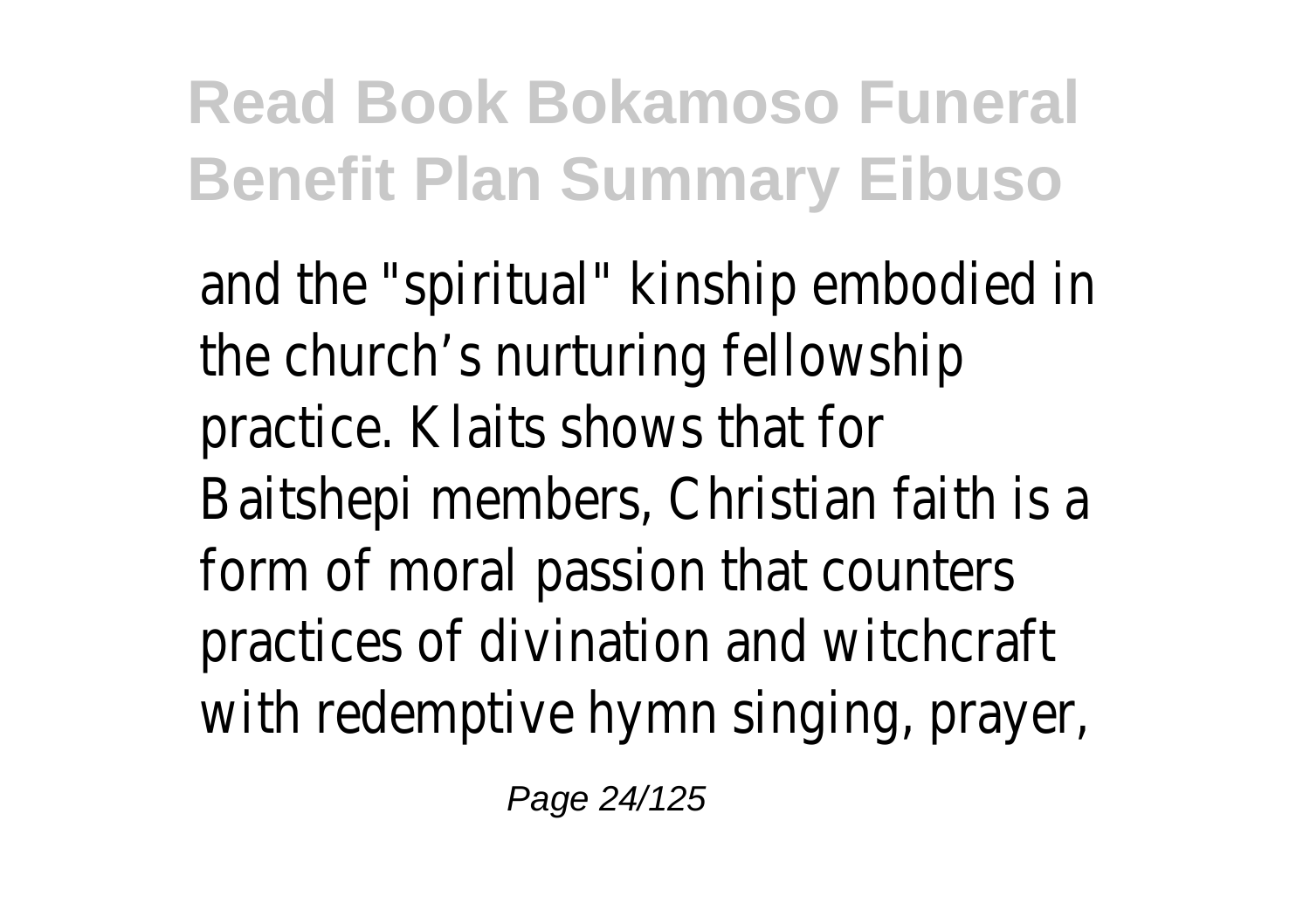and the use of therapeutic substances. An online audio annex makes available examples of the church members' preaching and song. Containing a selection of texts on education prepared during the work of the International Commission on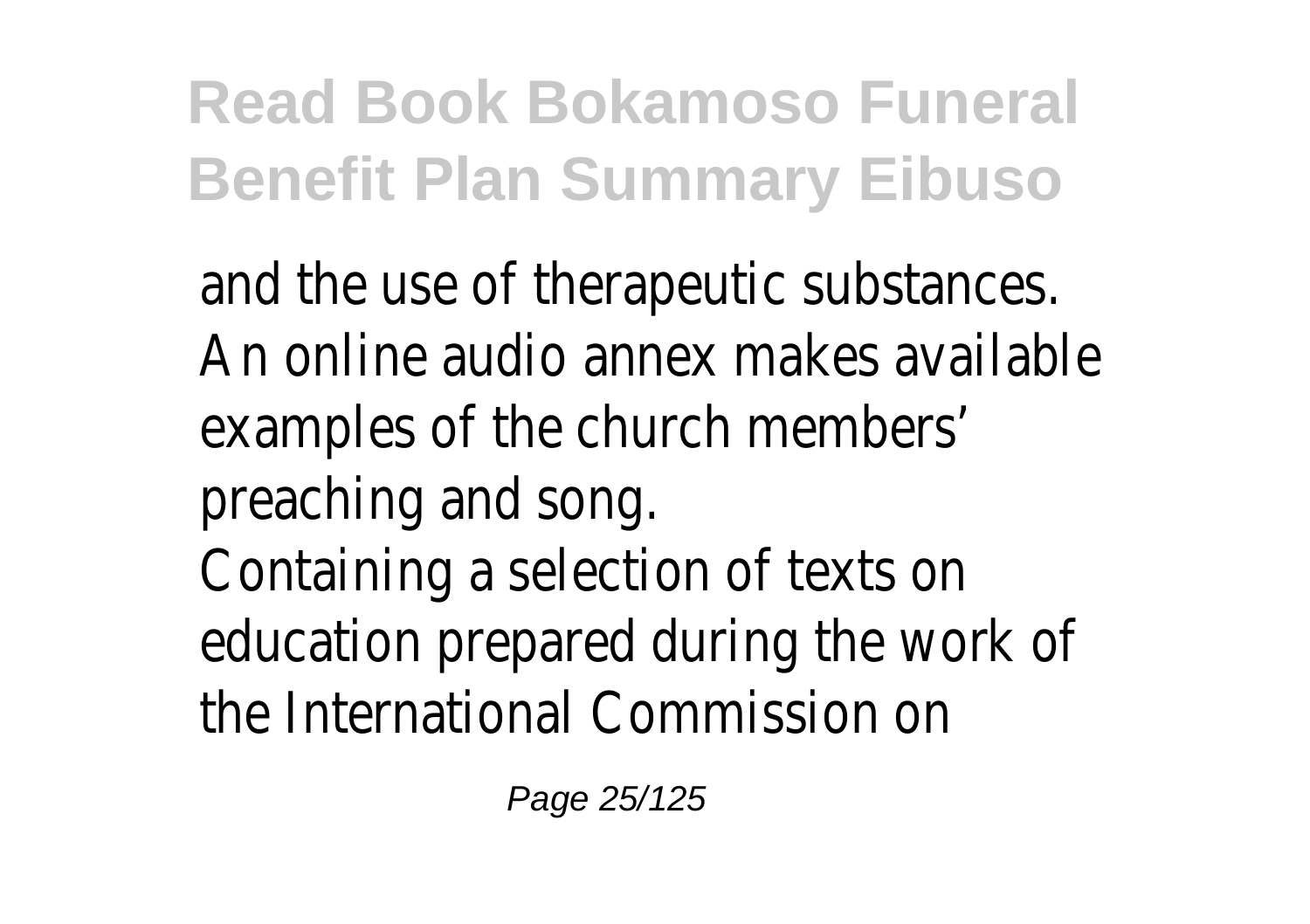Education for the Twenty-first Century, this volume bears witness to some paradoxes faced by education: to reconcile divergent aims and trends, to embody both continuity and renewal, to encourage conformity and innovation. These papers are intended to

Page 26/125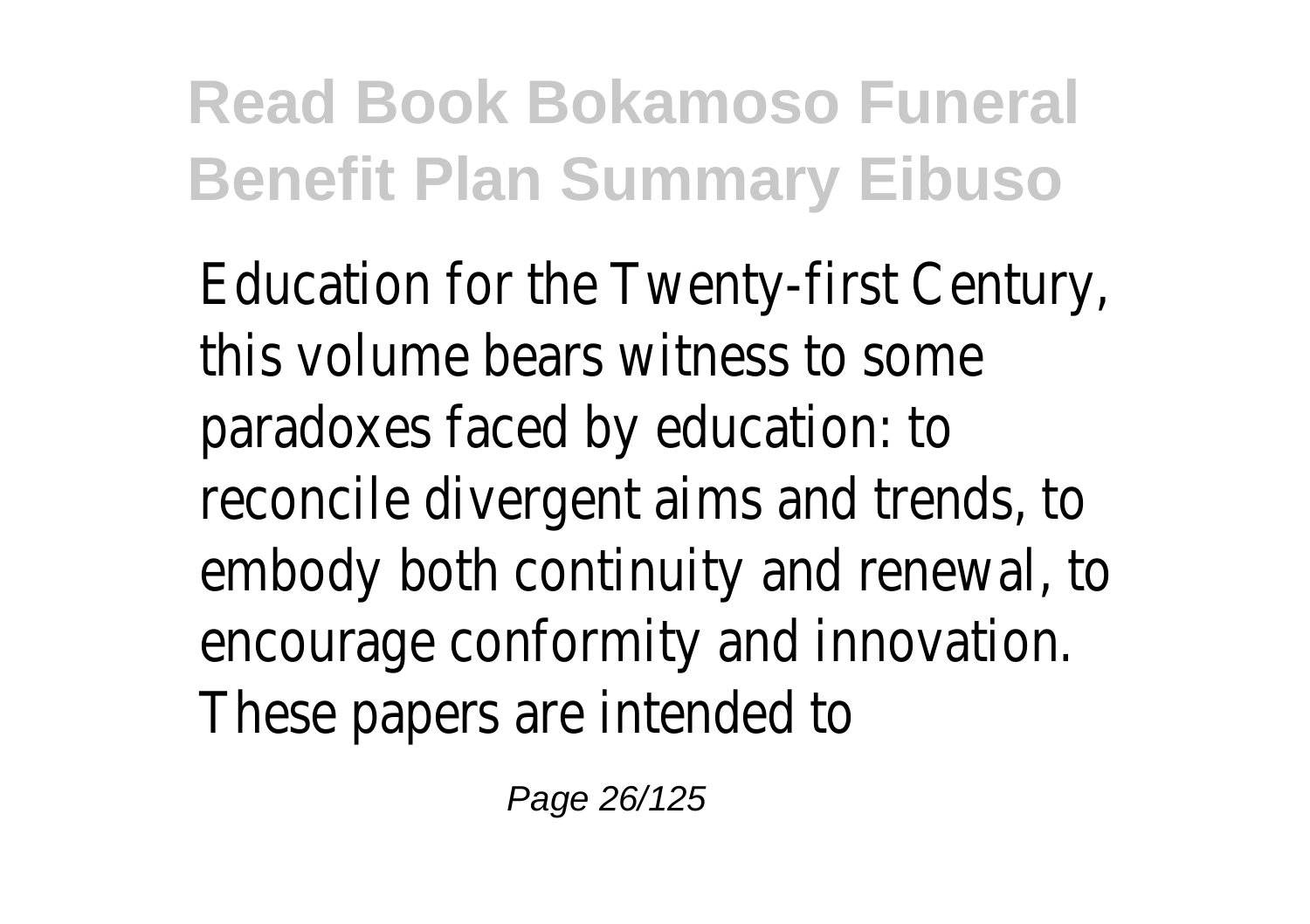complement existing literature to respond to questions that arose in the course of the Commission's work, and to illuminate specific issues that cross disciplines.

Quality of care is a priority for U.S. Agency for International Development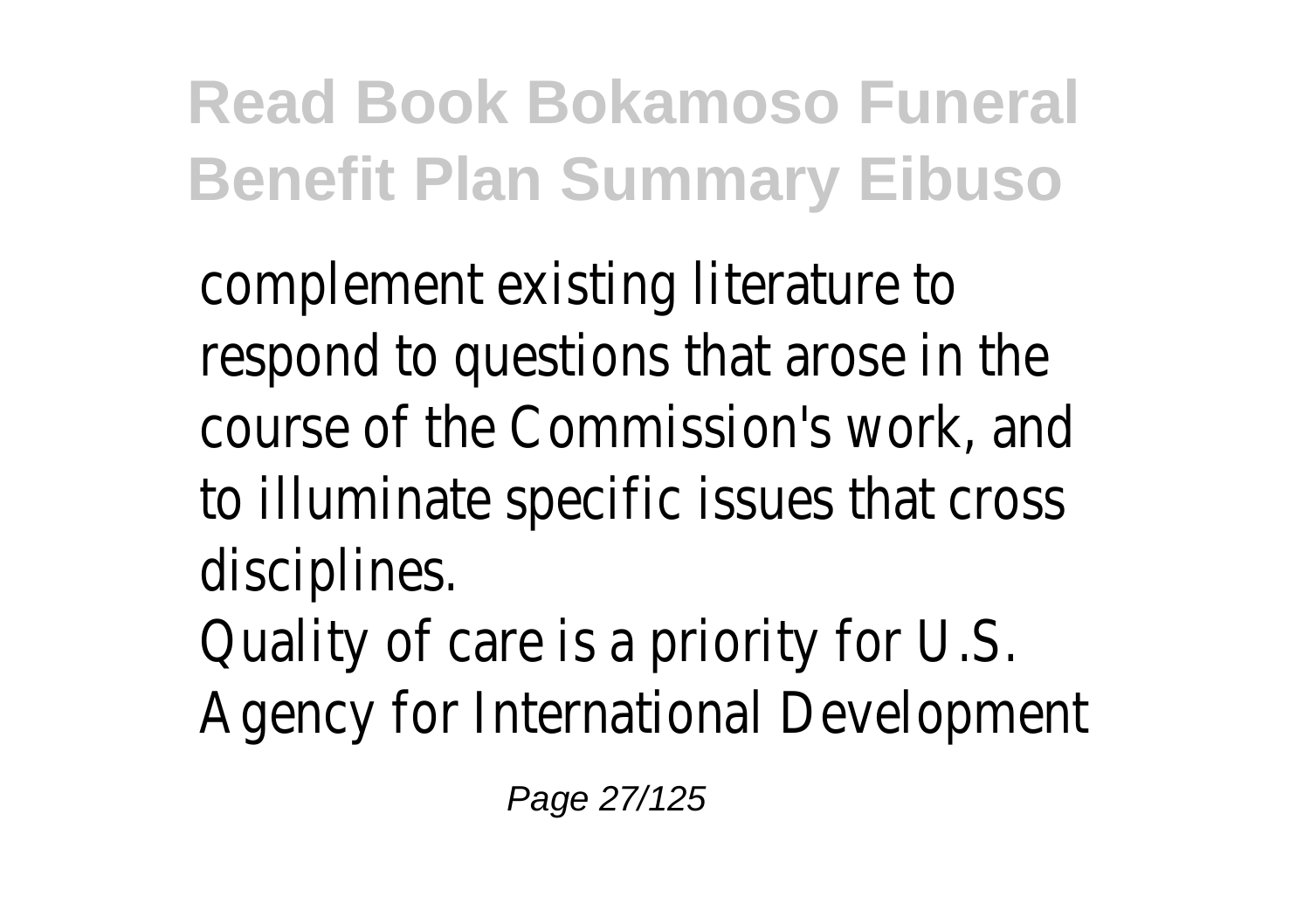(USAID). The agency's missions abroad and their host country partners work in quality improvement, but a lack of evidence about the best ways to facilitate such improvements has constrained their informed selection of interventions. Six different methods -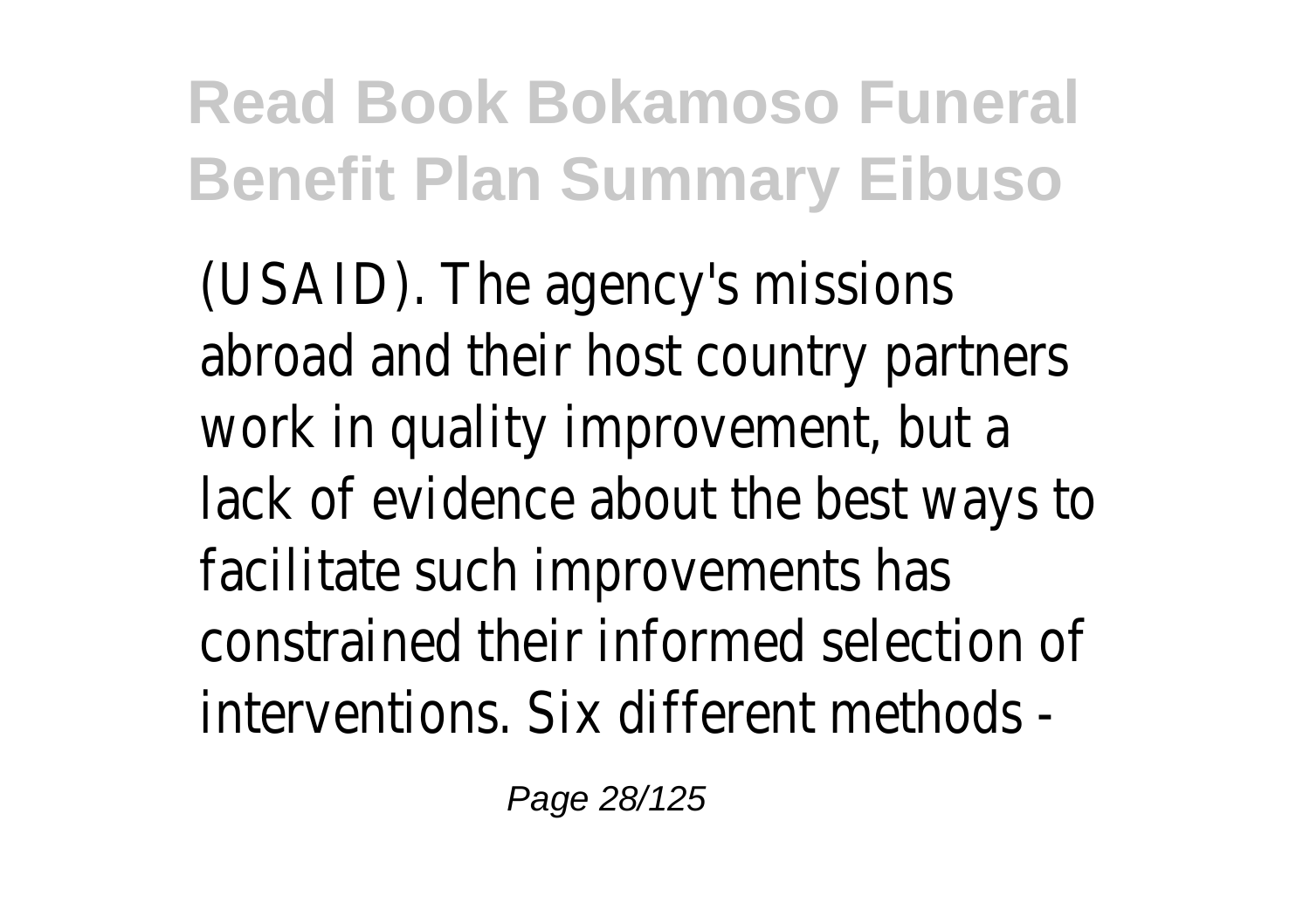accreditation, COPE, improvement collaborative, standards-based management and recognitions (SBM-R), supervision, and clinical in-service training - currently make up the majority of this investment for USAID missions. As their already substantial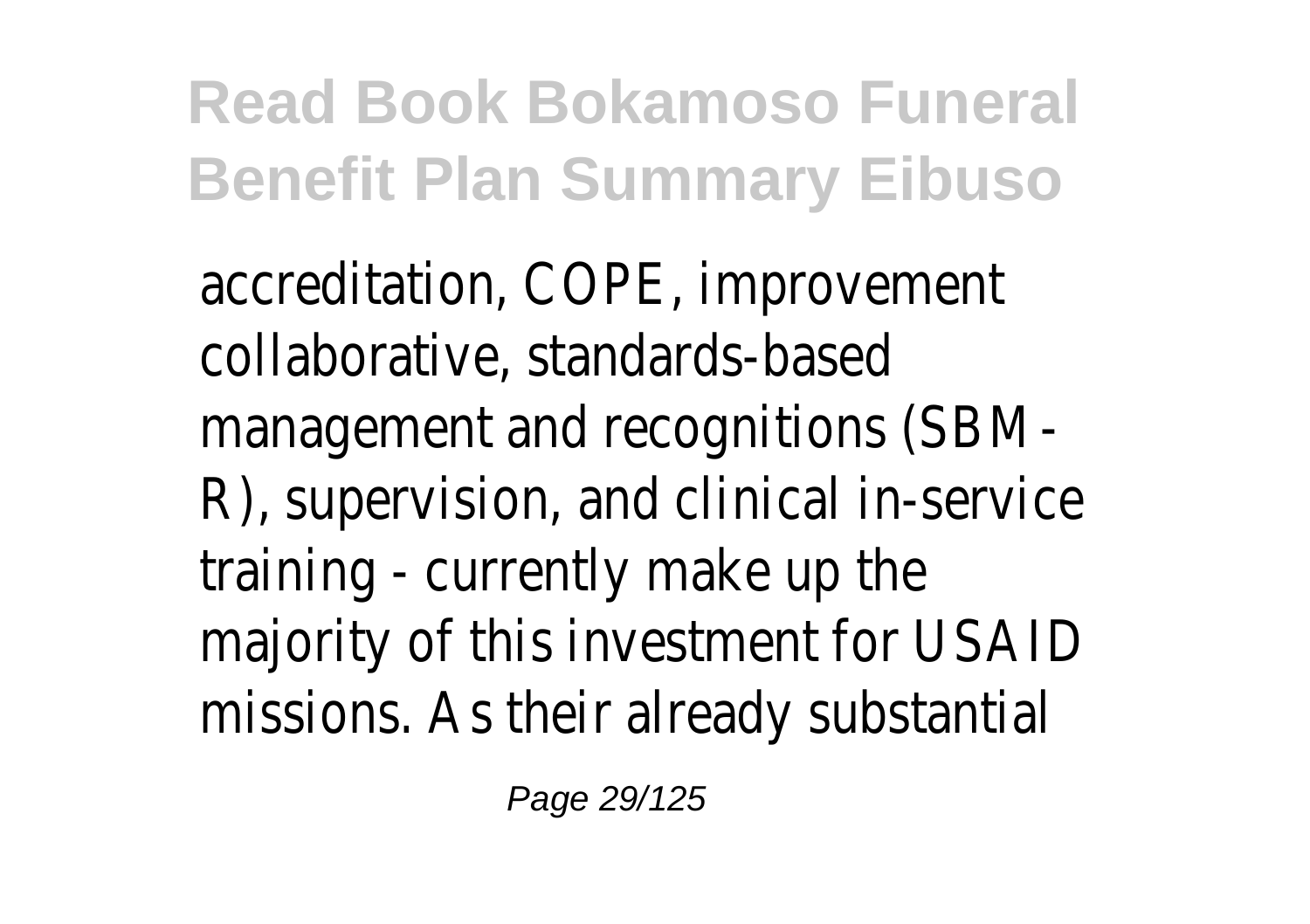investment in quality grows, there is demand for more scientific evidence on how to reliably improve quality of care in poor countries. USAID missions, and many other organizations spending on quality improvement, would welcome more information about how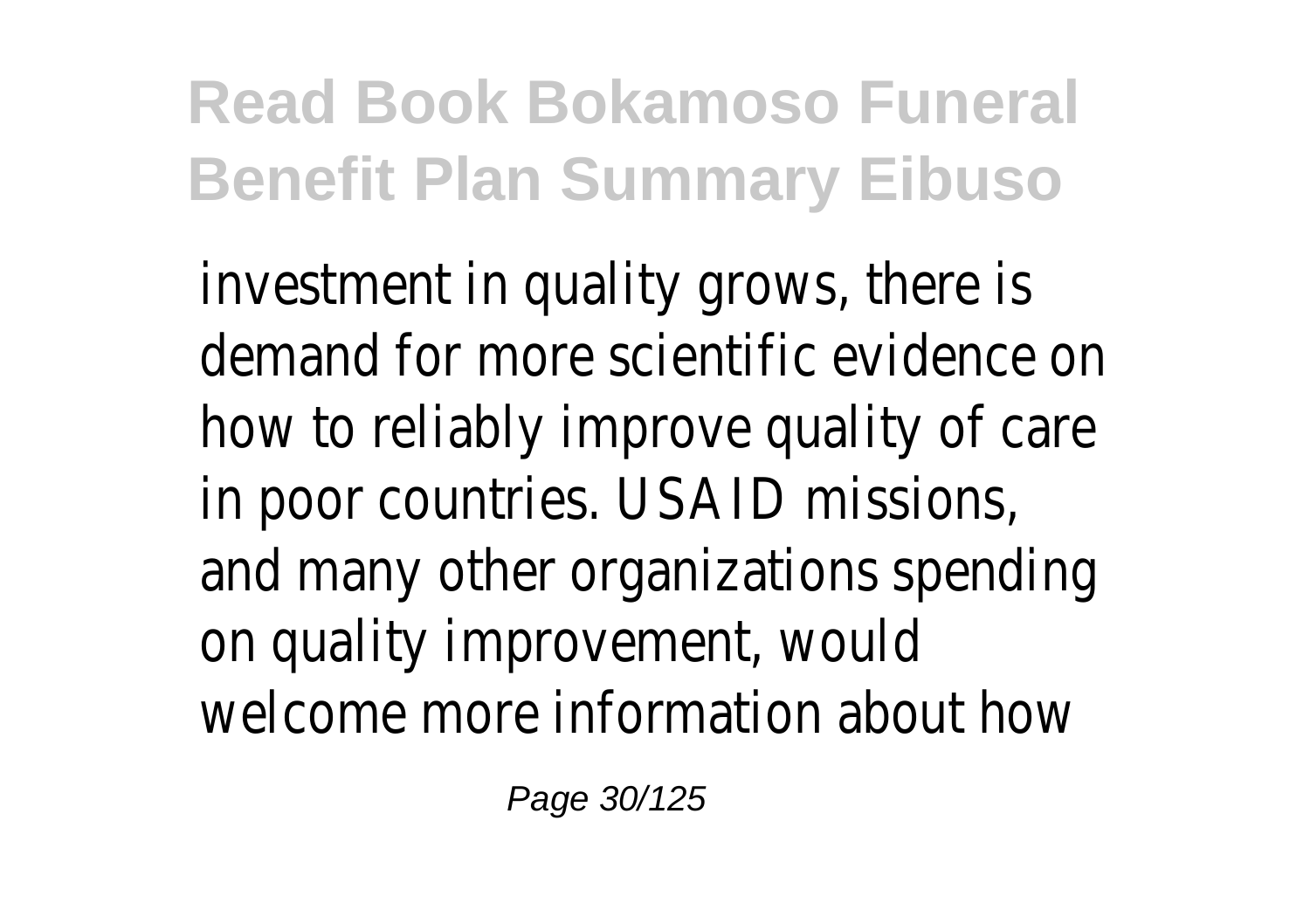different strategies work to improve quality, when and where certain tools are most effective, and the best ways to measure success and shortcomings. To gain a better understanding of the evidence supporting different quality improvement tools and clarity on how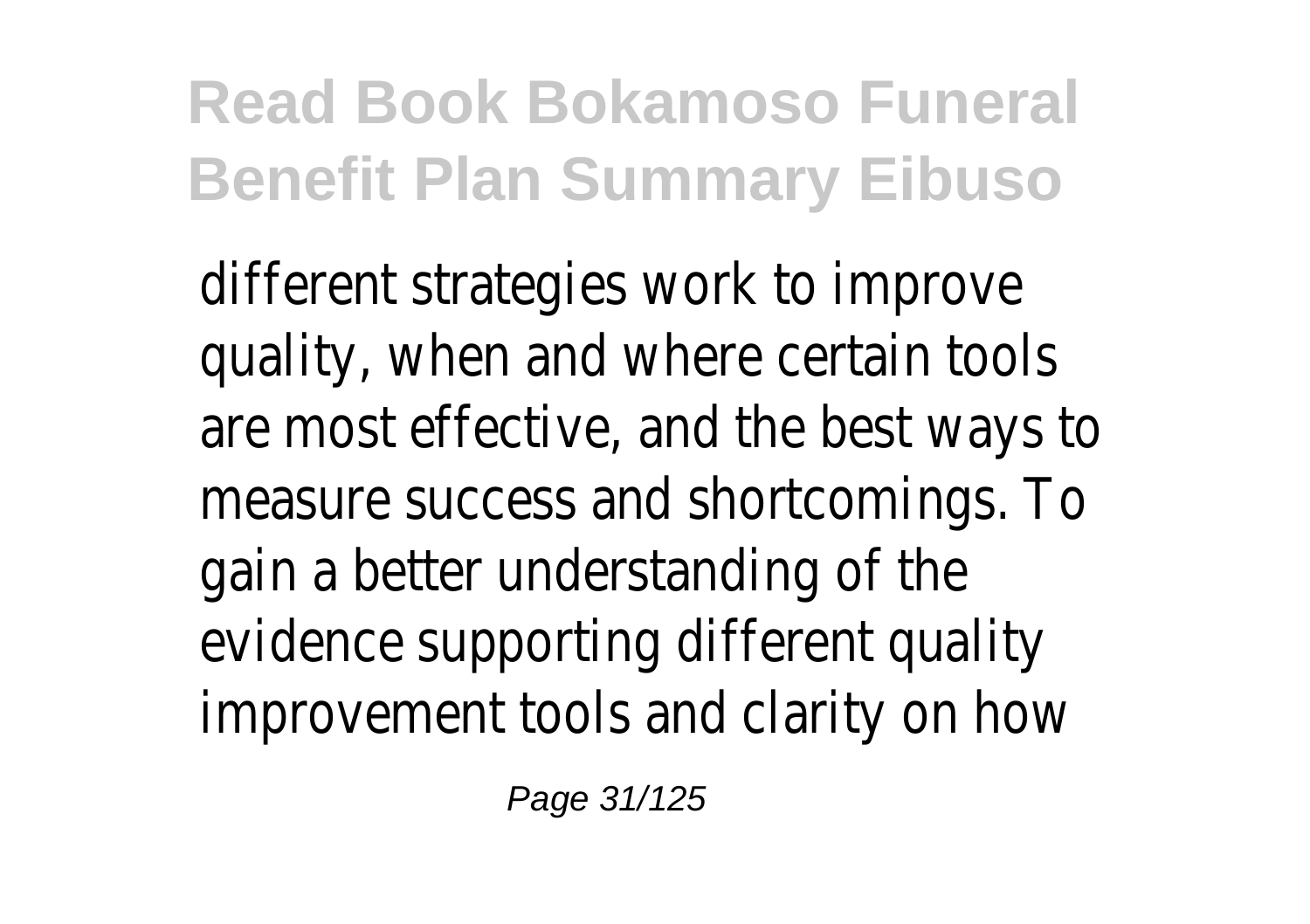they would help advance the global quality improvement agenda, the Institute of Medicine convened a 2-day workshop in January 2015. The workshop's goal was to illuminate these different methods, discussing their pros and cons. This workshop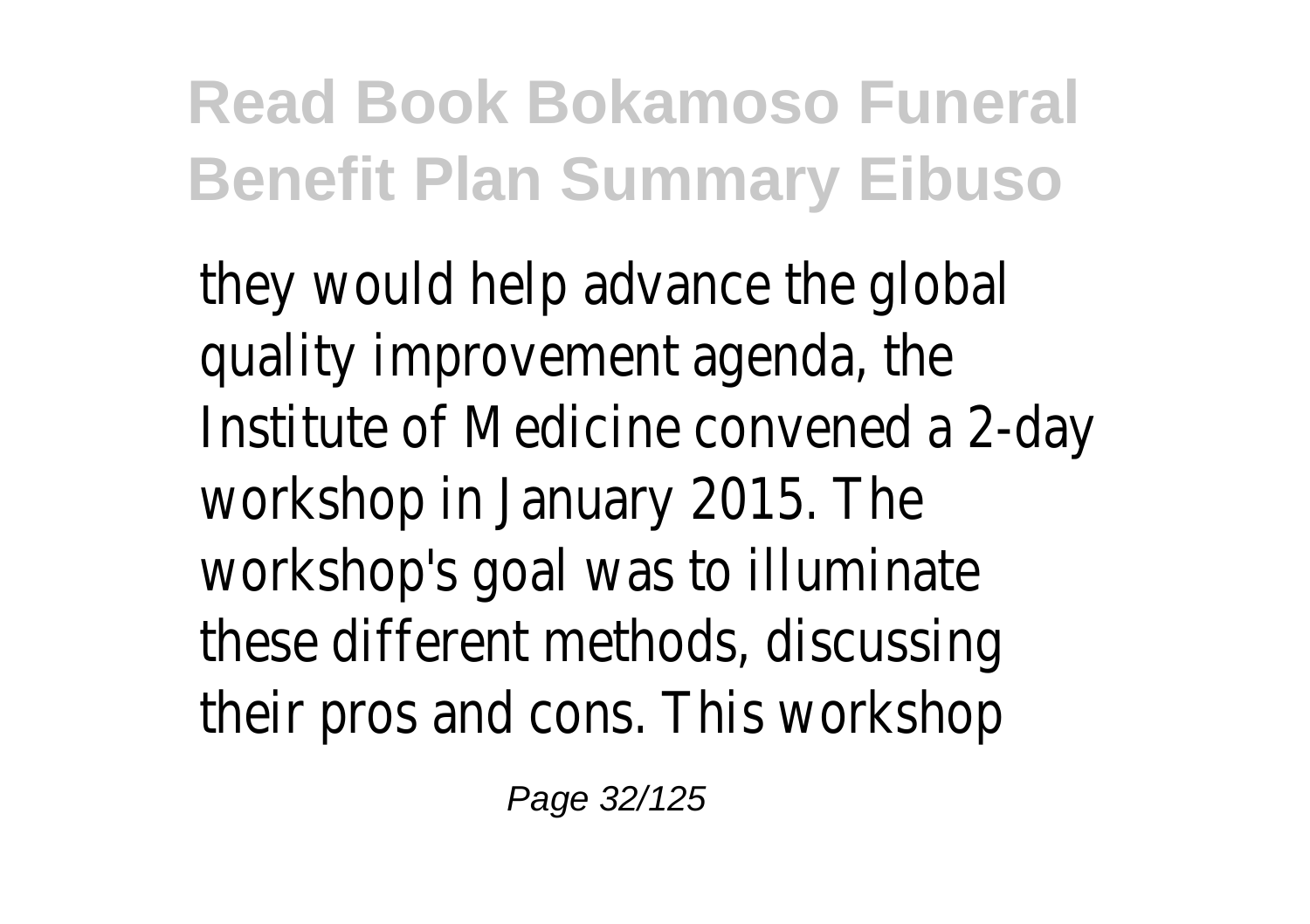summary is a description of the presentations and discussions. Debswana, a Global Benchmark World Youth Report, 2003 Practice and Perspectives COVID-19 and Human Capital Mapping Local Democracy in

Page 33/125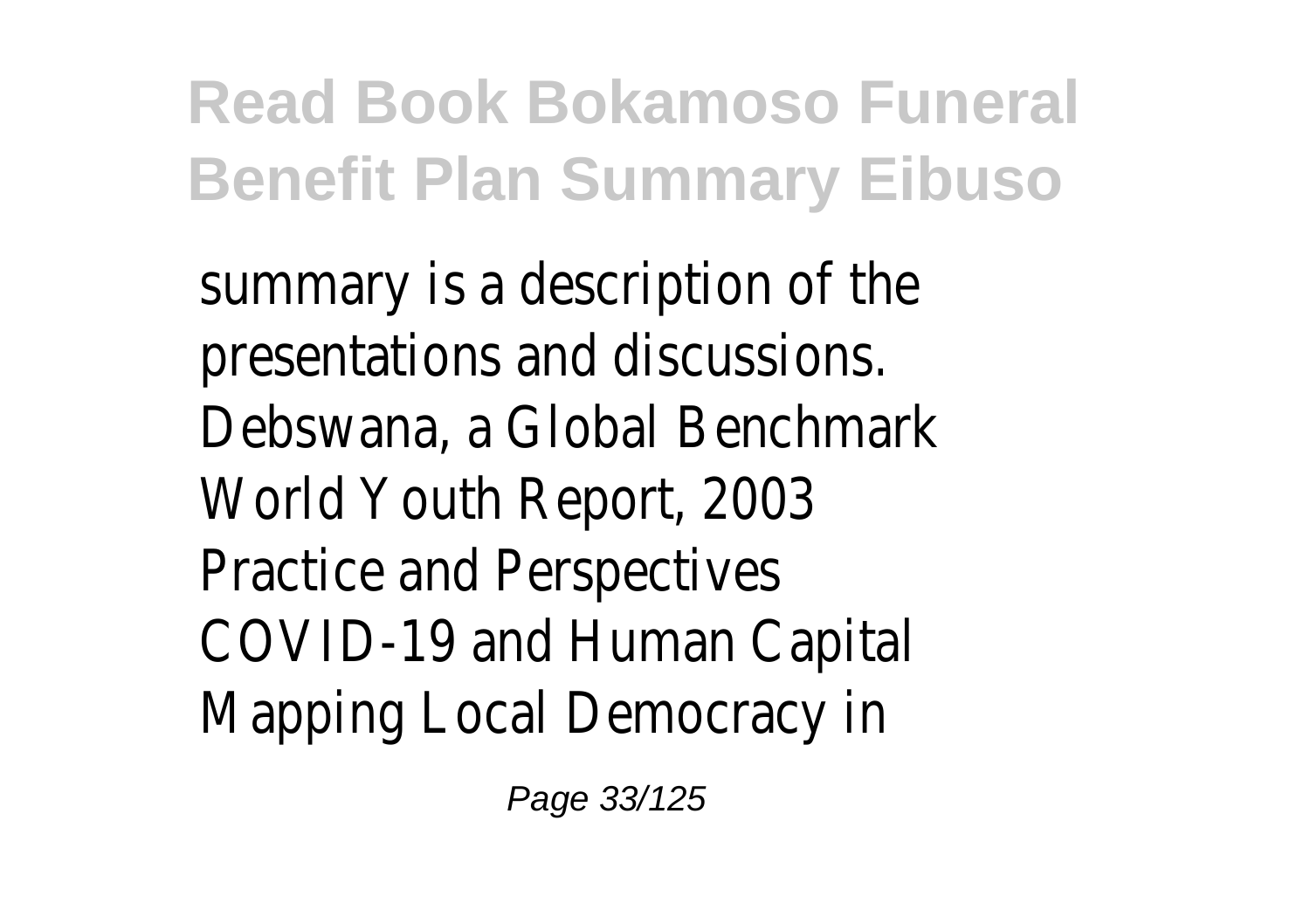Francistown, Gantsi, and Lobatse Death in a Church of Life The Inconvenient Indigenous *This volume includes the complete texts of two of John Stuart Mill's most important works,*

Page 34/125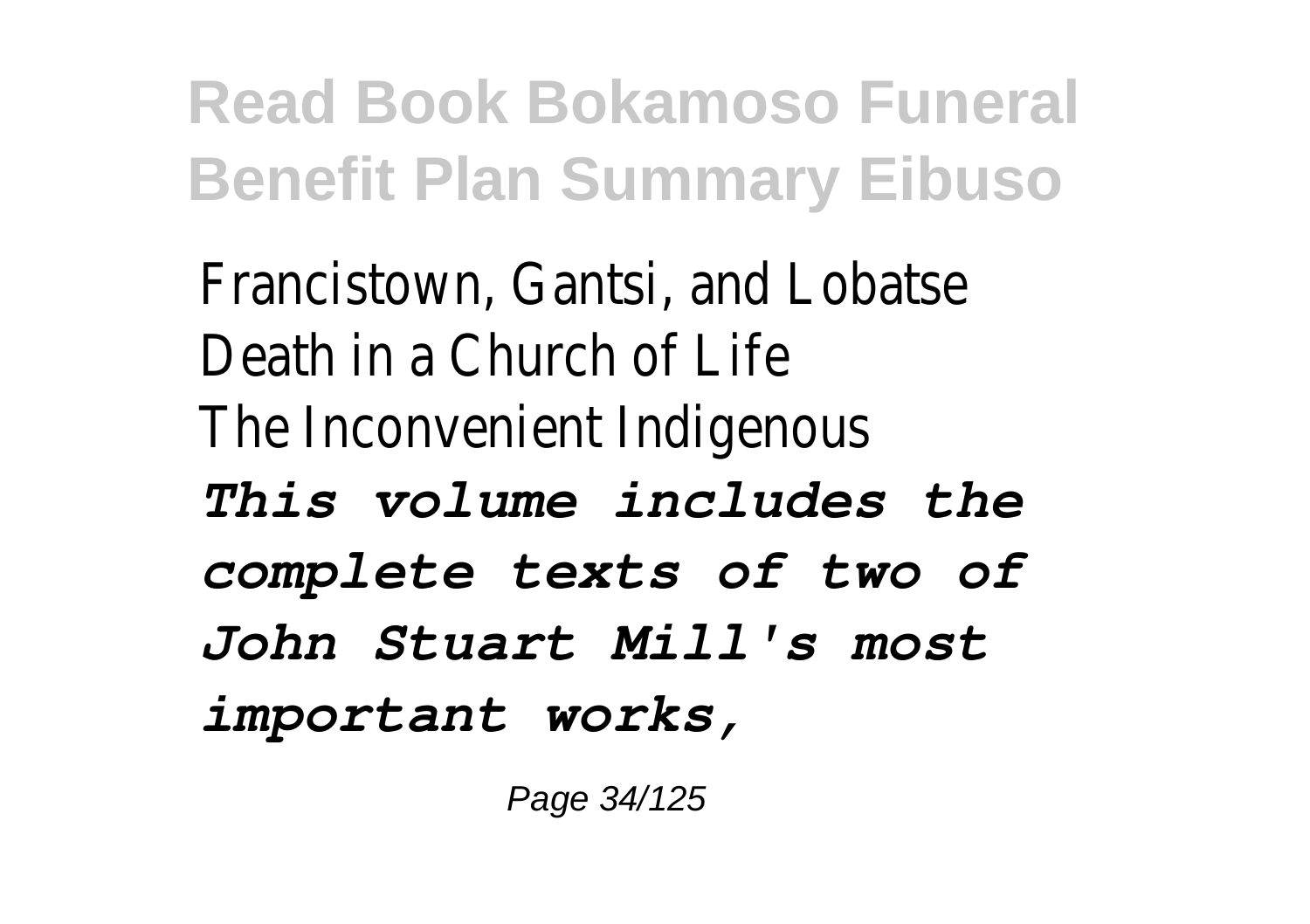*Utilitarianism and On Liberty, and selections from his other writings, including the complete text of his Remarks on Bentham's Philosophy. The selection from Mill's A*

Page 35/125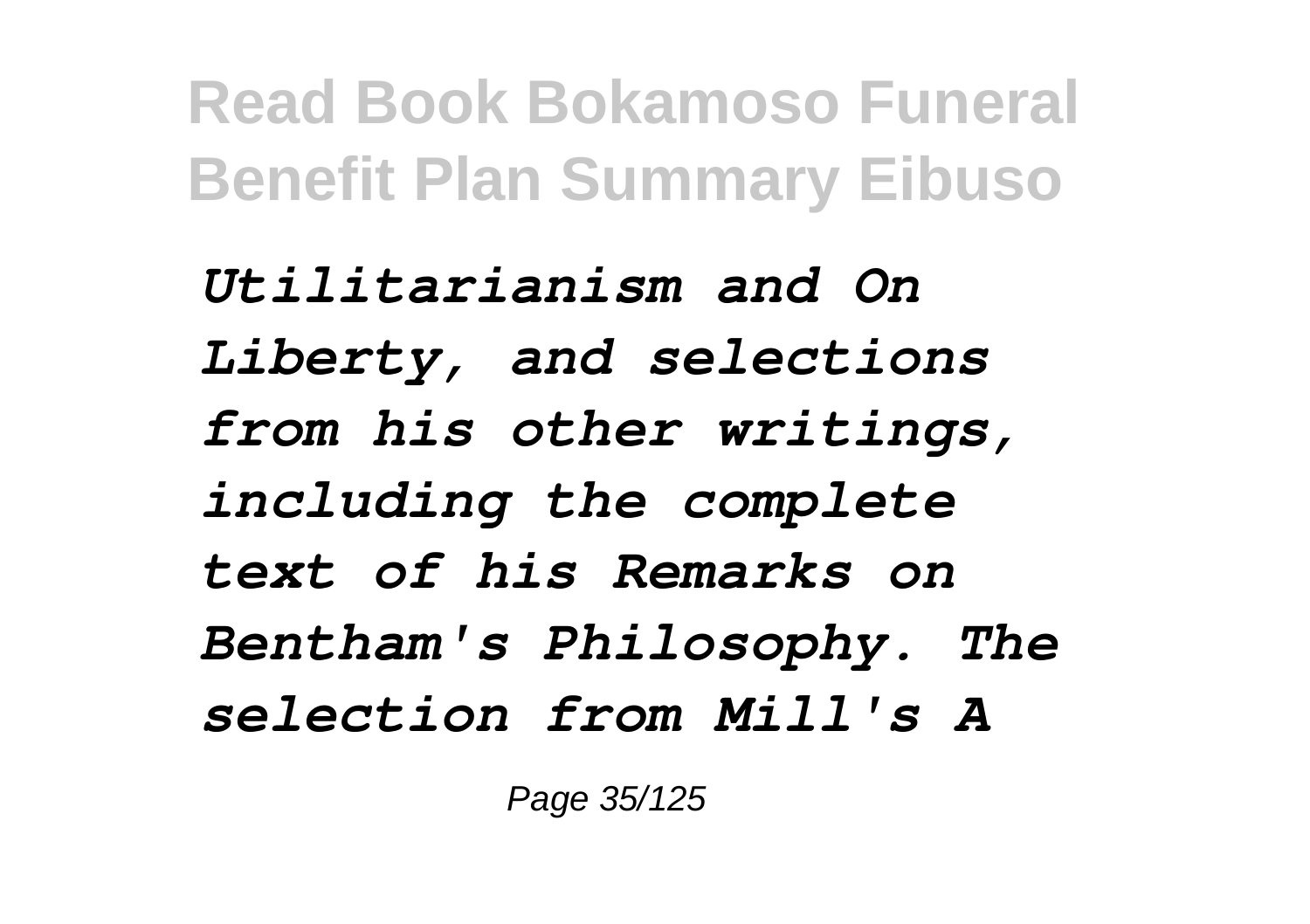*System of Logic is of special relevance to the debate between those who read Mill as an Act-Utilitarian and those who interpret him as a Rule-Utilitarian. Also included*

Page 36/125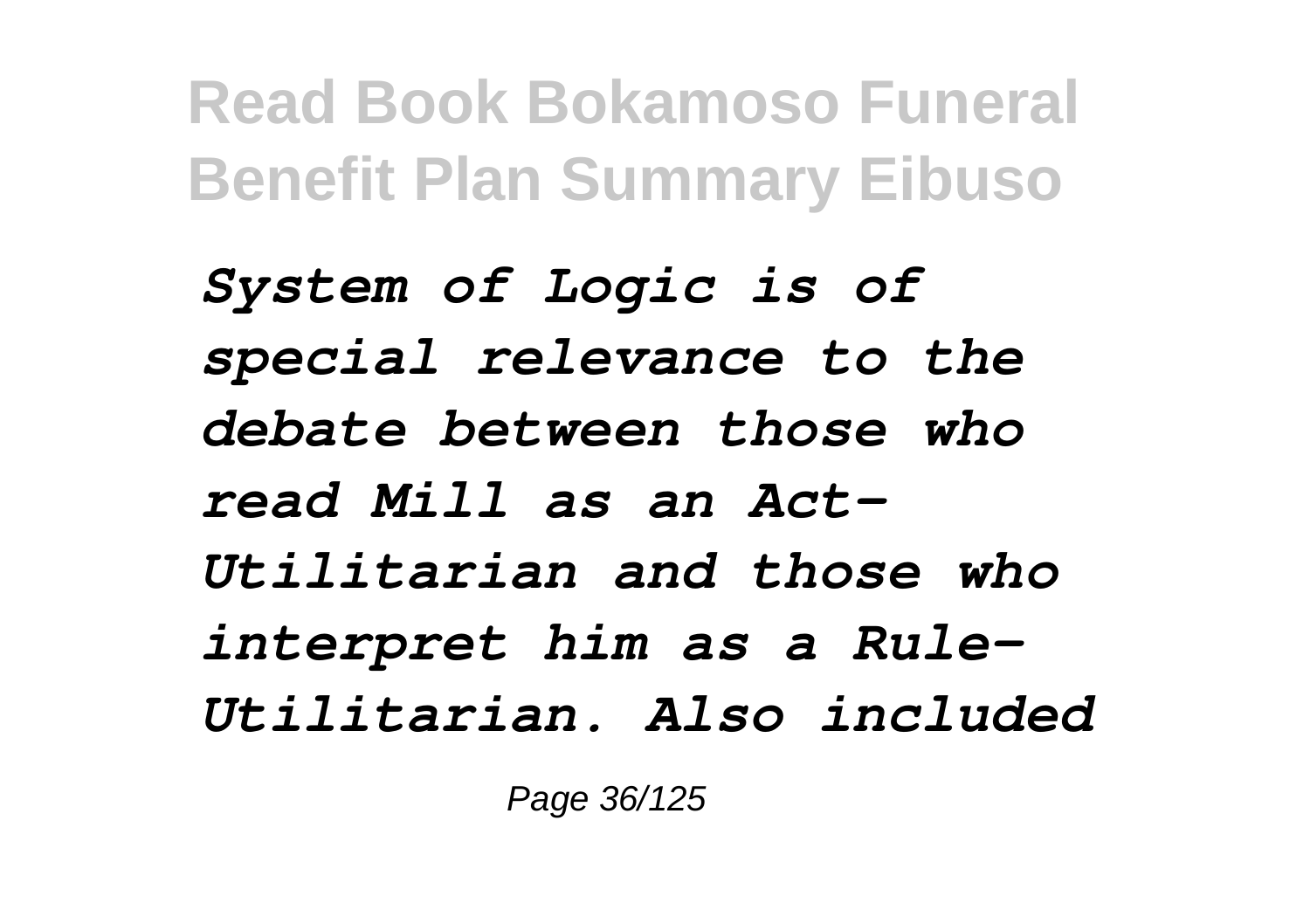*are selections from the writings of Jeremy Bentham, founder of modern Utilitarianism and mentor (together with James Mill) of John Stuart Mill. Bentham's Principles of*

Page 37/125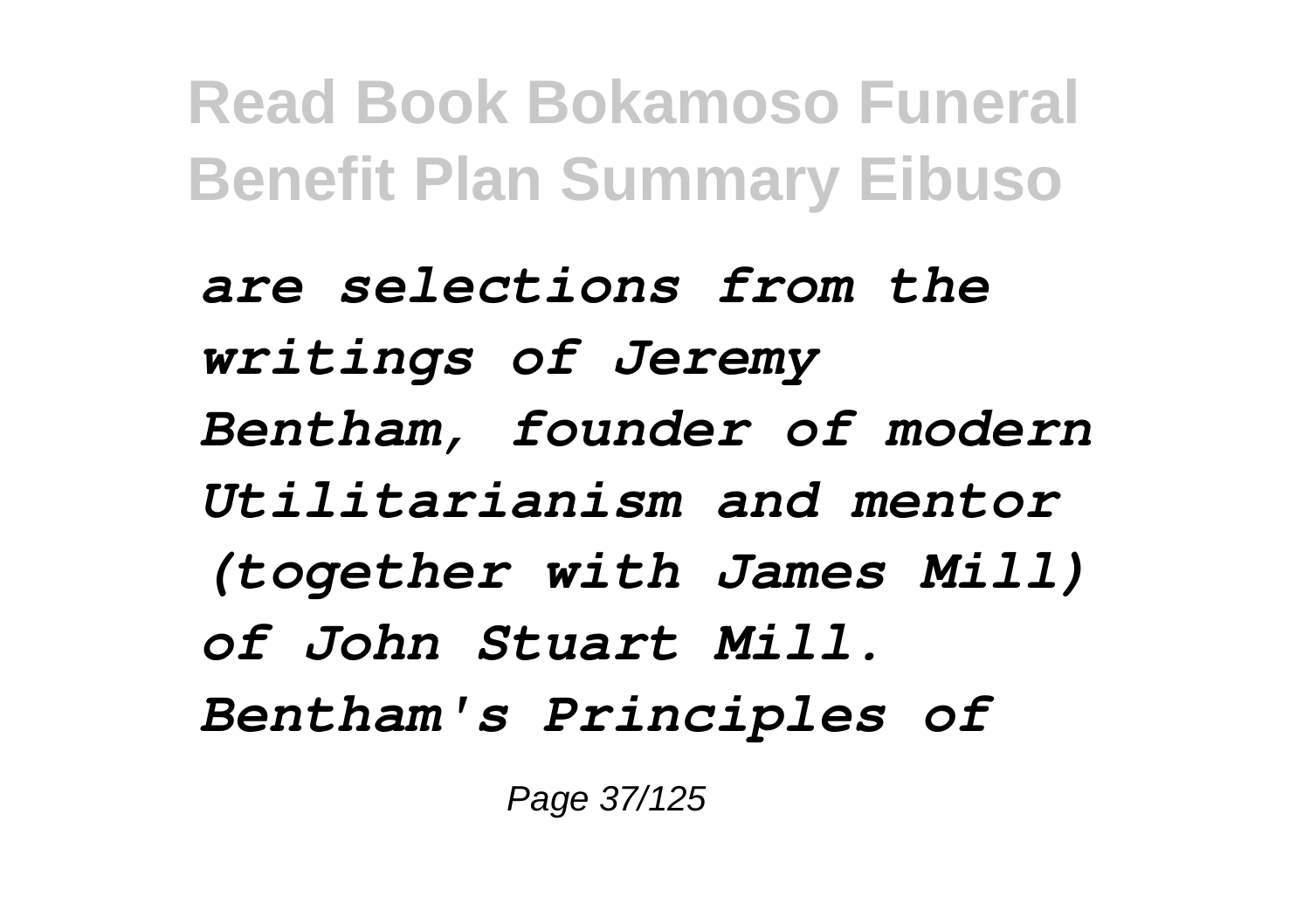*Morals and Legislation had important effects on political and legal reform in his own time and continues to provide insights for political theorists and philosophers*

Page 38/125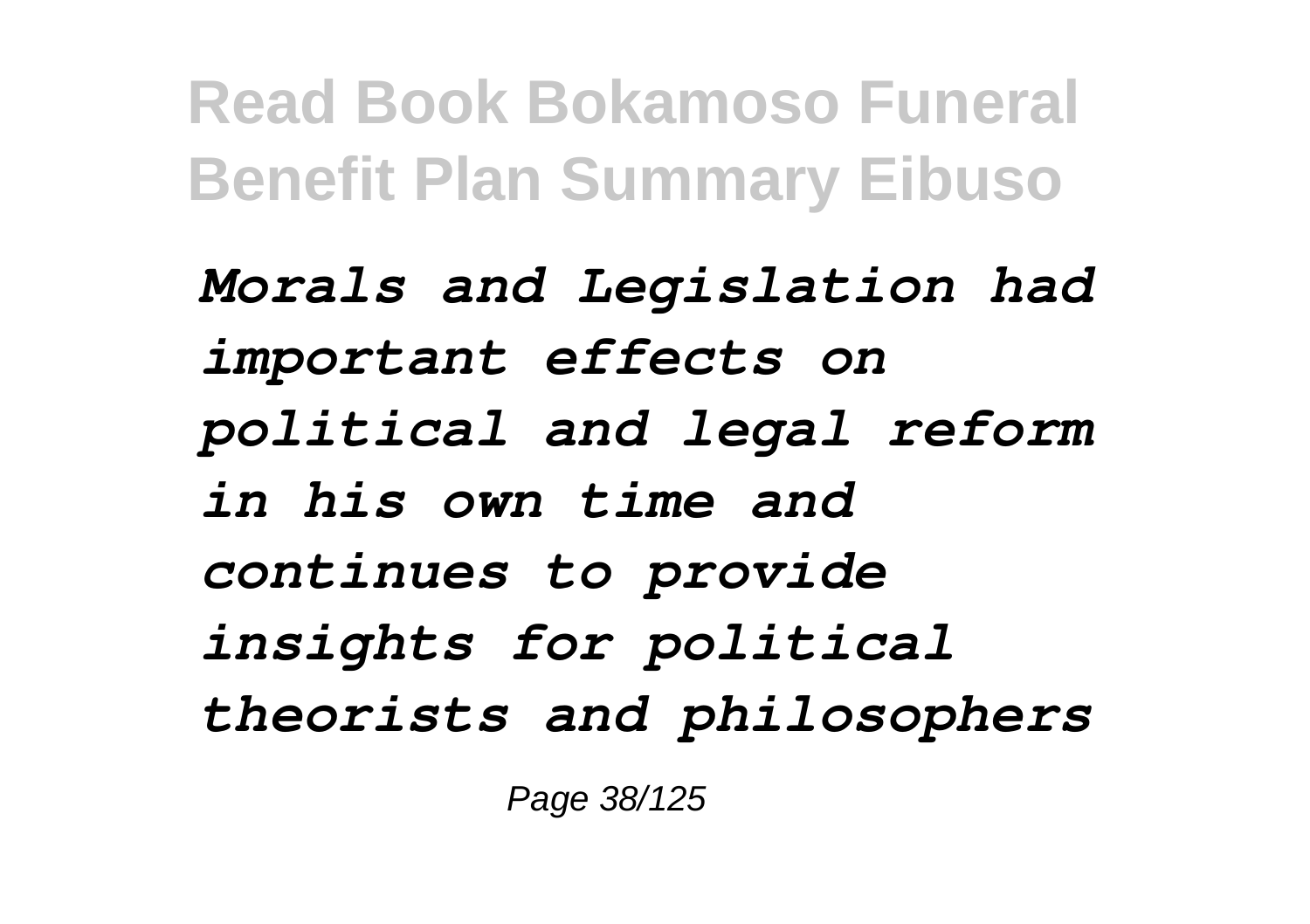*of law. Seven chapters of Bentham's Principles are here in their entirety, together with a number of shorter selections, including one in which Bentham repudiates the*

Page 39/125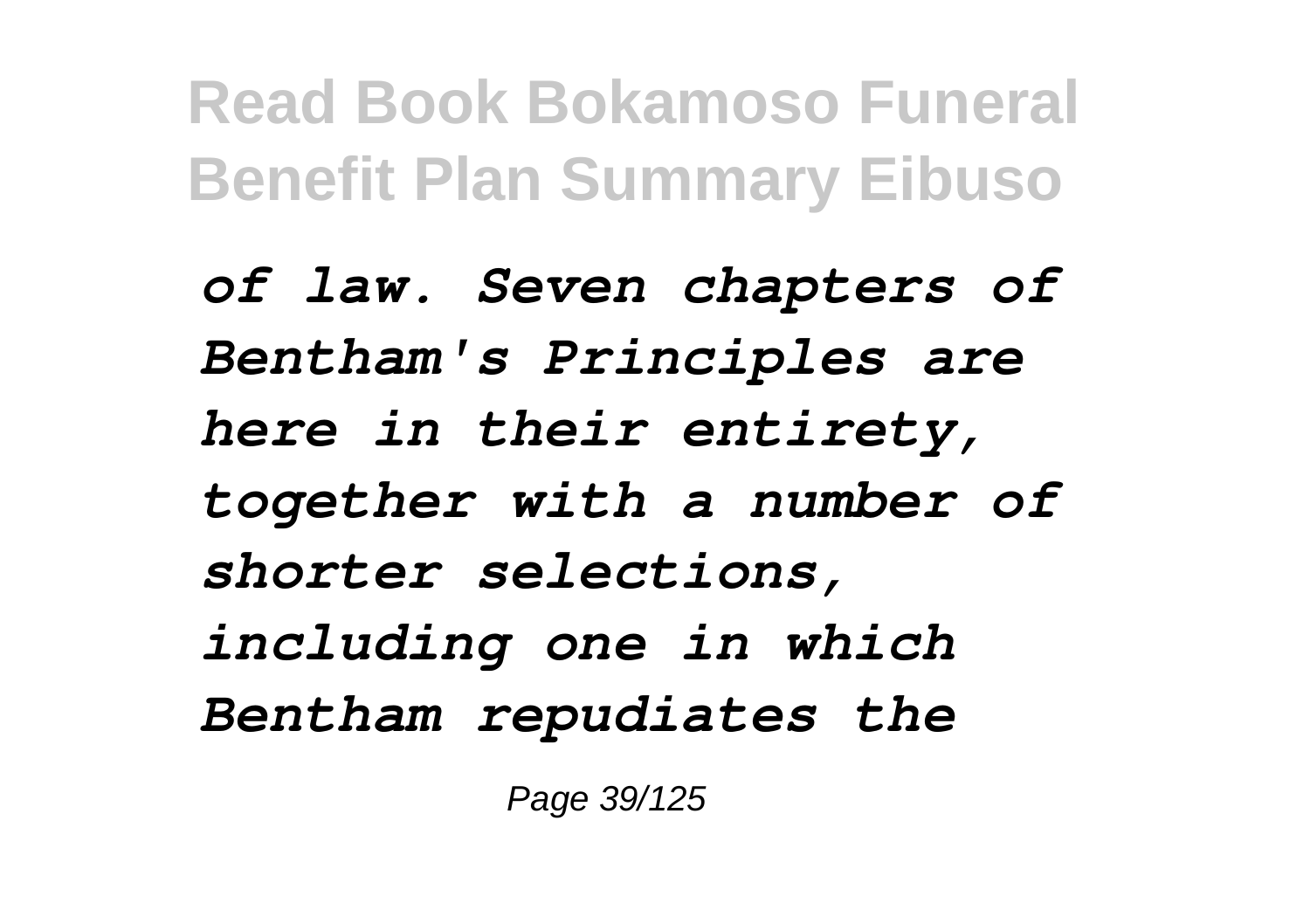*slogan often used to characterize his philosophy: The Greatest Happiness of the Greatest Number. John Troyer's Introduction presents the central themes and*

Page 40/125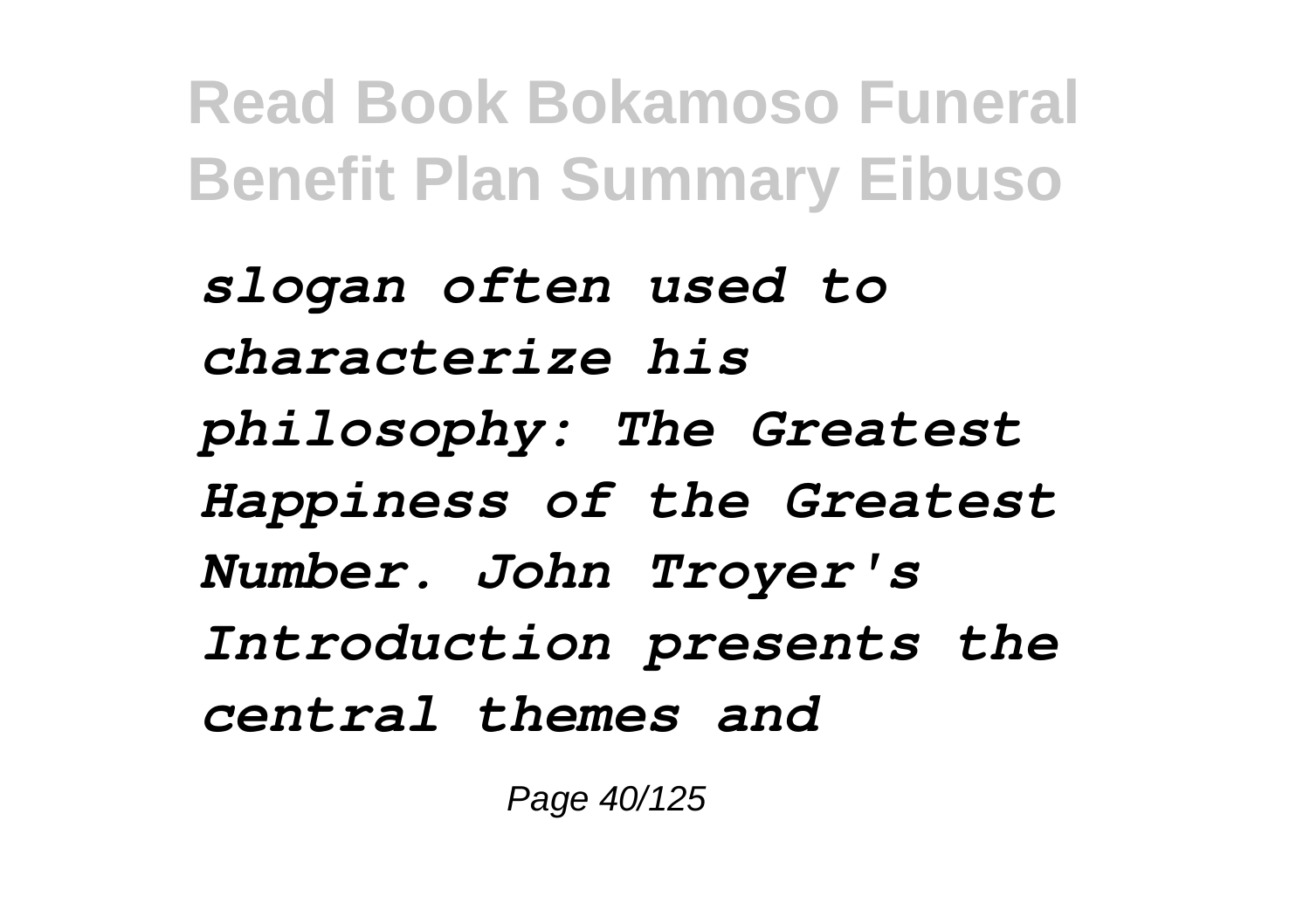*arguments of Bentham and Mill and assesses their relevance to current discussions of Utilitarianism. The volume also provides indexes, a glossary, and notes.*

Page 41/125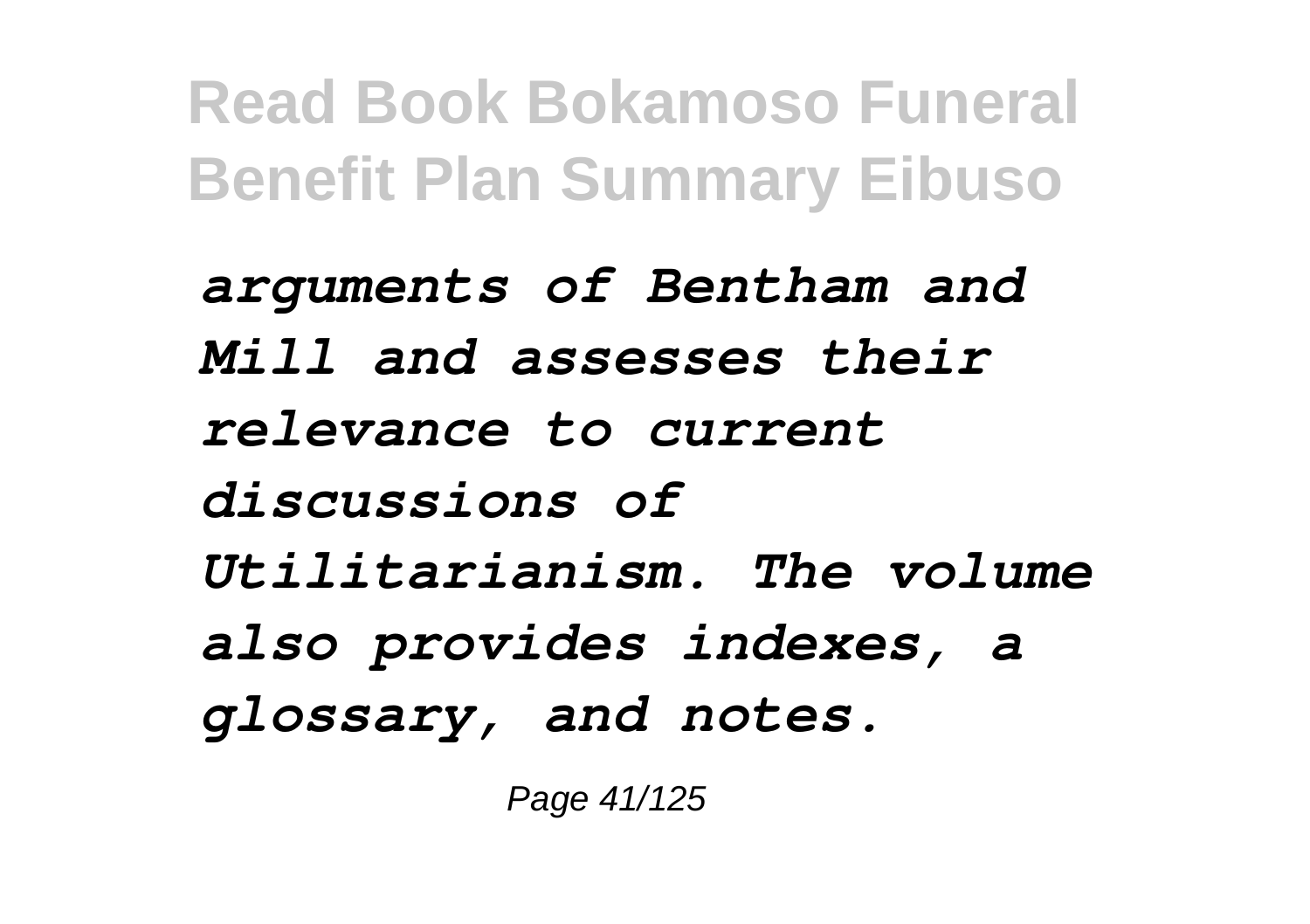*Young people make up almost one fifth of the world's population, with close to 85 per cent living in developing countries in Asia, Africa, Latin America and the*

Page 42/125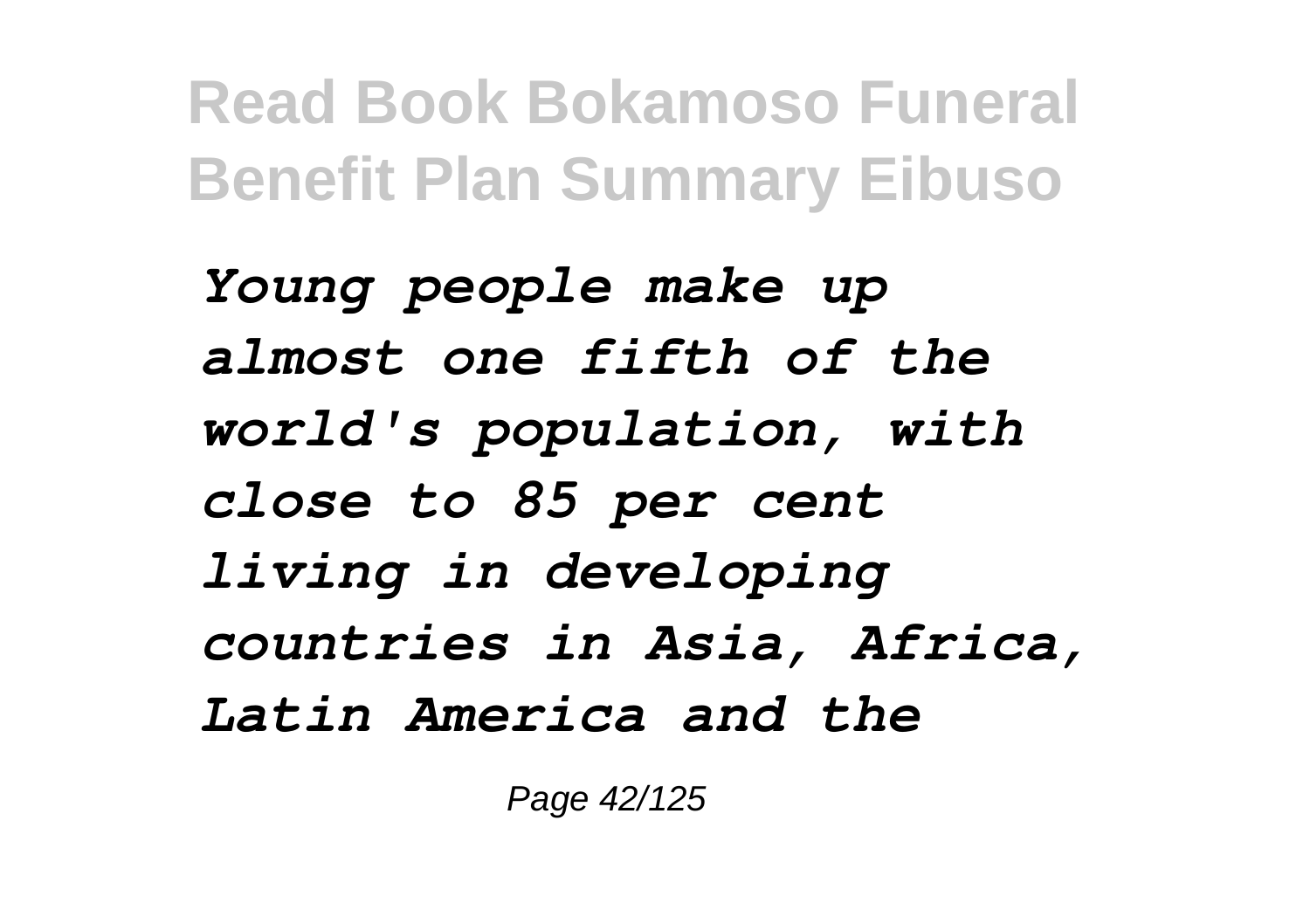*Caribbean. This publication considers the parallel realities that govern the lives of young people throughout the world, exploring the opportunities,*

Page 43/125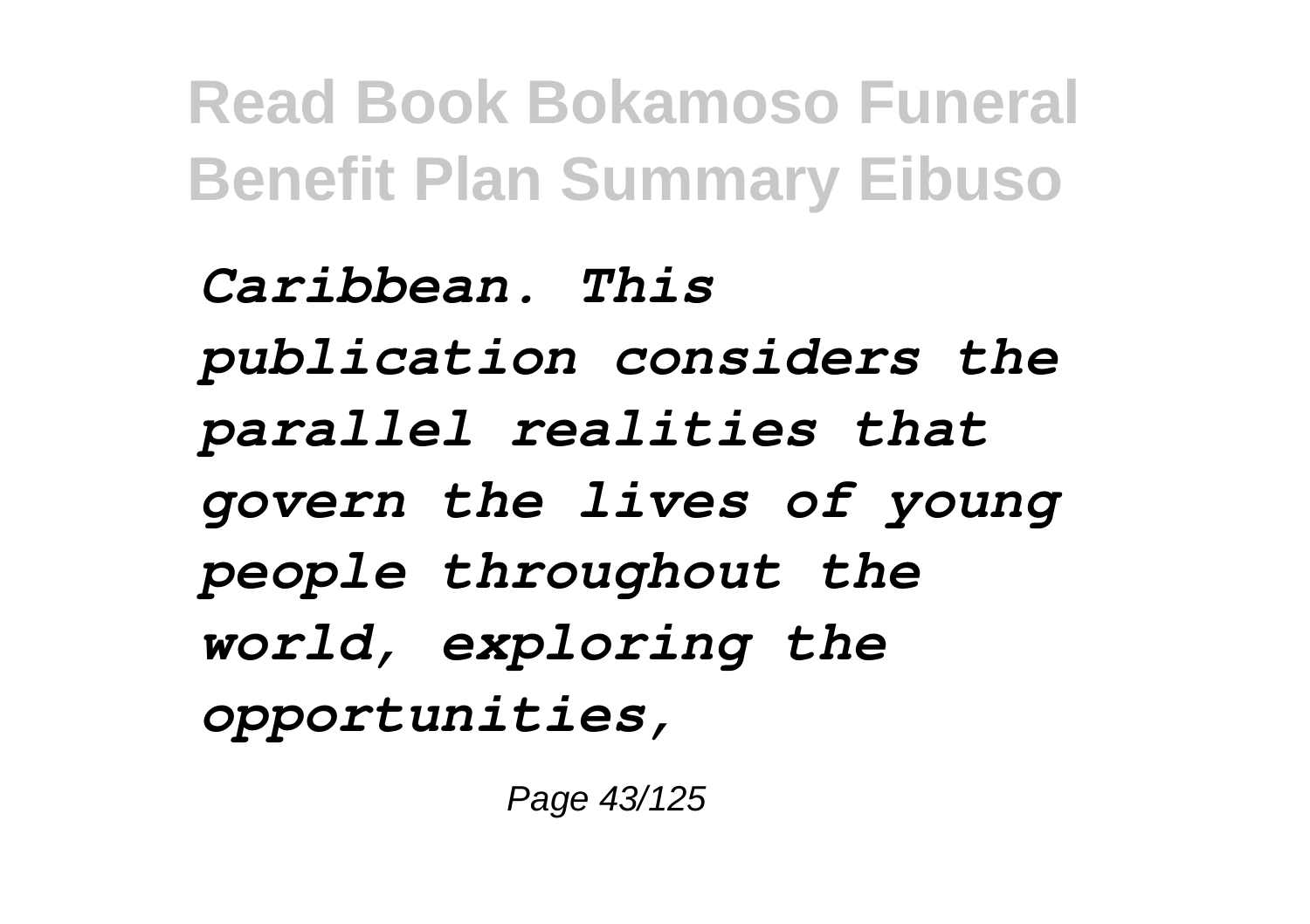*achievements and hopes that exist for some, as well as the lost potential, inequalities, vulnerabilities and discrimination that affects many youth. This*

Page 44/125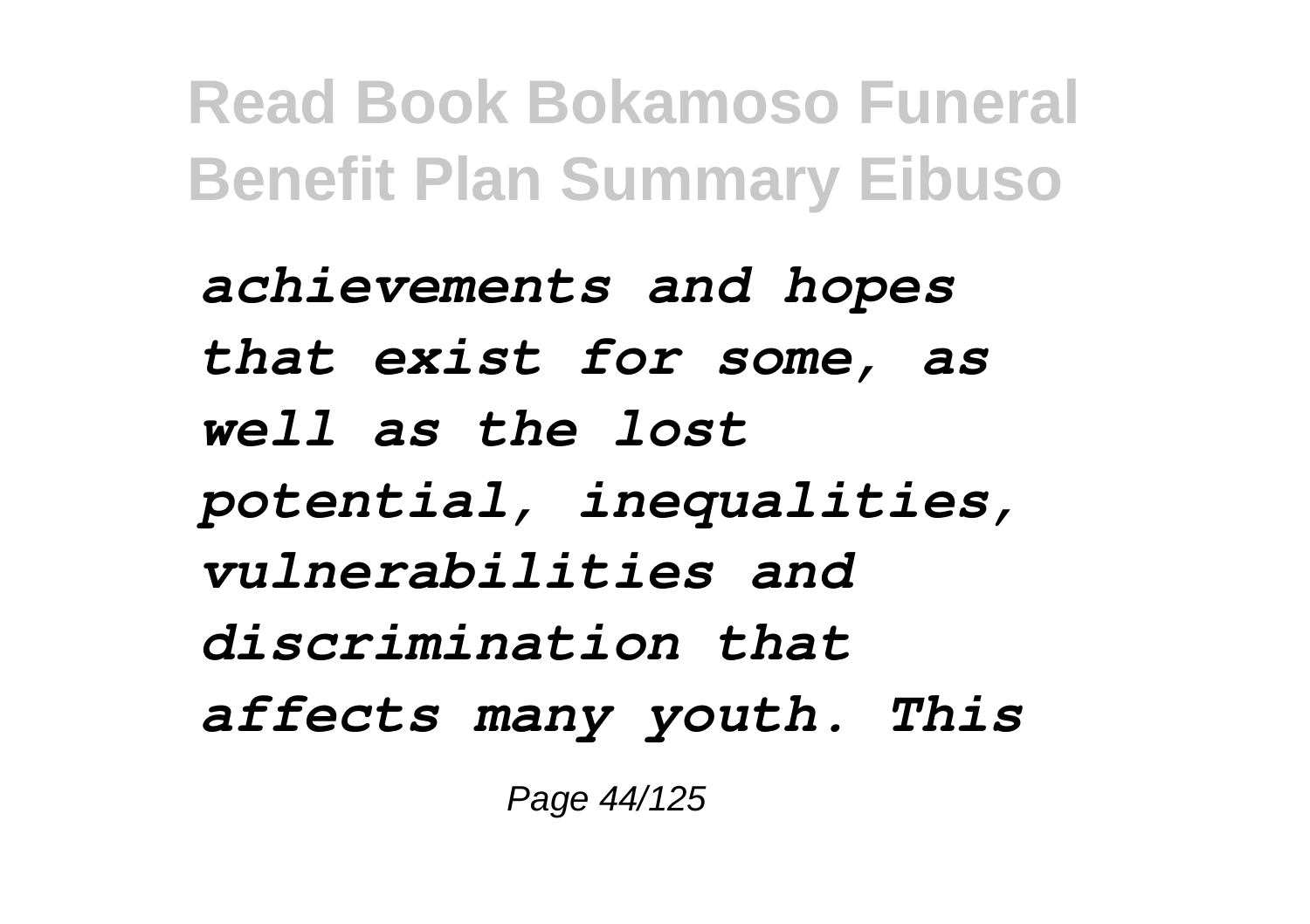*review is based on the findings of a UN expert group meeting, held in Helsinki in October 2002. Issues discussed include: current trends and priorities for global*

Page 45/125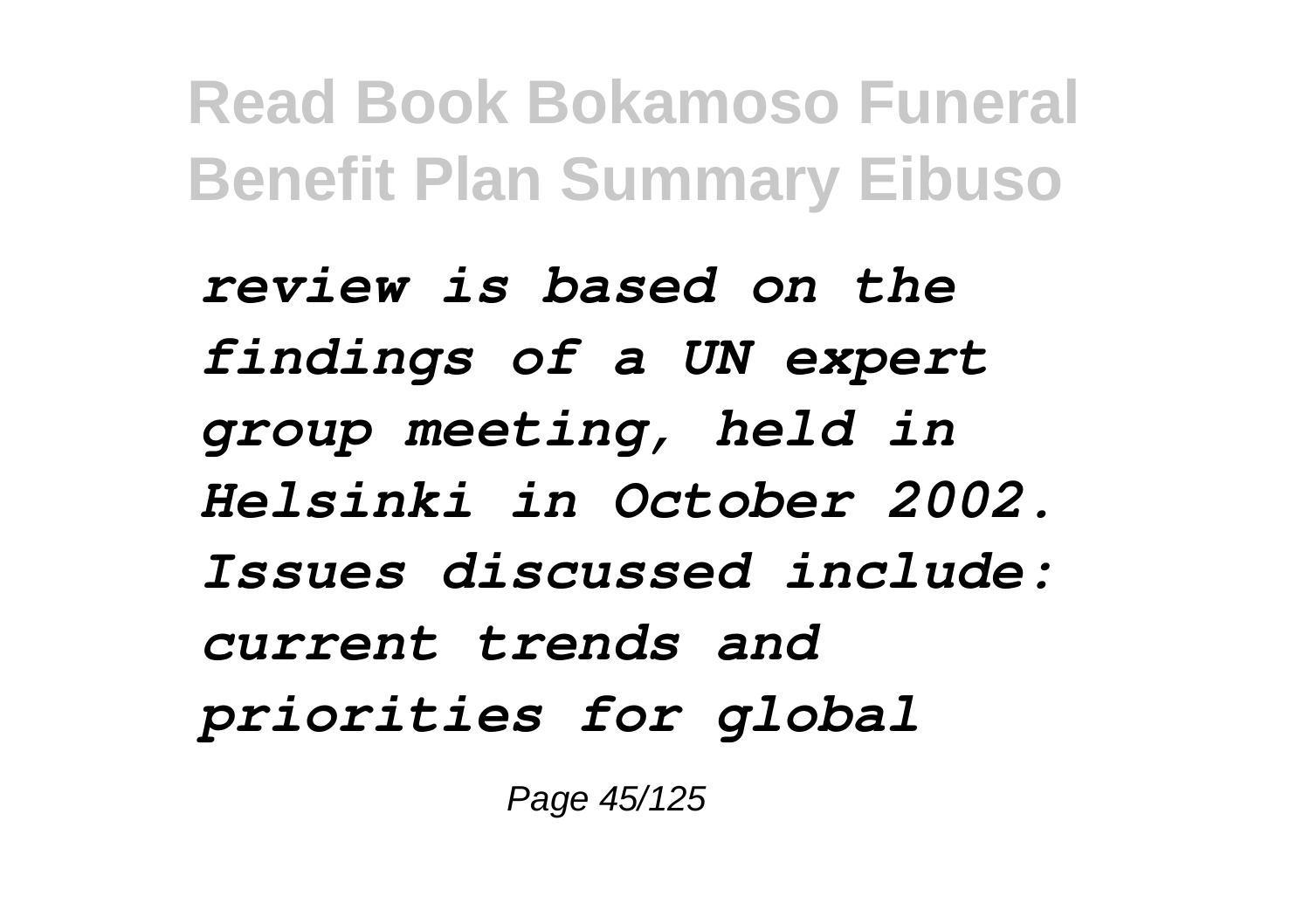*youth policy, focusing on the ten priority areas highlighted in the 1995 World Programme of Action for Youth to the year 2000 and beyond; as well as five new issues of concern*

Page 46/125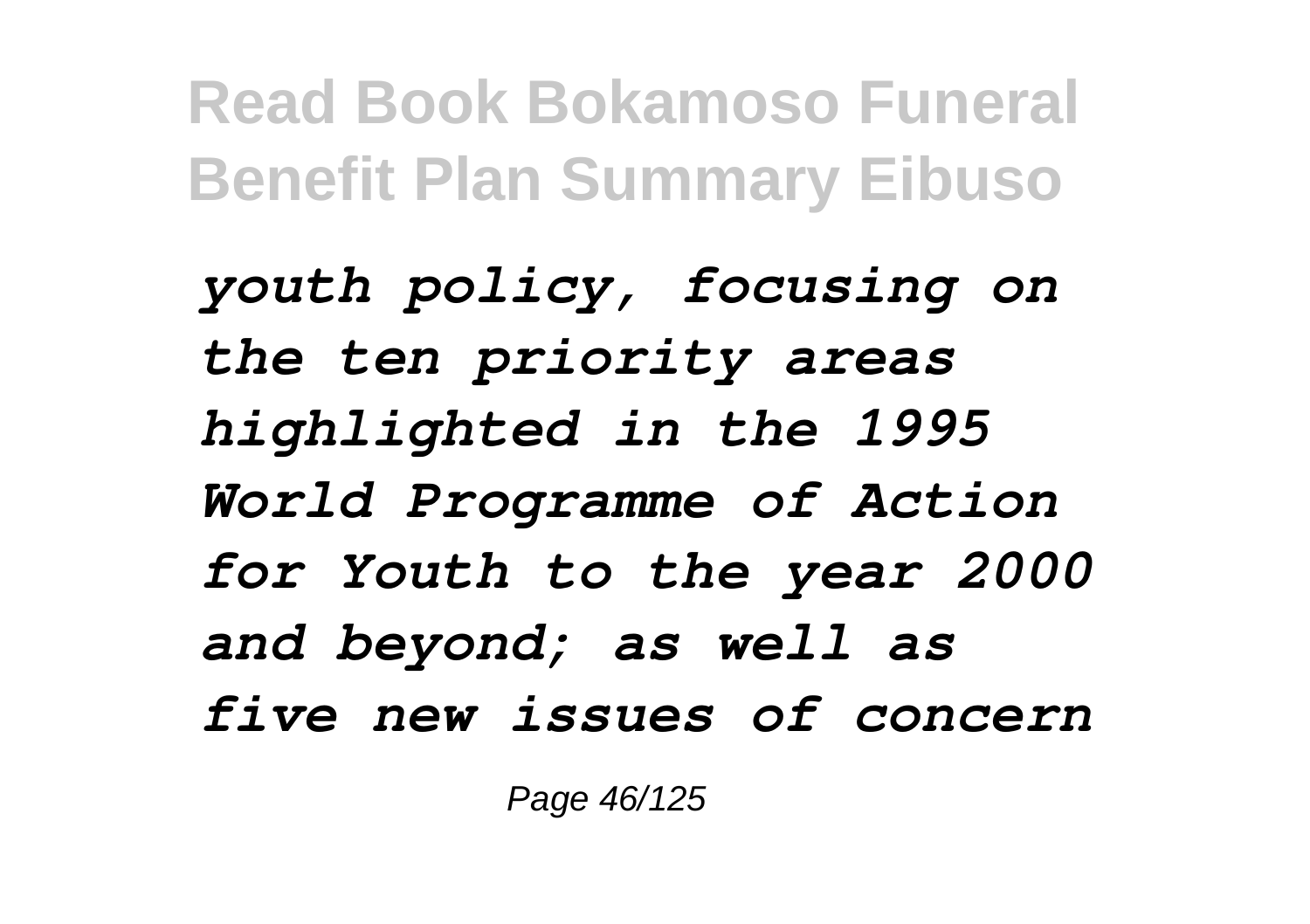*that have emerged since then, focusing on the impact on young people of globalisation; information and communication technologies (ICT); HIV/AIDS; armed conflict*

Page 47/125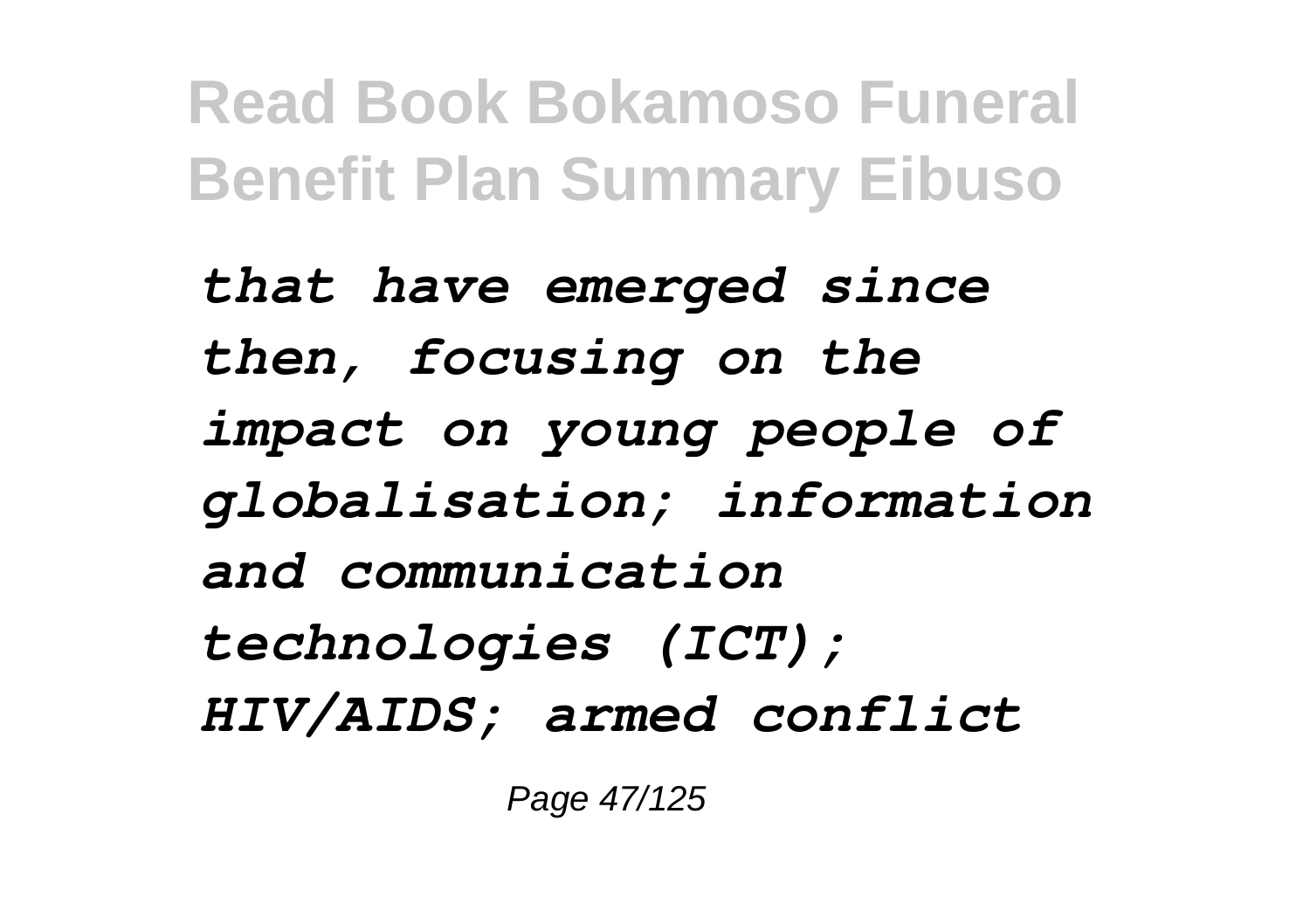*situations; demographic changes, family structures and intergenerational relations. Includes many case studies Lifelong Learning for Poverty Eradication*

Page 48/125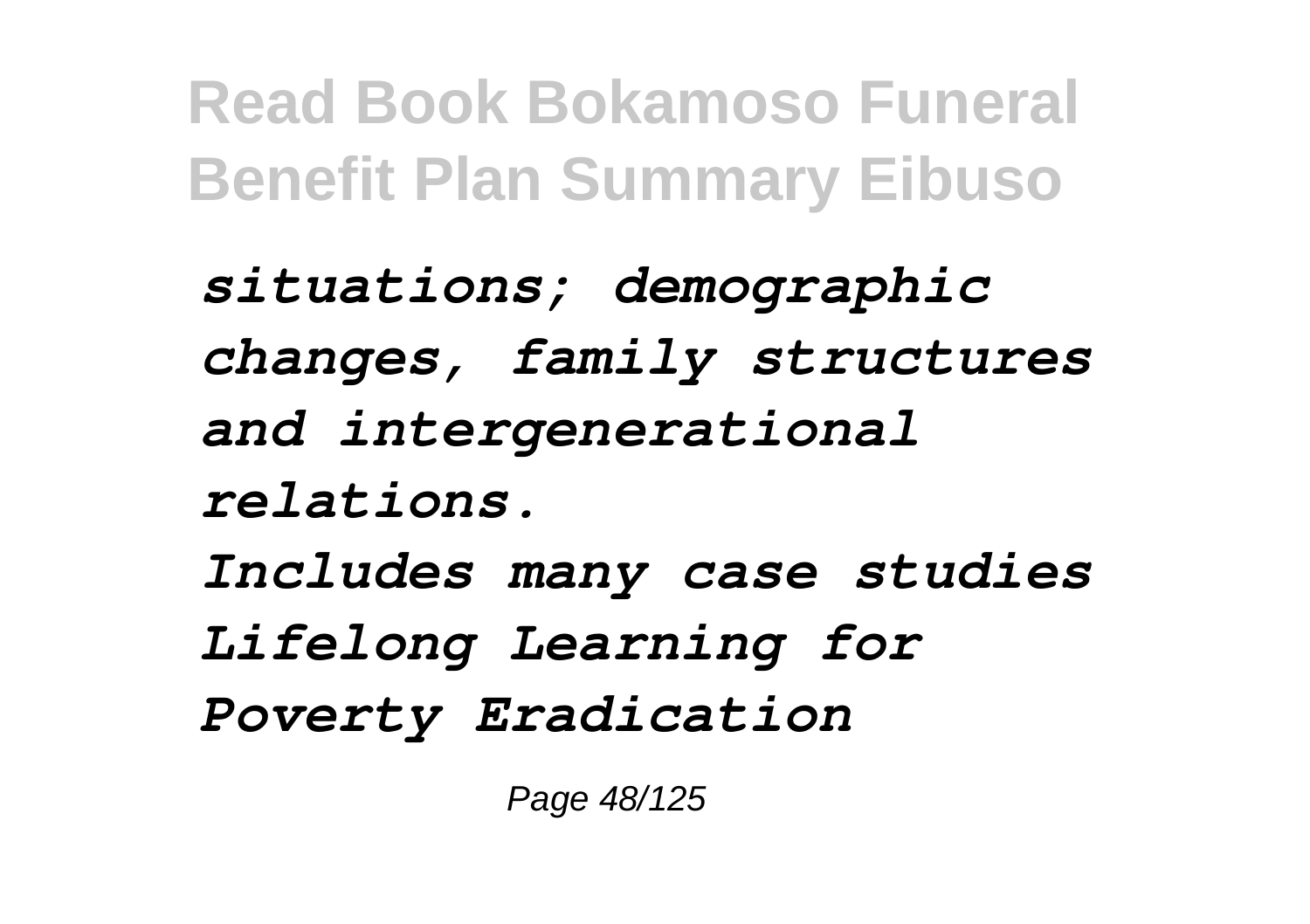*2001 Population and Housing Census Education for the Twentyfirst Century : Issues and Prospects Workshop Summary You Can be a Driving*

Page 49/125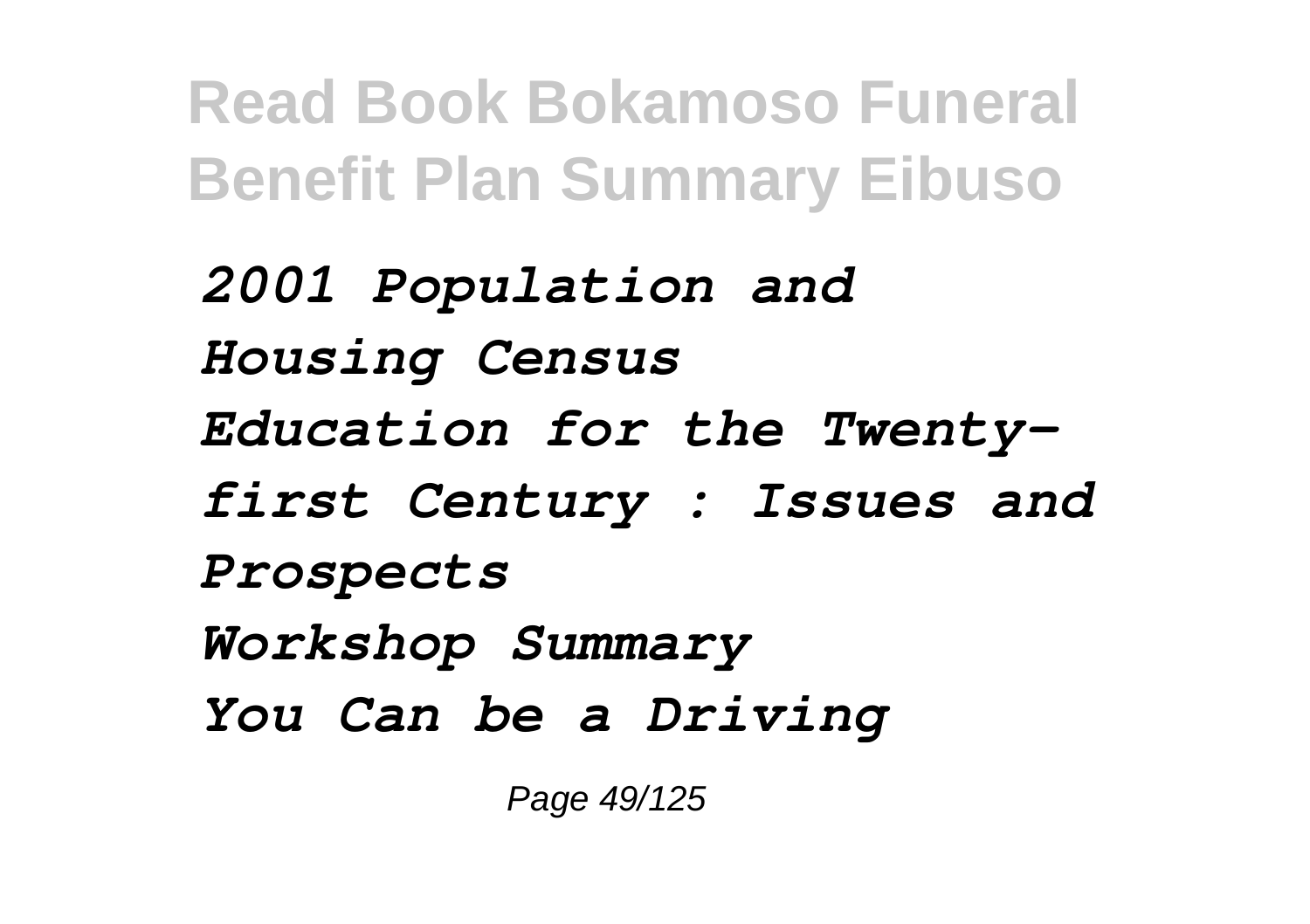## *Force!*

*A General Theory of Crime*

*Religion and Emotion in*

*African Cityscapes*

The COVID-19 pandemic ha hit human capital directl in Europe and Central Asia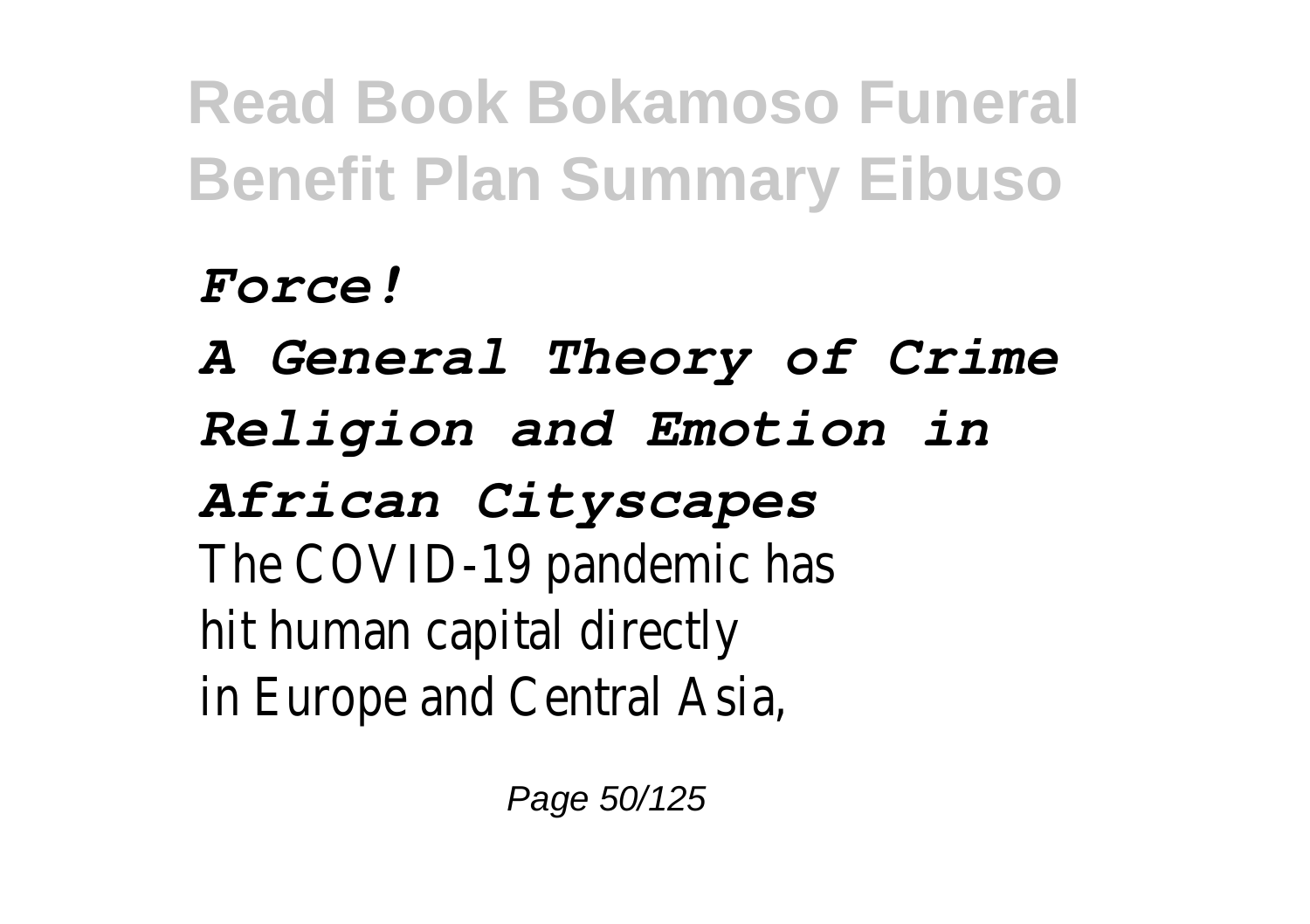adversely affecting both education and health. School closures may lead to learning losses equivalent to a third to a full year of schooling, and they are likely to exacerbate inequalities, by Page 51/125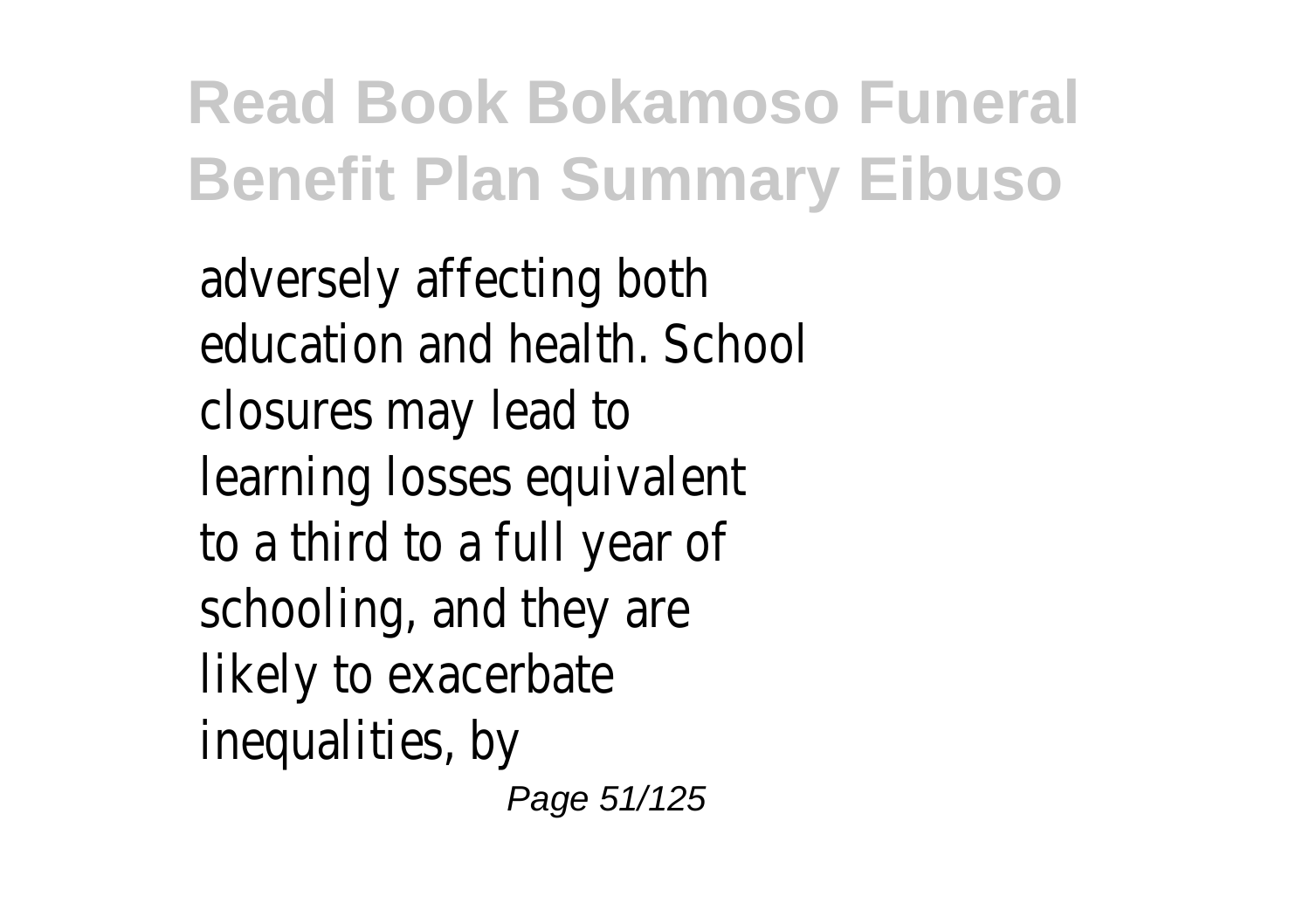disproportionately affectin students from disadvantage backgrounds. The disease has already killed thousands of people, and some patients who survive will suffer longterm damage to their health Recovery from the pandemic Page 52/125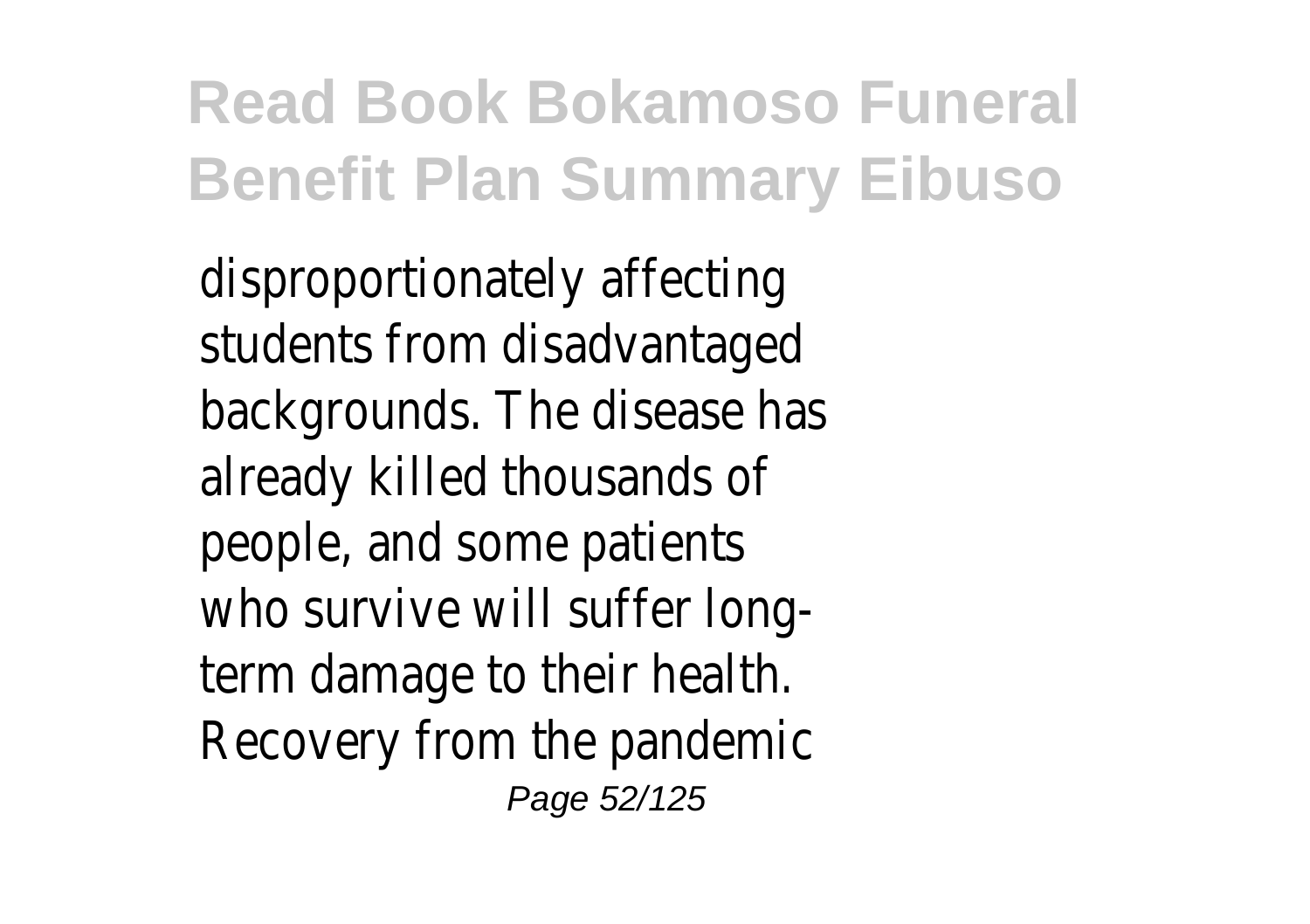will thus require strong investment in education an health. This update examines human capital outcomes in the region and the ways in which the pandemic is likely to affect them. A focus on the quality of tertiar Page 53/125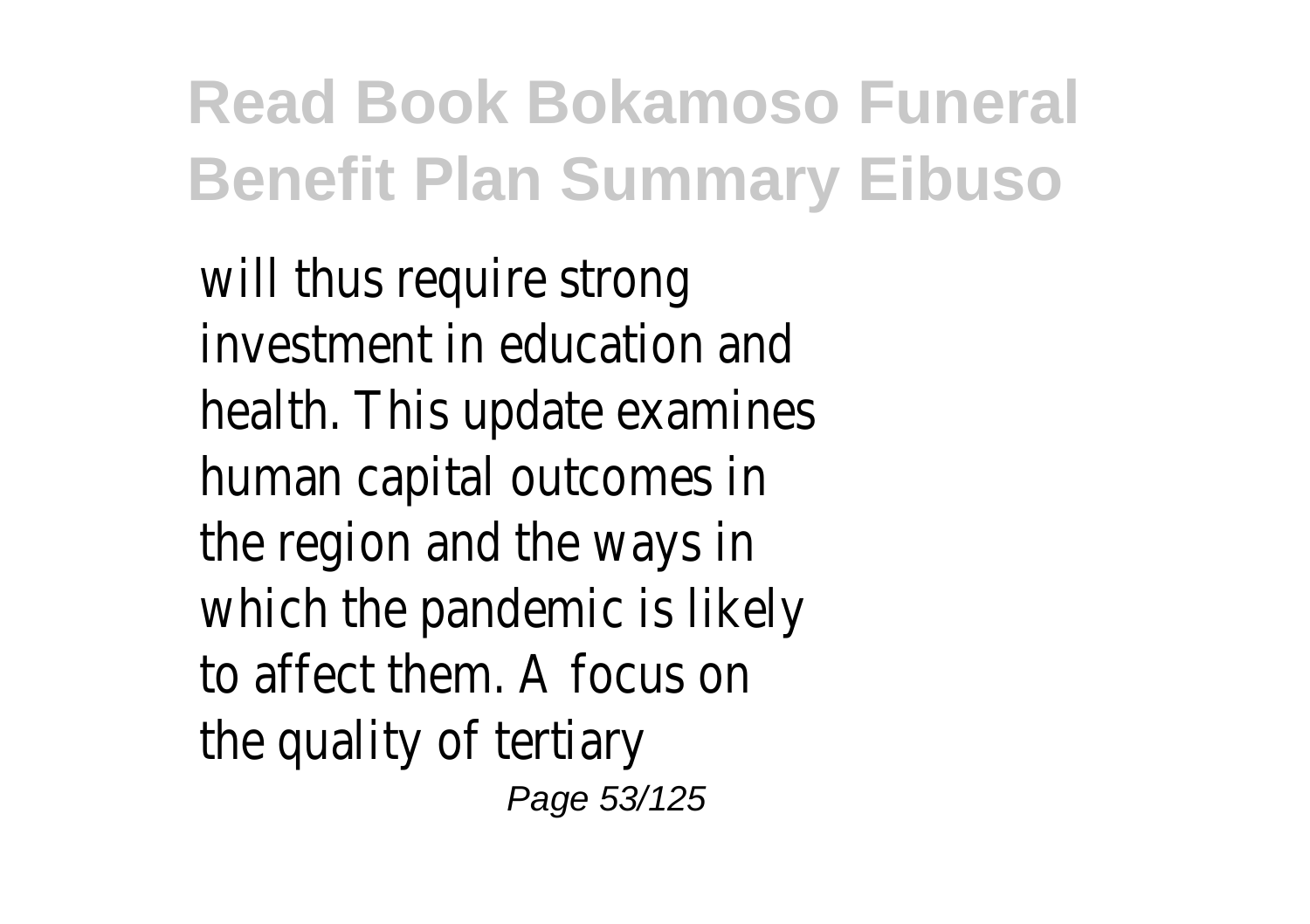education and health ris factors of obesity, smoking and heavy drinking highlights the challenges that are particularly important for the regior Post-COVID 19 polic initiatives to improve Page 54/125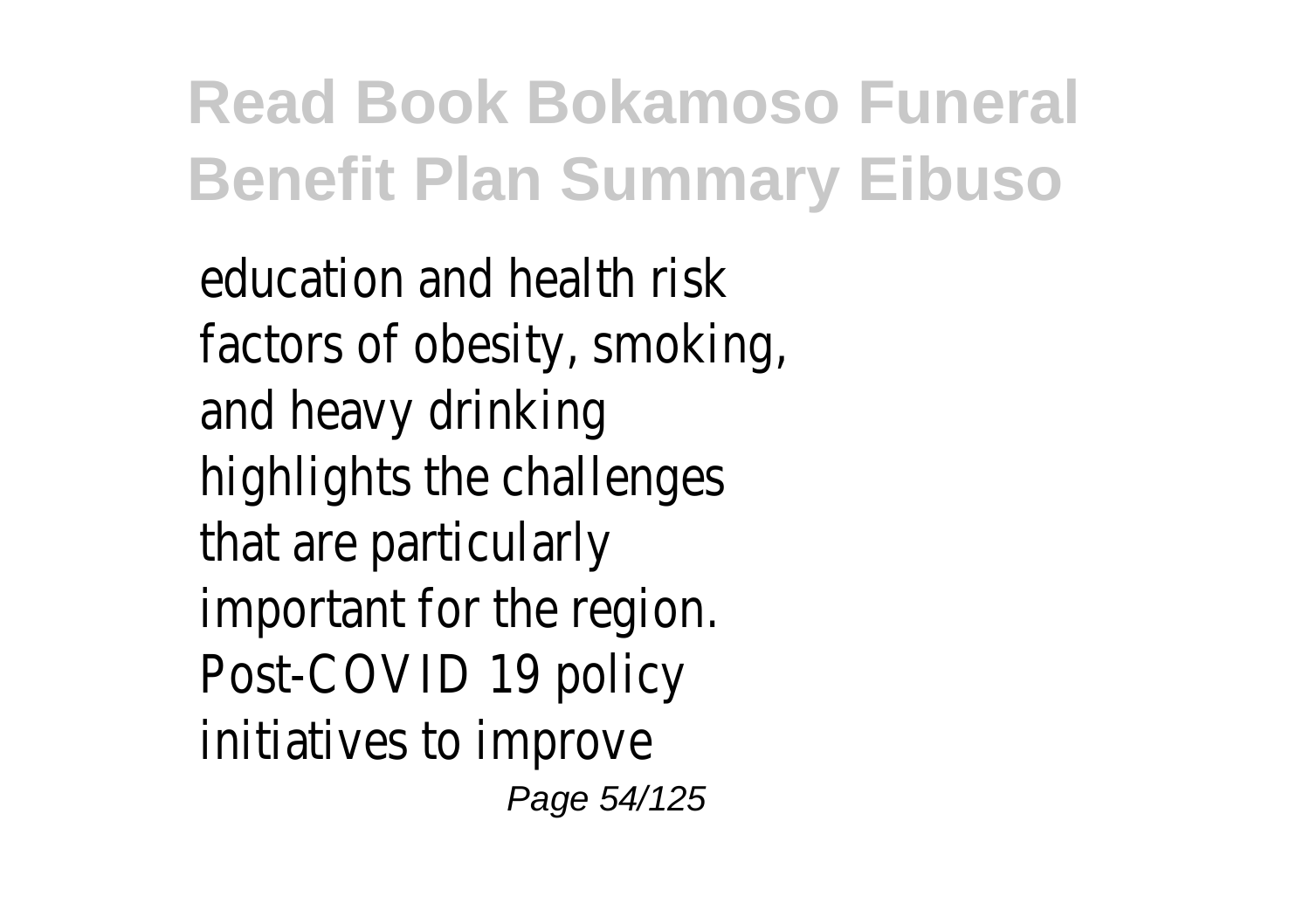education and health will need to recognize the challenges posed by increased reliance on remote learning and the importance of being prepared for futur pandemics, given the vulnerability of the Page 55/125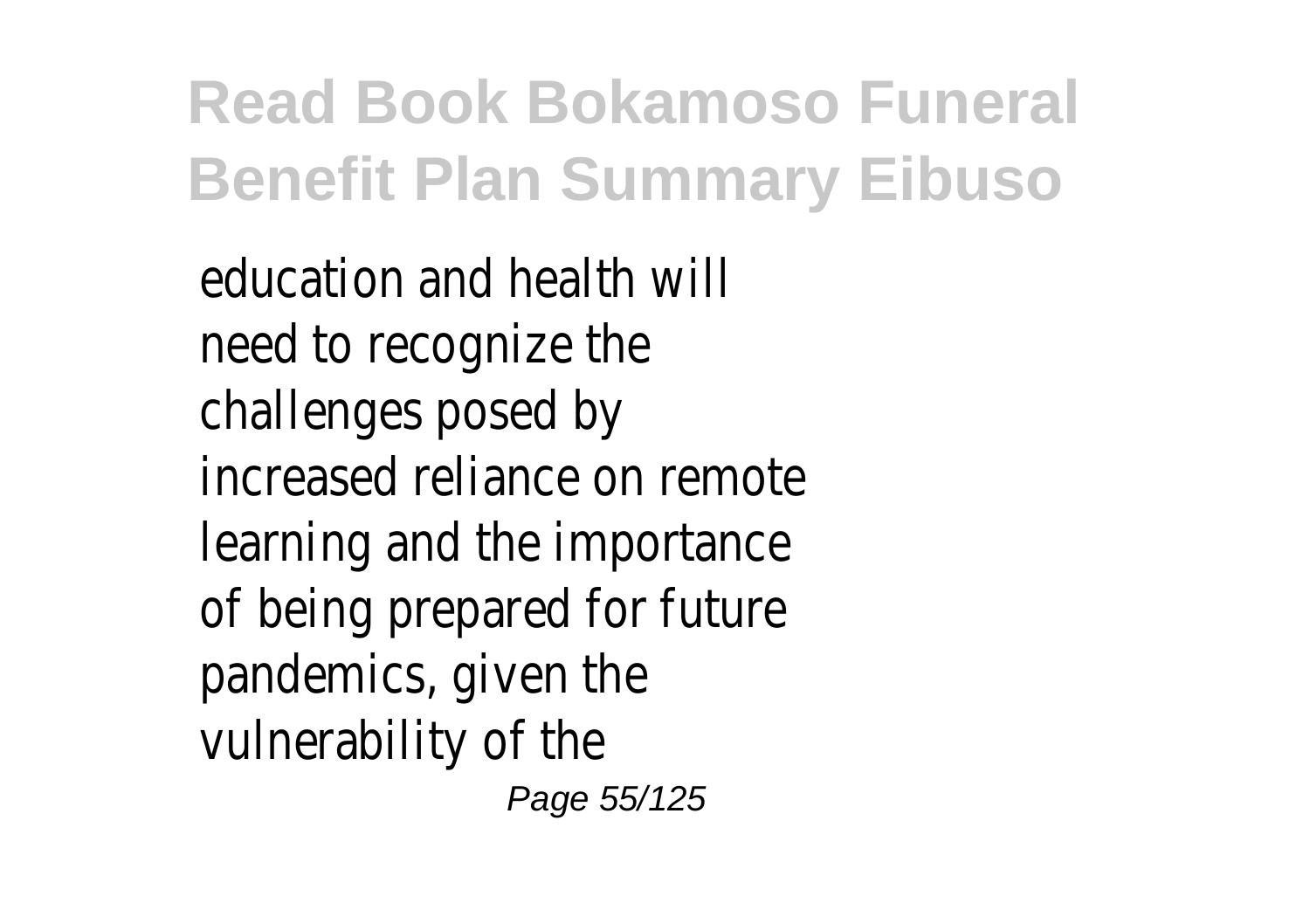region's aging societies and the large number of people with underlying health risks.

By articulating a general theory of crime and relate behavior, the authors present a new and Page 56/125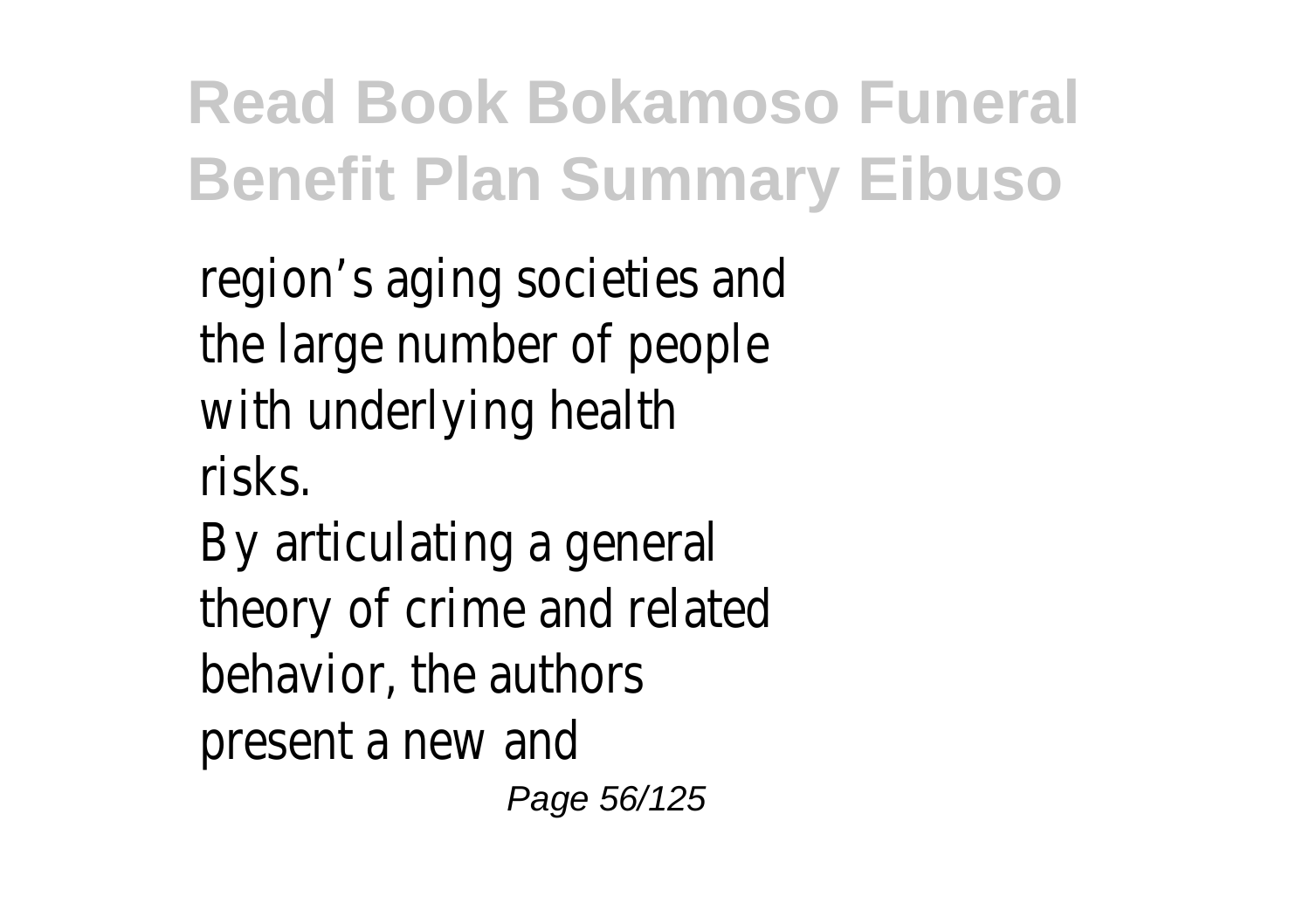comprehensive statement of what the criminological enterprise should be about They argue that prevalent academic criminology—whethe sociological, psychological biological, or economic—has been unable to provide Page 57/125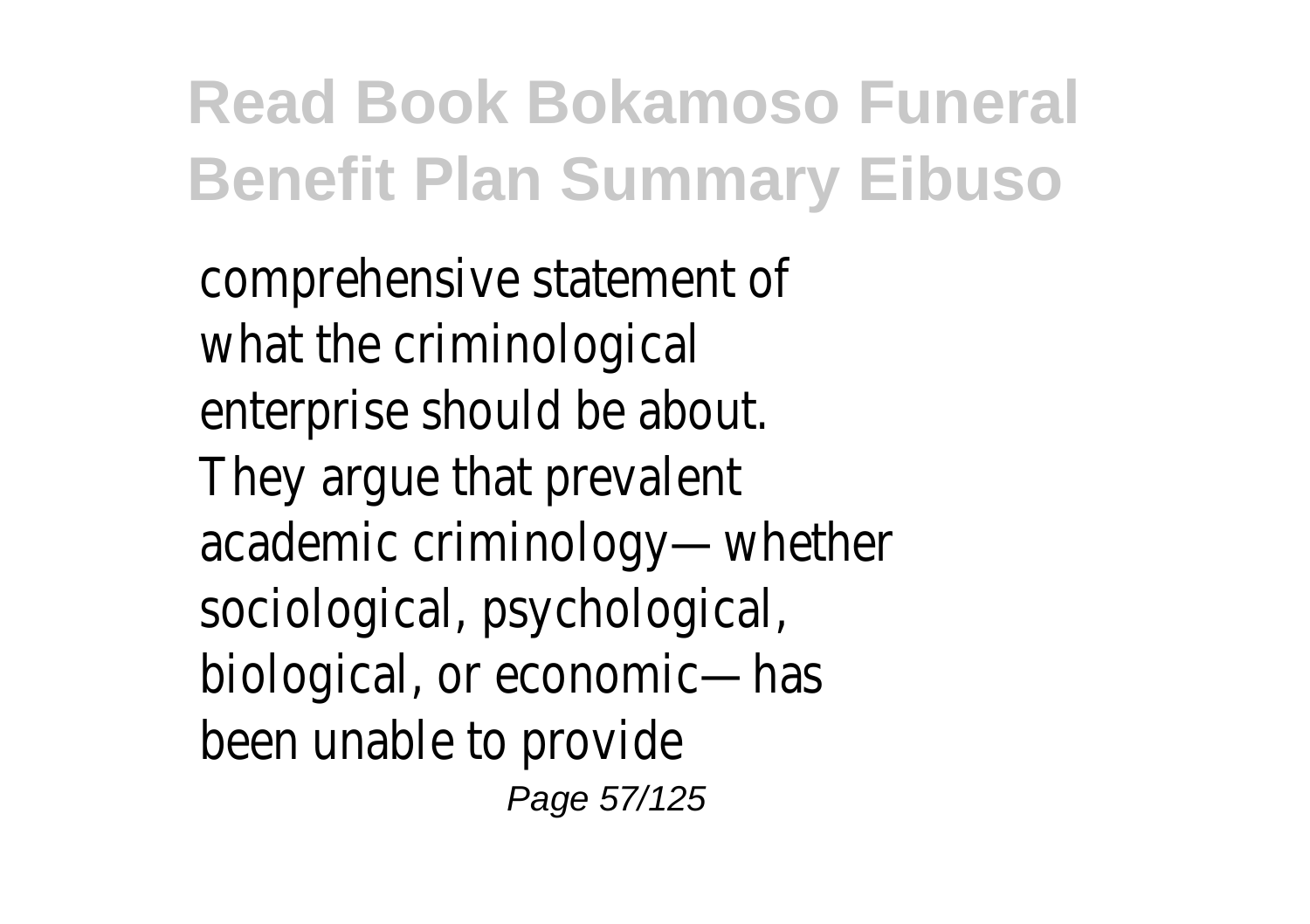believable explanations of criminal behavior. The longdiscarded classical tradition in criminology was based on choice and free will, and saw crime as the natural consequence of unrestrained human Page 58/125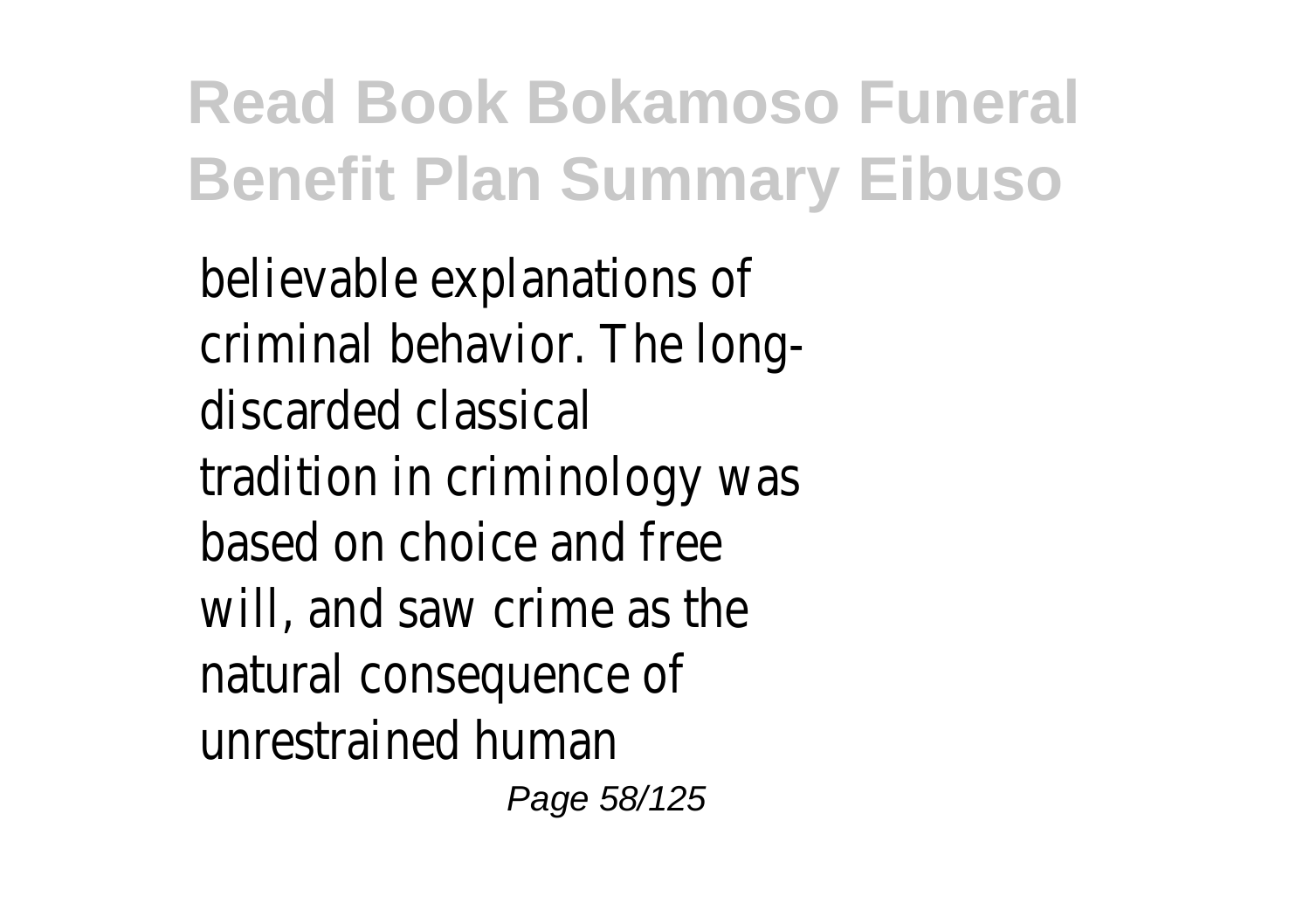tendencies to seek pleasure and to avoid pain. I concerned itself with the nature of crime and paid  $l$ ittle attention to the  $l$ criminal. The scientific, or disciplinary, tradition is based on causation and Page 59/125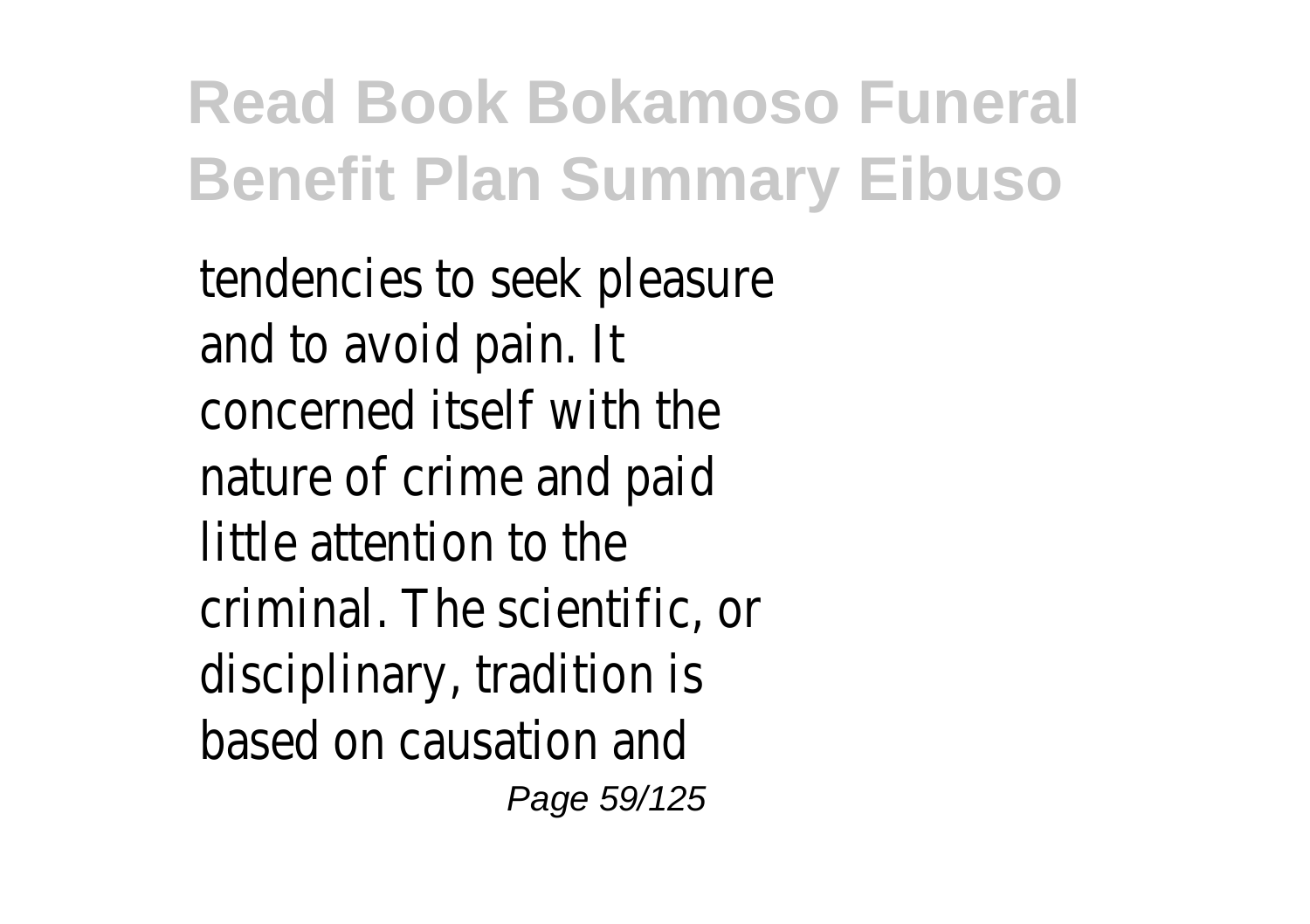determinism, and has dominated twentieth-centur criminology. It concerns itself with the nature of the criminal and pays little attention to the crim itself. Though the two traditions are considere Page 60/125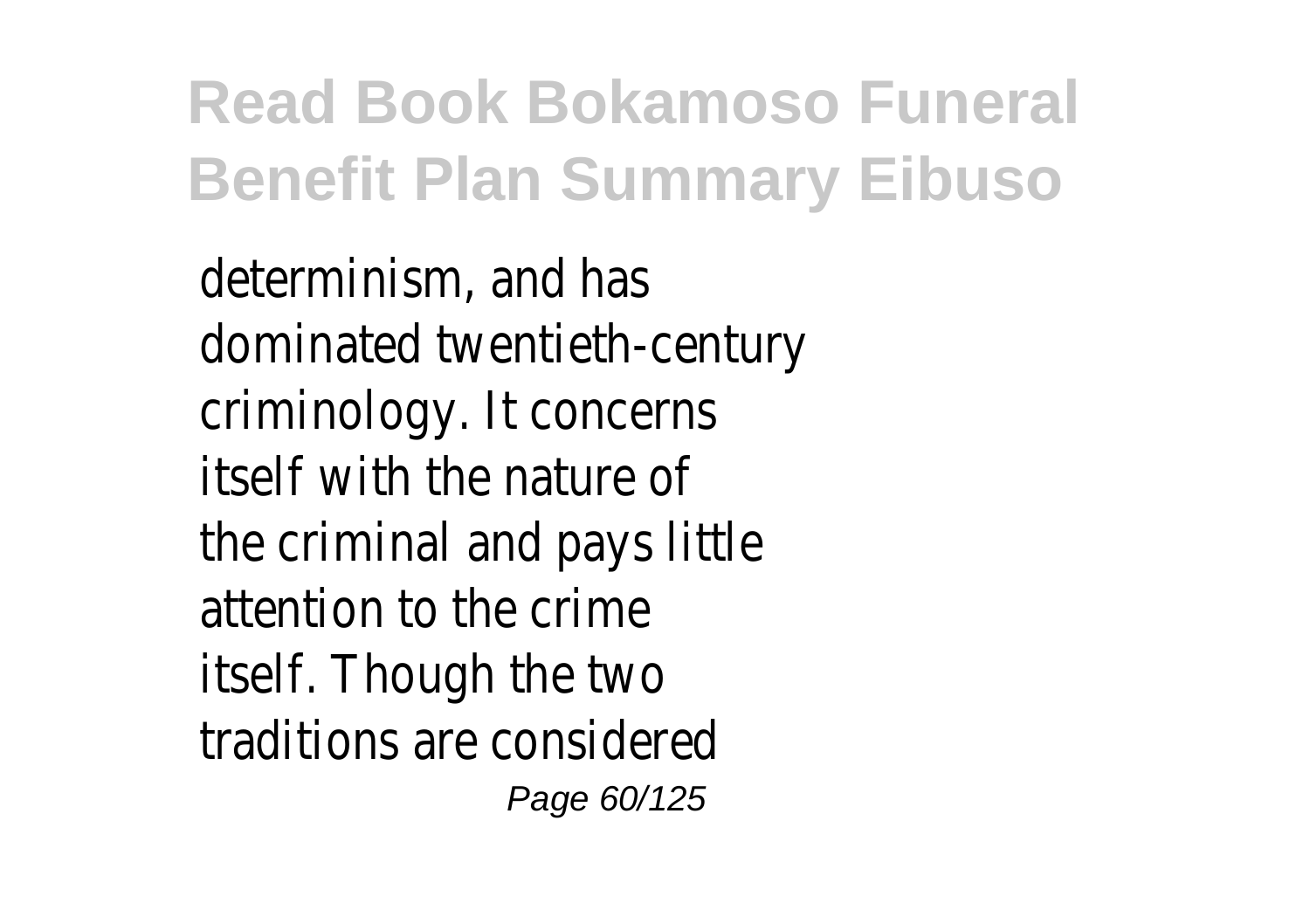incompatible, this book brings classical and modern criminology together by requiring that thei conceptions be consisten with each other and with the results of research. The authors explore the Page 61/125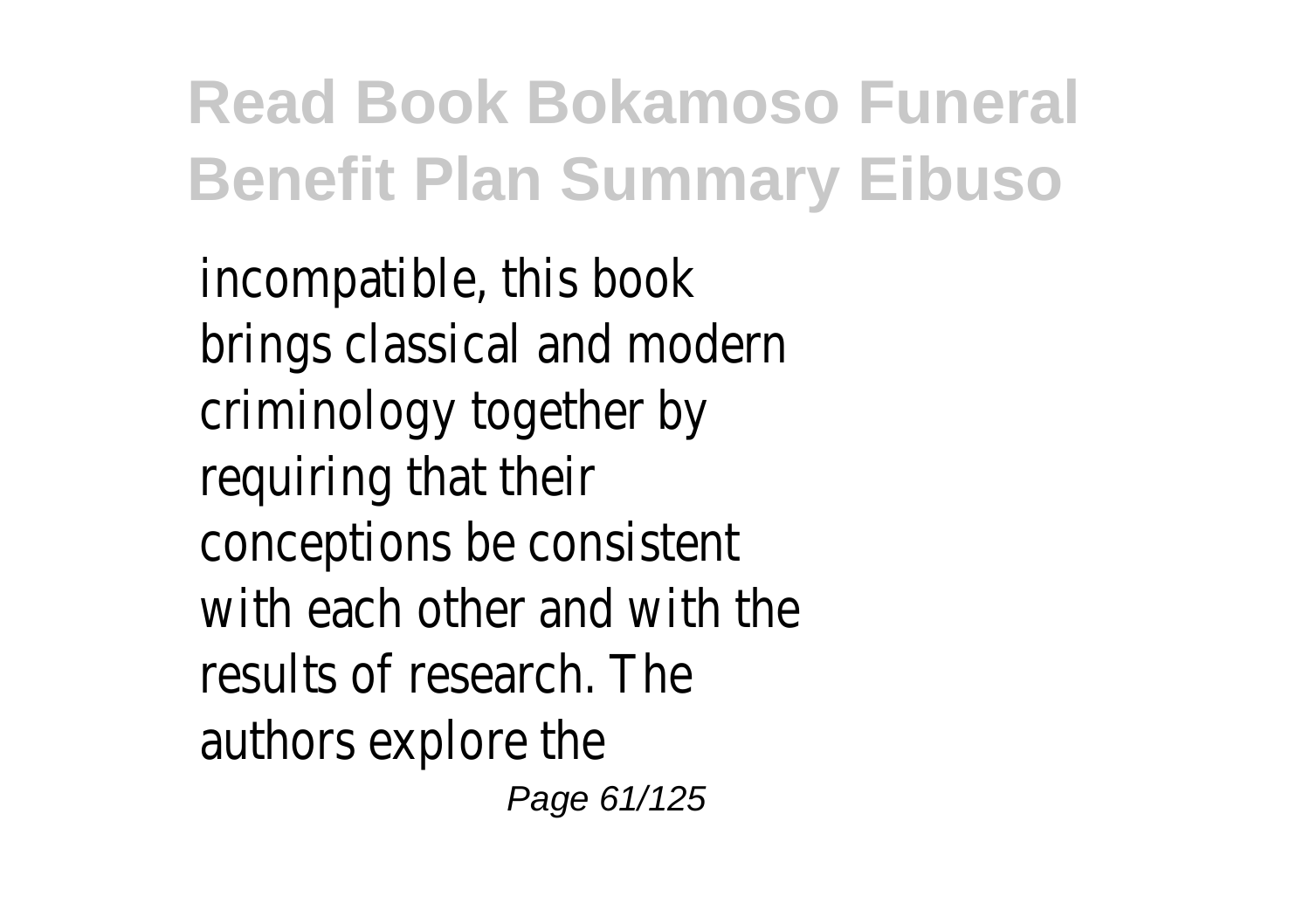essential nature of crime finding that scientific and popular conceptions of crim are misleading, and they assess the truth of disciplinary claims about crime, concluding that such claims are contrary to the Page 62/125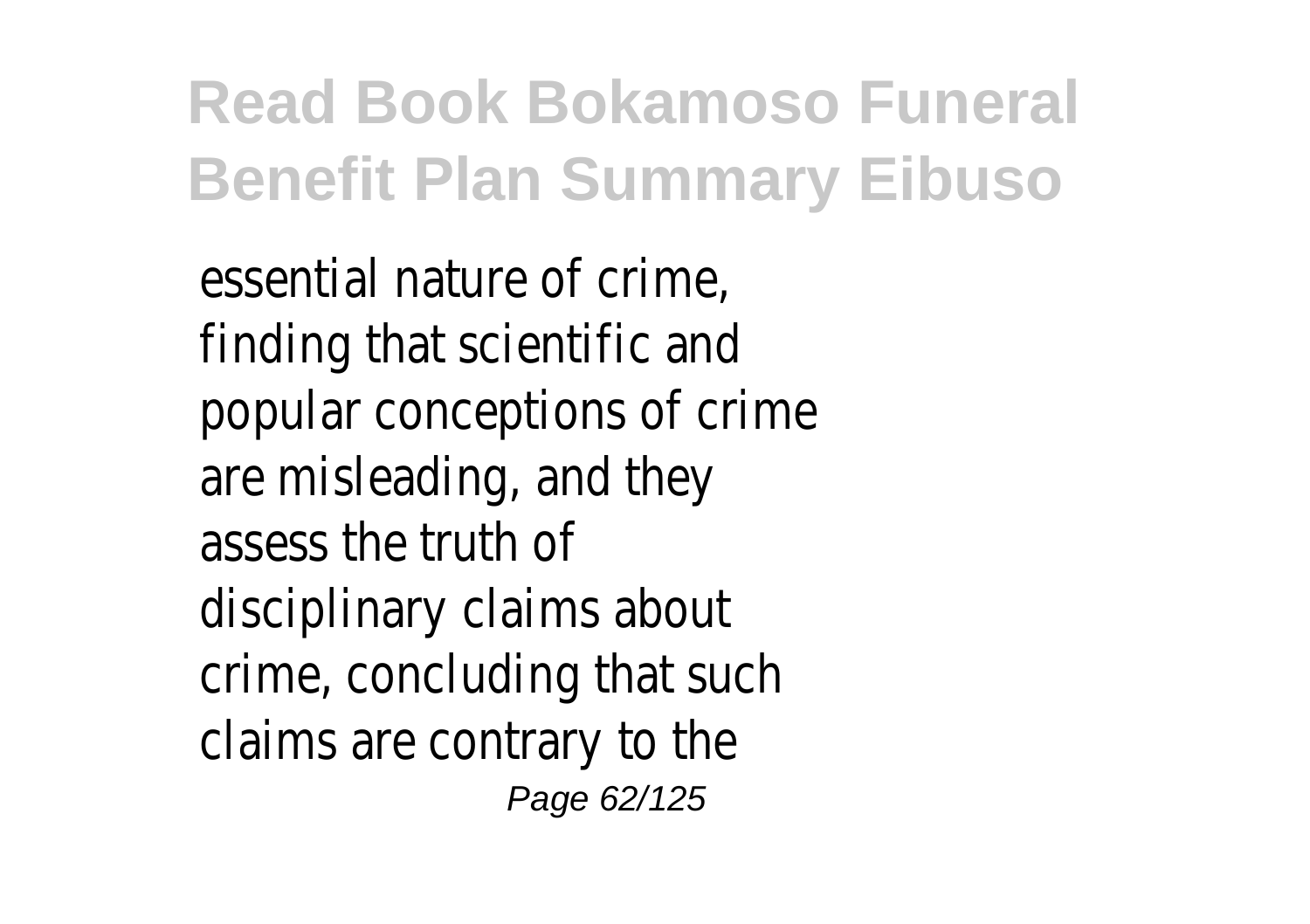nature of crime and interestingly enough, to the data produced by the disciplines themselves. They then put forward their own theory of crime, which asserts that the essential element of criminality is Page 63/125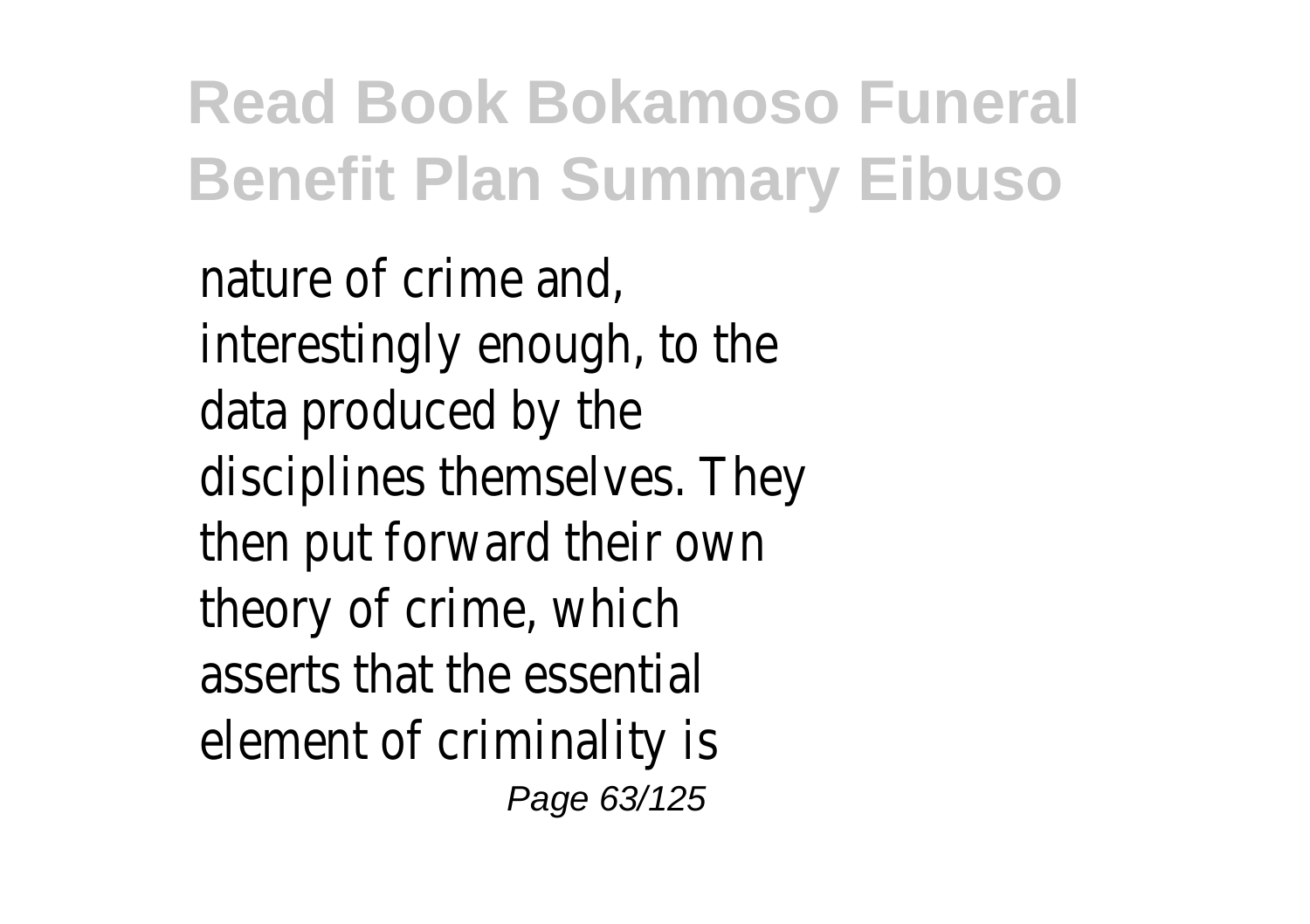the absence of self-control. Persons with high selfcontrol consider the longterm consequences of their behavior; those with low self-control do not. Such control is learned, usually early in life, and once Page 64/125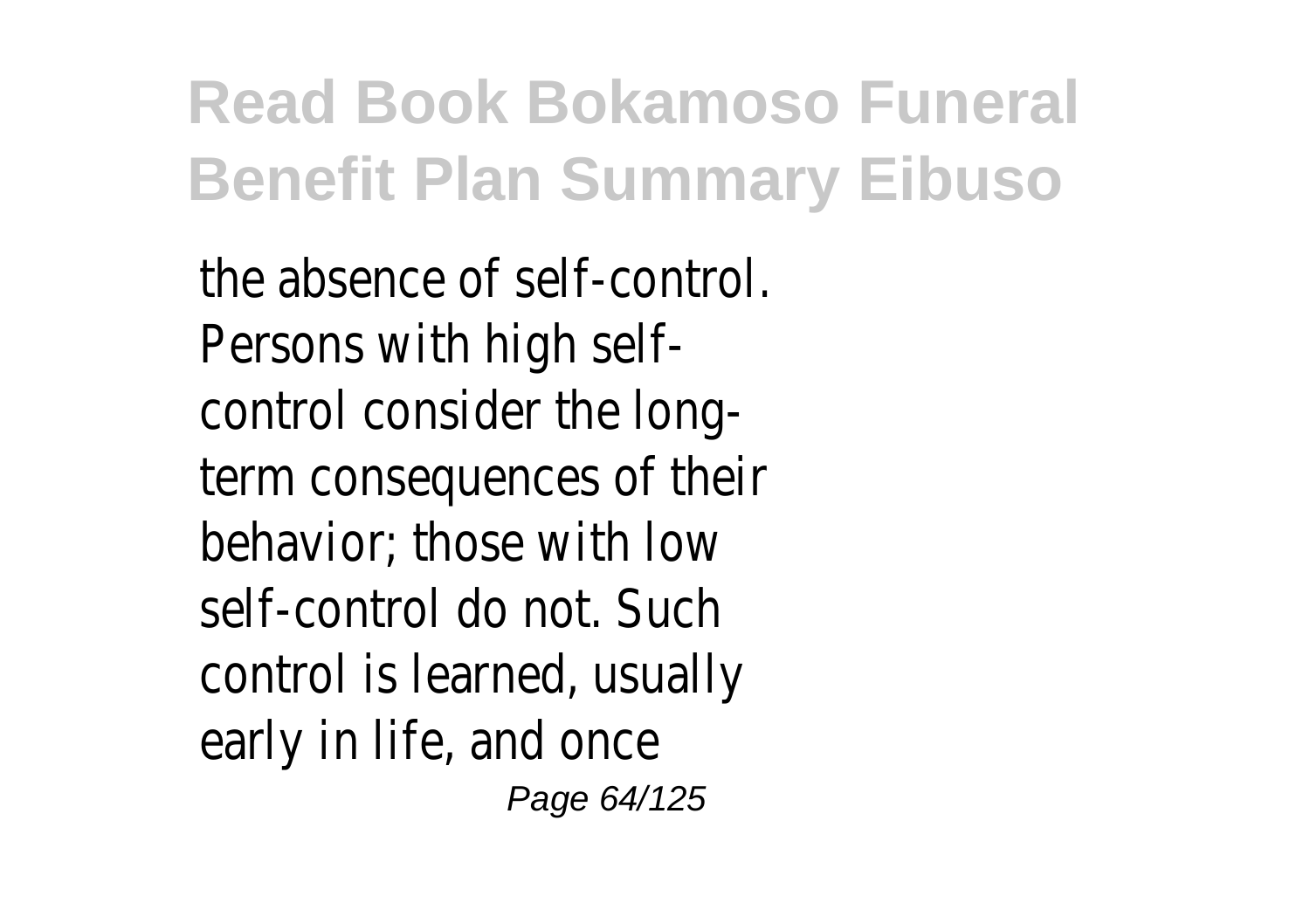learned, is highly resistan to change. In the remainde of the book, the author apply their theory to the persistent problems of criminology. Why are men, adolescents, and minorities more likely than thei Page 65/125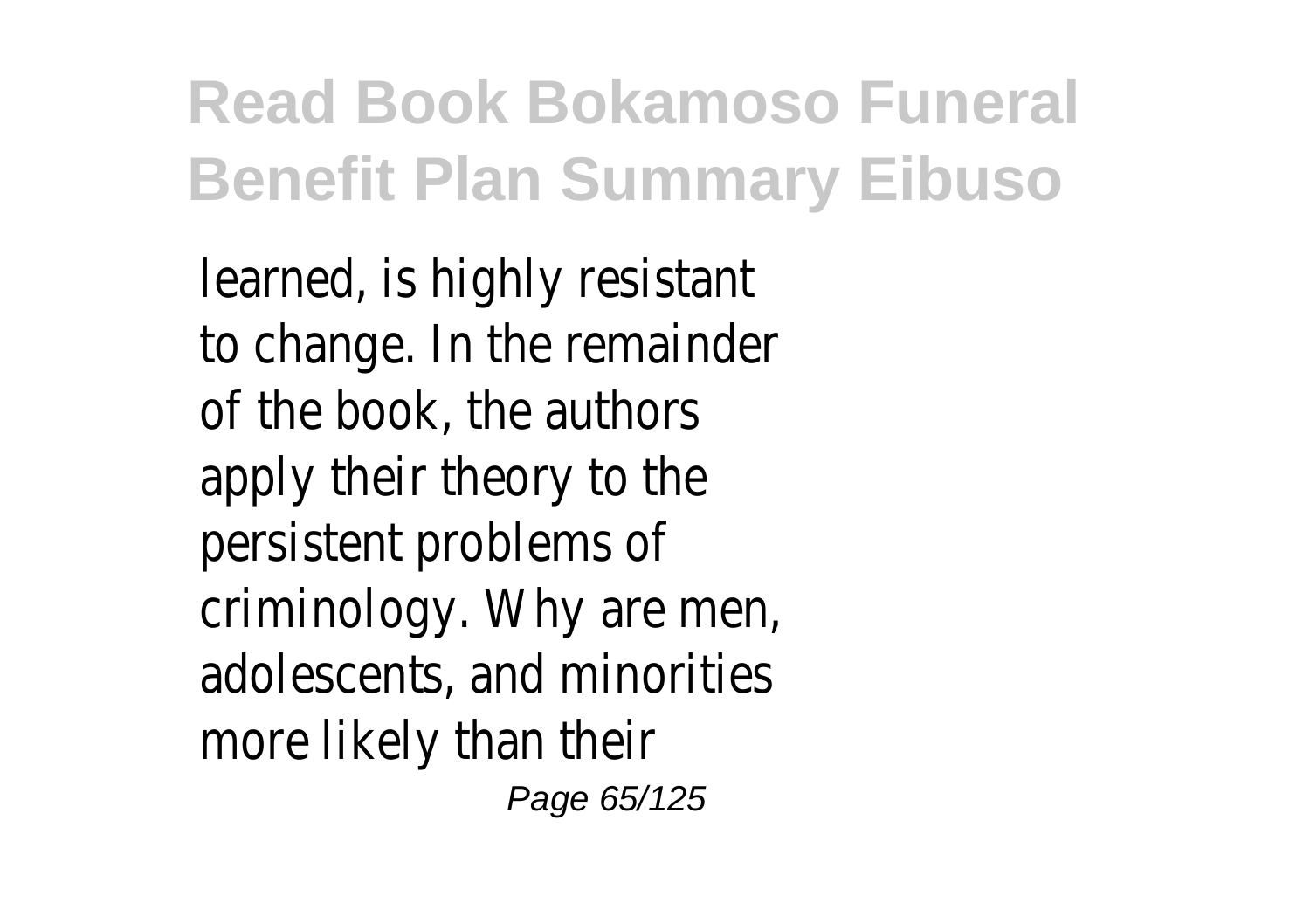counterparts to commi criminal acts? What is the role of the school in the causation of delinquincy? To what extent could crime b reduced by providing meaningful work? Why do son societies have much lower Page 66/125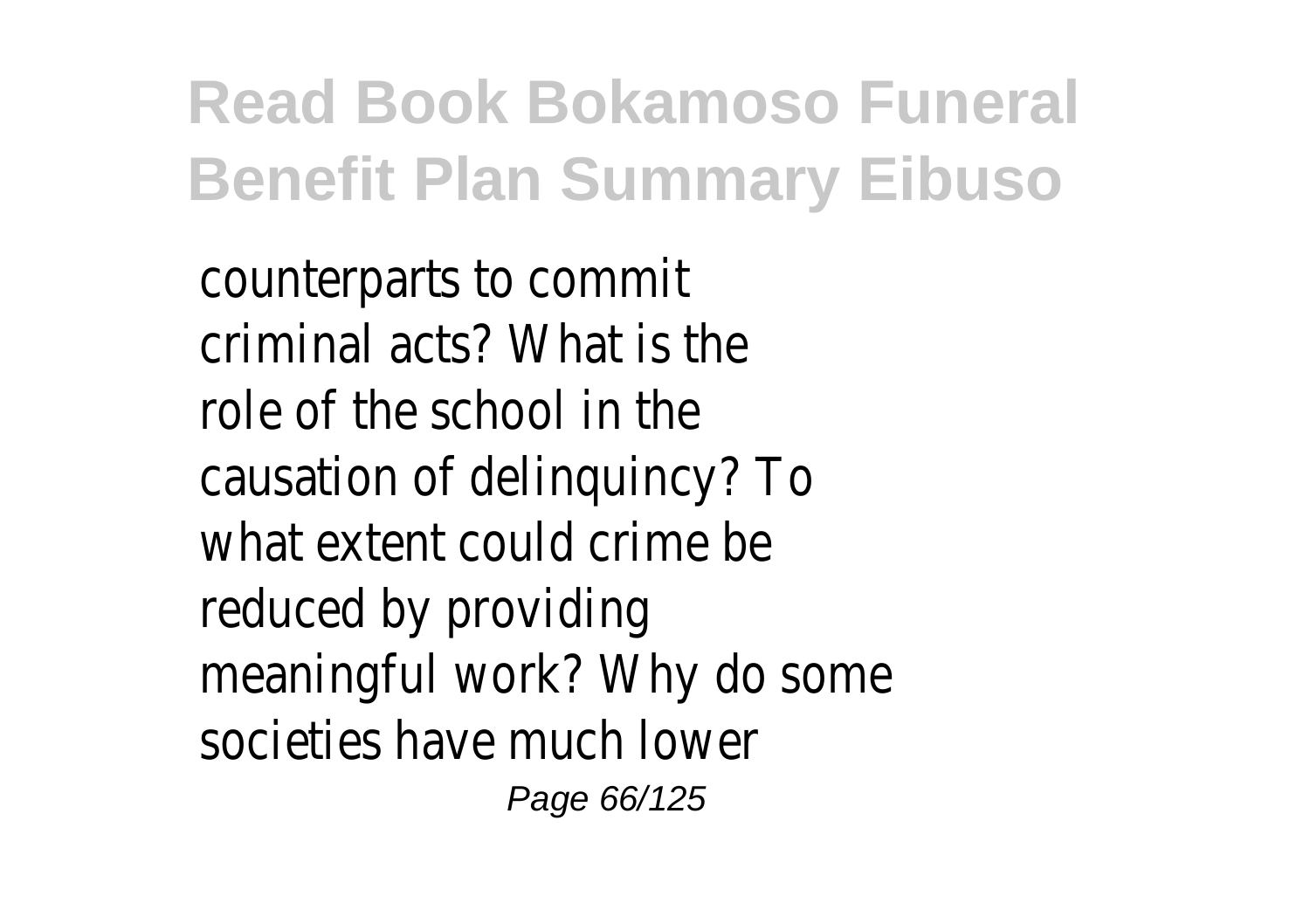crime rates than others? Does white-collar crime require its own theory? I there such a thing as organized crime? In all cases, the theory forces fundamental reconsideration of the conventional wisdom Page 67/125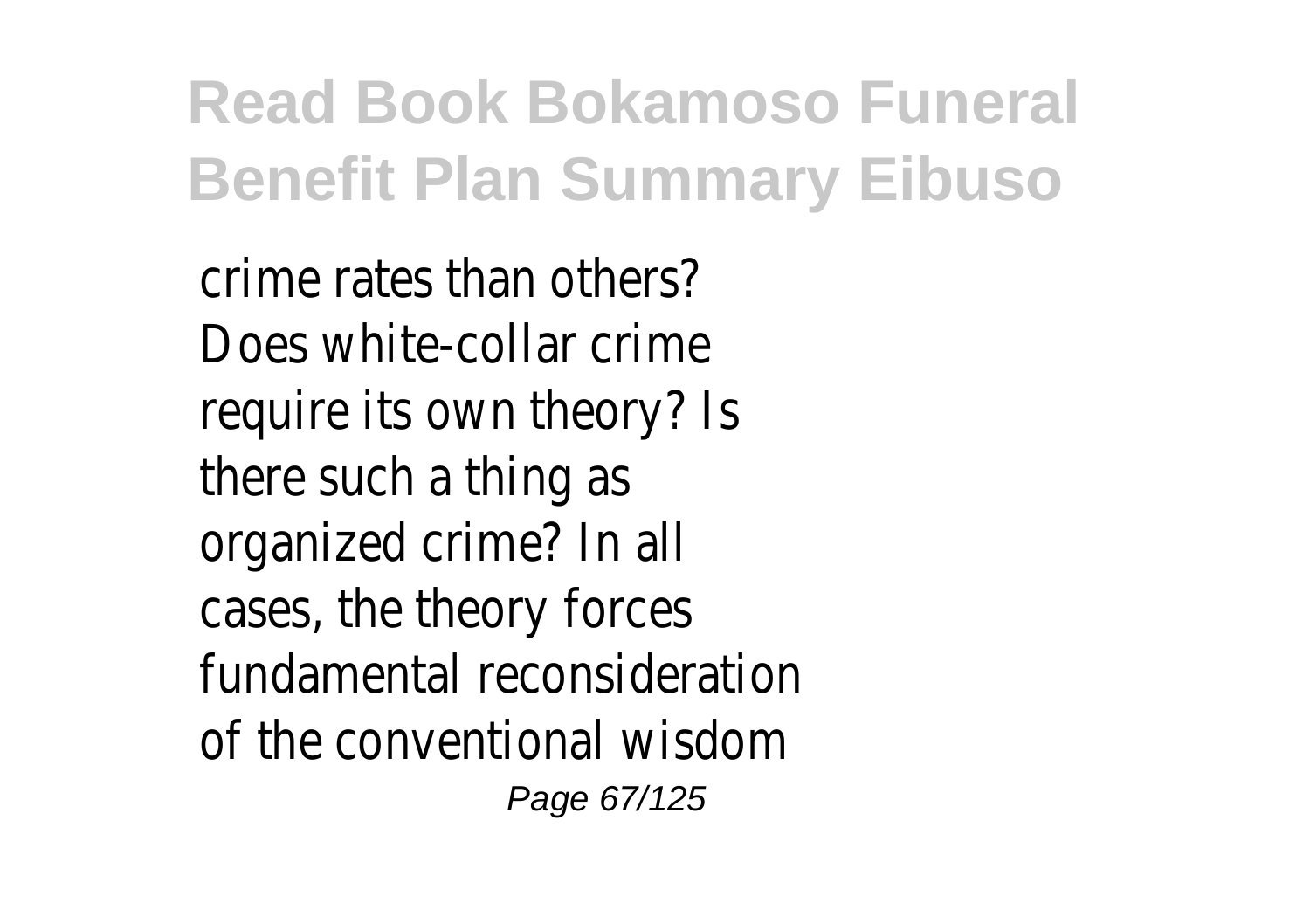of academians and crimina justic practitioners. The authors conclude by exploring the implications of the theory for the future study and control of crime. This history of the Africal AIDS epidemic is a much-Page 68/125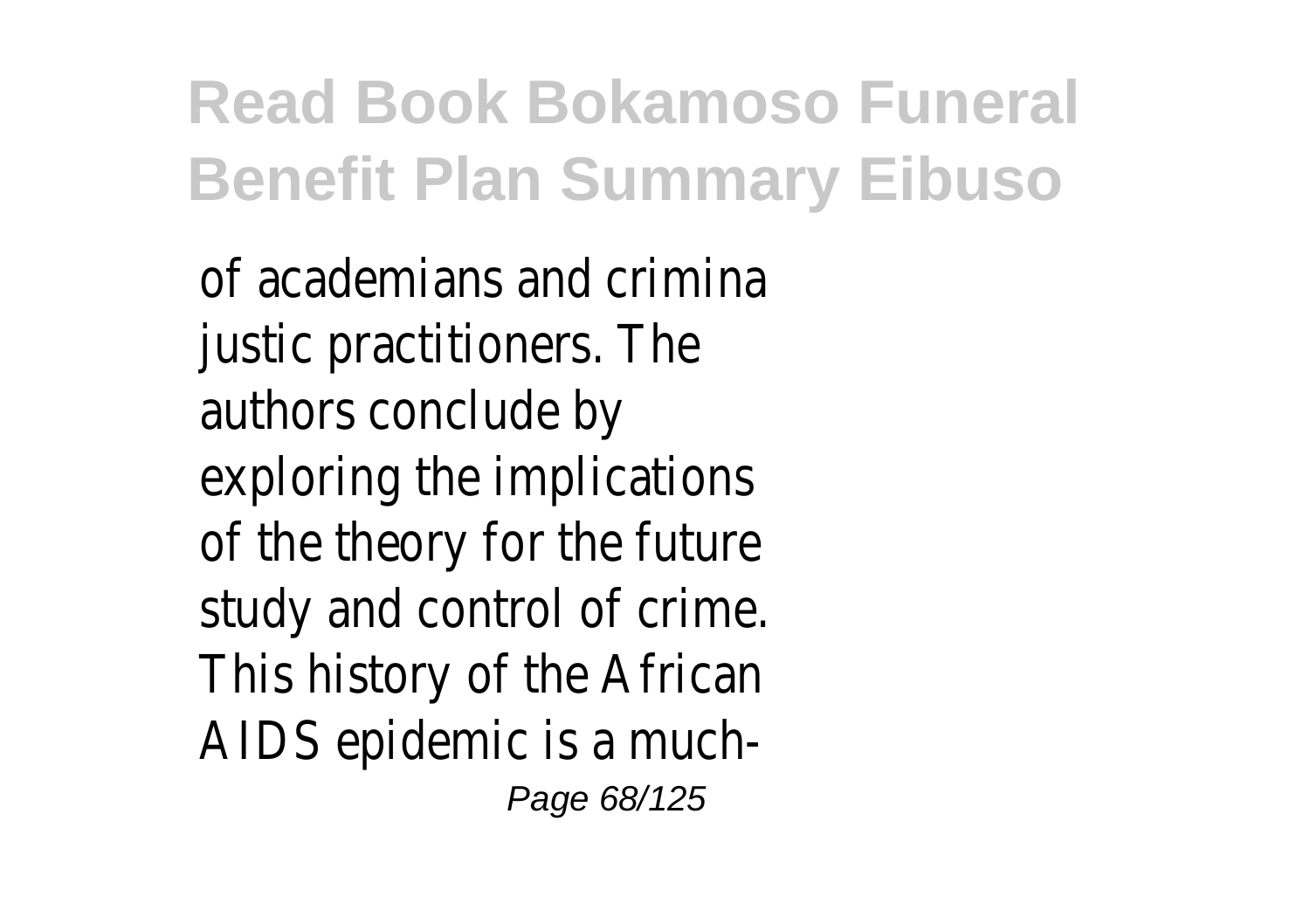needed, accessibly written historical account of the most serious epidemiological catastrophe of modern times The African AIDS Epidemic: A History answers Presiden Thabo Mbeki's provocative question as to why Africa Page 69/125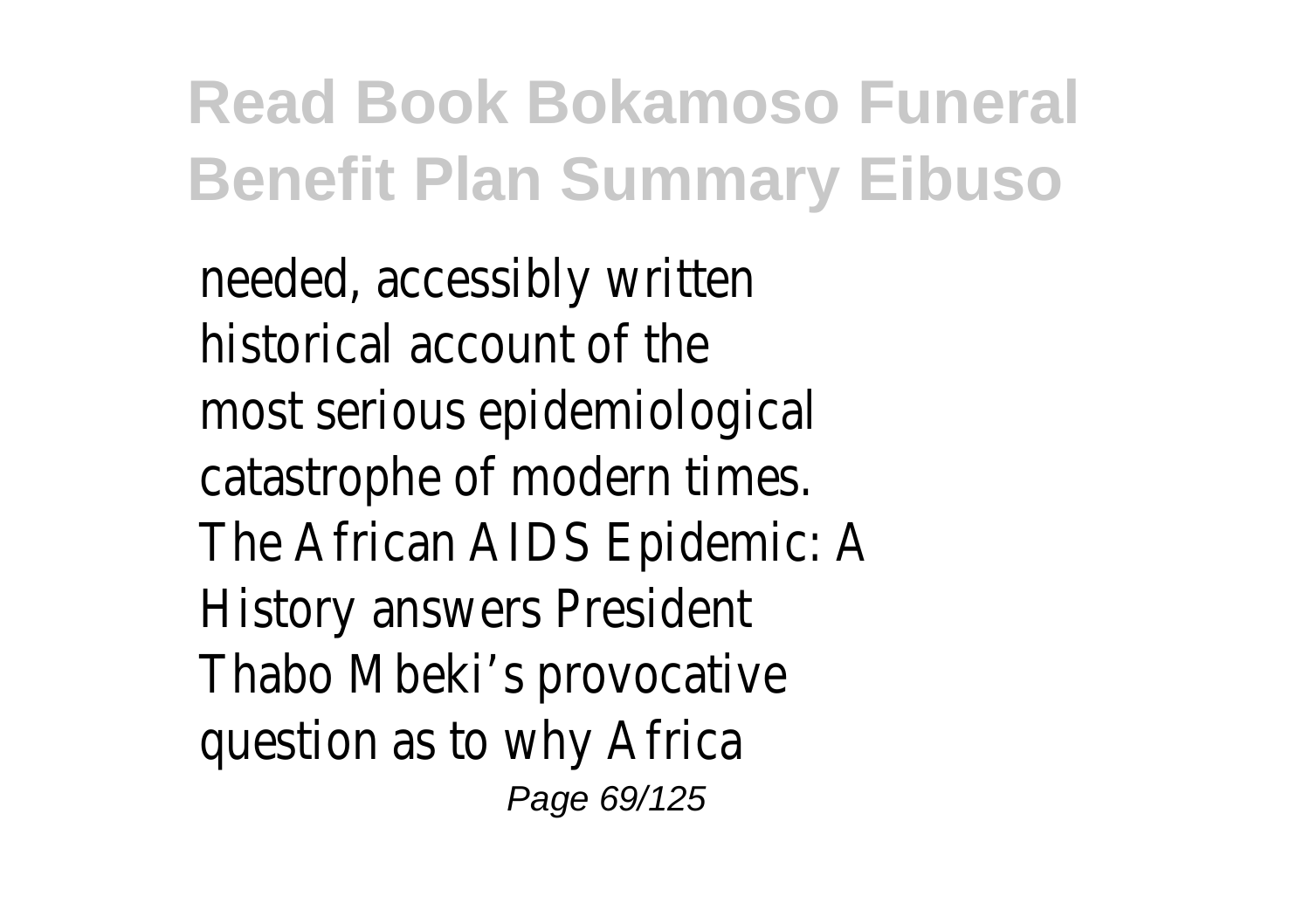has suffered this terrible epidemic. While Mbek attributed the causes to poverty and exploitation others have looked to distinctive sexual systems practiced in African cultures and communities. Page 70/125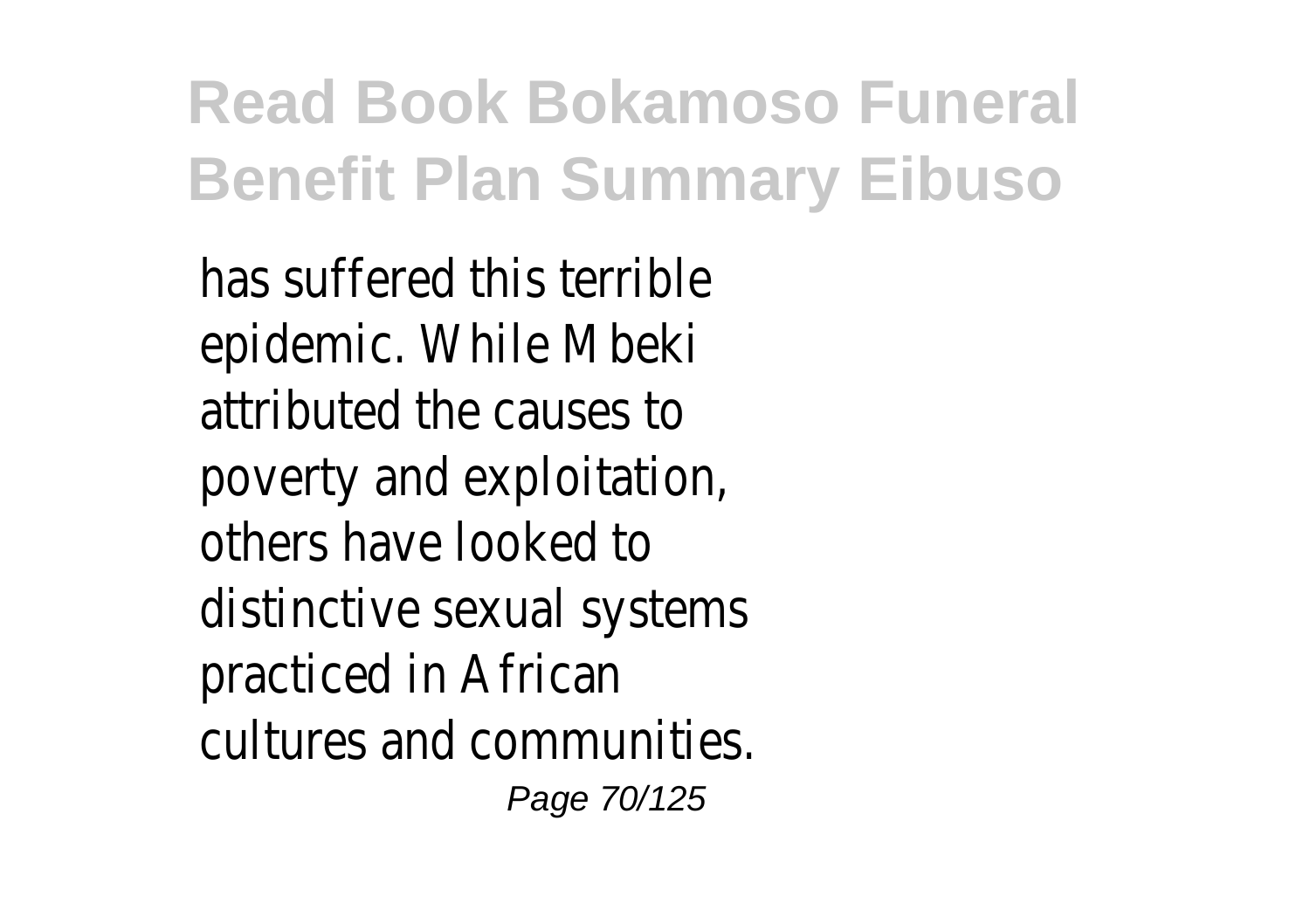John Iliffe stresses historical sequence. He argues that Africa has had the worst epidemic because the disease was established in the general population before anyone knew the disease existed. HIV evolved Page 71/125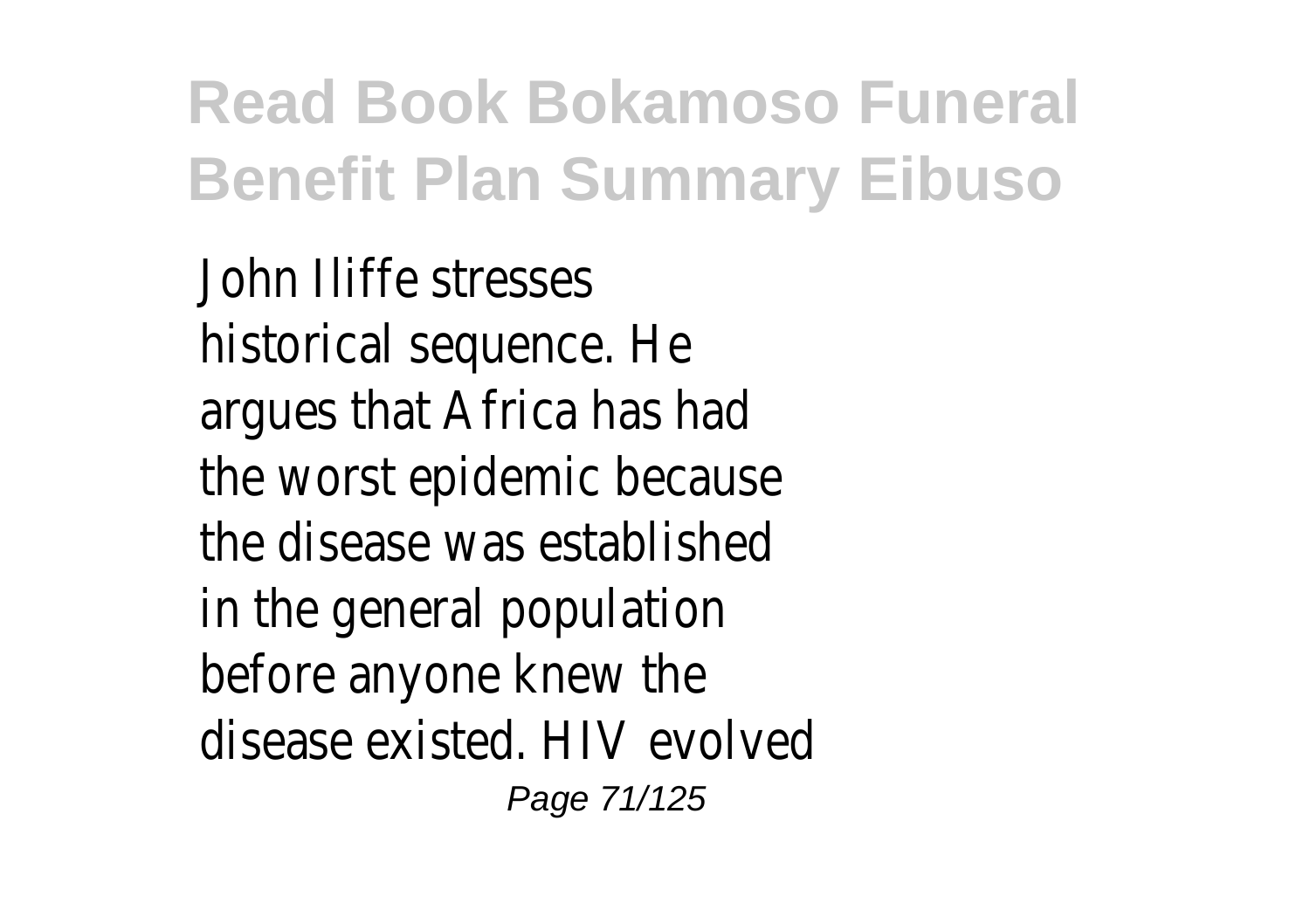with extraordinary speed an complexity, and because that evolution took place unde the eyes of modern medical research scientists, lliffe has been able to write history of the virus itsel that is probably unique Page 72/125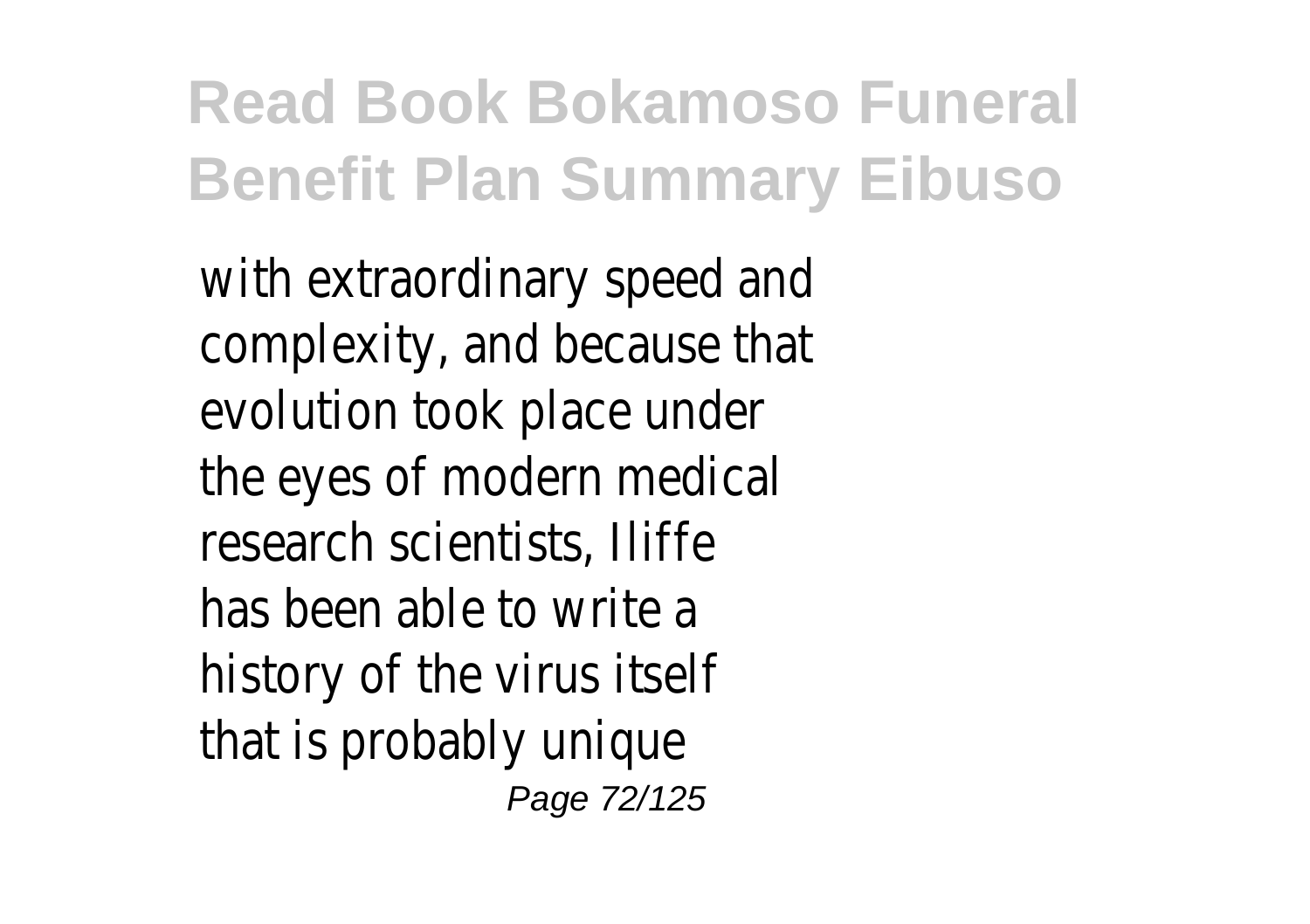among accounts of human epidemic diseases. In giving the African experience a historical shape, Iliffe has written one of the most important books of our time. The African experience of AIDS has taught the world Page 73/125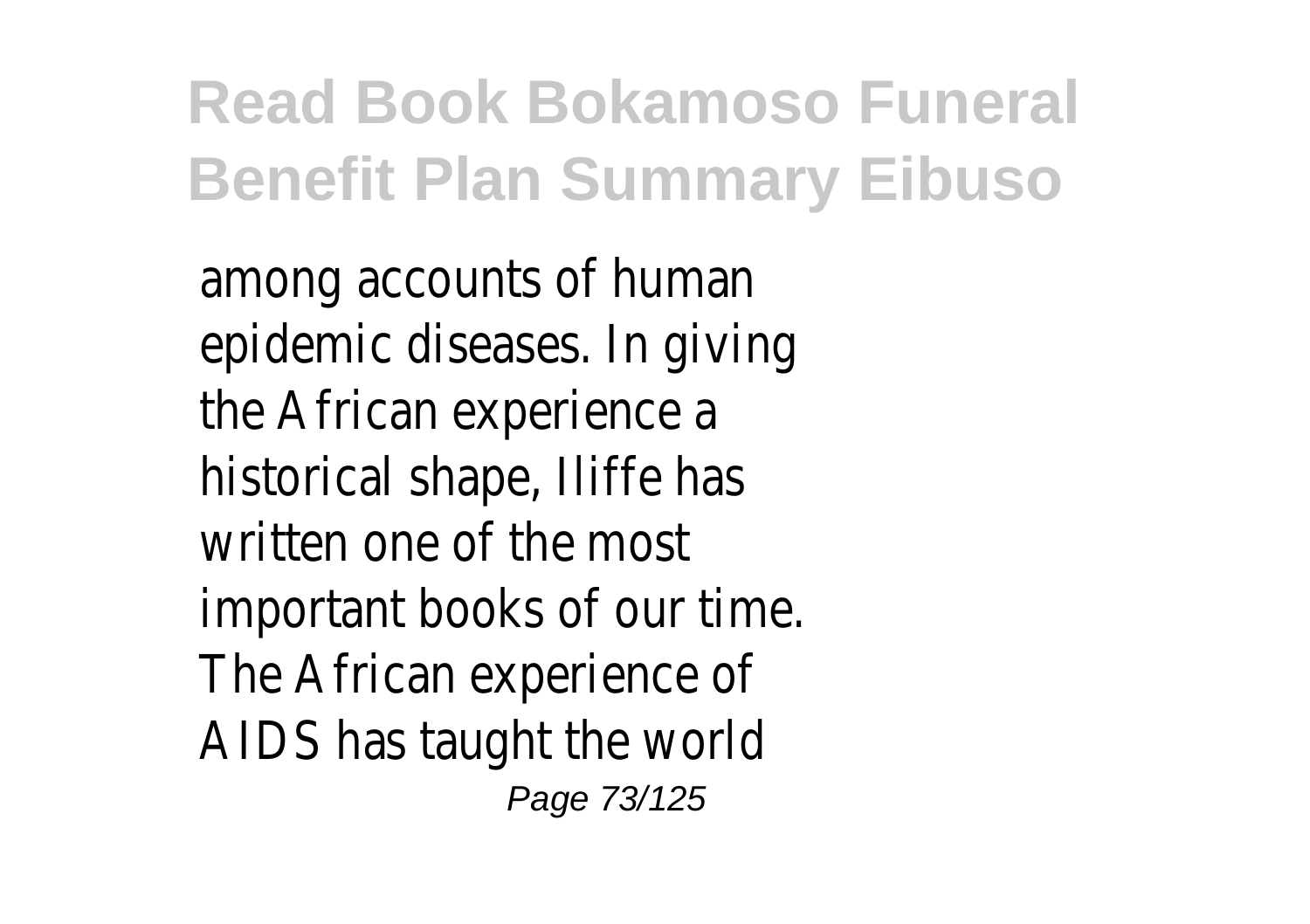much of what it knows about HIV/AIDS, and this fascinating book brings into focus many aspects of the epidemic in the longer context of massive demographic growth, urbanization, and social Page 74/125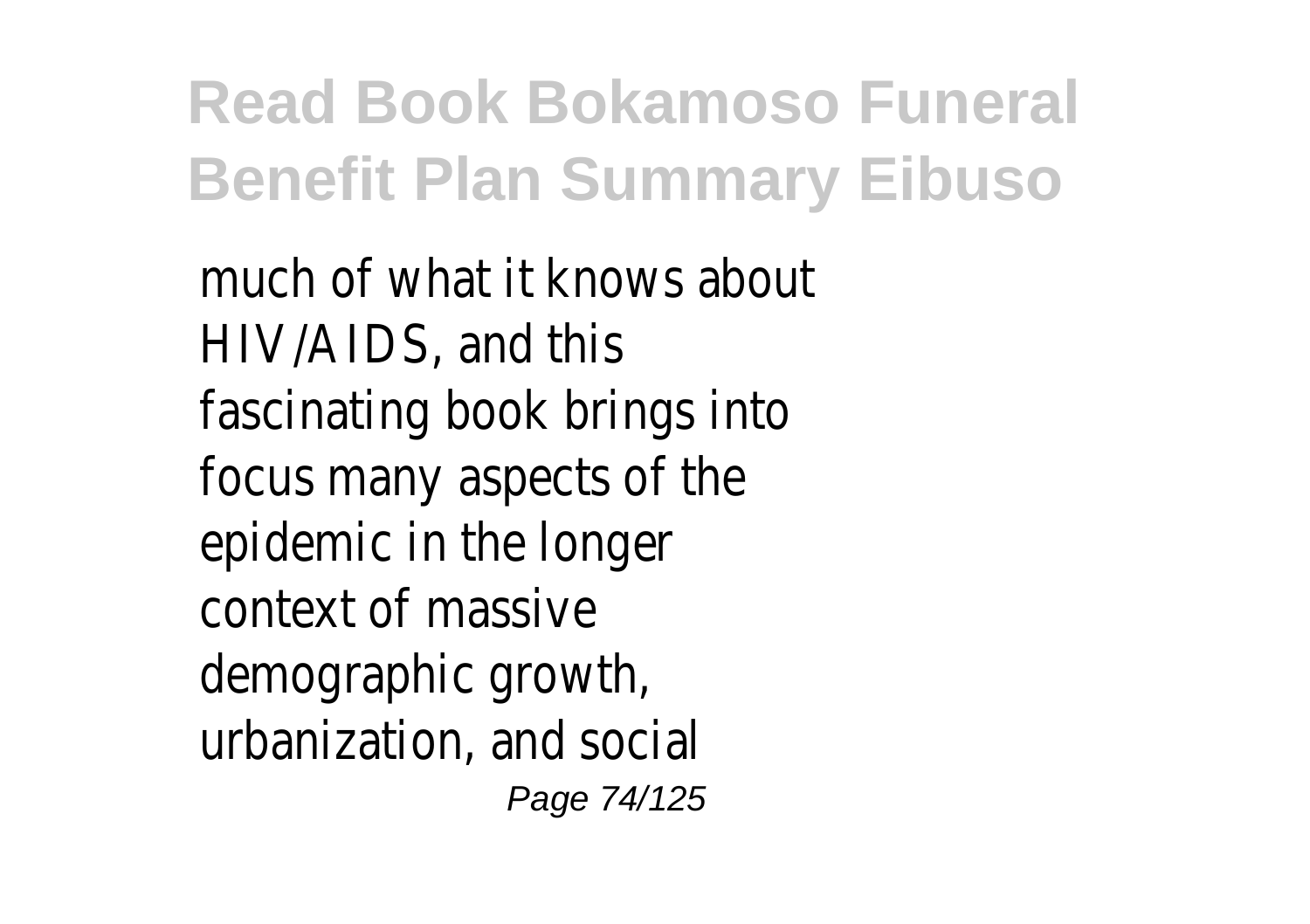change in Africa during the latter half of the twentieth century. The African AIDS Epidemic: A History is a brilliant introduction to the many aspects of the epidemic and the distinctive character of the virus.

Page 75/125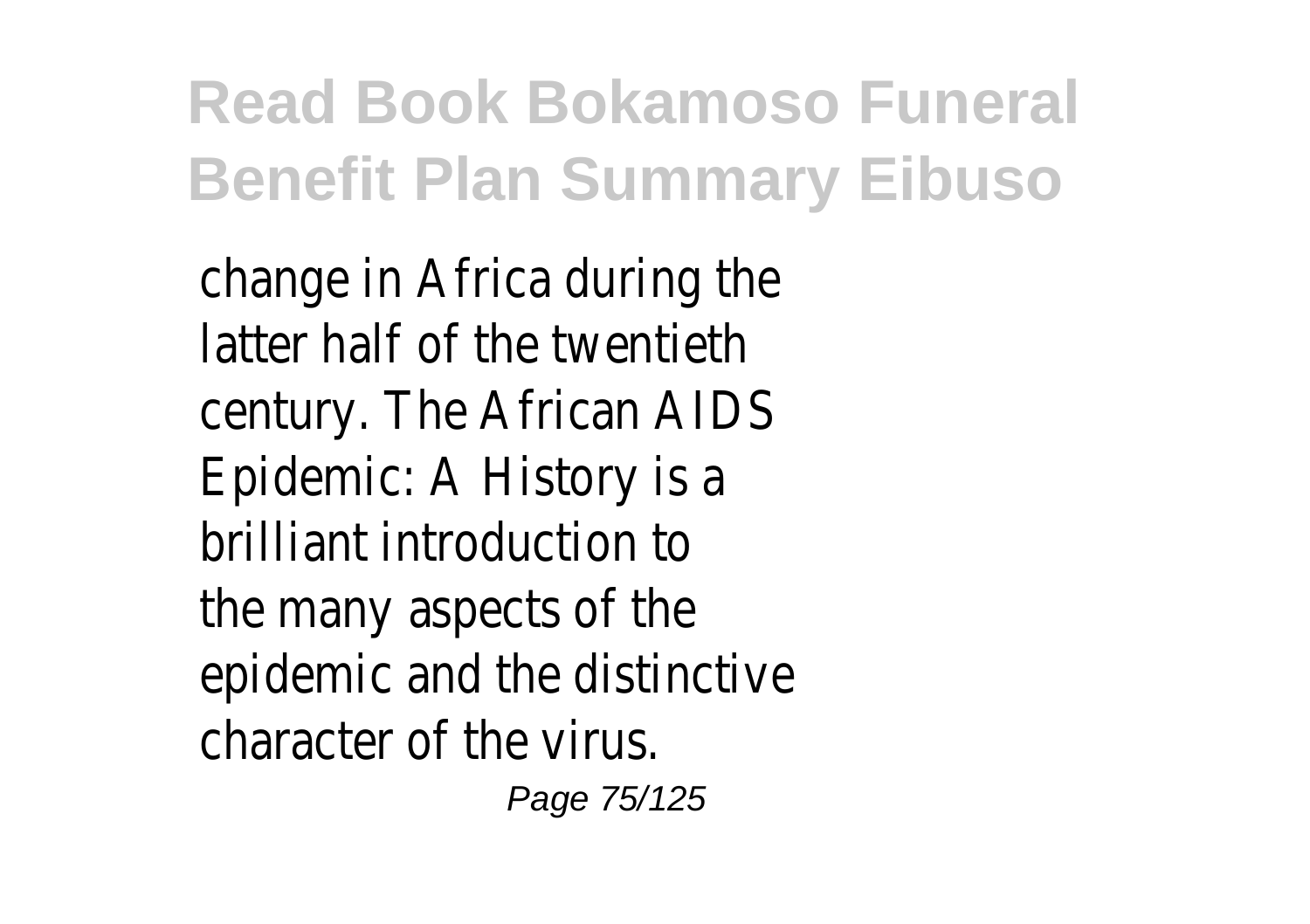Europe and Central Asia Economic Update, Fall 2020 Demographic Dimensions 2006 The Population Bomb Affective Trajectories Setting Up a Radiotherapy Programme Child justice in Africa : a Page 76/125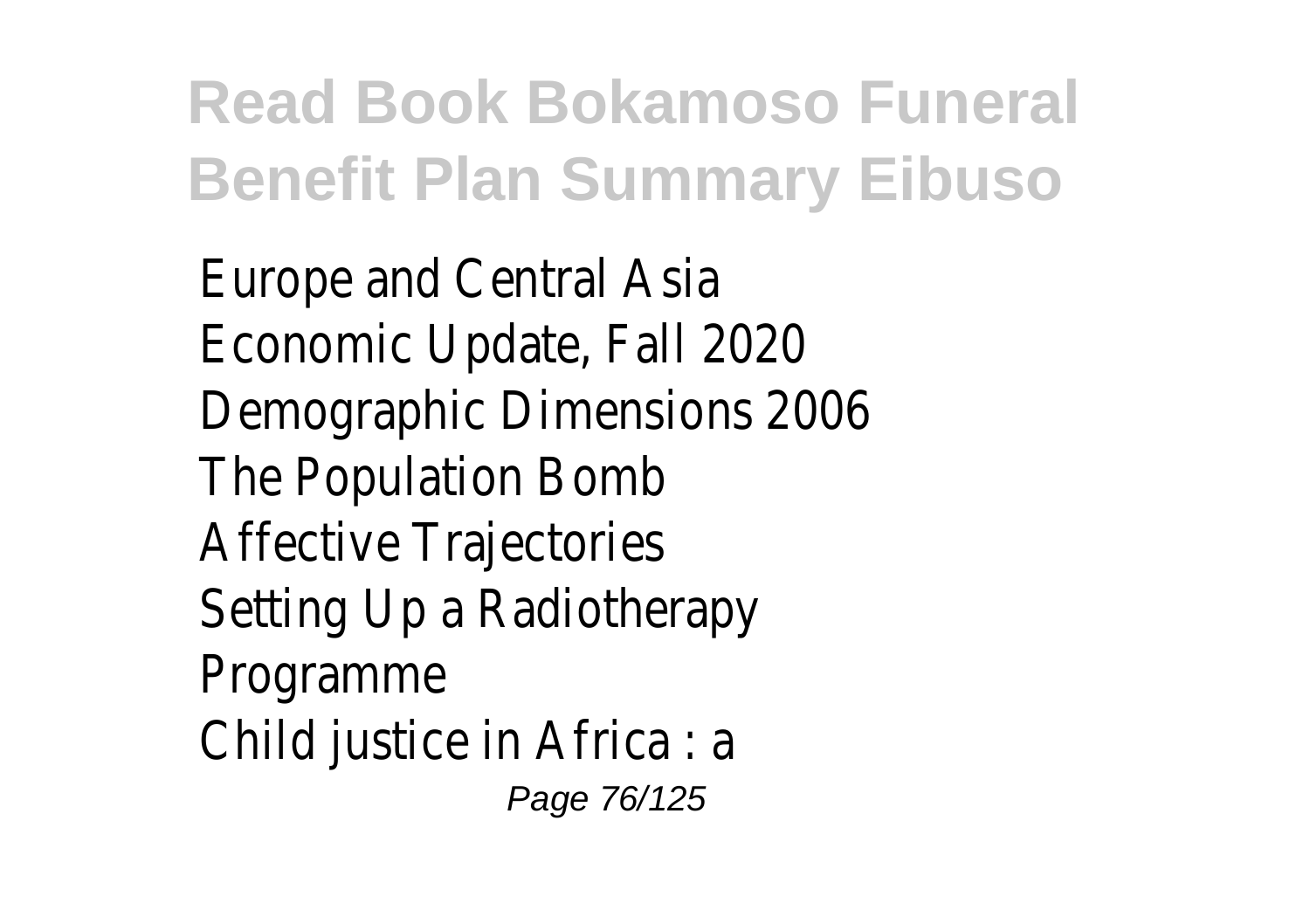guide to good practice The Private Sector Responds to the Epidemic Saugestad examines the relationship between the government of Botswana and its indigenous minority, variously known as Bushmen, Page 77/125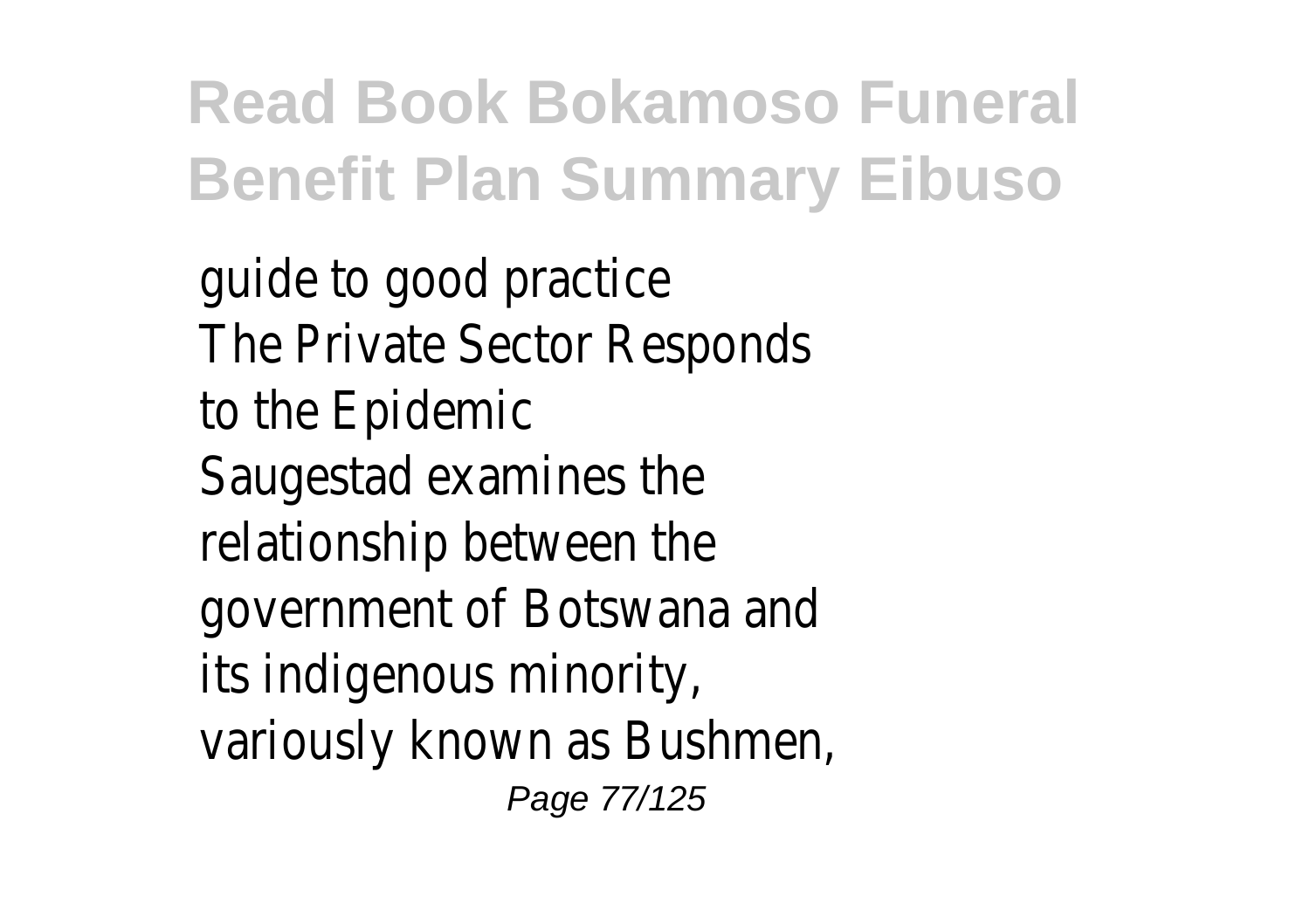San, Basarwa, or more recently Noakwe. "South Africa possesses one of the richest popular music traditions in the world from marabi to mbaqanga, from boeremusiek to bubblegum, from kwela to Page 78/125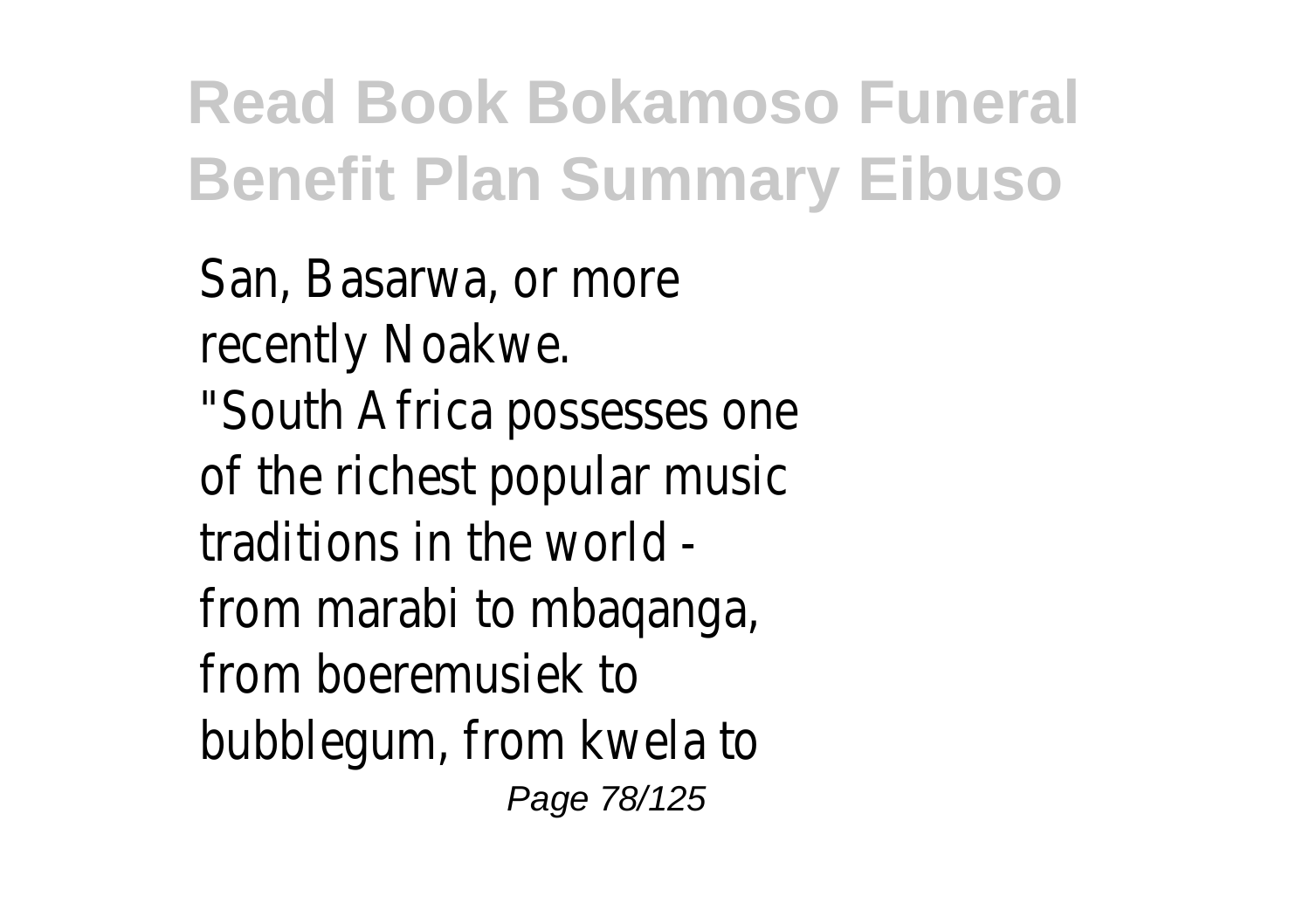kwaito. Yet the risk that future generations of South Africans will not know their musical roots is very real. Of all the recordings made here since the 1930s, thousands have been lost for ever, for the powers-that-be Page 79/125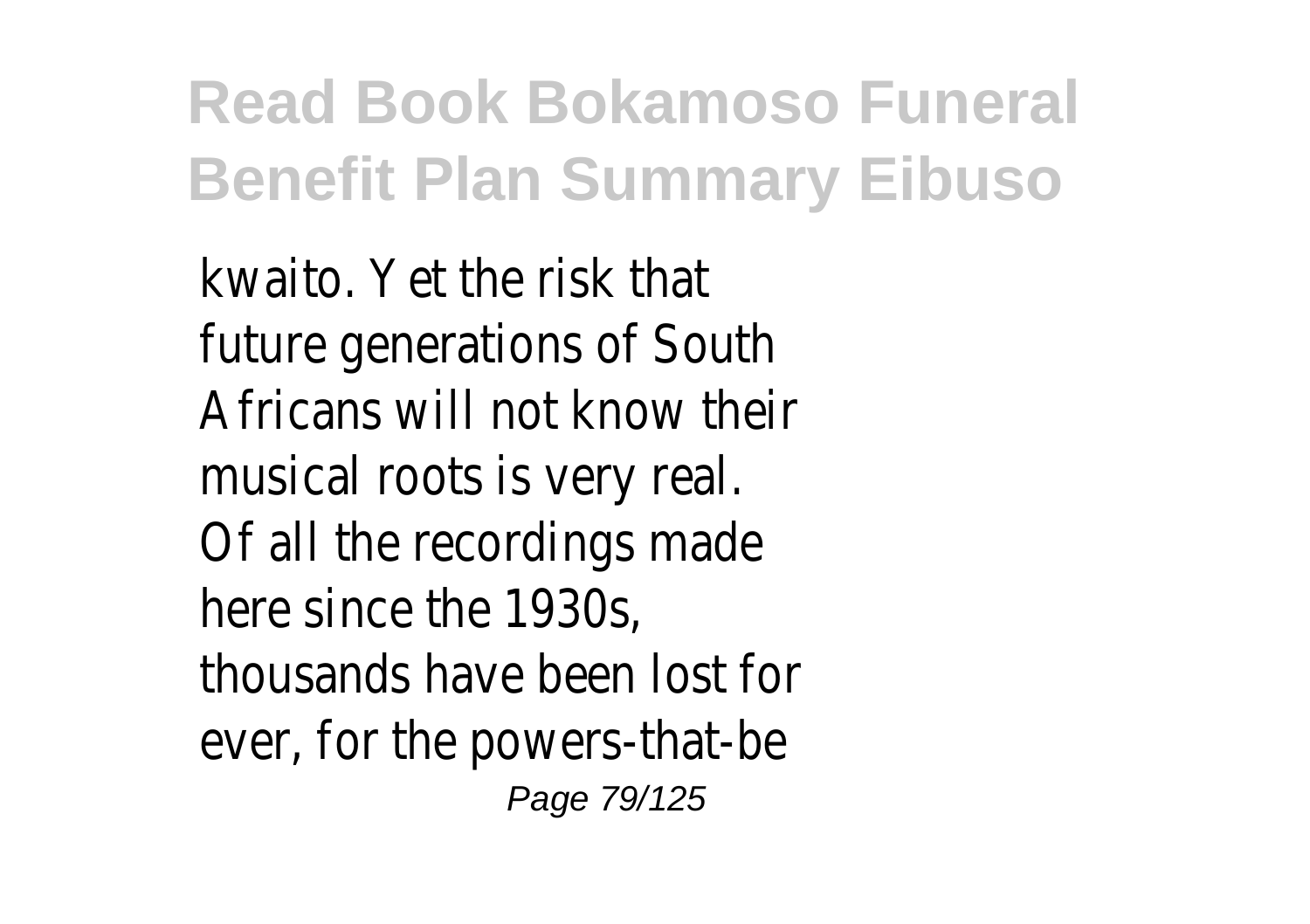never deemed them worthy of preservation. If one peruses the books that exist on South African popular music, one still finds that their authors have on occasion jumped to conclusions that were not as foregone as they Page 80/125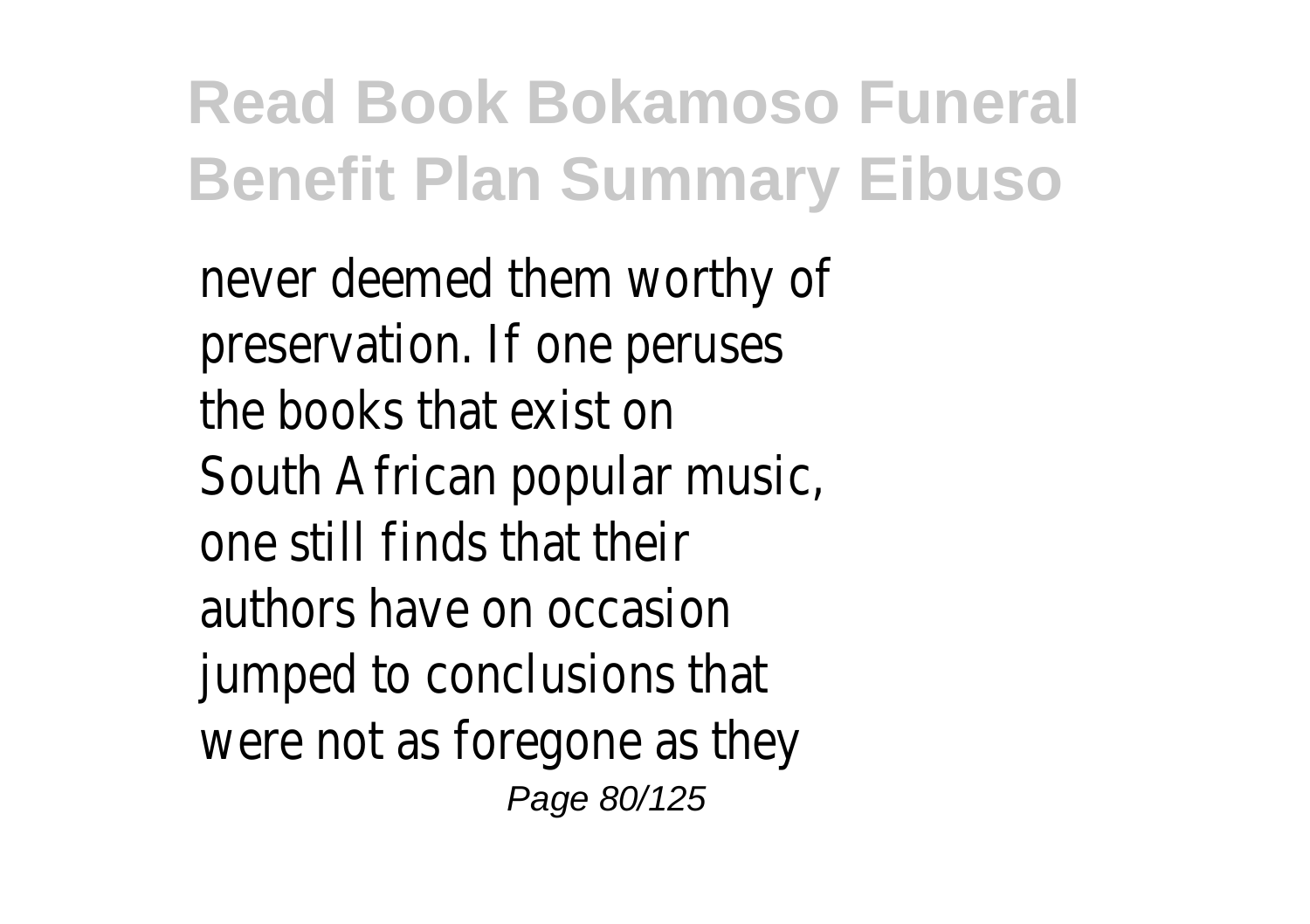had assumed. Yet the fault lies not with them, rather in the fact that there has been precious little documentation in South Africa of who played what, or who recorded what, with whom, and when. This is true Page 81/125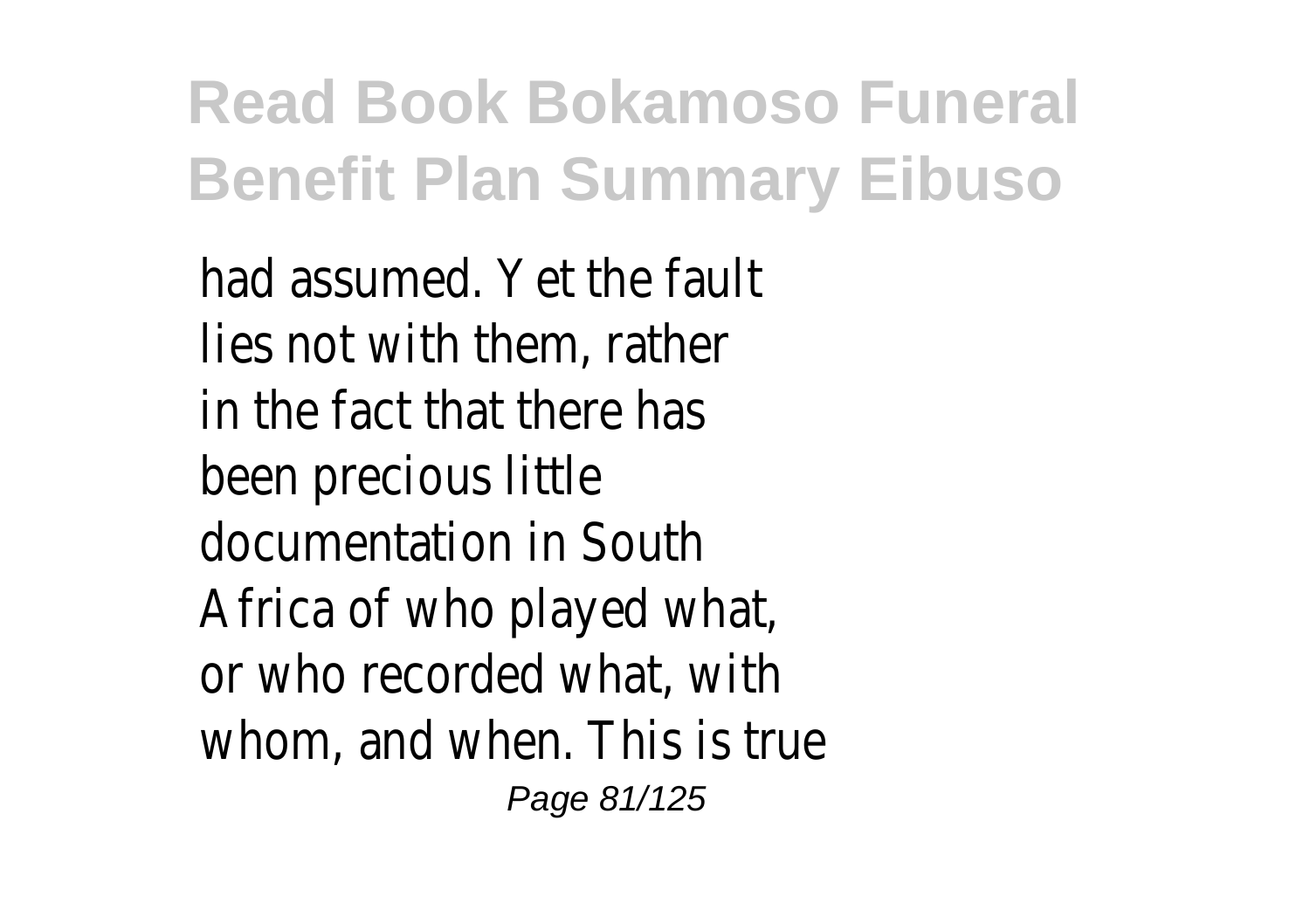of all music-making in this country, though it is most striking in the music of the black communities. Beyond memory: recording the history, moments and memories of South African music is an invaluable

Page 82/125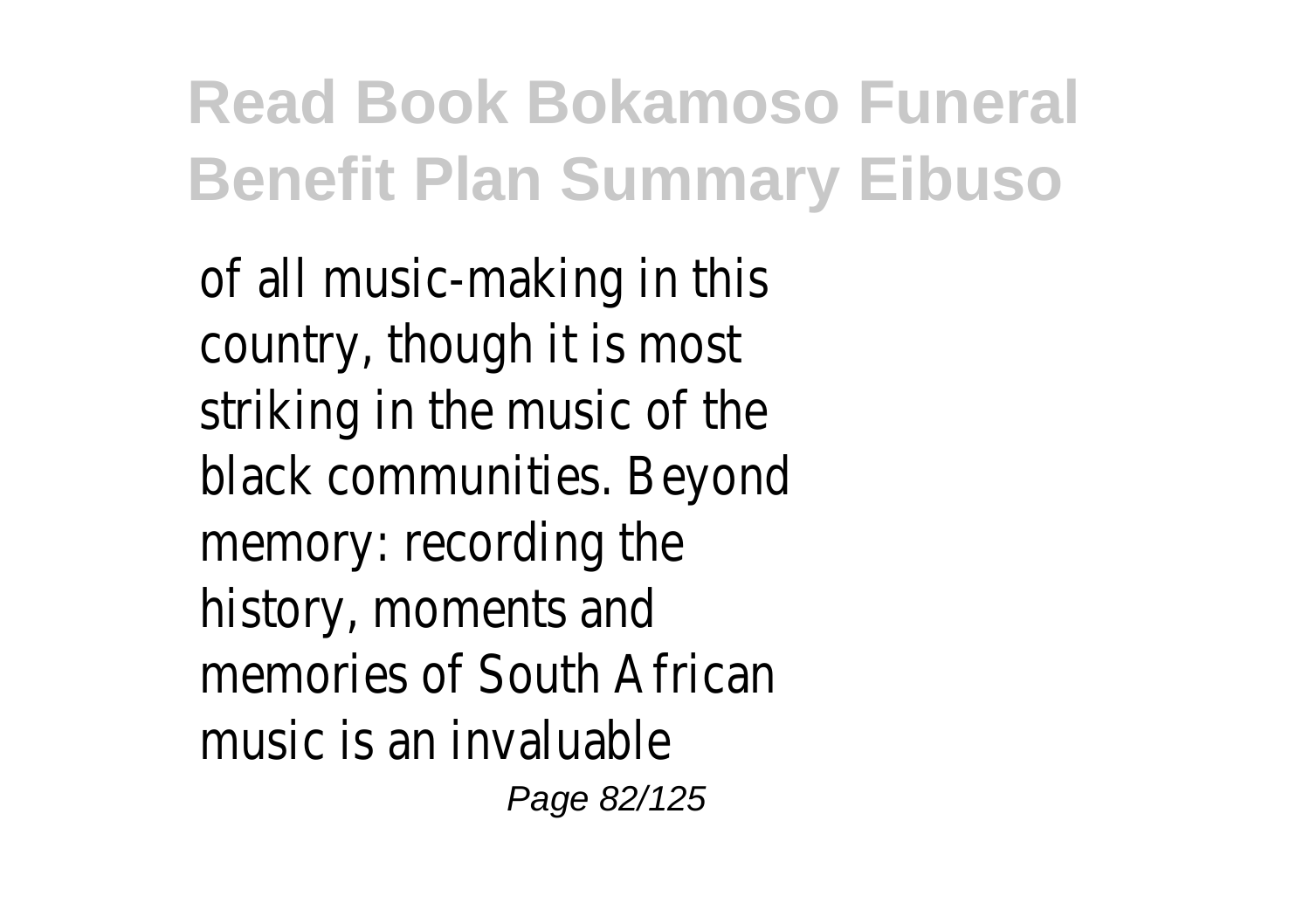publication becauseit offers a first-hand account of the South African music scene of the past decades from the pen of Max Thamagana Mojapelo, who was situated in the very thick of things, thanks to his job as a DJ at Page 83/125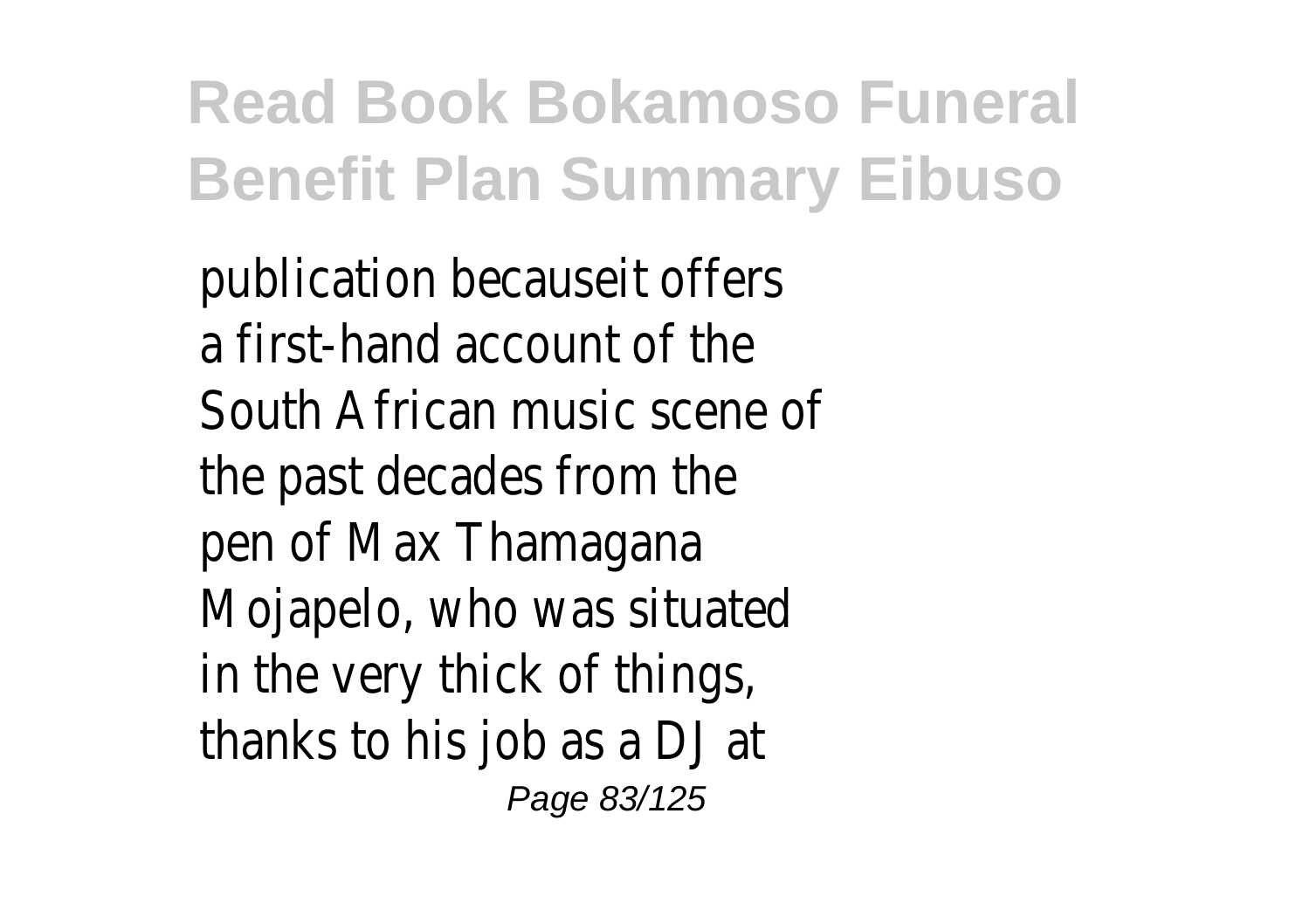the South African Broadcasting Corporation. This book -astonishing for the breadth of its coverage - is based on his diaries, on interviews he conducted and on numerous other sources, and we find in it Page 84/125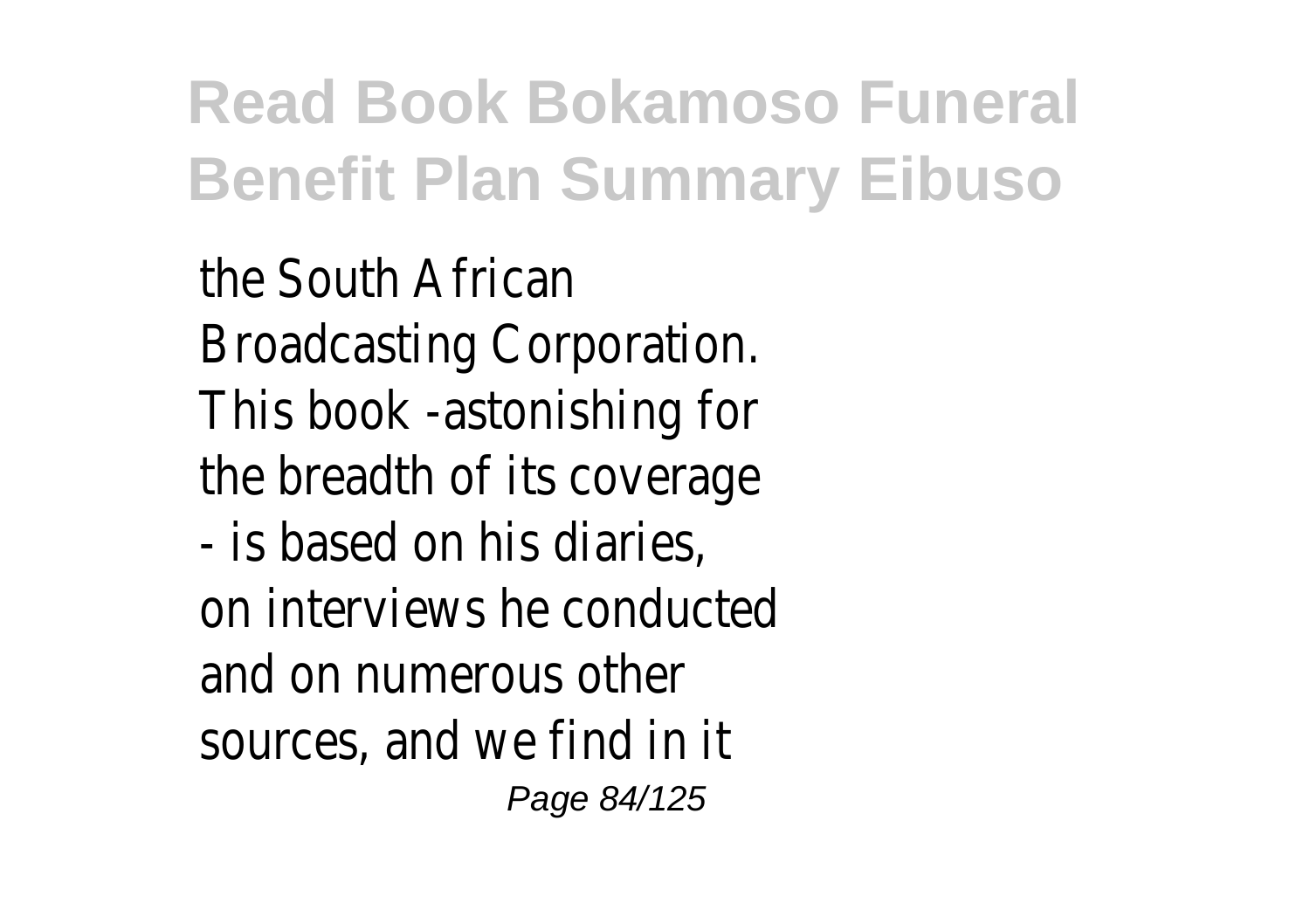not only the well-known names of recent South African music but a countless host of others whose contribution must be recorded if we and future generations are to gain an accurate picture of South Page 85/125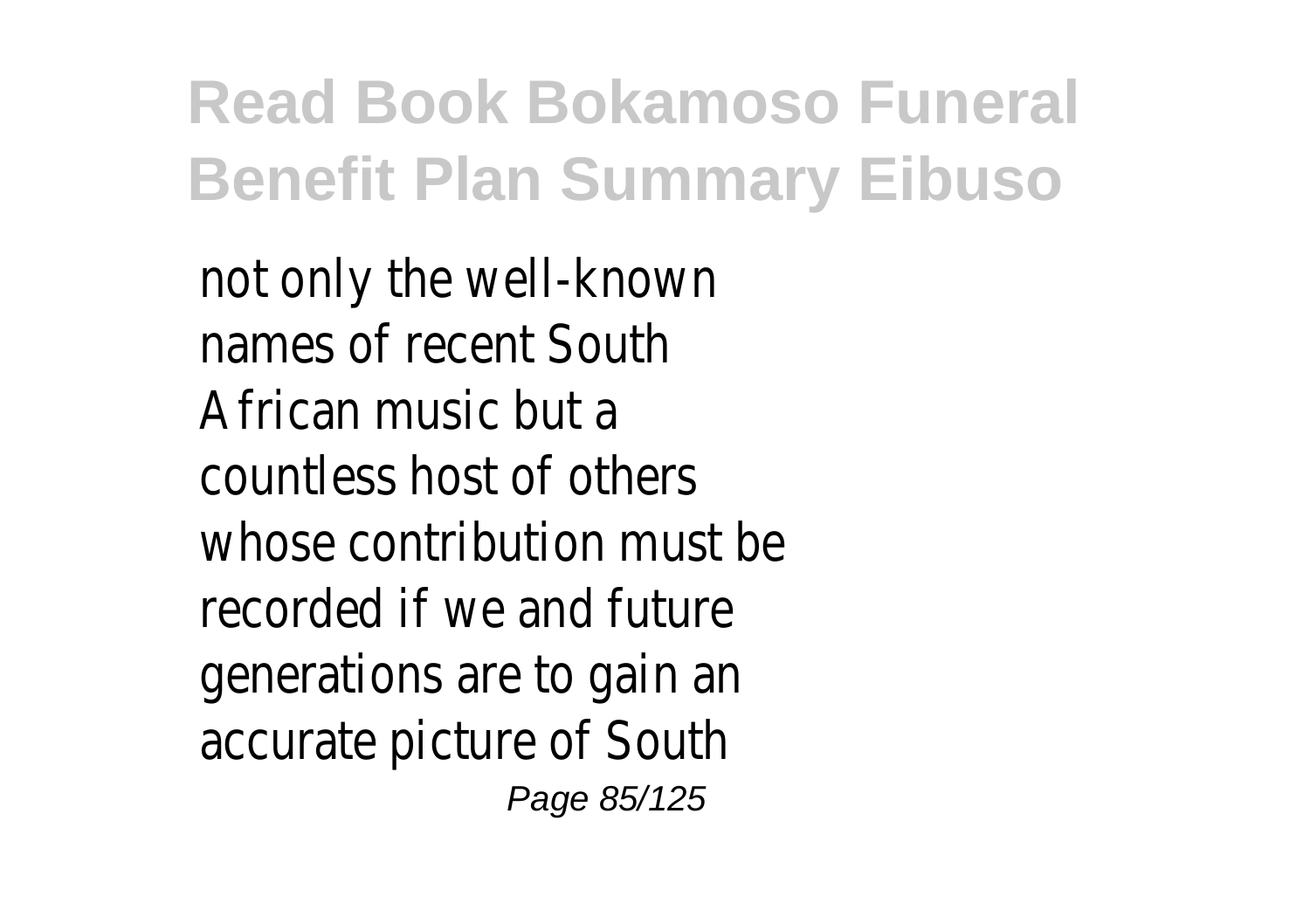African music history of the late 20th and early 21st centuries"--Publisher's description. This publication provides guidance for designing and implementing radiotherapy programmes, taking into

Page 86/125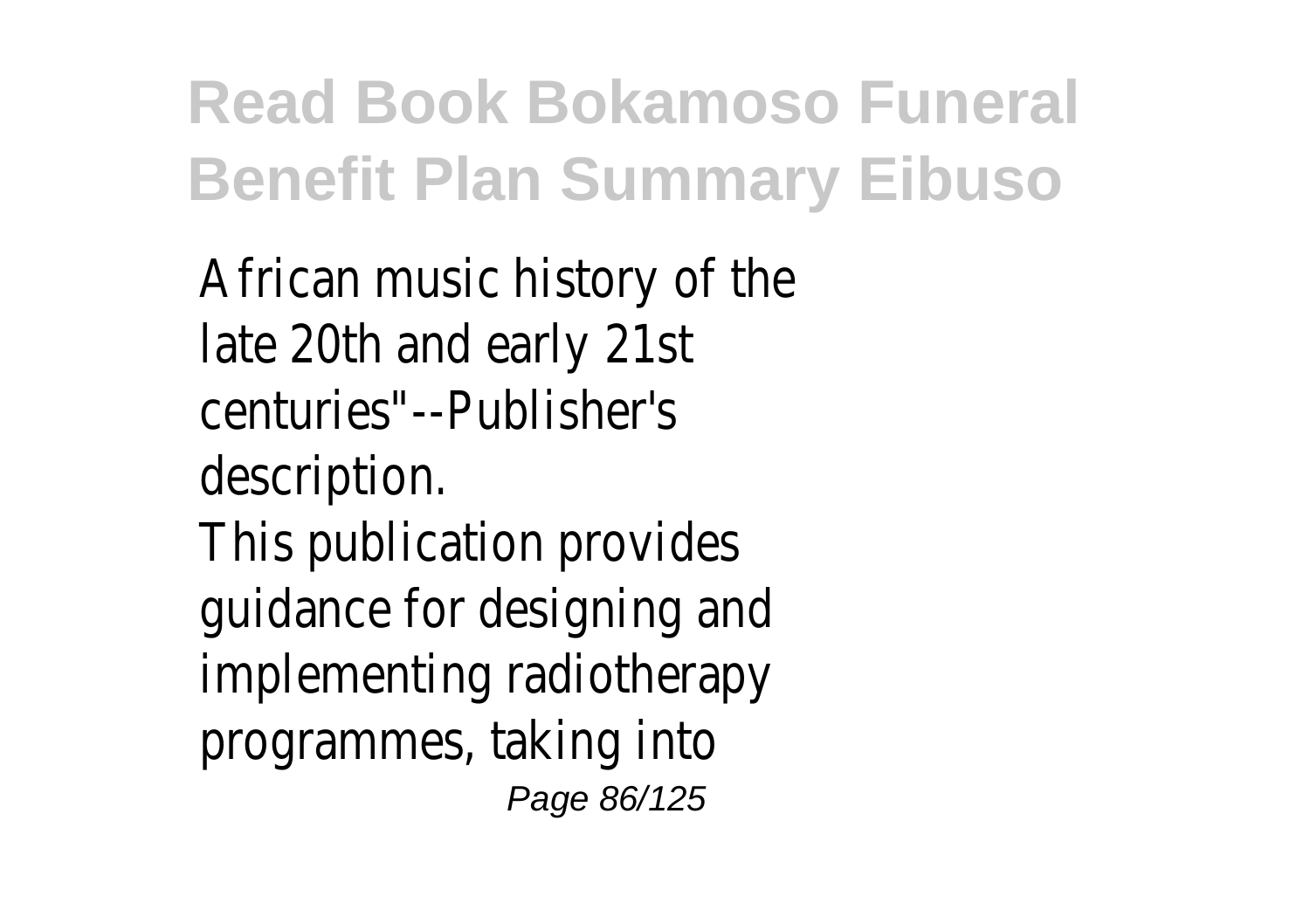account clinical, medical physics, radiation protection and safety aspects. It reflects current requirements for radiotherapy infrastructure in settings with limited resources. It will be of use Page 87/125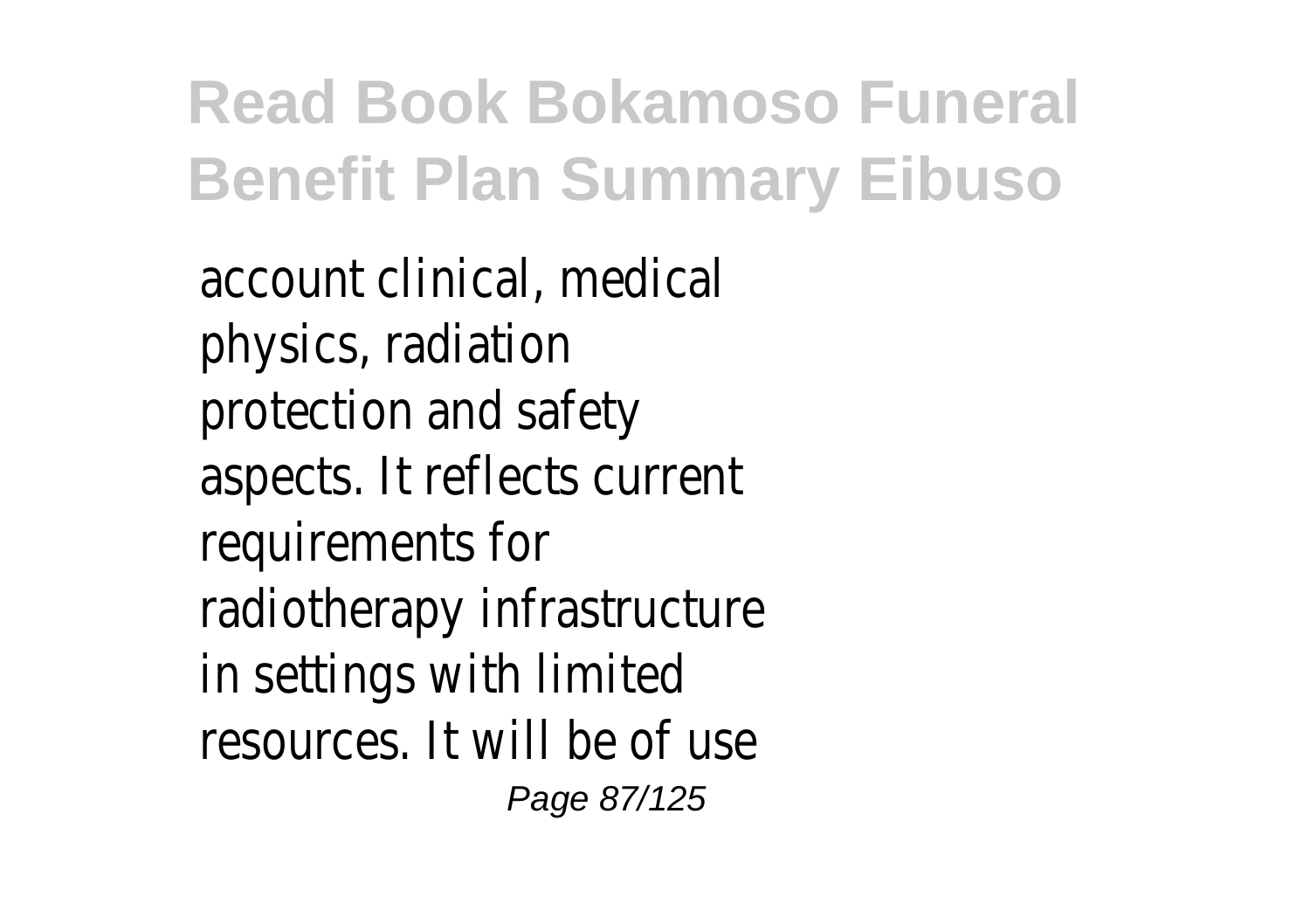to professionals involved in the development, implementation and management of radiotherapy programmes Moral Passion during Botswana's Time of AIDS An Epic of South African Page 88/125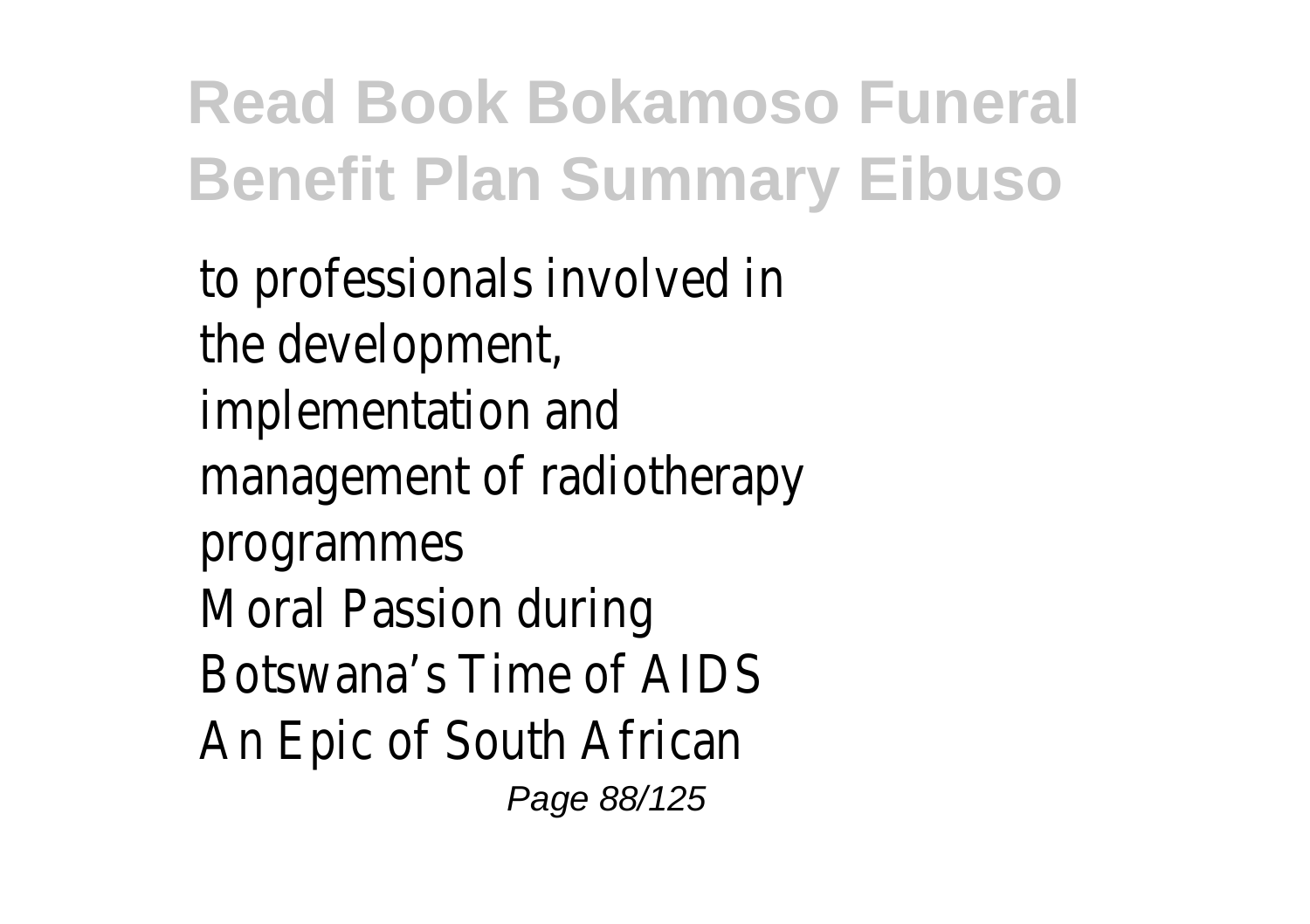Native Life a Hundred Years Ago A Manual Charter of the New Urbanism Regional Assessment of the Status of the San in Southern Africa Learning, Knowledge, and Page 89/125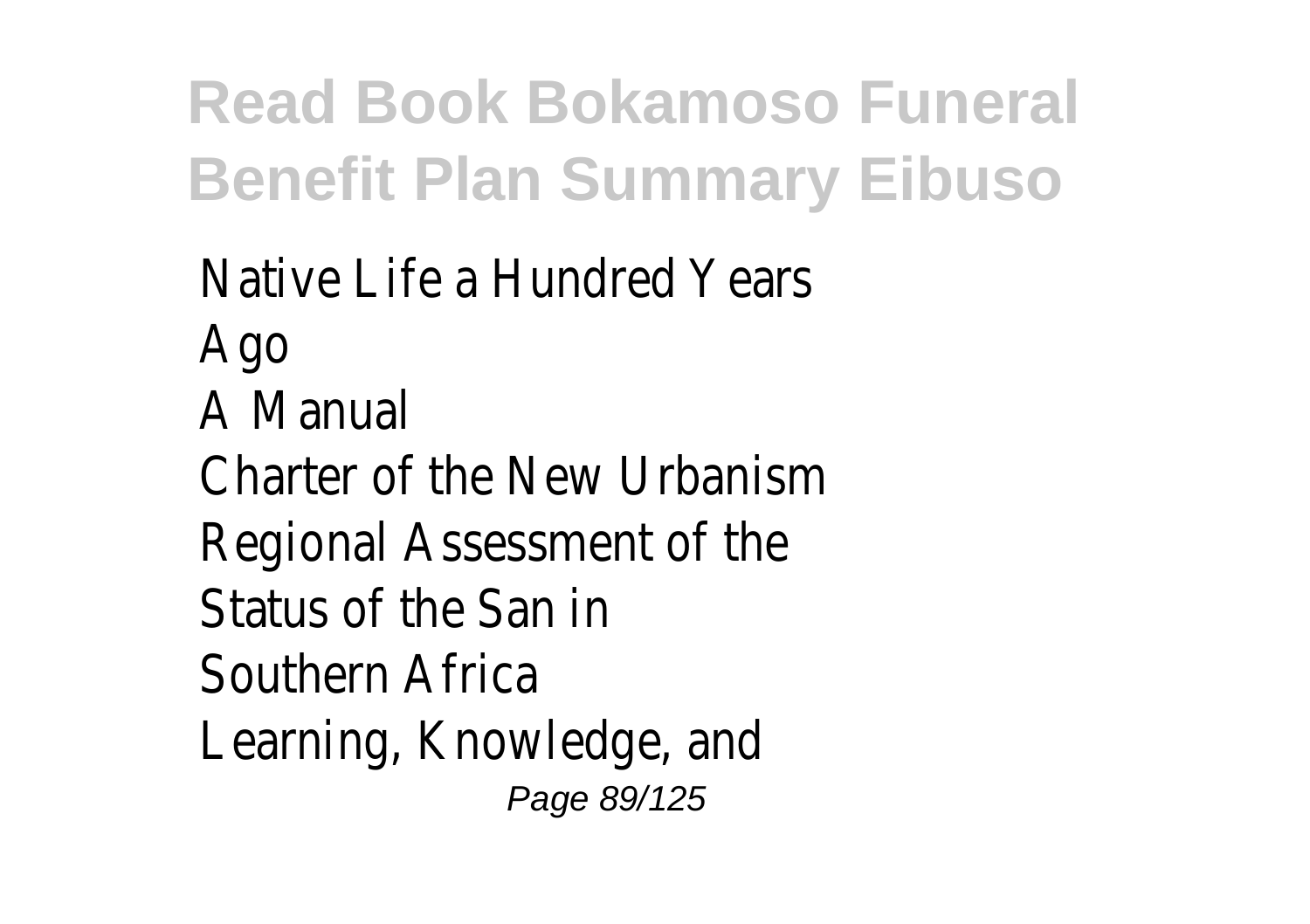Cultural Context The Hidden Crisis *THE DEFINITIVE GUIDE TO THE PRINCIPLES OF NEW URBANISM--FULLY REVISED The Congress for the New Urbanism (CNU) is the leading organization promoting walkable, mixed-use* Page 90/125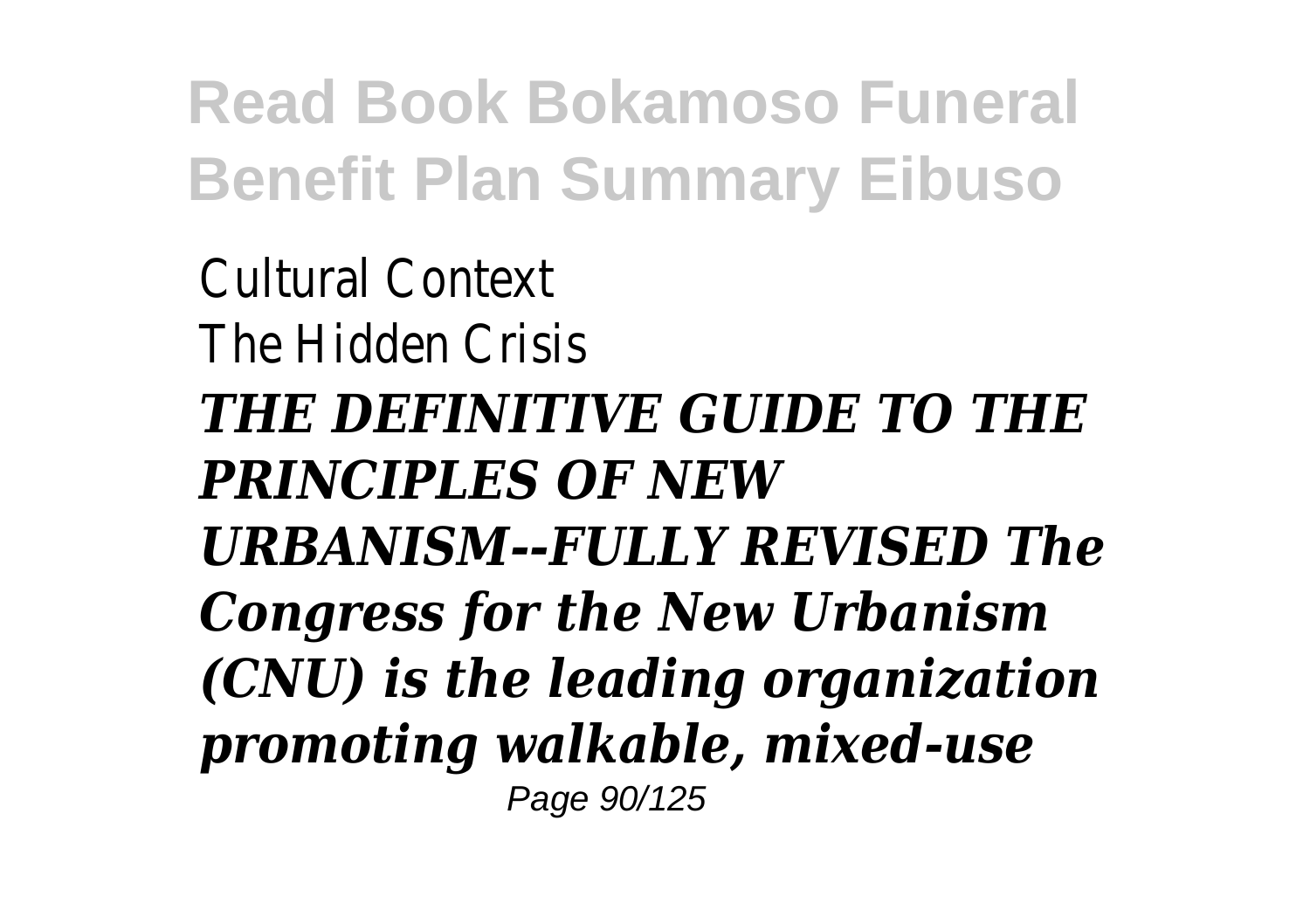*neighborhood development, sustainable communities, and healthier living conditions. Thoroughly updated to cover the latest environmental, economic, and social implications of urban design, Charter of the New Urbanism, Second Edition* Page 91/125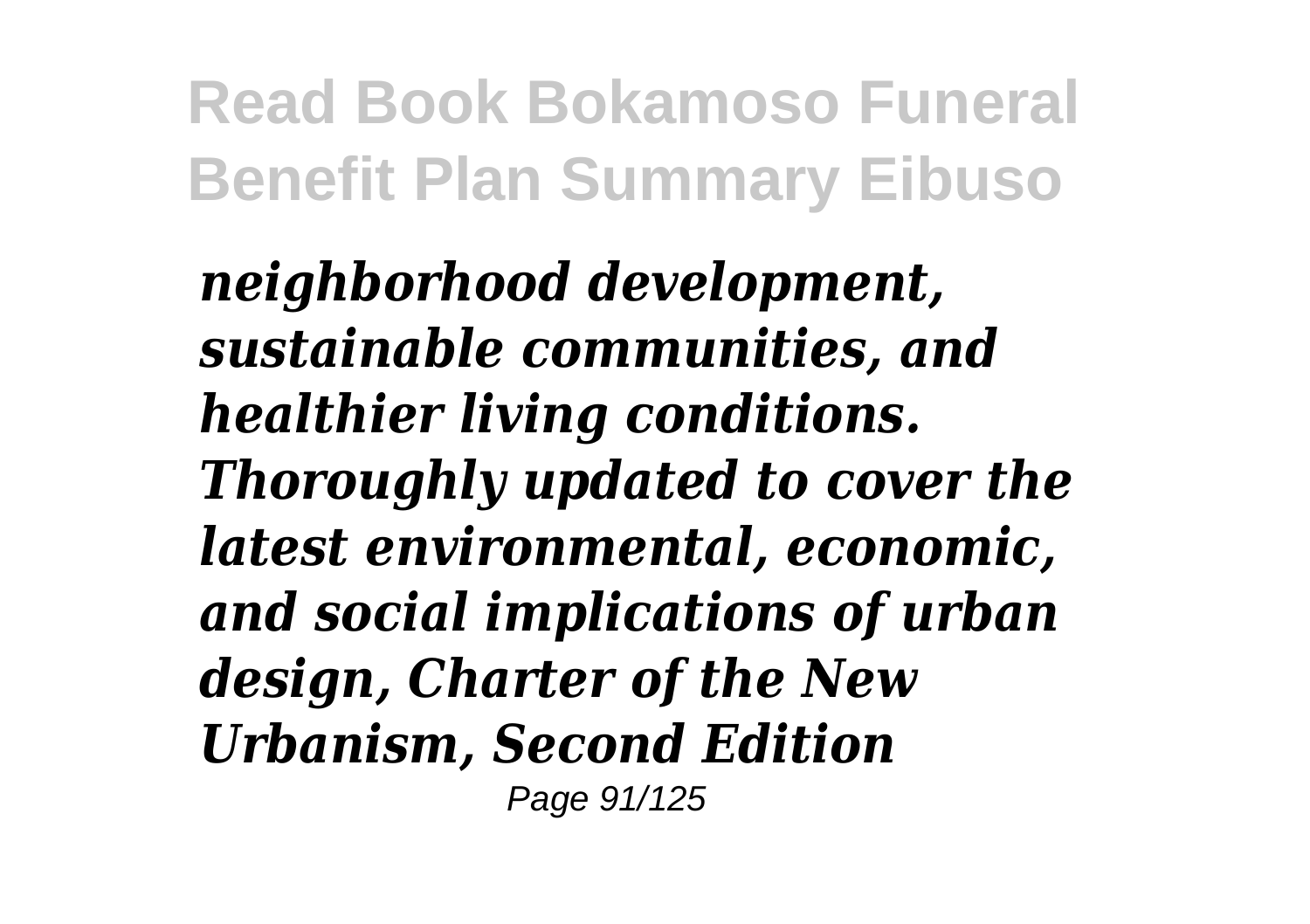*features insightful writing from 62 authors on each of the Charter's principles. Real-world case studies, plans, and examples are included throughout. This pioneering guide explains how to restore urban centers, reconfigure sprawling suburbs,* Page 92/125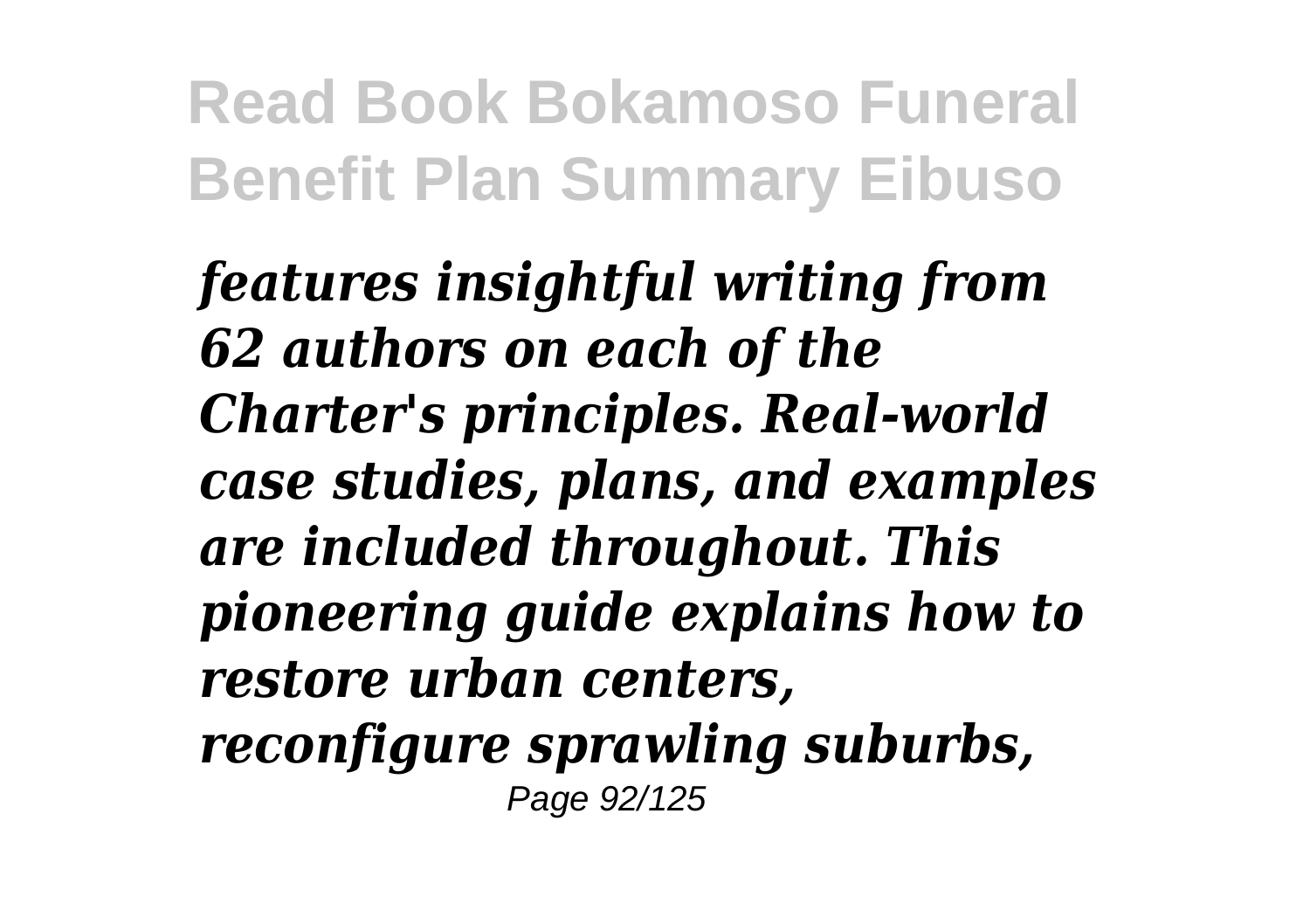*conserve environmental assets, and preserve our built legacy. It examines communities at three separate but interdependent levels: The region: Metropolis, city, and town Neighborhood, district, and corridor Block, street, and building Featuring* Page 93/125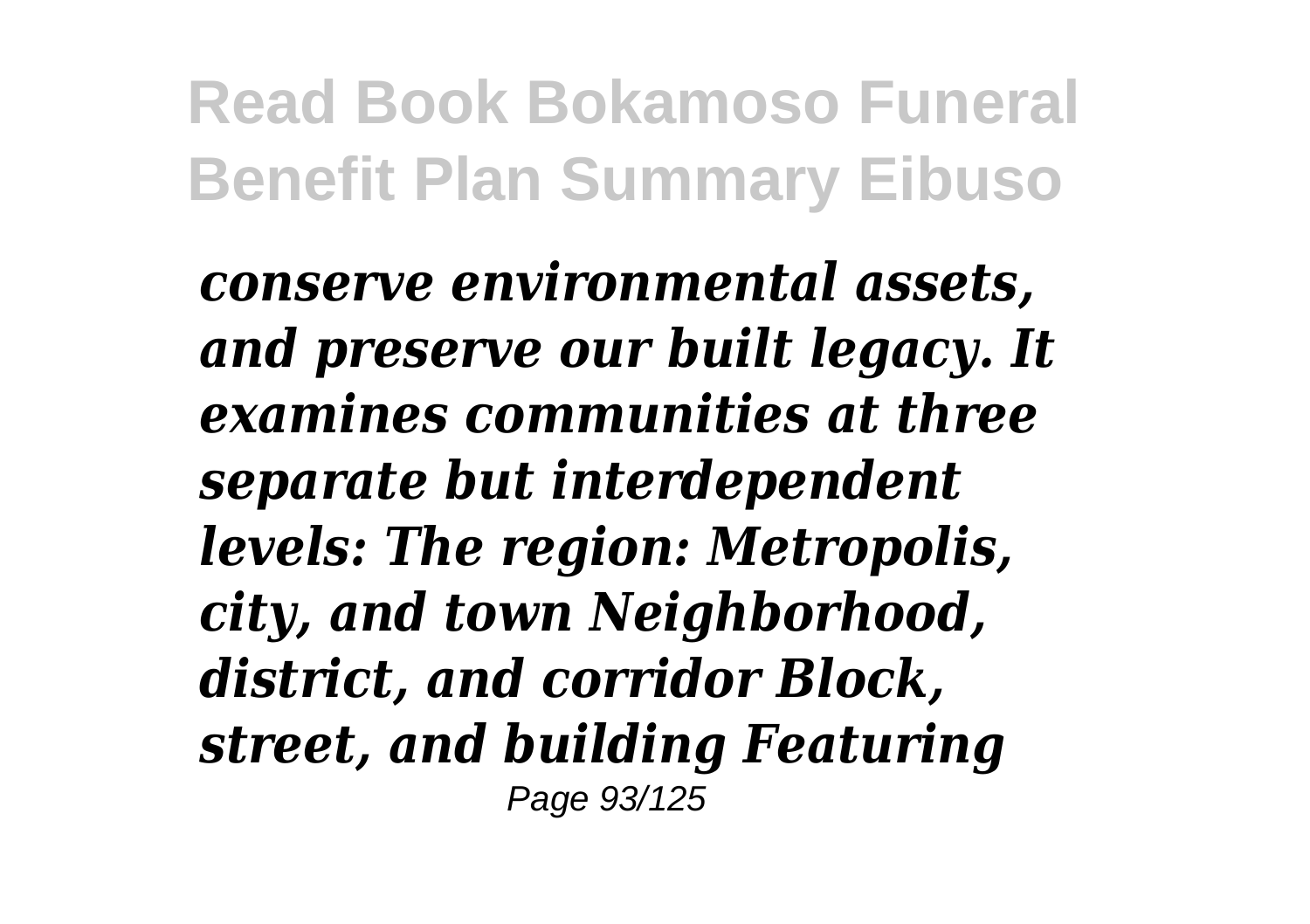*new photos and illustrations, this practical, up-to-date resource is invaluable for design professionals, developers, planners, elected officials, and citizen activists. New coverage includes: Urban-to-Rural Transect Form-based codes Light* Page 94/125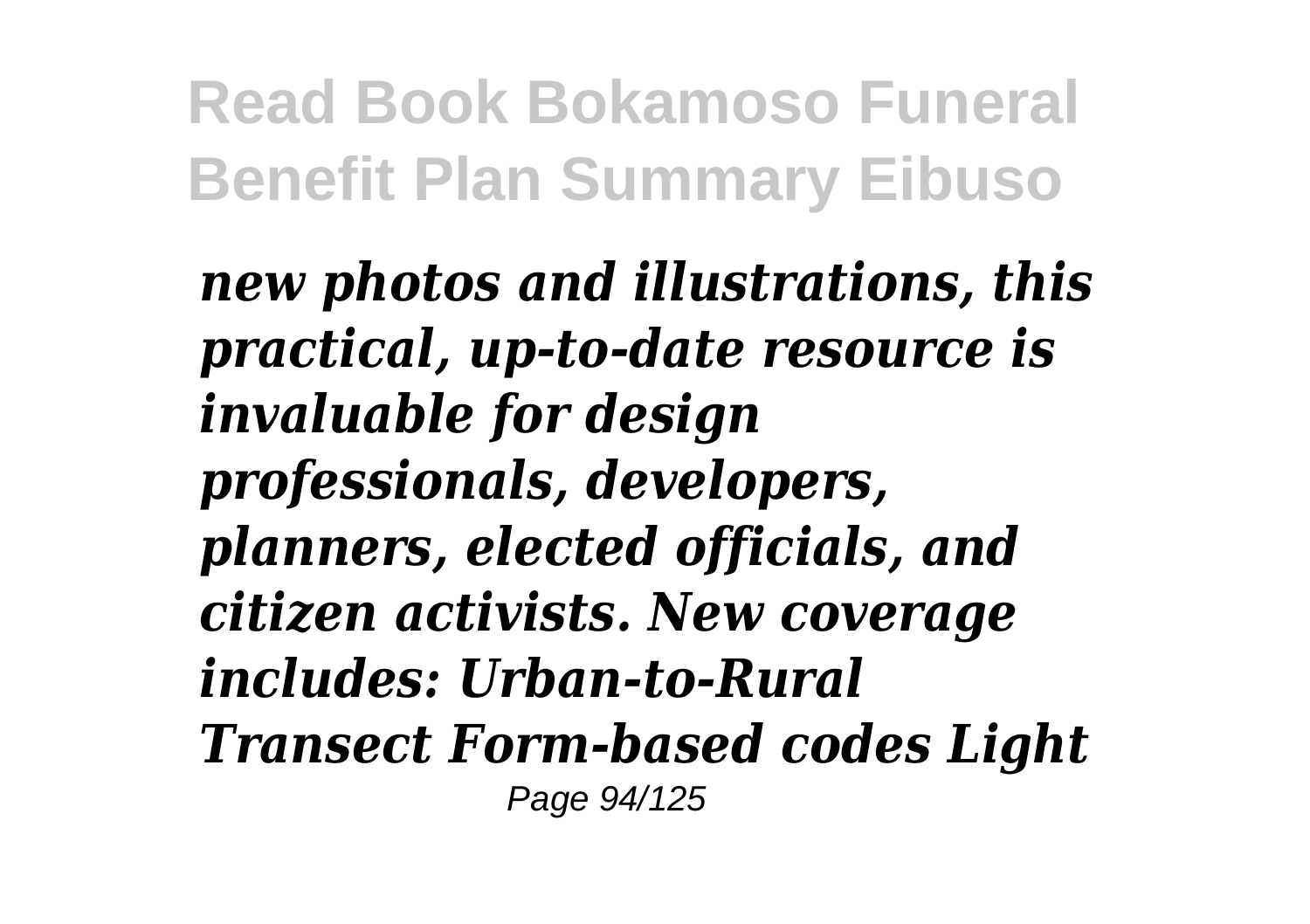*Imprint community design Retrofitting suburbia Tactical Urbanism Canons of Sustainable Architecture and Urbanism And much more Essays by: Randall Arendt G. B. Arrington Jonathan Barnett Stephanie Bothwell Peter Calthorpe Thomas J. Comitta* Page 95/125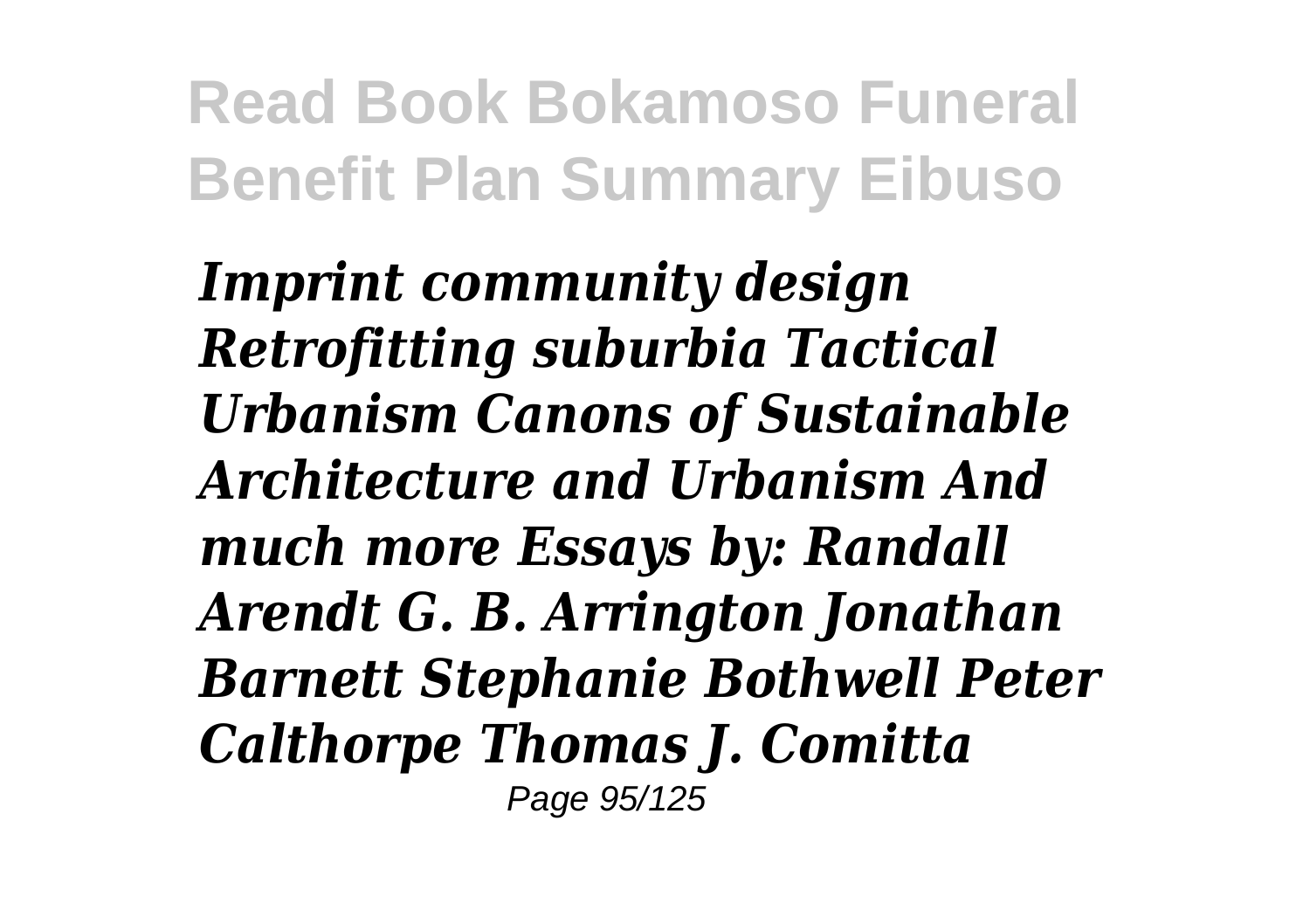*Victor Dover Andrés Duany Douglas Farr Geoffrey Ferrell Ray Gindroz Ken Greenberg Jacky Grimshaw Douglas Kelbaugh Léon Krier Walter Kulash Bill Lennertz William Lieberman Wendy Morris Elizabeth Moule John O. Norquist Myron Orfield* Page 96/125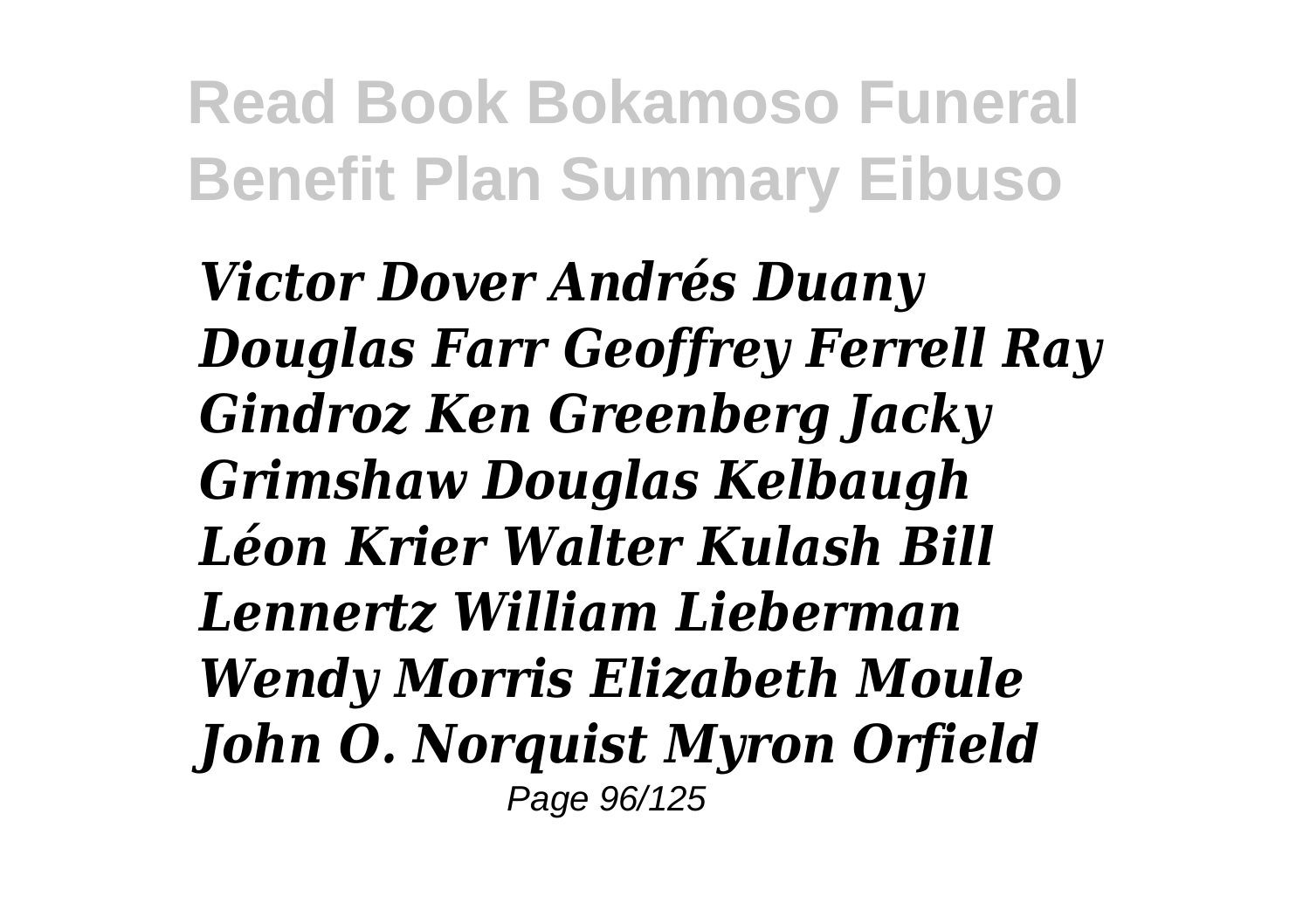*Elizabeth Plater-Zyberk Stefanos Polyzoides Shelley R. Poticha Mark M. Schimmenti Daniel Solomon Laurie Volk Robert D. Yaro Todd Zimmerman Commentaries by: Laurence Aurbach Kaid Benfield Phillip Bess Howard Blackson Hazel* Page 97/125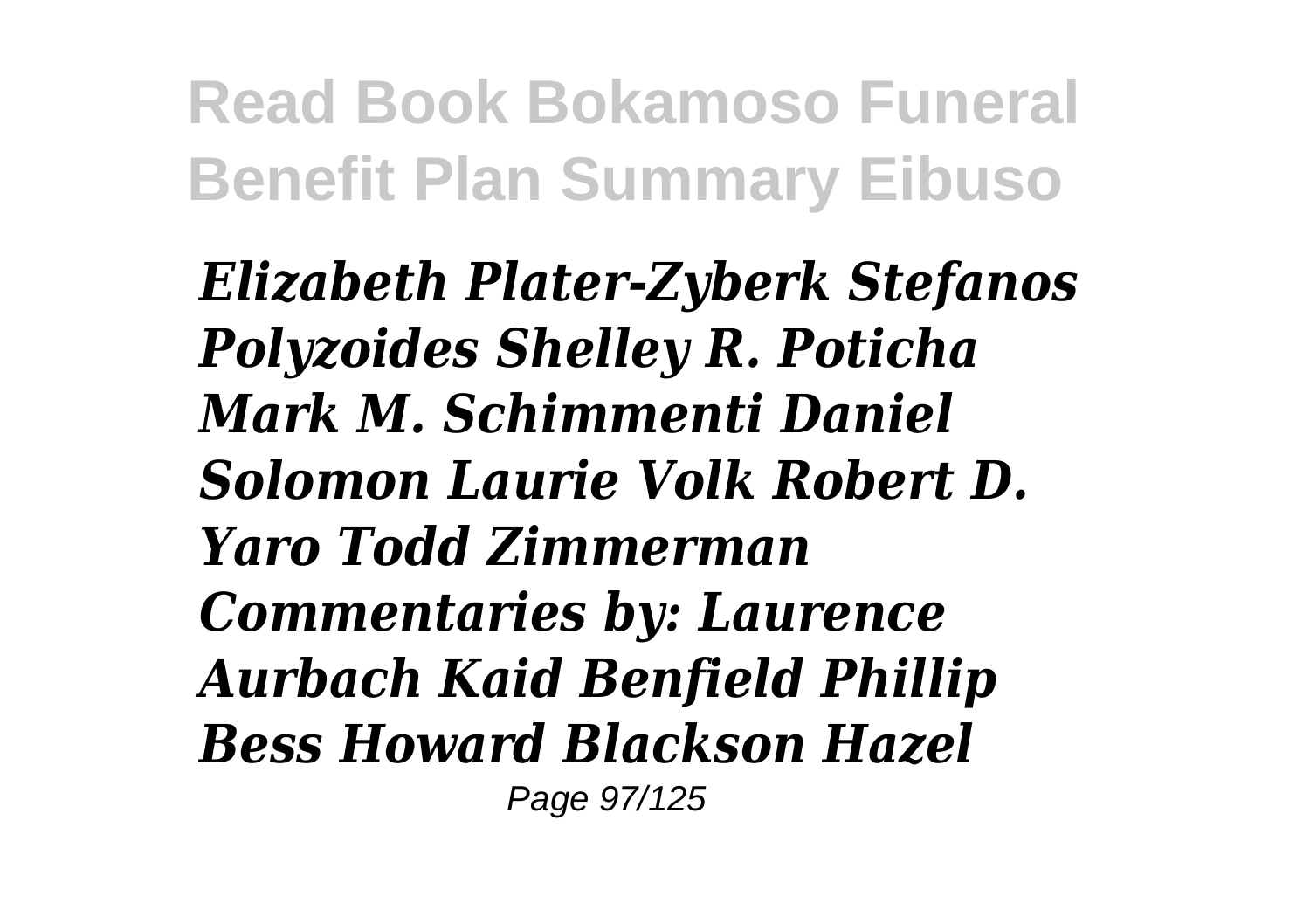*Borys Patrick Condon Ann Daigle Ellen Dunham-Jones Ethan Goffman Richard Allen Hall Tony Hiss Jennifer Hurley James Howard Kunstler Gianni Longo Tom Low Michael Lydon John Massengale Michael Mehaffy Anne Vernez Moudon Steven* Page 98/125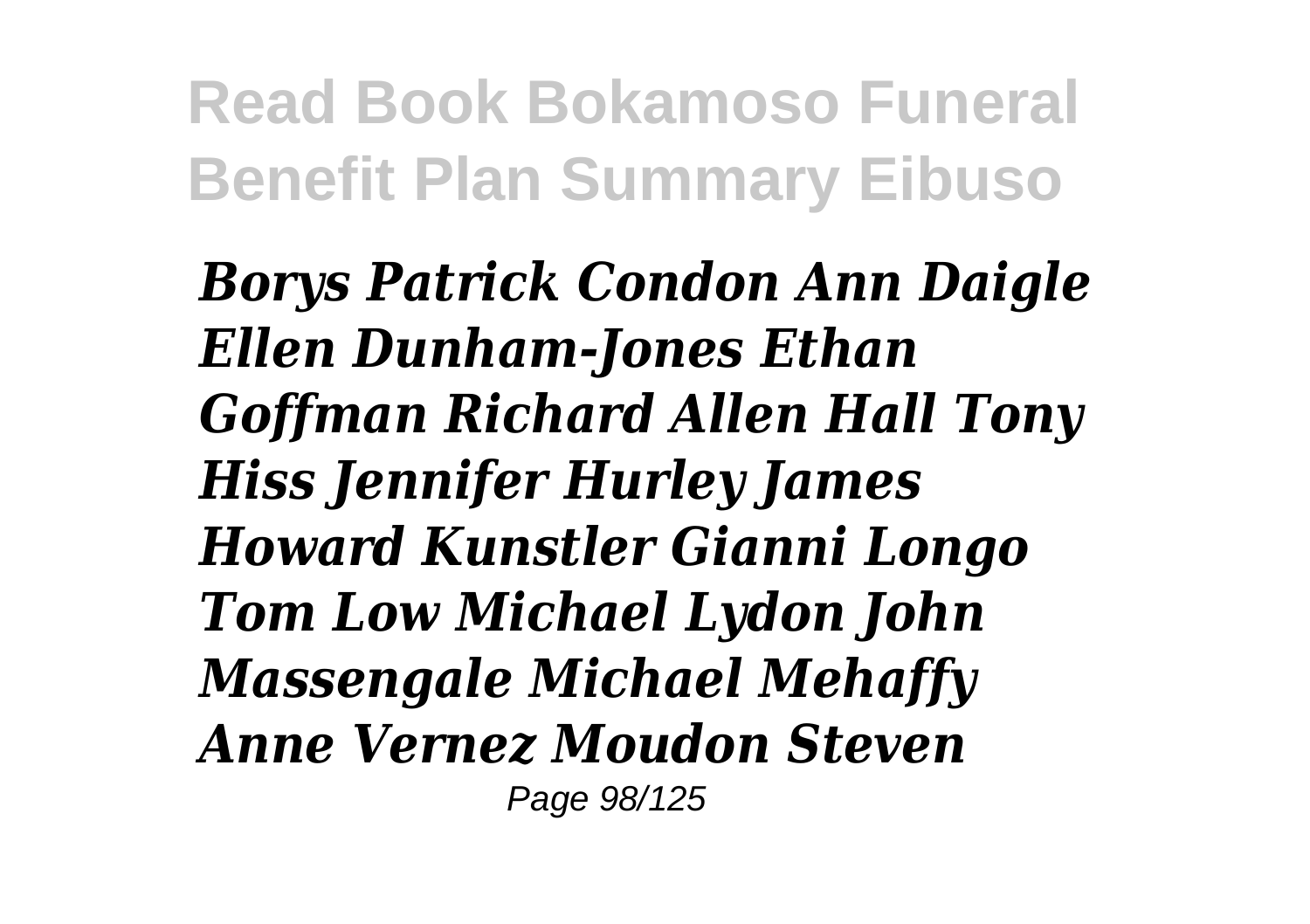*Mouzon Paul Murrain Nathan Norris Russell Preston Henry R. Richmond Daniel Slone Sandy Sorlien Robert Steuteville Galina Tachieva Emily Talen Dhiru Thadani Marc A. Weiss June Williamson This book illustrates the meaning* Page 99/125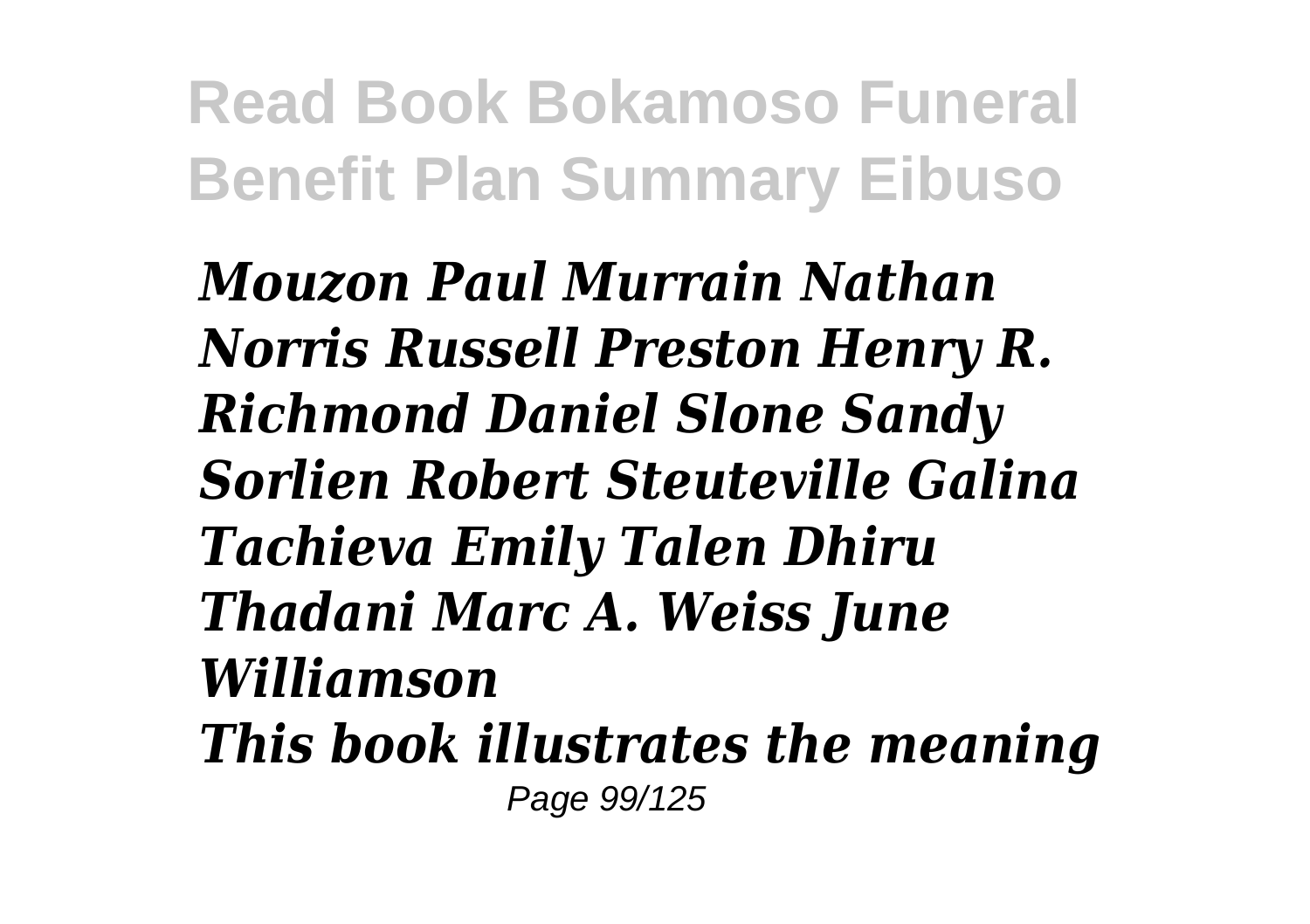*and scope of lifelong learning and different types of poverty reduction programs prevalent generally in the African context and particularly in selected communities in Botswana. Lifelong learning is important for all stakeholders in poverty* Page 100/125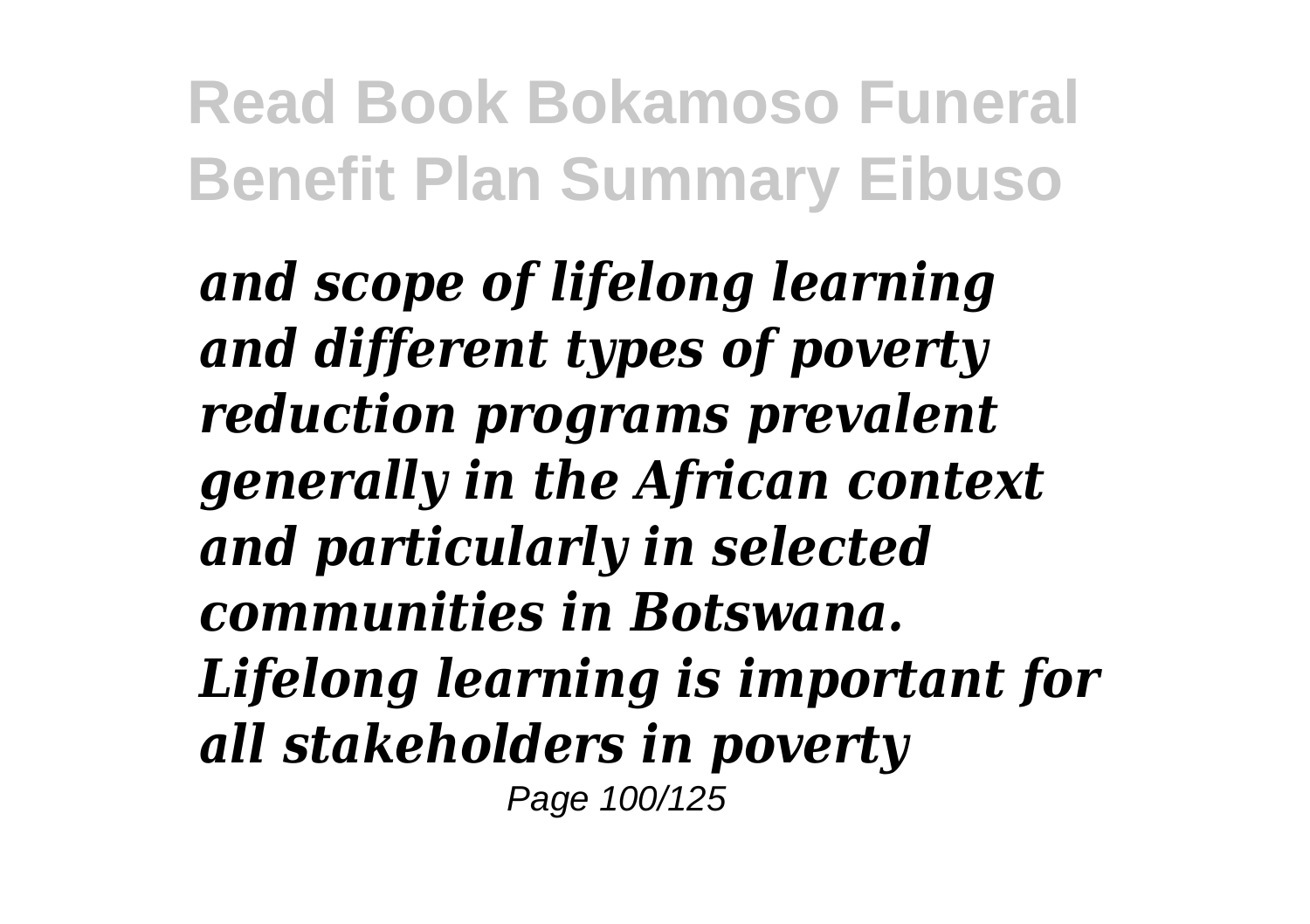*reduction to develop a better understanding of the scope and extent of poverty so that they can make informed decisions on best ways of tackling poverty. The book succinctly showcases community development and engagement initiatives and* Page 101/125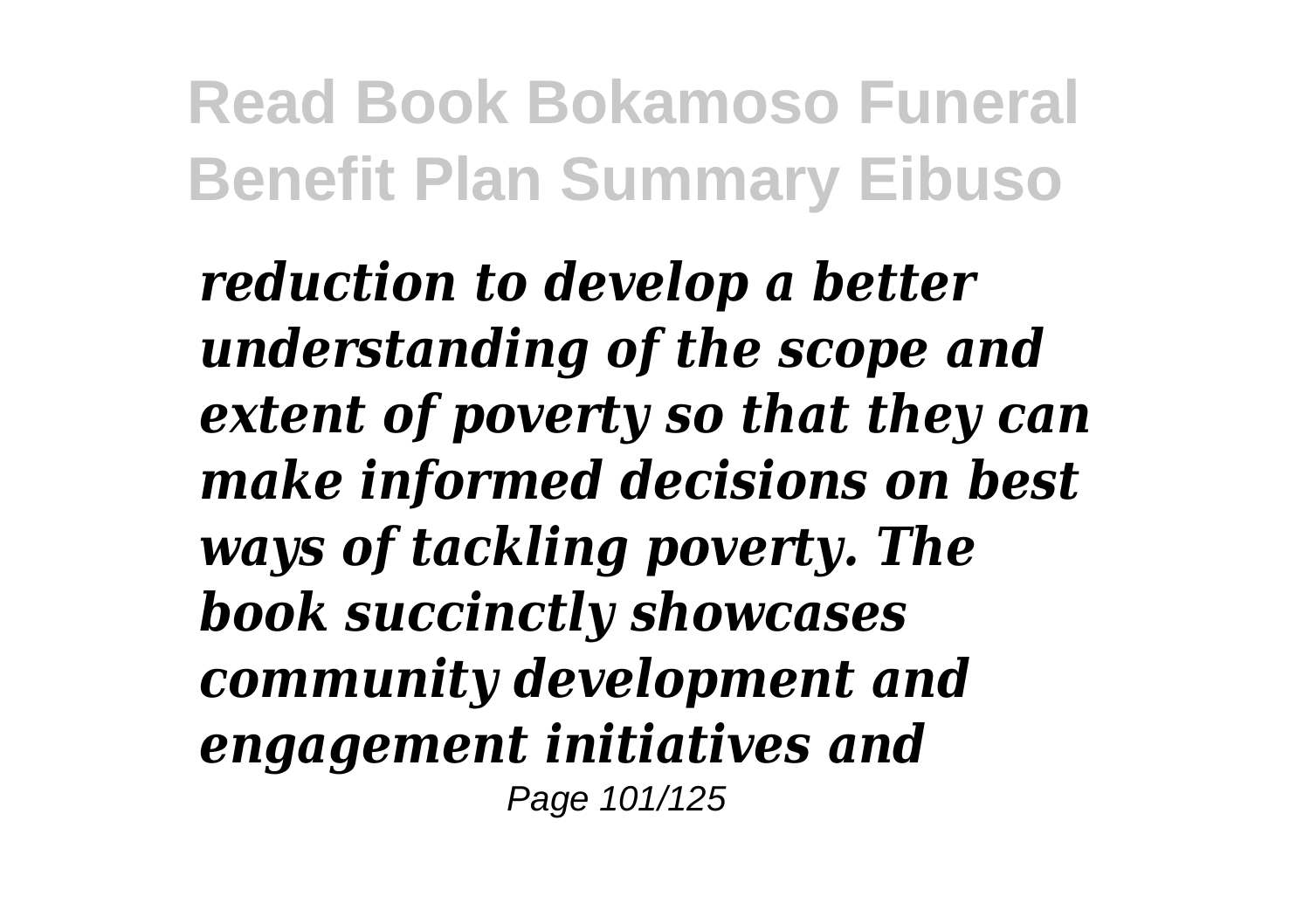*experiences from selected African universities and how the interaction of the universities and their respective communities resulted in a major transformation in the lives of poor families through exposure to some engagement strategies that* Page 102/125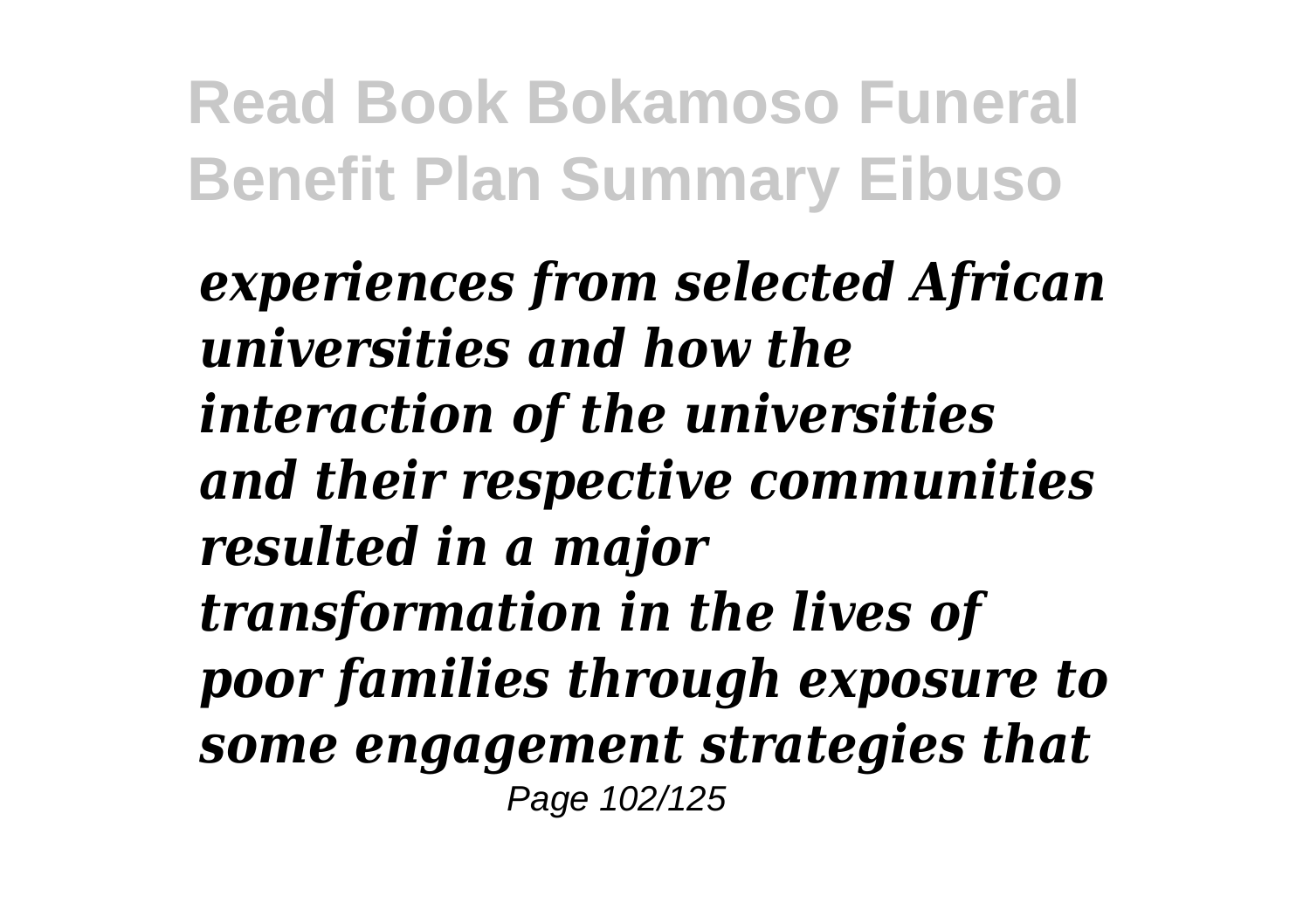*effectively gave them a better future in their fight against poverty. This book develops in the reader a better understanding of the dynamics and dilemma of poverty and its negative effects on individuals and communities. But it answers* Page 103/125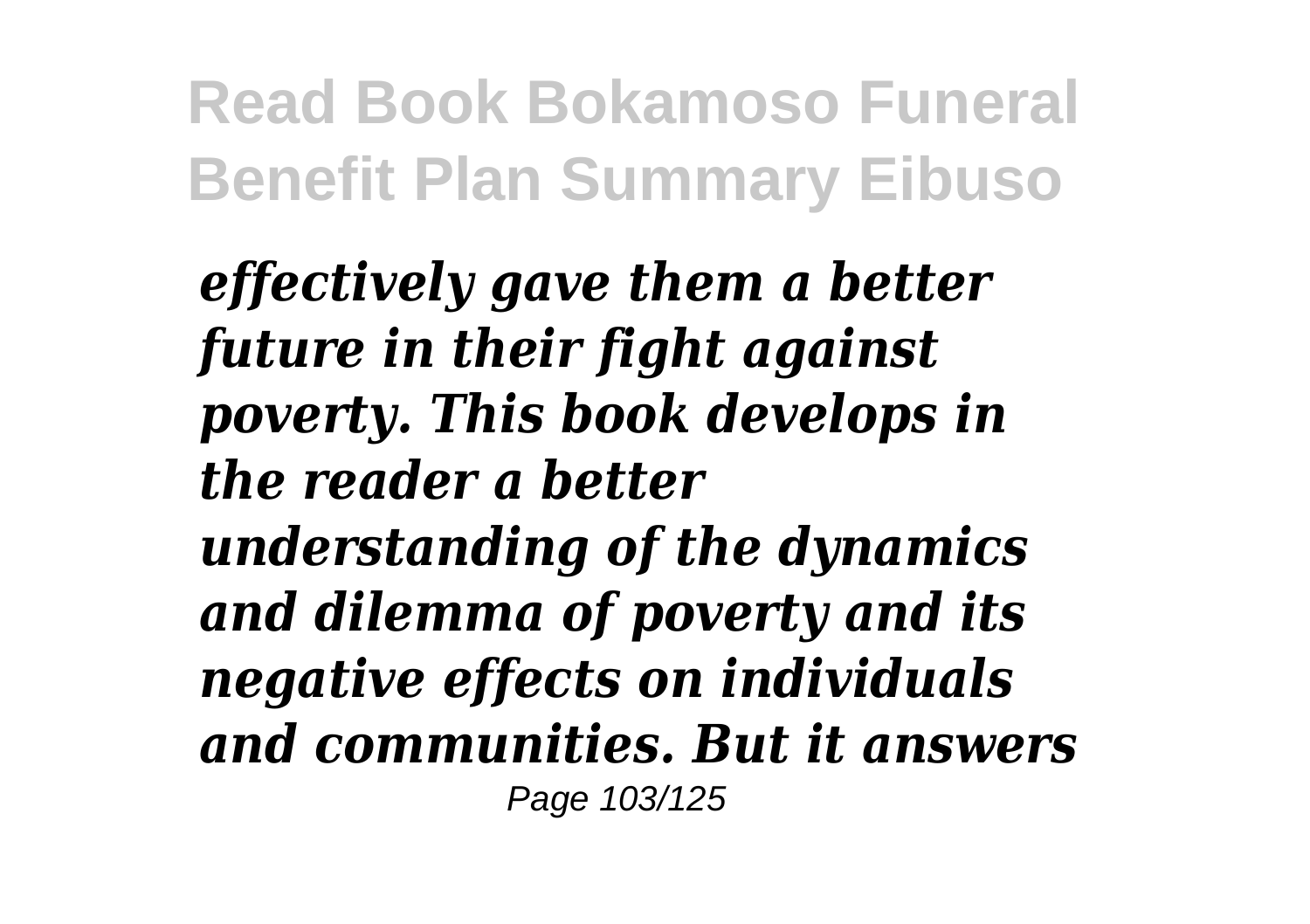*the plight of the poor by equipping them with effective and practical tools to transform their lives and take full control of their destiny. · Provides a conceptual understanding of lifelong learning · Describes practical aspects and indicators* Page 104/125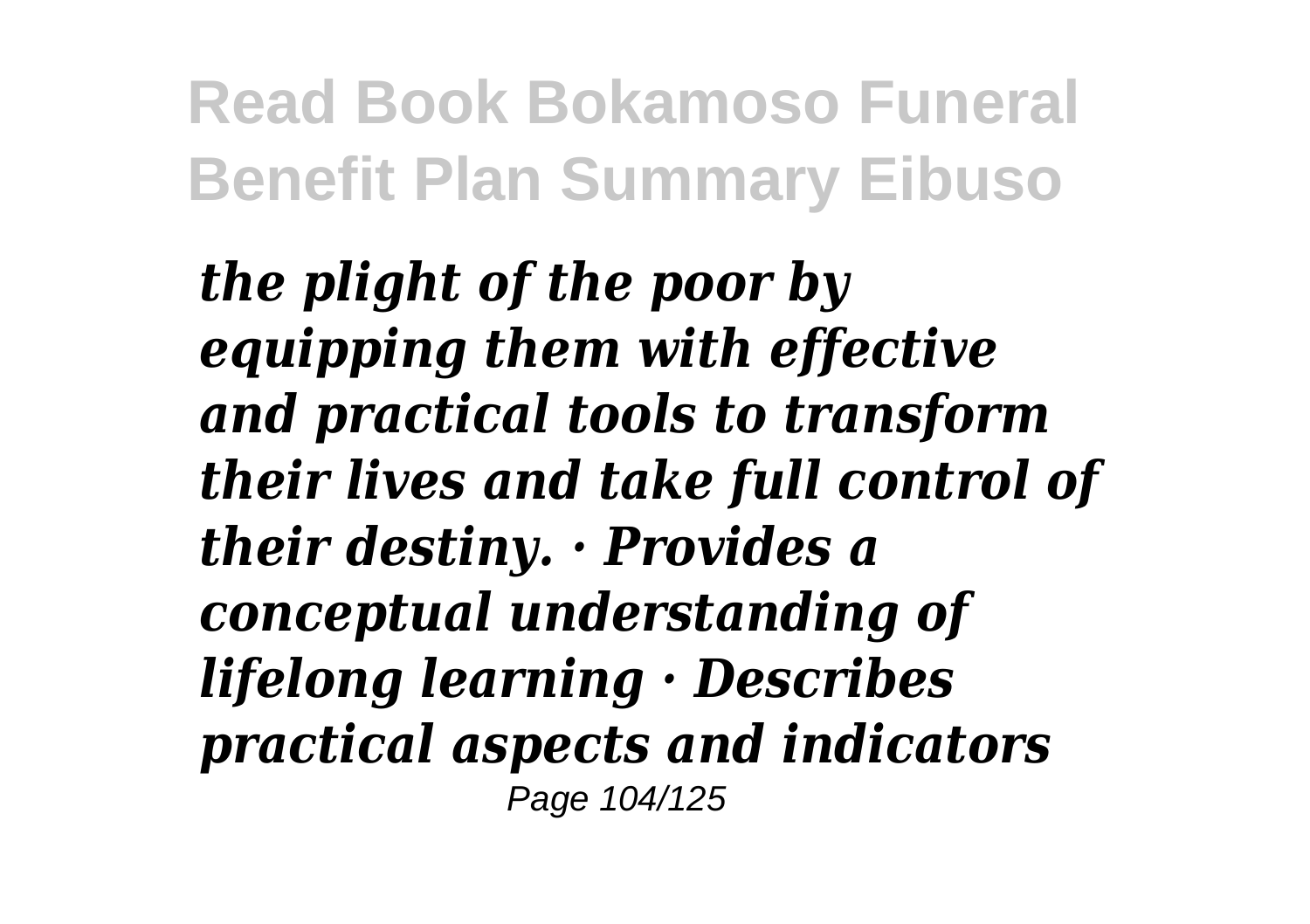*of poverty and how it requires tackling through a multi-sectoral approach · Focuses on poverty reduction in all fronts, including development of an entrepreneurship mind-set When wars break out, international attention and media* Page 105/125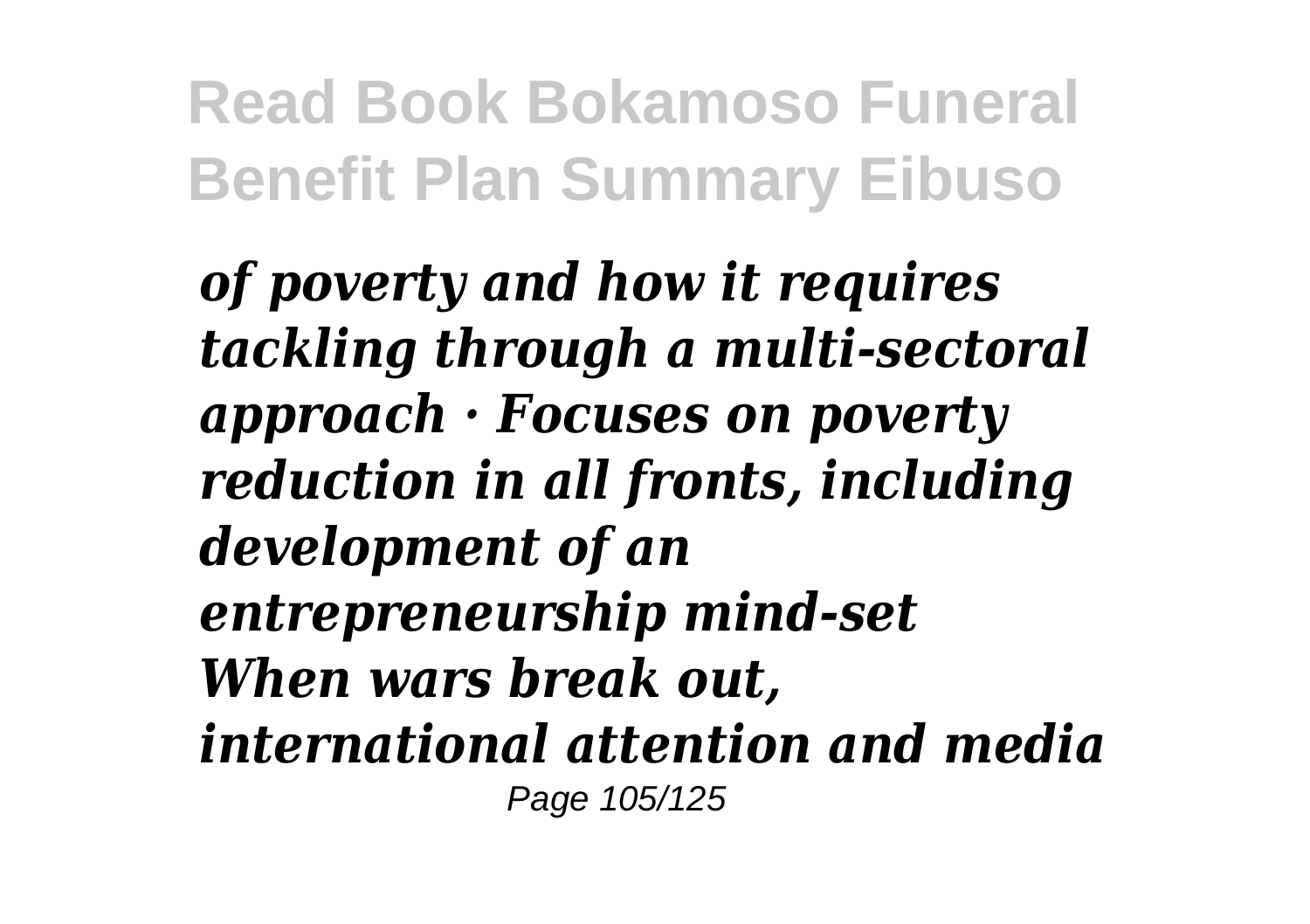*reporting invariably focus on the most immediate images of human suffering. Yet behind these images is a hidden crisis. Across many of the world's poorest countries, armed conflict is destroying not just school infrastructure, but the hopes and* Page 106/125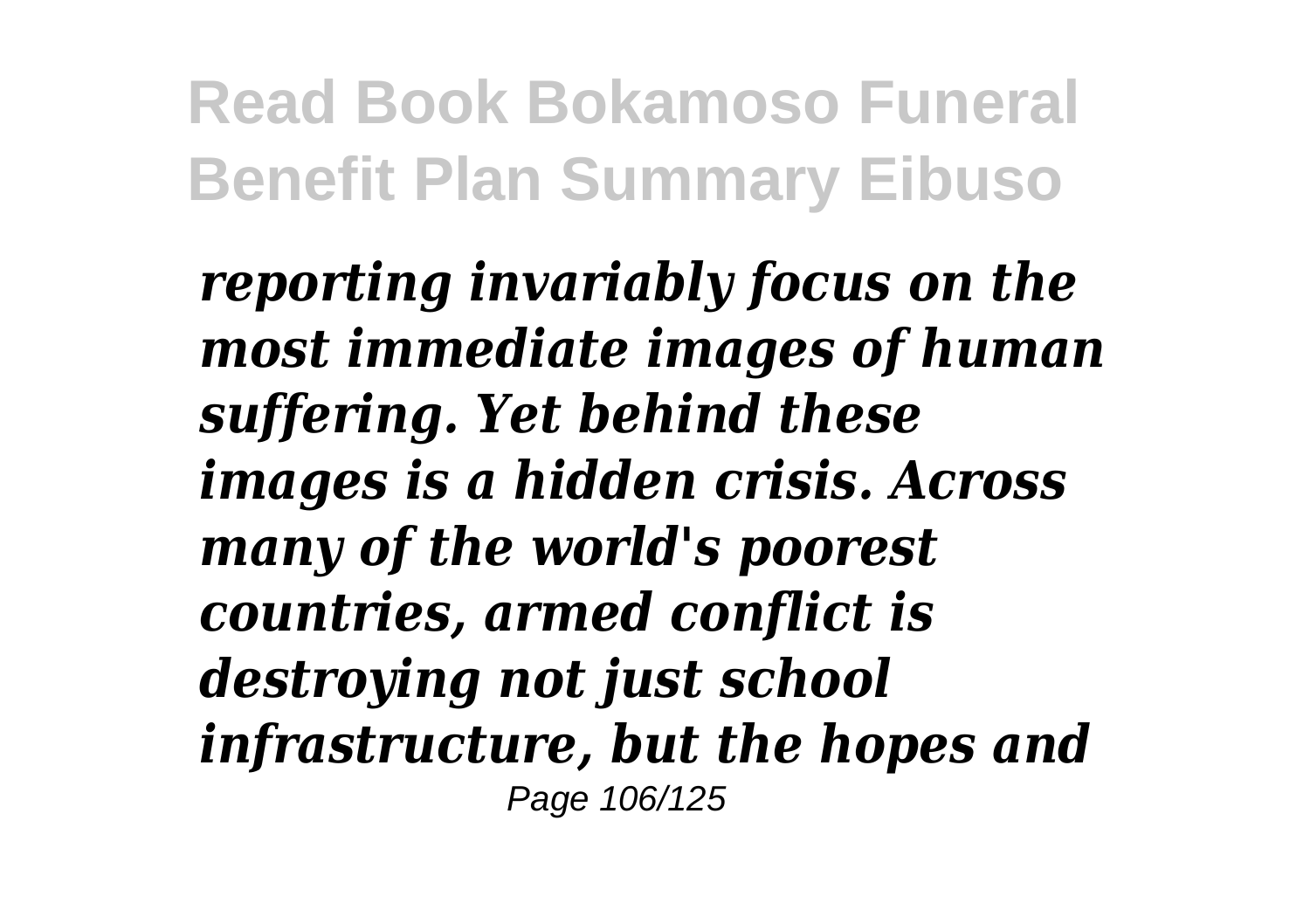*ambitions of generations of children. The hidden crisis: Armed conflict and education documents the devastating effects of armed conflict on education. It examines the widespread human rights abuses keeping children out of school.* Page 107/125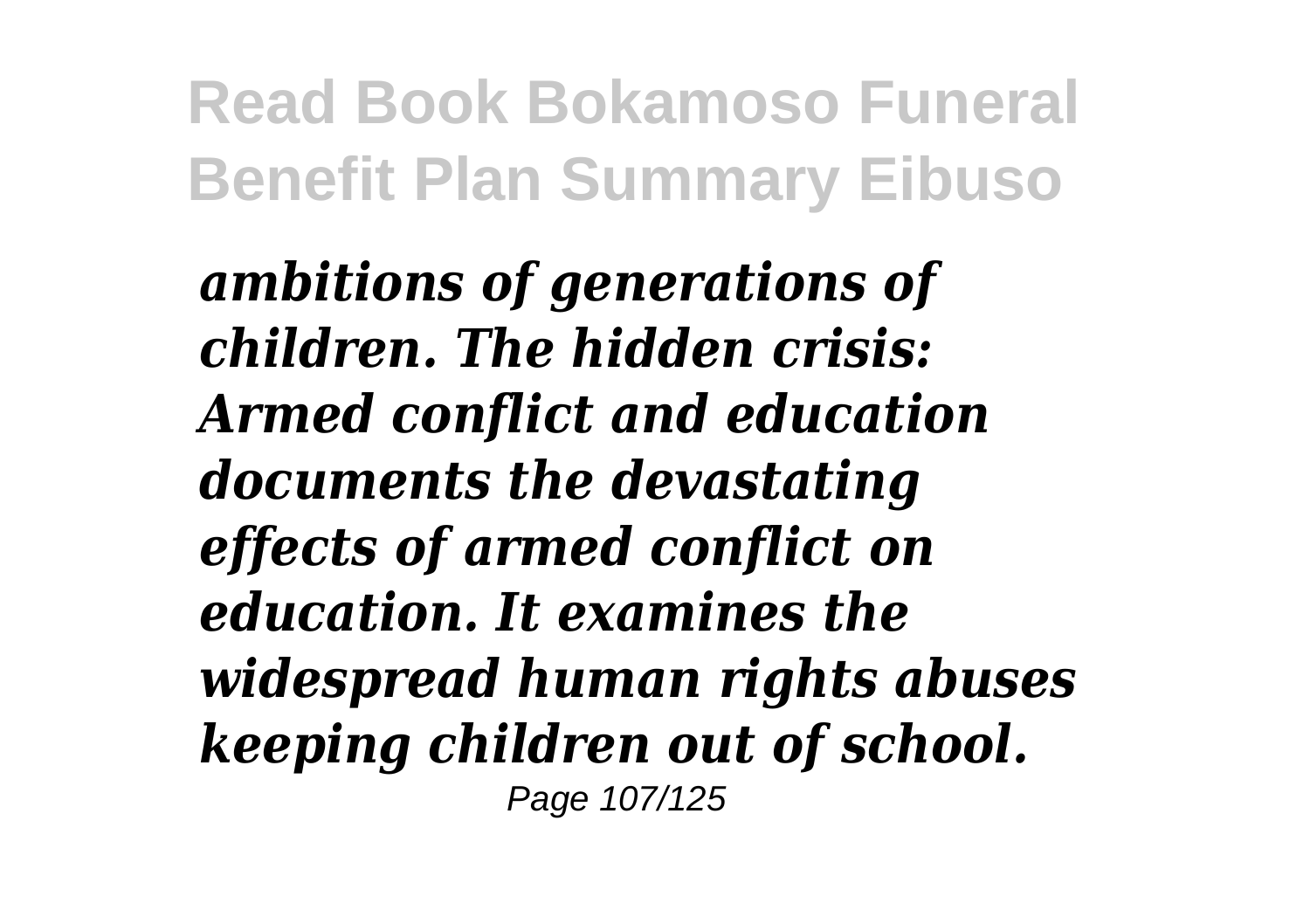*The Report challenges an international aid system that is failing conflict-affected states, with damaging consequences for education. It warns that schools are often used to transmit intolerance, prejudice and social injustice. This ninth edition of* Page 108/125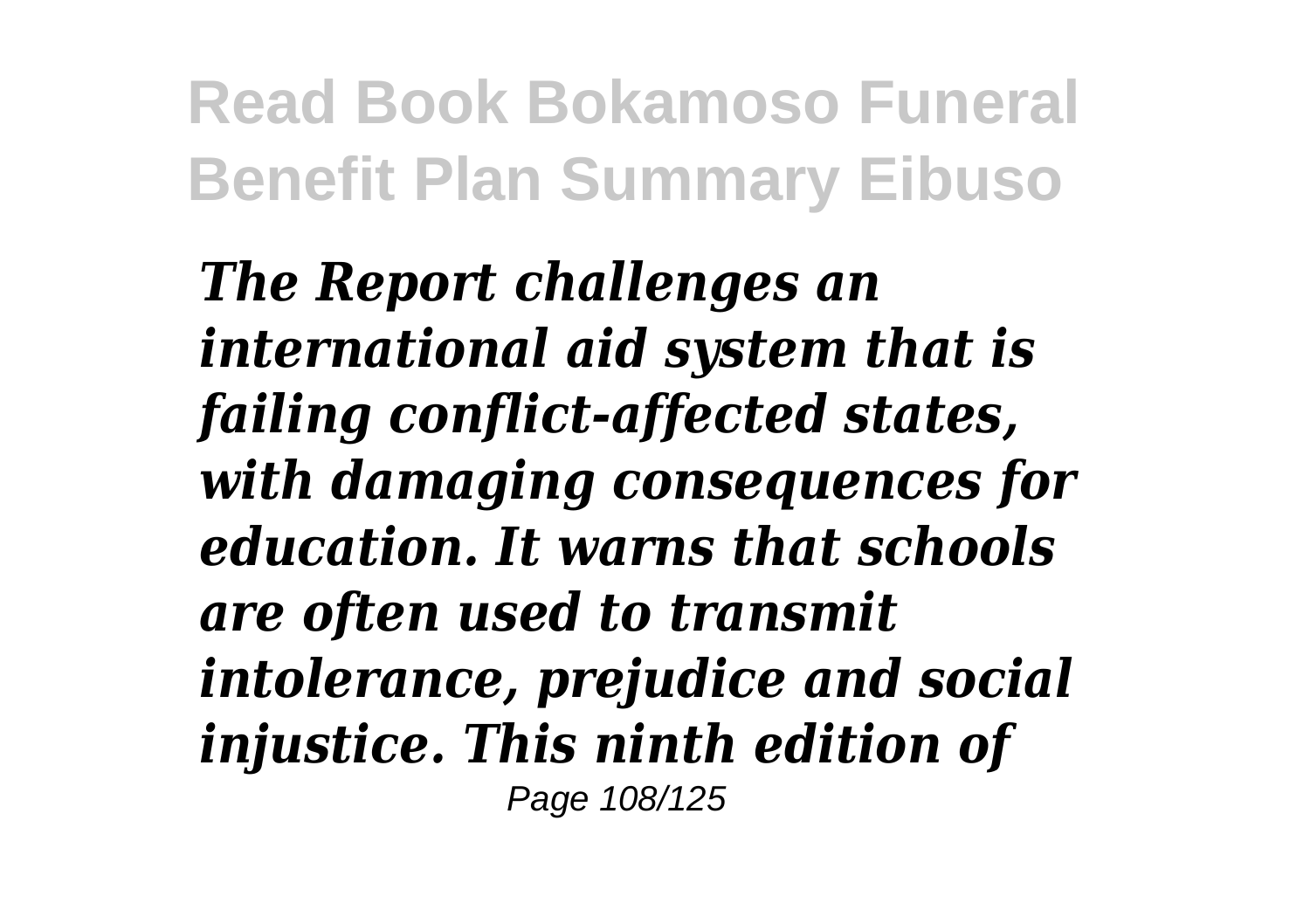*the Education for All Global Monitoring Report calls on governments to demonstrate greater resolve in combating the culture of impunity surrounding attacks on schoolchildren and schools. It sets out an agenda for fixing the International aid* Page 109/125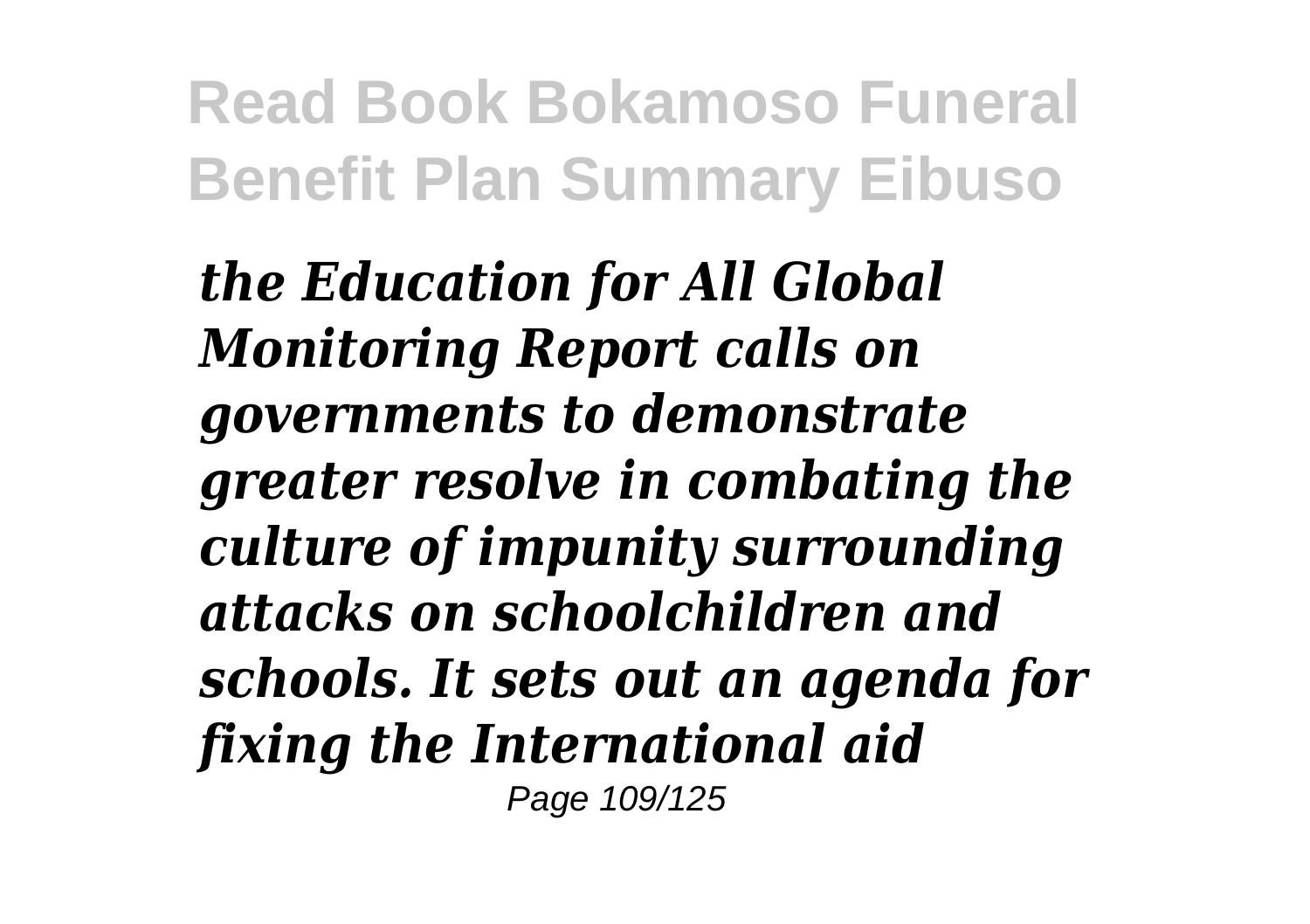*architecture. And it identifies strategies for strengthening the role of education in peacebuilding. The Report includes statistical indicators on all levels of education in more than 200 countries and territories. It serves as an* Page 110/125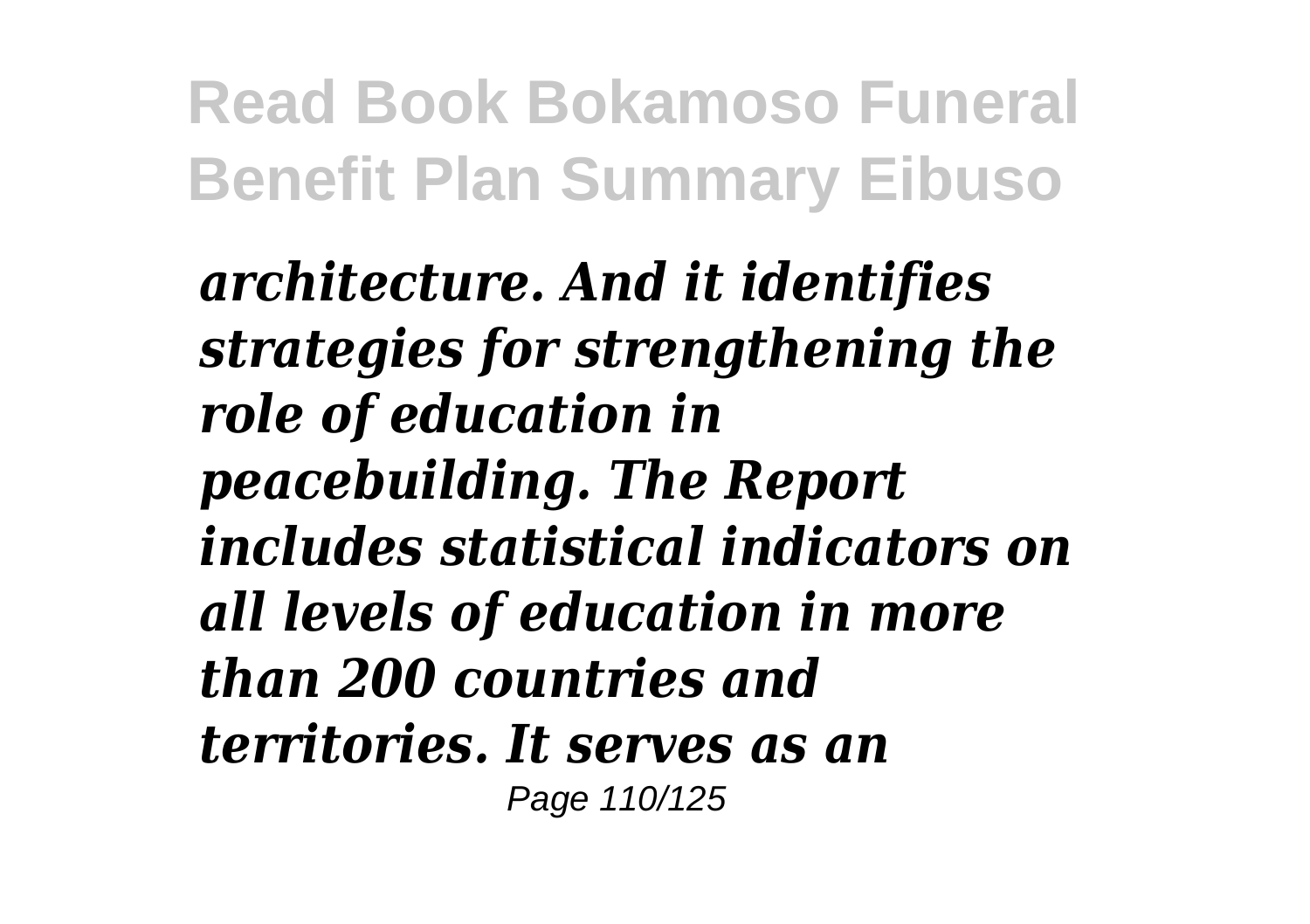*authoritative reference for education policy-makers, development specialists, researchers and the media Clinical, Medical Physics, Radiation Protection and Safety Aspects The Challenge of Indigenous* Page 111/125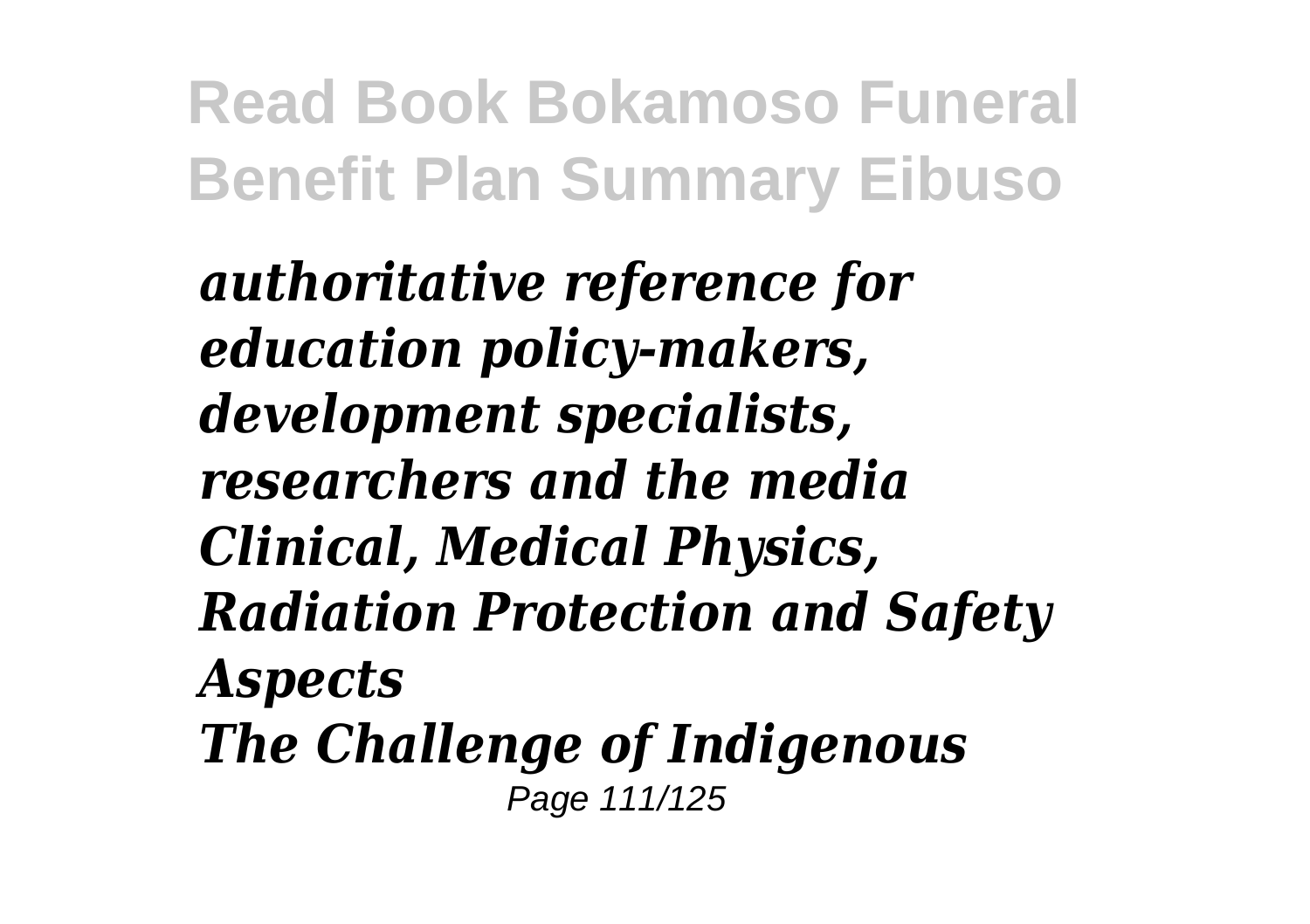#### *Education*

*An African Oncology Ward in an Emerging Cancer Epidemic Transparency, Accountability & Corruption in Botswana Next Steps Botswana Jorge Ishizawa* Page 112/125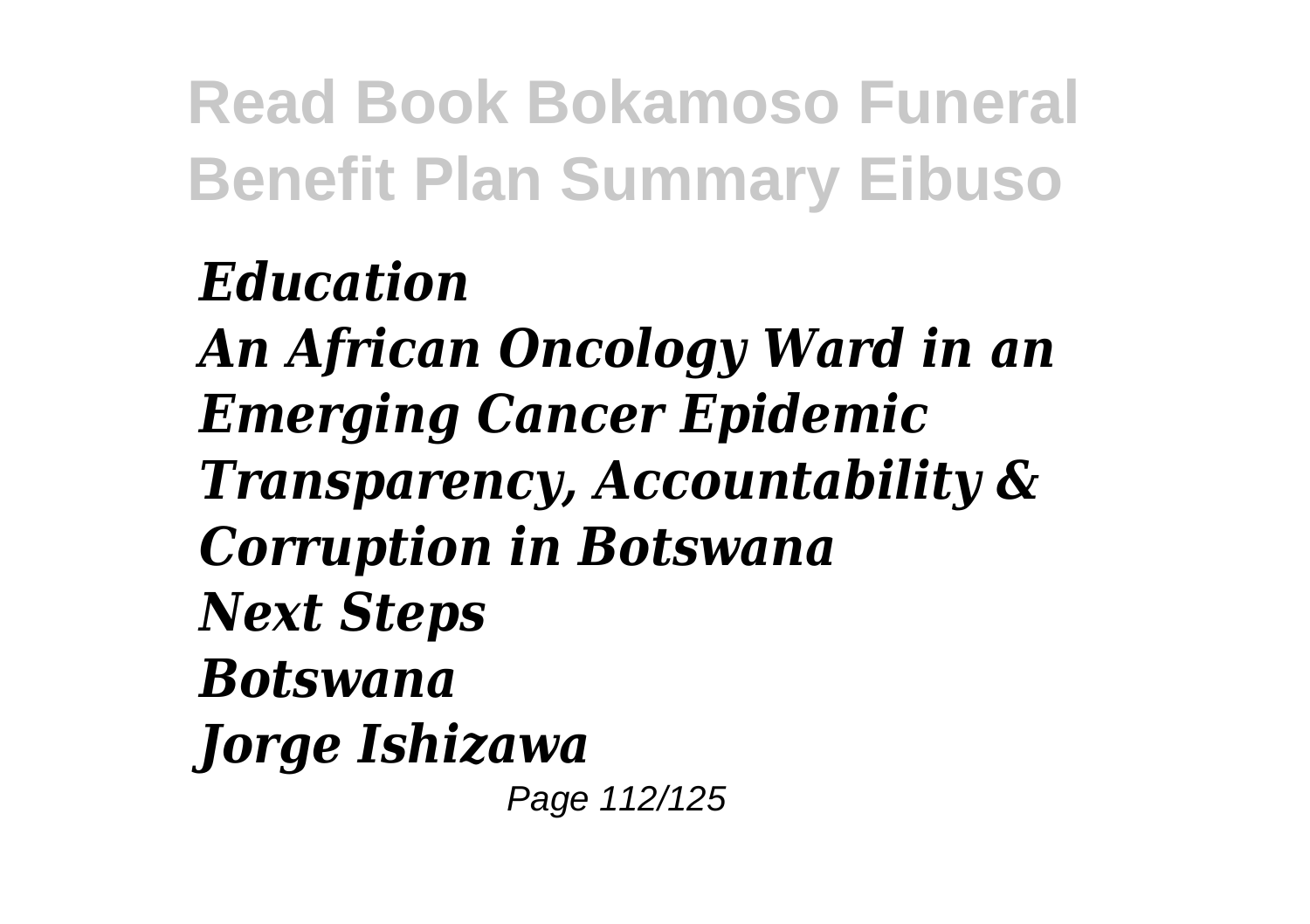This is a collection of papers on indigenous knowledge, the cultural context of learning and the interplay between traditional and modern education. The contributors to Affective Trajectories examine the mutual and highly complex entwinements between religion and affect in urban Africa in the early twenty-first Page 113/125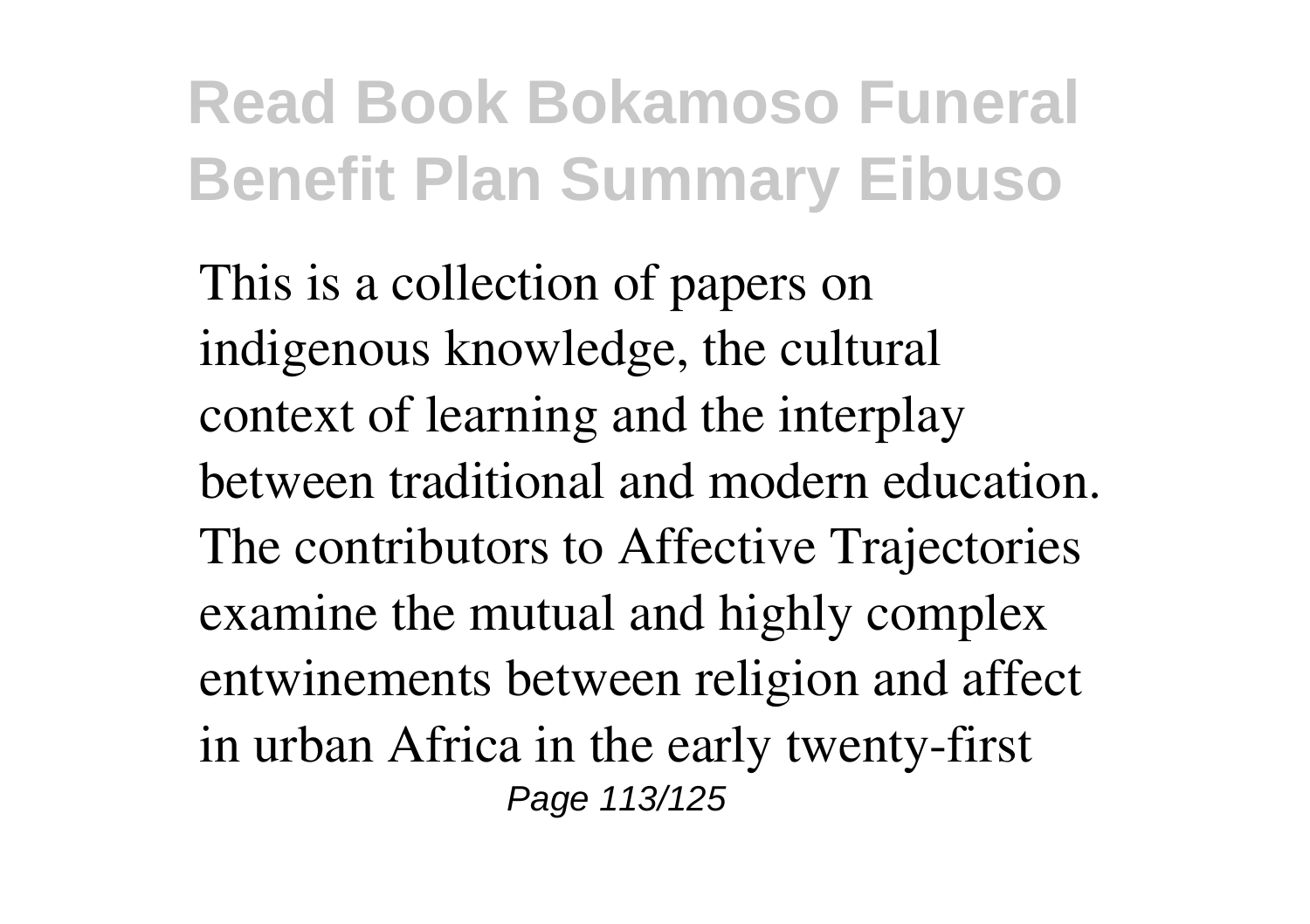century. Drawing on ethnographic research throughout the continent and in African diasporic communities abroad, they trace the myriad ways religious ideas, practices, and materialities interact with affect to configure life in urban spaces. Whether examining the affective force of the built urban environment or how Page 114/125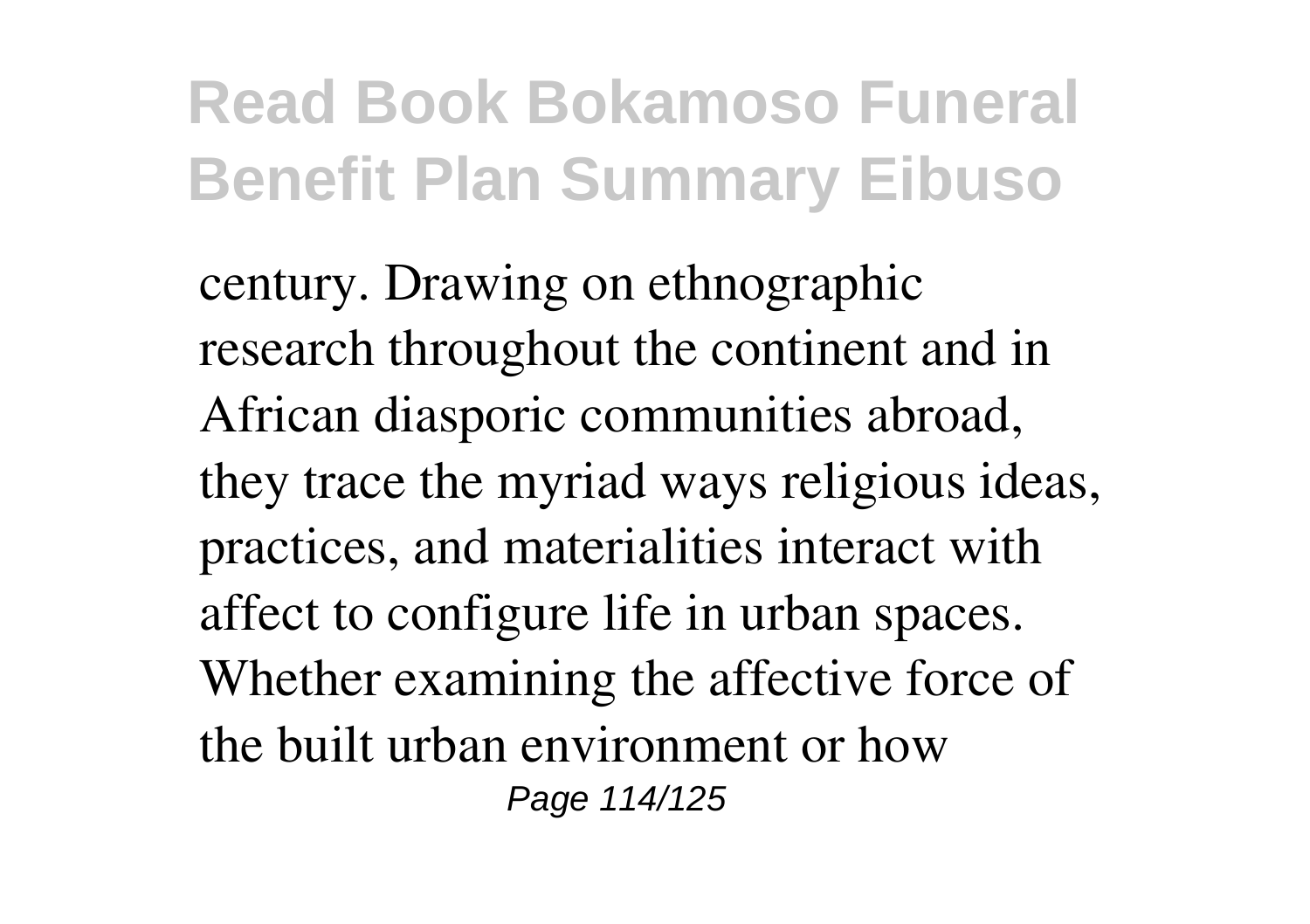religious practices contribute to new forms of attachment, identification, and placemaking, they illustrate the force of affect as it is shaped by temporality and spatiality in the religious lives of individuals and communities. Among other topics, they explore Masowe Apostolic Christianity in relation to Page 115/125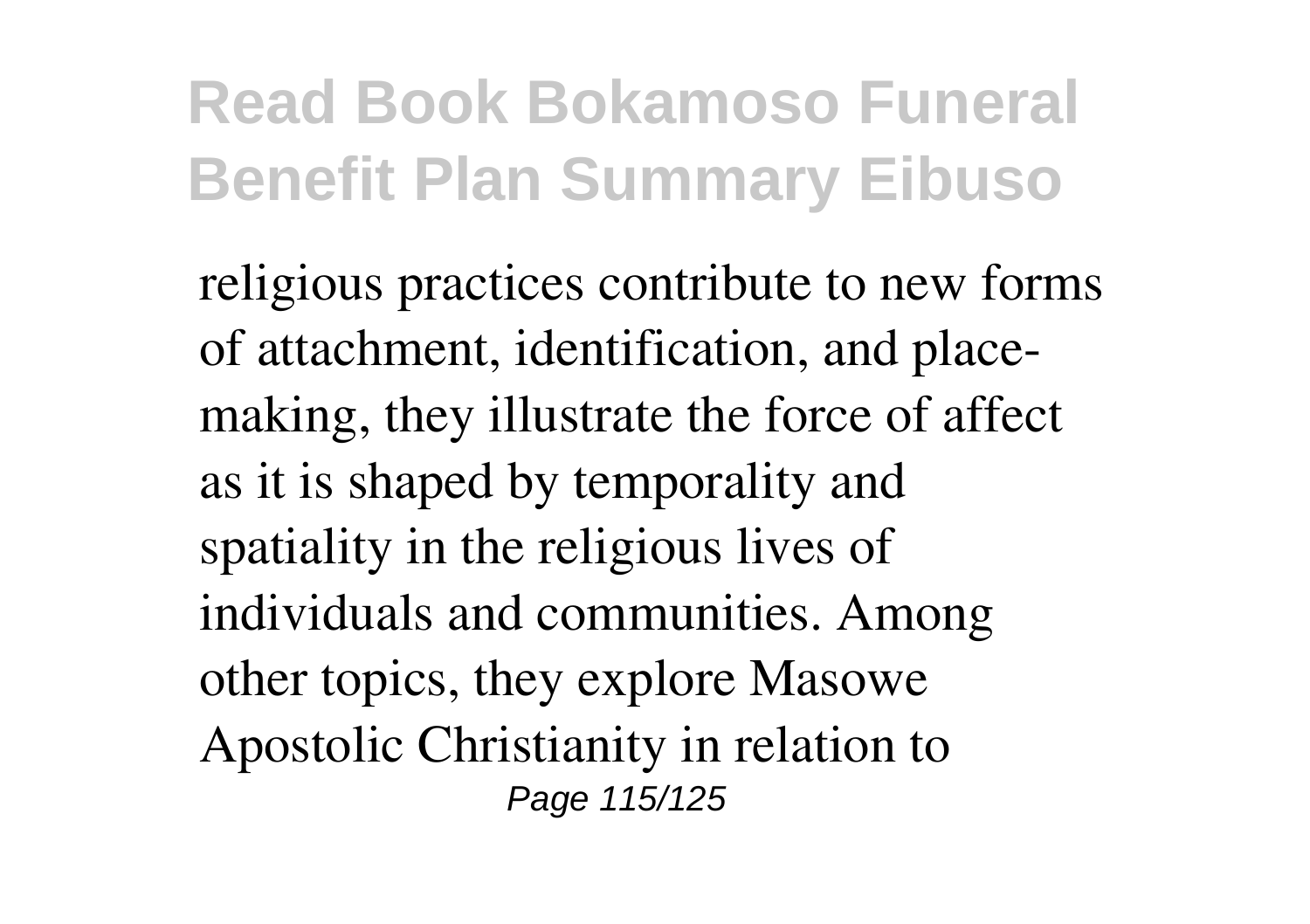experiences of displacement in Harare, Zimbabwe; Muslim identity, belonging, and the global ummah in Ghana; crime, emotions, and conversion to neo-Pentecostalism in Cape Town; and spiritual cleansing in a Congolese branch of a Japanese religious movement. In so doing, the contributors demonstrate how Page 116/125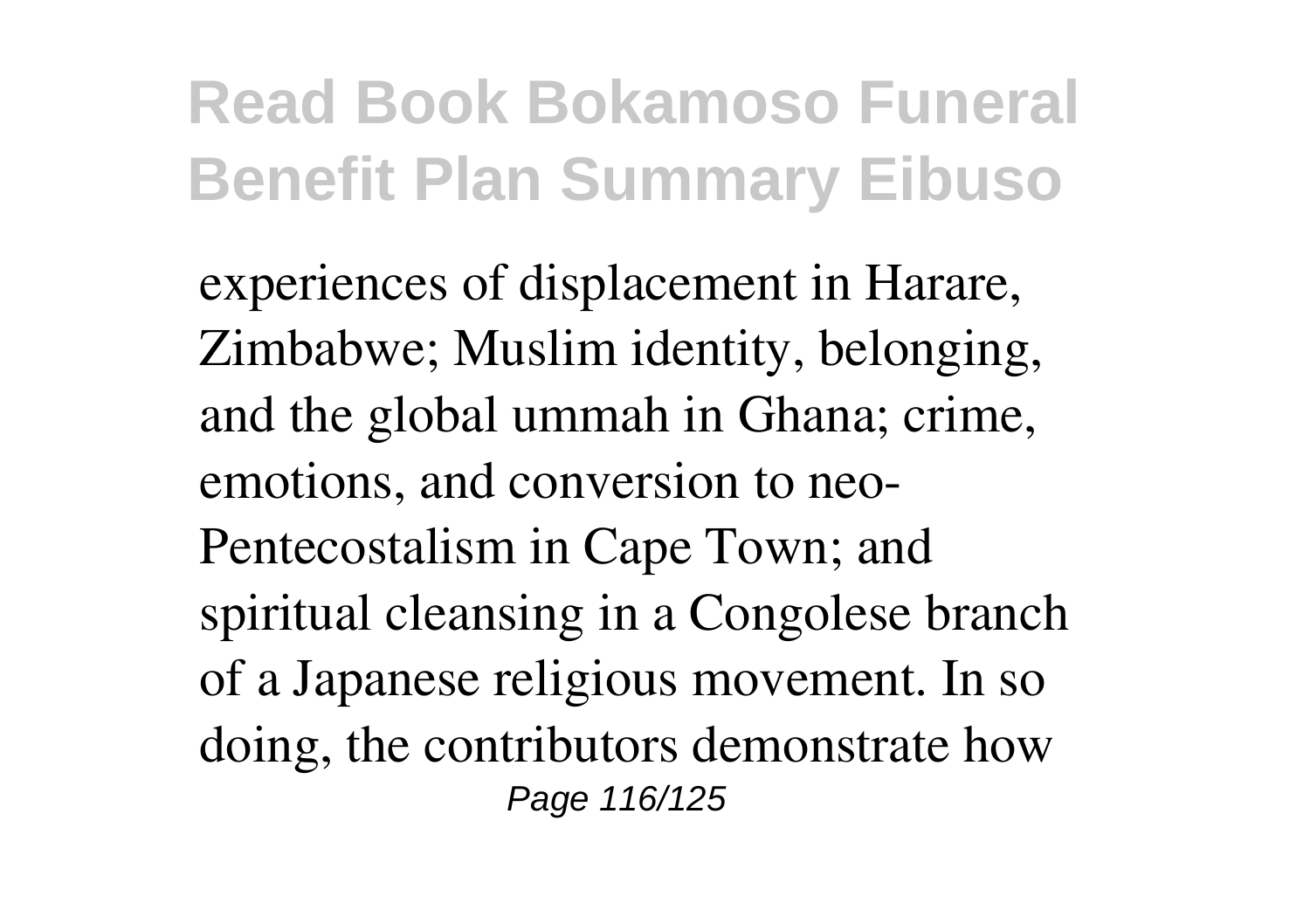the social and material living conditions of African cities generate diverse affective forms of religious experiences in ways that foster both localized and transnational paths of emotional knowledge. Contributors. Astrid Bochow, Marian Burchardt, Rafael Cazarin, Hansjörg Dilger, Alessandro Gusman, Murtala Page 117/125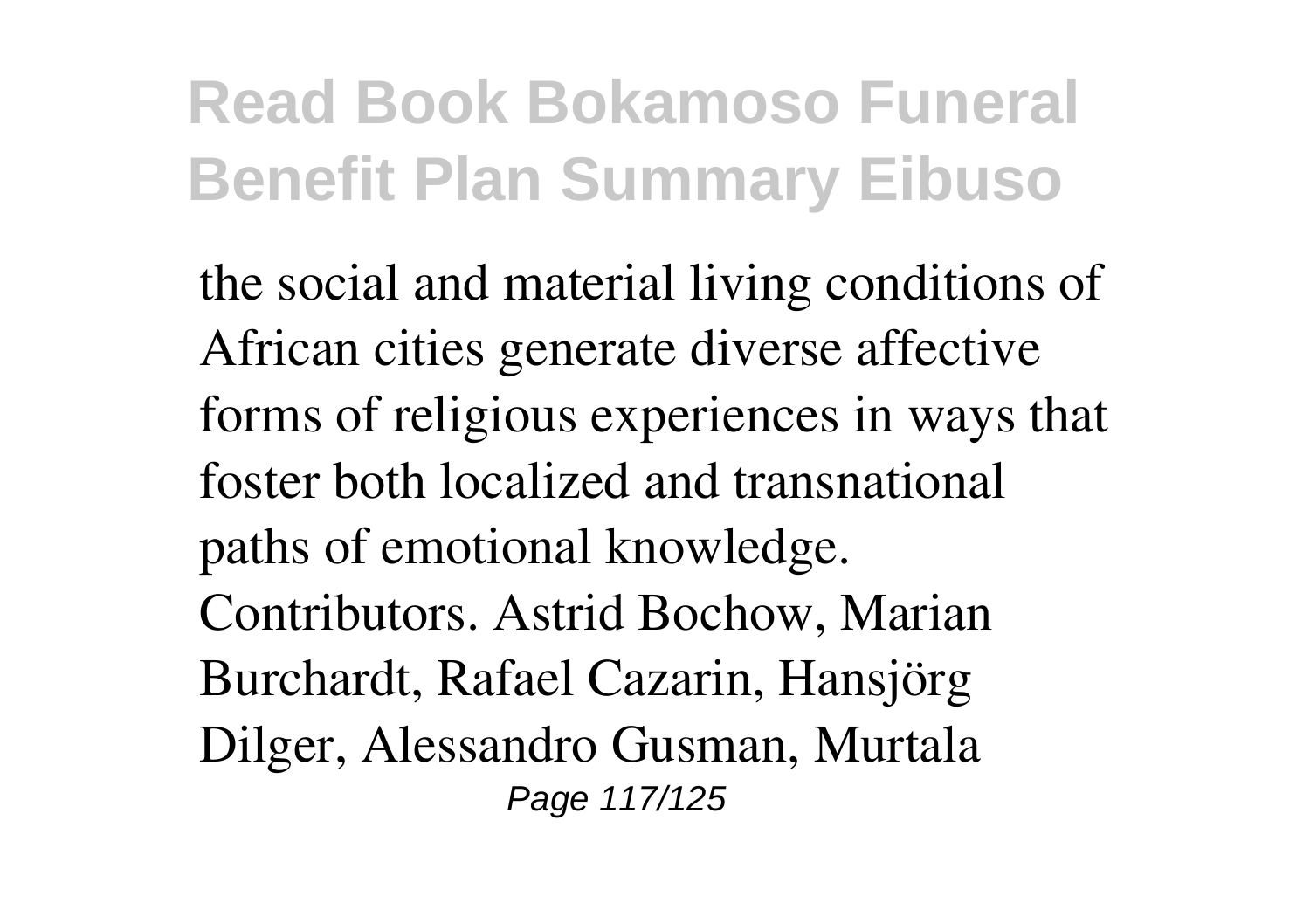Ibrahim, Peter Lambertz, Isabelle L. Lange, Isabel Mukonyora, Benedikt Pontzen, Hanspeter Reihling, Matthew Wilhelm-Solomon How elites forge good government and civil society in Botswana Beyond Memory Client/consultant Model Services Page 118/125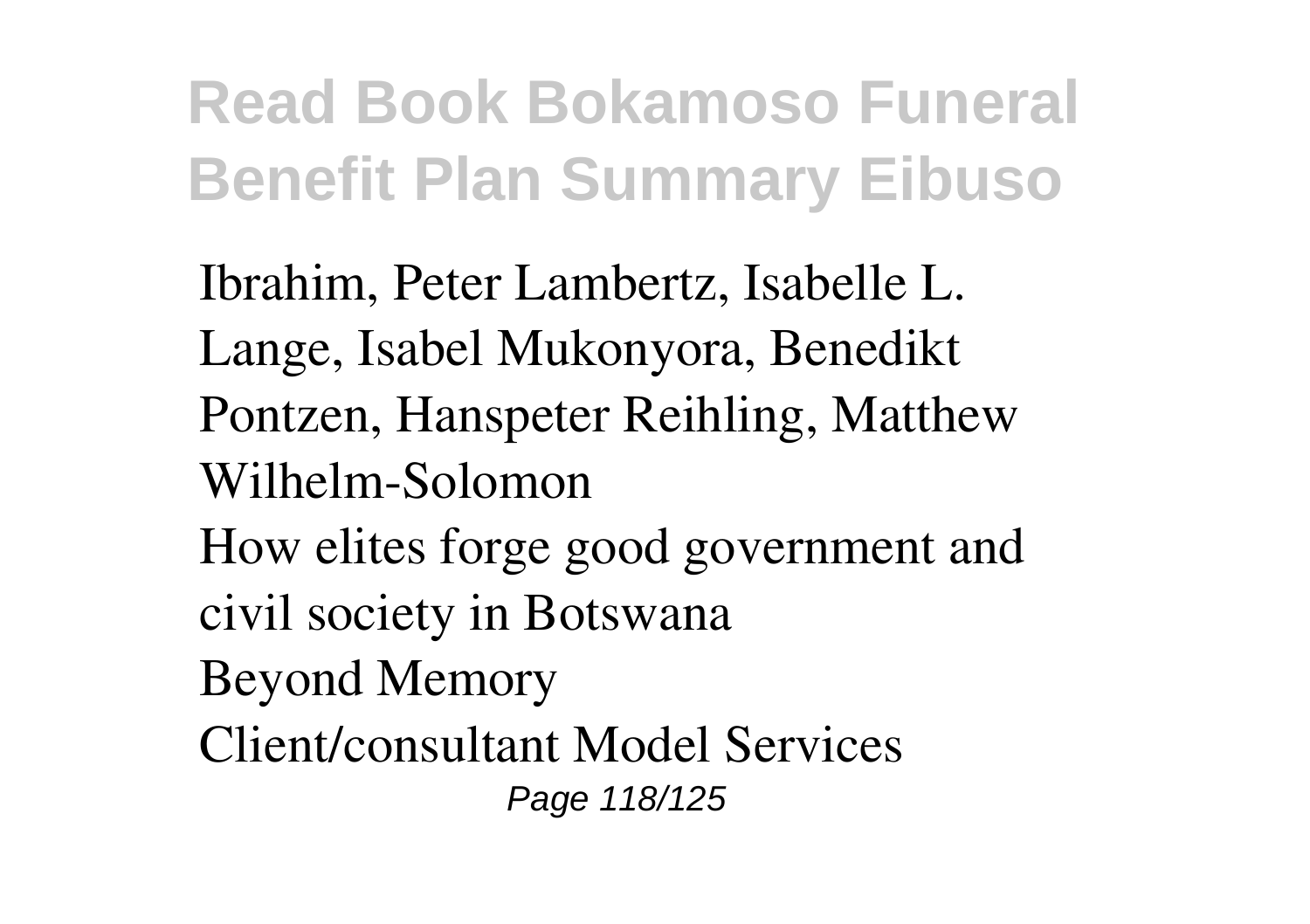Agreement Armed Conflict and Education The Classical Utilitarians Remote Area Development in Botswana, Donor Assistance and the First People of the Kalahari Improvising Medicine *Over two thirds of women in* Page 119/125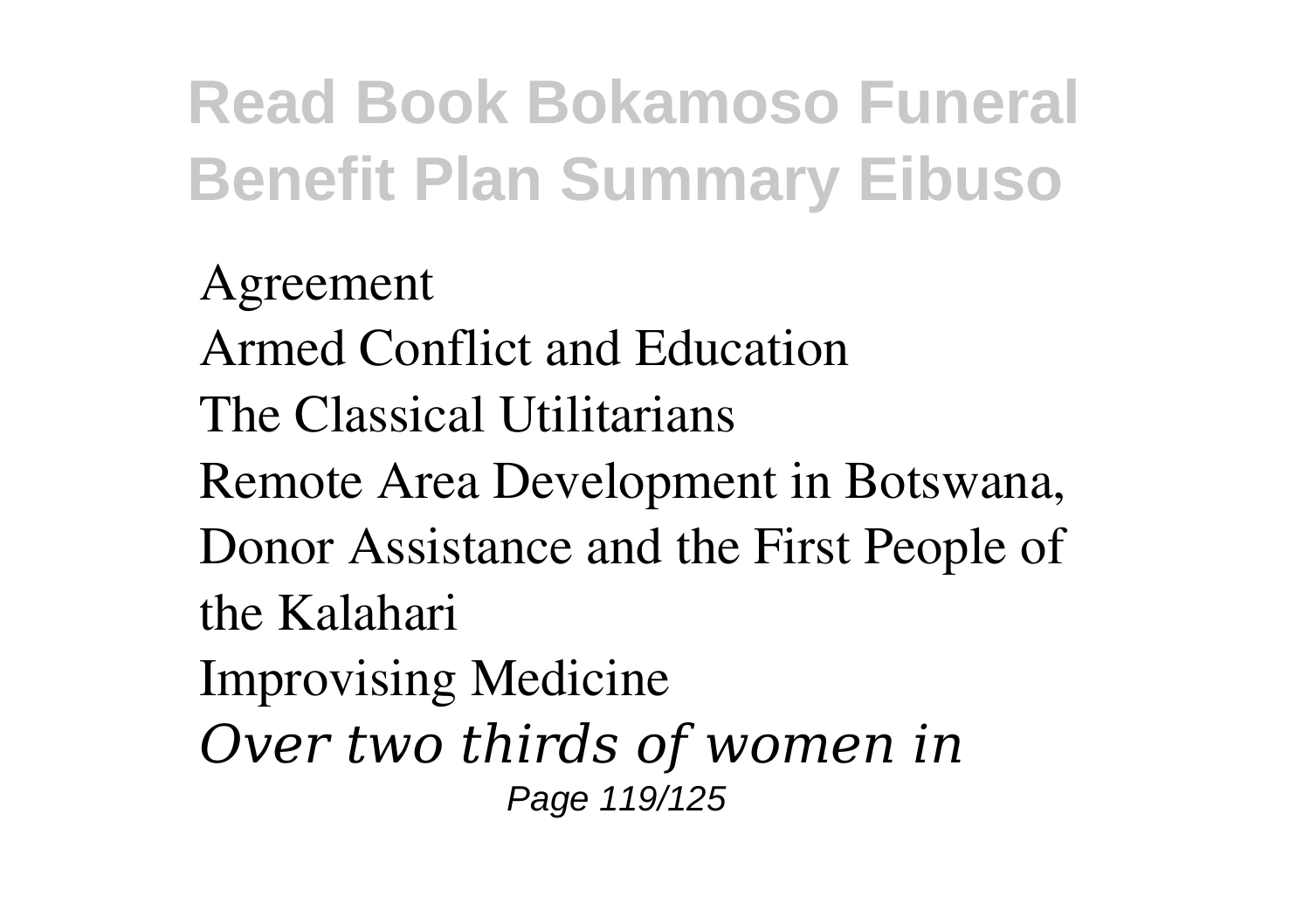*Botswana (67%) have experienced some form of gender violence in their lifetime including partner and nonpartner violence. A smaller, but still high, proportion of men admit to perpetrating violence against women. Inspired by the* Page 120/125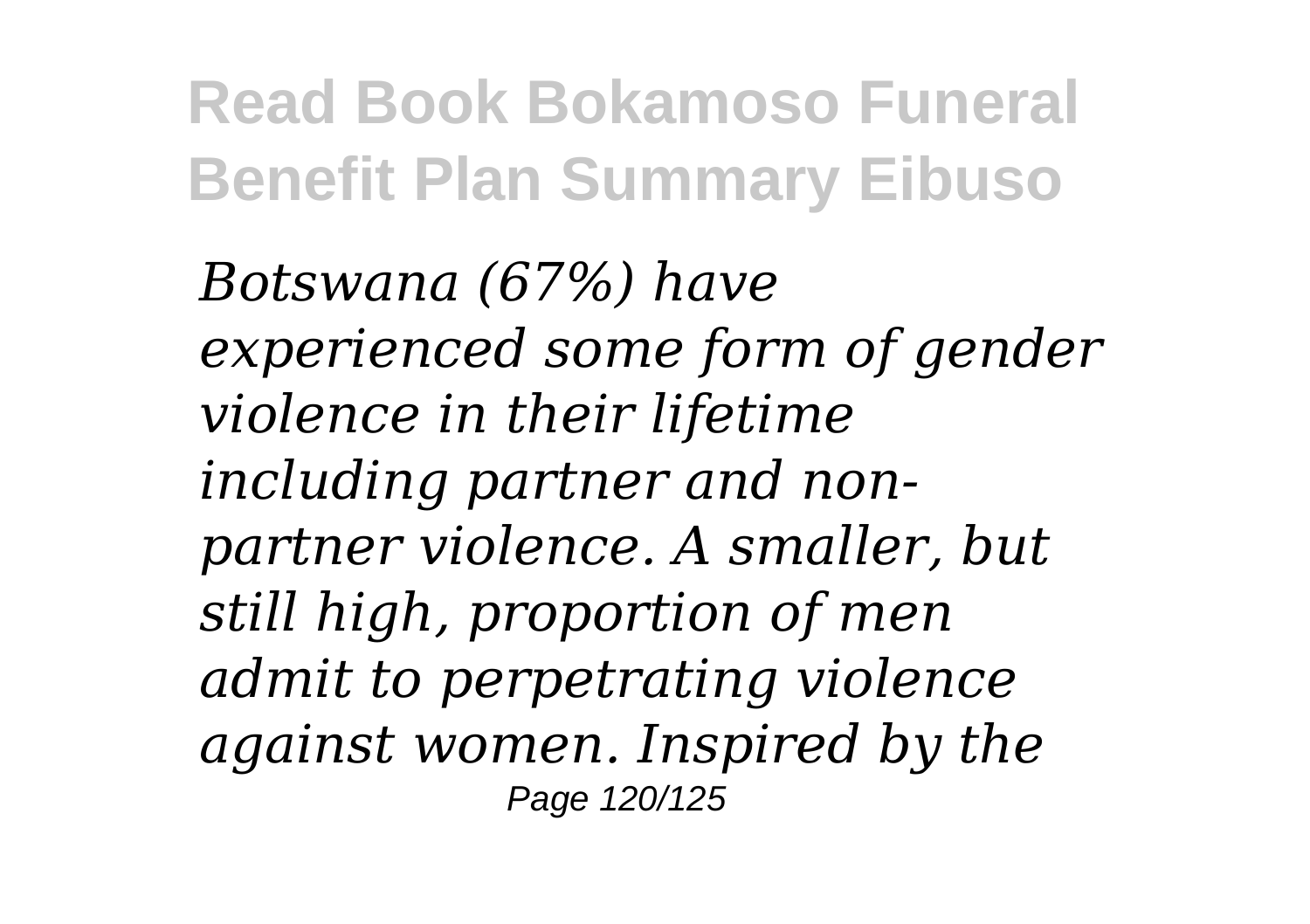*Commonwealth Plan of Action on Gender and Development (2005-2015) and Southern African Development Community (SADC) Protocol on Gender and Development target of halving GBV by 2015, this research project provides the first* Page 121/125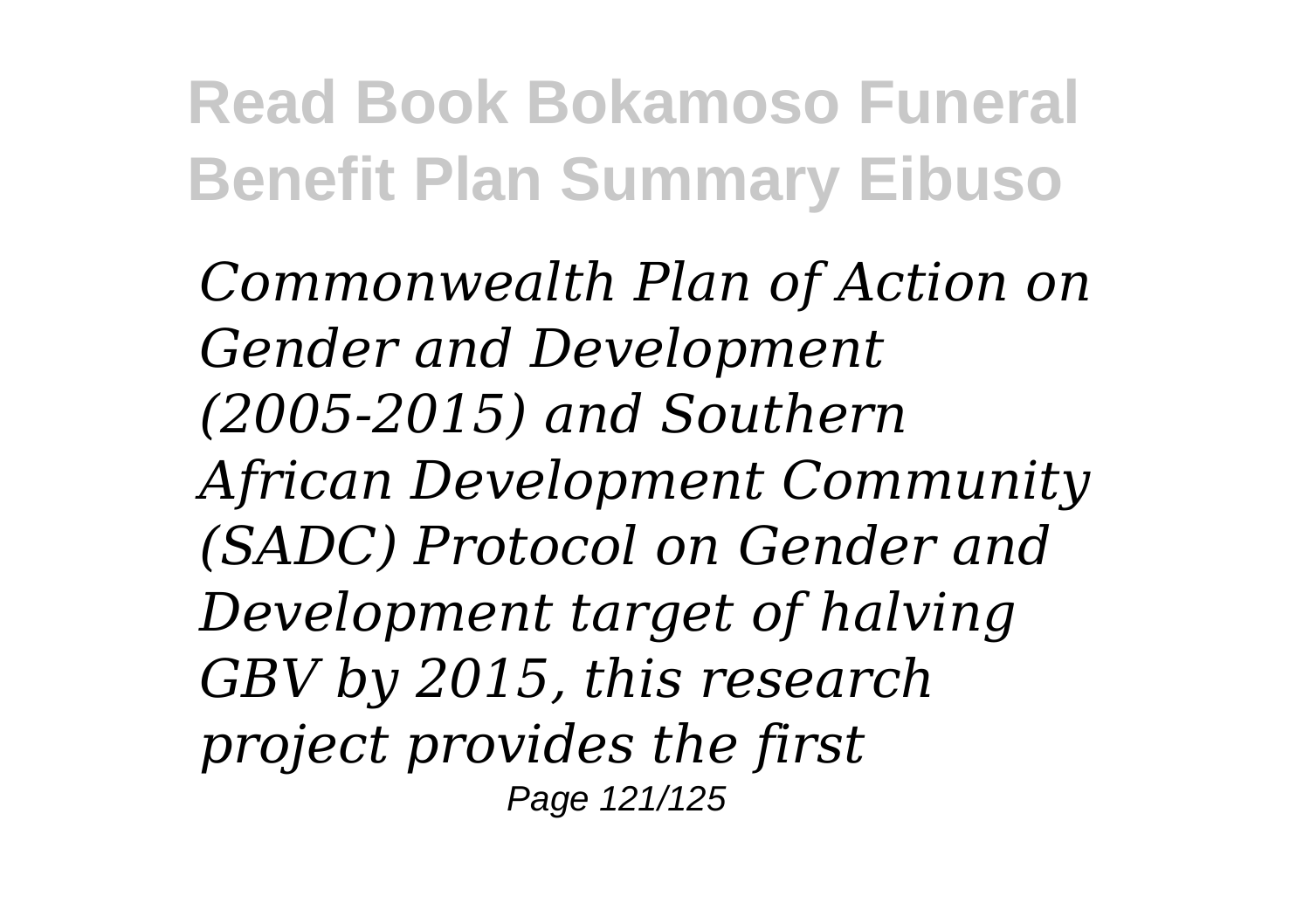*comprehensive and comparative baseline assessment of the extent, effects and response to GBV in Botswana. A representative sample of 639 women and 590 men across Botswana completed questionnaires in their preferred* Page 122/125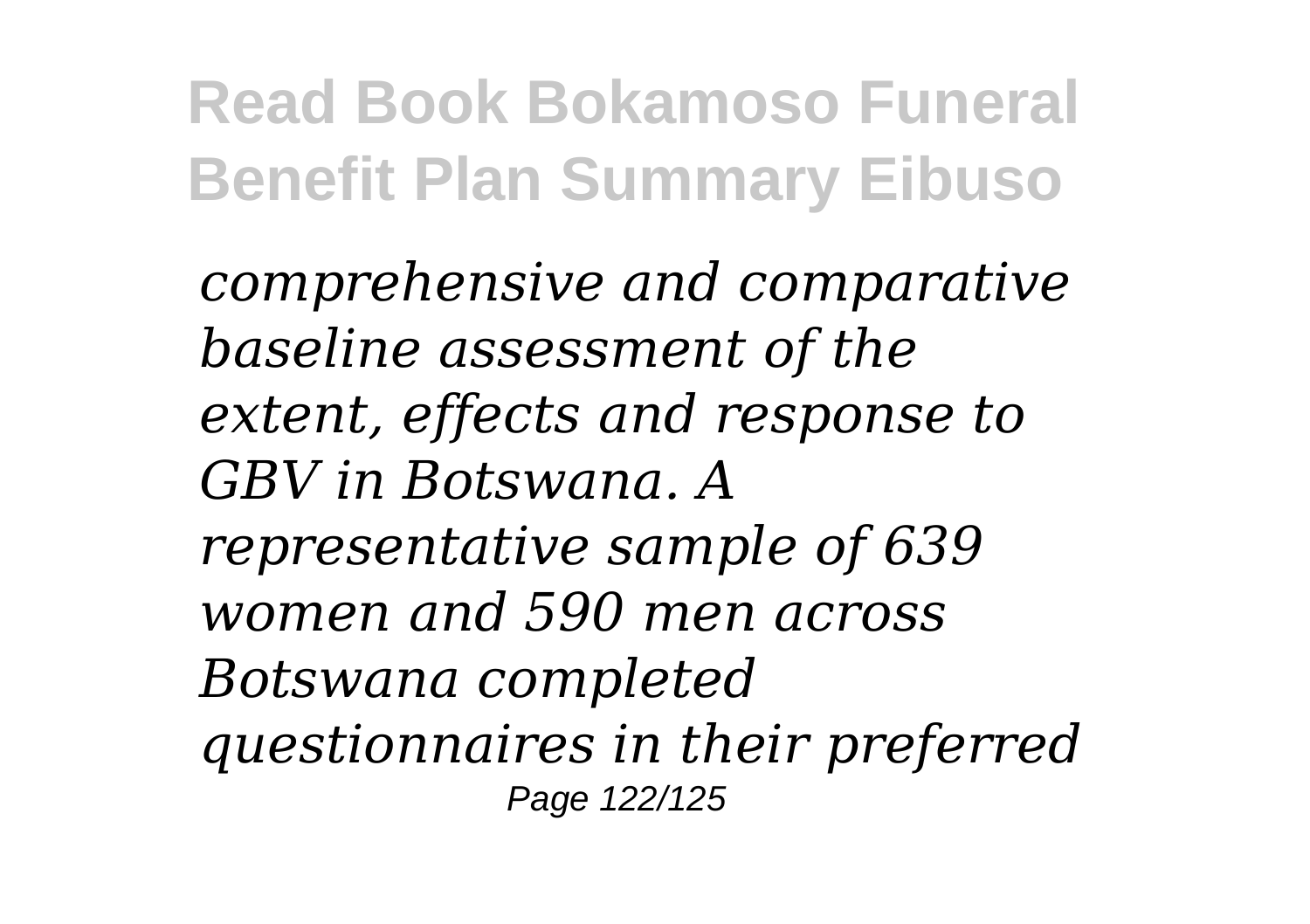*local language on behaviour and experiences related to GBV. Researchers asked women about their experience of violence perpetrated by men while men were asked about their perpetration of violence against women.*

Page 123/125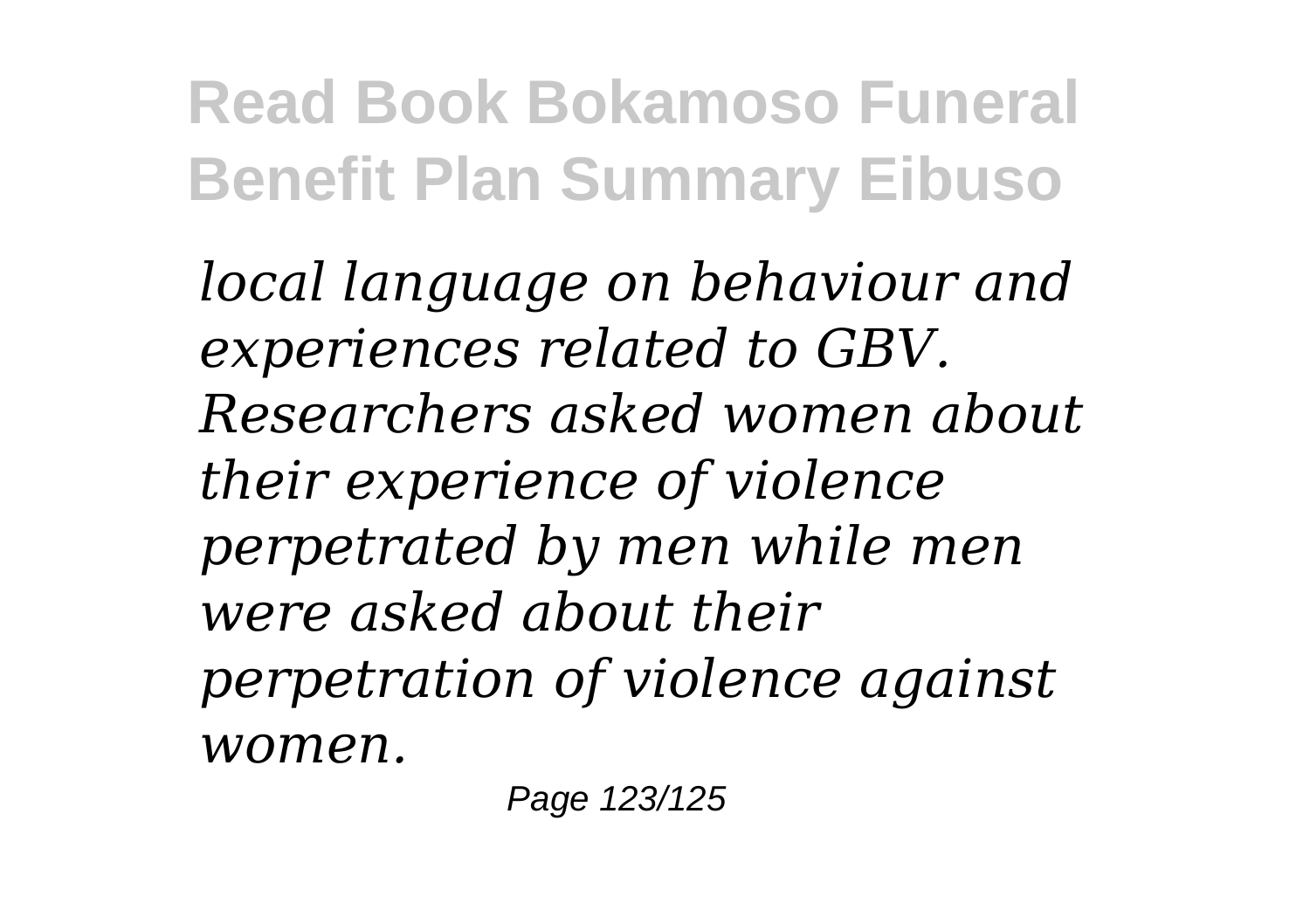*The Challenge of Indigenous EducationPractice and PerspectivesUNESCO The African AIDS Epidemic The Gender Based Violence Indicators Study The Public Anthropology of Kalanga Elites*

Page 124/125